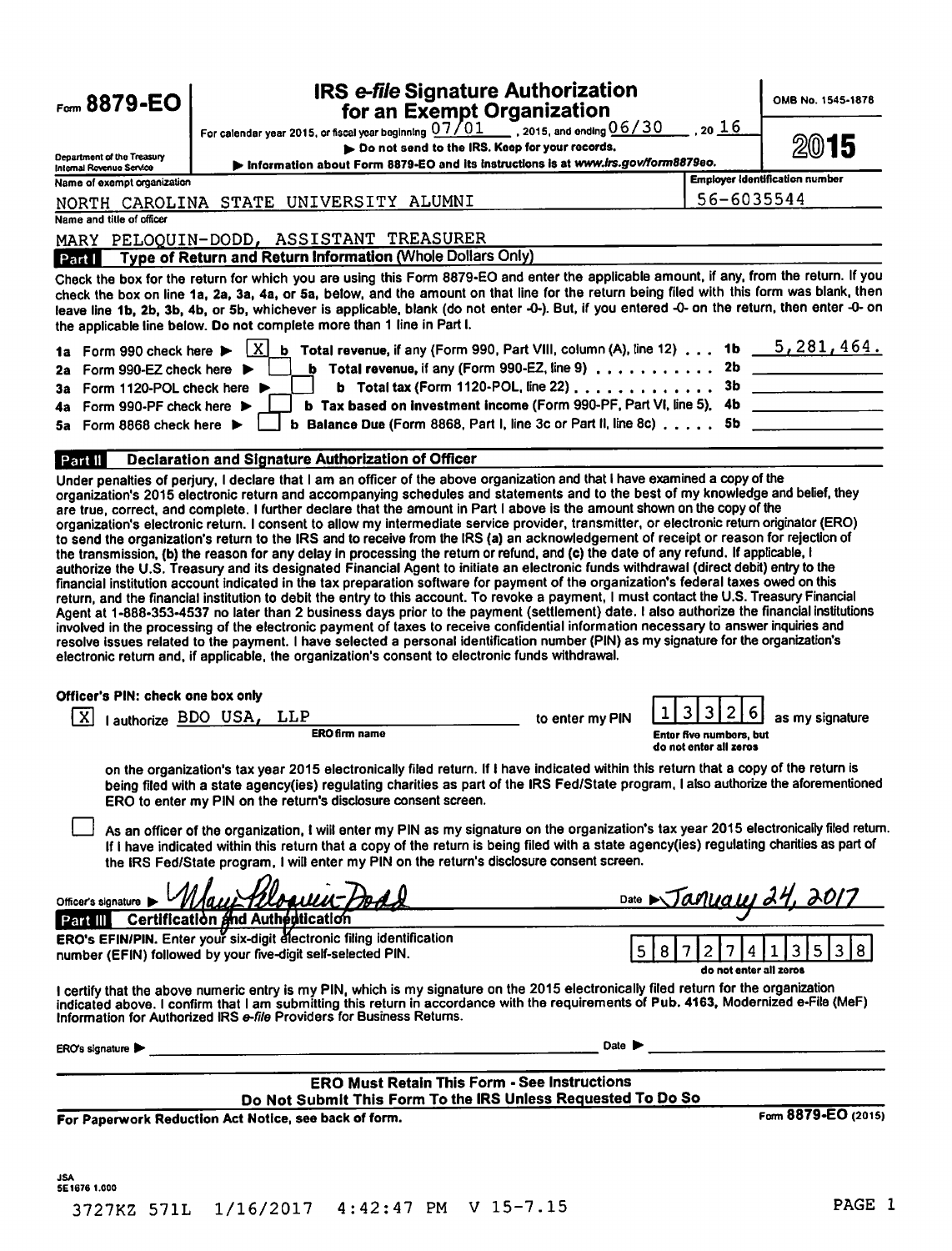| Form | 990 |  |
|------|-----|--|
|      |     |  |

# **Return of Organization Exempt From Income Tax**

**Under section 501(c), 527, or 4947(a)(1) of the Internal Revenue Code (except private foundations)** À¾µ¹

|  | ▶ Do not enter social security numbers on this form as it may be made public.    |  |  |  |
|--|----------------------------------------------------------------------------------|--|--|--|
|  | limit Information about Form 990 and its instructions is at www.irs.gov/form990. |  |  |  |

|                                        |                                                                                                    | Department of the Treasury<br>Internal Revenue Service |                                                                                                                                                               |                                                                                                                                                                                                                                      | $\blacktriangleright$ Do not enter social security numbers on this form as it may be made public.<br>Information about Form 990 and its instructions is at www.irs.gov/form990. |                                                                                   |                      |                                                                                                                                        |               |            |            |                                                        |                |                                            | Open to Public<br><b>Inspection</b> |     |
|----------------------------------------|----------------------------------------------------------------------------------------------------|--------------------------------------------------------|---------------------------------------------------------------------------------------------------------------------------------------------------------------|--------------------------------------------------------------------------------------------------------------------------------------------------------------------------------------------------------------------------------------|---------------------------------------------------------------------------------------------------------------------------------------------------------------------------------|-----------------------------------------------------------------------------------|----------------------|----------------------------------------------------------------------------------------------------------------------------------------|---------------|------------|------------|--------------------------------------------------------|----------------|--------------------------------------------|-------------------------------------|-----|
|                                        |                                                                                                    |                                                        |                                                                                                                                                               | A For the 2015 calendar year, or tax year beginning                                                                                                                                                                                  |                                                                                                                                                                                 |                                                                                   |                      | 07/01, 2015, and ending                                                                                                                |               |            |            |                                                        |                | 06/30, 2016                                |                                     |     |
|                                        |                                                                                                    |                                                        |                                                                                                                                                               | C Name of organization NORTH CAROLINA STATE UNIVERSITY ALUMNI                                                                                                                                                                        |                                                                                                                                                                                 |                                                                                   |                      |                                                                                                                                        |               |            |            | D Employer identification number                       |                |                                            |                                     |     |
|                                        | B Check if applicable:                                                                             |                                                        |                                                                                                                                                               | ASSOCIATION, INC.                                                                                                                                                                                                                    |                                                                                                                                                                                 |                                                                                   |                      |                                                                                                                                        |               |            |            |                                                        | 56-6035544     |                                            |                                     |     |
|                                        | Address<br>change                                                                                  |                                                        | Doing business as                                                                                                                                             |                                                                                                                                                                                                                                      |                                                                                                                                                                                 |                                                                                   |                      |                                                                                                                                        |               |            |            |                                                        |                |                                            |                                     |     |
|                                        |                                                                                                    | Name change                                            |                                                                                                                                                               | Number and street (or P.O. box if mail is not delivered to street address)                                                                                                                                                           |                                                                                                                                                                                 |                                                                                   |                      |                                                                                                                                        |               | Room/suite |            | E Telephone number                                     |                |                                            |                                     |     |
|                                        |                                                                                                    | Initial return                                         |                                                                                                                                                               | NCSU BOX 7207                                                                                                                                                                                                                        |                                                                                                                                                                                 |                                                                                   |                      |                                                                                                                                        |               |            |            | $(919) 513 - 7149$                                     |                |                                            |                                     |     |
|                                        |                                                                                                    | Final return/                                          |                                                                                                                                                               | City or town, state or province, country, and ZIP or foreign postal code                                                                                                                                                             |                                                                                                                                                                                 |                                                                                   |                      |                                                                                                                                        |               |            |            |                                                        |                |                                            |                                     |     |
|                                        | terminated<br>Amended                                                                              |                                                        |                                                                                                                                                               | RALEIGH, NC 27695                                                                                                                                                                                                                    |                                                                                                                                                                                 |                                                                                   |                      |                                                                                                                                        |               |            |            | G Gross receipts \$                                    |                |                                            | 7,200,205.                          |     |
|                                        | return<br>Application                                                                              |                                                        |                                                                                                                                                               | <b>F</b> Name and address of principal officer:                                                                                                                                                                                      |                                                                                                                                                                                 |                                                                                   |                      | MARY PELOQUIN-DODD                                                                                                                     |               |            |            | $H(a)$ is this a group return for                      | Yes            | $X \mid$ No                                |                                     |     |
|                                        | pending<br>subordinates?<br>NCSU BOX 7207 RALEIGH, NC 27695<br>H(b) Are all subordinates included? |                                                        |                                                                                                                                                               |                                                                                                                                                                                                                                      |                                                                                                                                                                                 |                                                                                   |                      |                                                                                                                                        |               |            |            | <b>Yes</b>                                             | No             |                                            |                                     |     |
|                                        |                                                                                                    | Tax-exempt status:                                     |                                                                                                                                                               | X                                                                                                                                                                                                                                    |                                                                                                                                                                                 |                                                                                   |                      |                                                                                                                                        |               |            |            |                                                        |                | If "No," attach a list. (see instructions) |                                     |     |
|                                        |                                                                                                    |                                                        |                                                                                                                                                               | 501(c)(3)<br>Website: SEE SCHEDULE O                                                                                                                                                                                                 | $501(c)$ (                                                                                                                                                                      | $\rightarrow$                                                                     | (insert no.)         | $4947(a)(1)$ or                                                                                                                        |               |            | 527        |                                                        |                |                                            |                                     |     |
|                                        |                                                                                                    |                                                        |                                                                                                                                                               | $\vert$ X                                                                                                                                                                                                                            |                                                                                                                                                                                 |                                                                                   |                      |                                                                                                                                        |               |            |            | H(c) Group exemption number                            |                |                                            |                                     | ΝC  |
| ĸ                                      |                                                                                                    | Form of organization:                                  |                                                                                                                                                               | Corporation                                                                                                                                                                                                                          | Trust                                                                                                                                                                           | Association                                                                       |                      | Other $\blacktriangleright$                                                                                                            |               |            |            | L Year of formation: $1952$ M State of legal domicile: |                |                                            |                                     |     |
|                                        | Part I                                                                                             |                                                        | <b>Summary</b>                                                                                                                                                |                                                                                                                                                                                                                                      |                                                                                                                                                                                 |                                                                                   |                      |                                                                                                                                        |               |            |            |                                                        |                |                                            |                                     |     |
|                                        | 1                                                                                                  |                                                        |                                                                                                                                                               | Briefly describe the organization's mission or most significant activities: TO PROMOTE ALUMNI AFFAIRS AND TO PROMOTE                                                                                                                 |                                                                                                                                                                                 |                                                                                   |                      |                                                                                                                                        |               |            |            |                                                        |                |                                            |                                     |     |
|                                        |                                                                                                    |                                                        |                                                                                                                                                               | AWARENESS OF NC STATE UNIVERSITY IN THE COMMUNITY.                                                                                                                                                                                   |                                                                                                                                                                                 |                                                                                   |                      |                                                                                                                                        |               |            |            |                                                        |                |                                            |                                     |     |
|                                        |                                                                                                    |                                                        |                                                                                                                                                               |                                                                                                                                                                                                                                      |                                                                                                                                                                                 |                                                                                   |                      |                                                                                                                                        | _____________ |            |            |                                                        |                |                                            |                                     |     |
| Governance                             | 2                                                                                                  |                                                        |                                                                                                                                                               | Check this box $\blacktriangleright$   if the organization discontinued its operations or disposed of more than 25% of its net assets.                                                                                               |                                                                                                                                                                                 |                                                                                   |                      |                                                                                                                                        |               |            |            |                                                        |                |                                            |                                     |     |
|                                        | 3                                                                                                  |                                                        |                                                                                                                                                               | Number of voting members of the governing body (Part VI, line 1a)<br>                                                                                                                                                                |                                                                                                                                                                                 |                                                                                   |                      |                                                                                                                                        |               |            |            |                                                        | 3              |                                            |                                     | 18. |
|                                        | 4                                                                                                  |                                                        |                                                                                                                                                               | Number of independent voting members of the governing body (Part VI, line 1b)                                                                                                                                                        |                                                                                                                                                                                 |                                                                                   |                      |                                                                                                                                        |               |            |            |                                                        | 4              |                                            |                                     | 18. |
|                                        | 5                                                                                                  |                                                        |                                                                                                                                                               | Total number of individuals employed in calendar year 2015 (Part V, line 2a)<br>Total number of individuals employed in calendar year 2015 (Part V, line 2a)                                                                         |                                                                                                                                                                                 |                                                                                   |                      |                                                                                                                                        |               |            |            |                                                        | 5              |                                            |                                     | 0.  |
| Activities &                           | 6                                                                                                  |                                                        |                                                                                                                                                               | Total number of volunteers (estimate if necessary)                                                                                                                                                                                   |                                                                                                                                                                                 |                                                                                   |                      |                                                                                                                                        |               |            |            |                                                        | 6              |                                            |                                     | 24. |
|                                        |                                                                                                    |                                                        |                                                                                                                                                               |                                                                                                                                                                                                                                      |                                                                                                                                                                                 |                                                                                   |                      |                                                                                                                                        |               |            |            |                                                        | 7a             |                                            | 69,290.                             |     |
|                                        |                                                                                                    |                                                        |                                                                                                                                                               | <b>b</b> Net unrelated business taxable income from Form 990-T, line 34                                                                                                                                                              |                                                                                                                                                                                 |                                                                                   |                      |                                                                                                                                        |               |            |            |                                                        | 7b             |                                            |                                     | 0.  |
|                                        |                                                                                                    |                                                        |                                                                                                                                                               |                                                                                                                                                                                                                                      |                                                                                                                                                                                 |                                                                                   |                      |                                                                                                                                        |               |            |            | <b>Prior Year</b>                                      |                |                                            | <b>Current Year</b>                 |     |
|                                        | 8                                                                                                  |                                                        |                                                                                                                                                               |                                                                                                                                                                                                                                      |                                                                                                                                                                                 |                                                                                   |                      |                                                                                                                                        |               |            |            | 1,644,788.                                             |                |                                            | 1,676,796.                          |     |
|                                        | 9                                                                                                  |                                                        | Program service revenue (Part VIII, line 2g)<br>                                                                                                              |                                                                                                                                                                                                                                      |                                                                                                                                                                                 |                                                                                   |                      | 532,871.                                                                                                                               |               | 356,420.   |            |                                                        |                |                                            |                                     |     |
| Revenue                                | 10                                                                                                 |                                                        |                                                                                                                                                               |                                                                                                                                                                                                                                      |                                                                                                                                                                                 |                                                                                   |                      |                                                                                                                                        |               | 445,058.   | 333, 211.  |                                                        |                |                                            |                                     |     |
|                                        | 11                                                                                                 |                                                        | Other revenue (Part VIII, column (A), lines 5, 6d, 8c, 9c, 10c, and 11e)                                                                                      |                                                                                                                                                                                                                                      |                                                                                                                                                                                 |                                                                                   |                      |                                                                                                                                        |               |            | 933,406.   |                                                        | 2,915,037.     |                                            |                                     |     |
|                                        | 12                                                                                                 |                                                        |                                                                                                                                                               | Total revenue - add lines 8 through 11 (must equal Part VIII, column (A), line 12)                                                                                                                                                   |                                                                                                                                                                                 |                                                                                   |                      |                                                                                                                                        |               |            |            | 3,556,123.                                             |                |                                            | 5, 281, 464.                        |     |
|                                        | 13                                                                                                 |                                                        |                                                                                                                                                               |                                                                                                                                                                                                                                      |                                                                                                                                                                                 |                                                                                   |                      |                                                                                                                                        |               |            |            |                                                        | 568,682.       |                                            | 1,139,013.                          |     |
|                                        | 14                                                                                                 |                                                        |                                                                                                                                                               |                                                                                                                                                                                                                                      |                                                                                                                                                                                 |                                                                                   |                      |                                                                                                                                        |               |            | 0.         |                                                        |                | 0.                                         |                                     |     |
|                                        | 15                                                                                                 |                                                        |                                                                                                                                                               |                                                                                                                                                                                                                                      |                                                                                                                                                                                 | Salaries, other compensation, employee benefits (Part IX, column (A), lines 5-10) |                      |                                                                                                                                        |               |            |            | $\overline{0}$ .                                       | 0.             |                                            |                                     |     |
| Expenses                               |                                                                                                    |                                                        |                                                                                                                                                               |                                                                                                                                                                                                                                      |                                                                                                                                                                                 |                                                                                   |                      | 16a Professional fundraising fees (Part IX, column (A), line 11e)<br>16a Professional fundraising fees (Part IX, column (A), line 11e) |               |            |            |                                                        | $\mathbf{0}$ . | 0.                                         |                                     |     |
|                                        |                                                                                                    |                                                        |                                                                                                                                                               |                                                                                                                                                                                                                                      |                                                                                                                                                                                 |                                                                                   |                      | 307,557.                                                                                                                               |               |            |            |                                                        |                |                                            |                                     |     |
|                                        | 17                                                                                                 |                                                        | <b>b</b> Total fundraising expenses (Part IX, column (D), line 25) $\blacktriangleright$ ____<br>Other expenses (Part IX, column (A), lines 11a-11d, 11f-24e) |                                                                                                                                                                                                                                      |                                                                                                                                                                                 |                                                                                   |                      |                                                                                                                                        | 2, 251, 101.  |            | 1,834,885. |                                                        |                |                                            |                                     |     |
|                                        | 18                                                                                                 |                                                        |                                                                                                                                                               | Total expenses. Add lines 13-17 (must equal Part IX, column (A), line 25)                                                                                                                                                            |                                                                                                                                                                                 |                                                                                   |                      |                                                                                                                                        |               |            |            | 2,819,783.                                             |                | 2,973,898.                                 |                                     |     |
|                                        | 19                                                                                                 |                                                        |                                                                                                                                                               |                                                                                                                                                                                                                                      |                                                                                                                                                                                 |                                                                                   |                      |                                                                                                                                        |               |            |            |                                                        | 736,340.       | 2,307,566.                                 |                                     |     |
|                                        |                                                                                                    |                                                        |                                                                                                                                                               |                                                                                                                                                                                                                                      |                                                                                                                                                                                 |                                                                                   |                      |                                                                                                                                        |               |            |            | <b>Beginning of Current Year</b>                       |                |                                            | <b>End of Year</b>                  |     |
| <b>Net Assets or<br/>Fund Balances</b> | 20                                                                                                 |                                                        |                                                                                                                                                               |                                                                                                                                                                                                                                      |                                                                                                                                                                                 |                                                                                   |                      |                                                                                                                                        |               |            |            | 36,566,873.                                            |                |                                            | 36,503,400.                         |     |
|                                        | 21                                                                                                 |                                                        |                                                                                                                                                               |                                                                                                                                                                                                                                      |                                                                                                                                                                                 |                                                                                   |                      |                                                                                                                                        |               |            |            | 3,668,686.                                             |                |                                            | 1,998,289.                          |     |
|                                        | 22                                                                                                 |                                                        |                                                                                                                                                               | Net assets or fund balances. Subtract line 21 from line 20 <b>and all and state in the set of the set of the set of the set of the set of the set of the set of the set of the set of the set of the set of the set of the set o</b> |                                                                                                                                                                                 |                                                                                   |                      |                                                                                                                                        |               |            |            | 32,898,187.                                            | 34,505,111.    |                                            |                                     |     |
|                                        | Part II                                                                                            |                                                        |                                                                                                                                                               | <b>Signature Block</b>                                                                                                                                                                                                               |                                                                                                                                                                                 |                                                                                   |                      |                                                                                                                                        |               |            |            |                                                        |                |                                            |                                     |     |
|                                        |                                                                                                    |                                                        |                                                                                                                                                               |                                                                                                                                                                                                                                      |                                                                                                                                                                                 |                                                                                   |                      |                                                                                                                                        |               |            |            |                                                        |                |                                            |                                     |     |
|                                        |                                                                                                    |                                                        |                                                                                                                                                               | Under penalties of perjury, I declare that I have examined this return, including accompanying schedules and statements, and to the best of my knowledge and belief, it is true, correct, and complete. Declaration of prepare       |                                                                                                                                                                                 |                                                                                   |                      |                                                                                                                                        |               |            |            |                                                        |                |                                            |                                     |     |
|                                        |                                                                                                    |                                                        |                                                                                                                                                               |                                                                                                                                                                                                                                      |                                                                                                                                                                                 |                                                                                   |                      |                                                                                                                                        |               |            |            |                                                        |                |                                            |                                     |     |
|                                        | Sign<br>Signature of officer                                                                       |                                                        |                                                                                                                                                               |                                                                                                                                                                                                                                      |                                                                                                                                                                                 |                                                                                   |                      | Date                                                                                                                                   |               |            |            |                                                        |                |                                            |                                     |     |
| Here                                   |                                                                                                    |                                                        |                                                                                                                                                               |                                                                                                                                                                                                                                      |                                                                                                                                                                                 |                                                                                   |                      |                                                                                                                                        |               |            |            |                                                        |                |                                            |                                     |     |
|                                        |                                                                                                    |                                                        |                                                                                                                                                               | Type or print name and title                                                                                                                                                                                                         |                                                                                                                                                                                 |                                                                                   |                      |                                                                                                                                        |               |            |            |                                                        |                |                                            |                                     |     |
|                                        |                                                                                                    |                                                        |                                                                                                                                                               | Print/Type preparer's name                                                                                                                                                                                                           |                                                                                                                                                                                 |                                                                                   | Preparer's signature |                                                                                                                                        |               | Date       |            |                                                        |                | PTIN                                       |                                     |     |
| Paid                                   |                                                                                                    |                                                        |                                                                                                                                                               |                                                                                                                                                                                                                                      |                                                                                                                                                                                 |                                                                                   |                      |                                                                                                                                        |               |            | 01/25/2017 | Check                                                  | if             |                                            |                                     |     |
|                                        | Preparer                                                                                           |                                                        |                                                                                                                                                               | SANDRA L FEINSMITH                                                                                                                                                                                                                   |                                                                                                                                                                                 |                                                                                   |                      |                                                                                                                                        |               |            |            | self-employed                                          |                |                                            | P01064157                           |     |
|                                        | Use Only                                                                                           |                                                        | Firm's name                                                                                                                                                   | BDO USA, LLP                                                                                                                                                                                                                         |                                                                                                                                                                                 |                                                                                   |                      |                                                                                                                                        |               |            |            | Firm's EIN ▶ 13-5381590<br>$404 - 688 - 6841$          |                |                                            |                                     |     |
|                                        |                                                                                                    |                                                        |                                                                                                                                                               | Firm's address >1100 PEACHTREE STREET, SUITE 700 ATLANTA, GA 30309-4516                                                                                                                                                              |                                                                                                                                                                                 |                                                                                   |                      |                                                                                                                                        |               |            |            | Phone no.                                              |                |                                            |                                     |     |
|                                        |                                                                                                    |                                                        |                                                                                                                                                               | May the IRS discuss this return with the preparer shown above? (see instructions)                                                                                                                                                    |                                                                                                                                                                                 |                                                                                   |                      |                                                                                                                                        |               |            |            |                                                        |                | X                                          | Yes                                 | No  |
|                                        |                                                                                                    |                                                        |                                                                                                                                                               | For Paperwork Reduction Act Notice, see the separate instructions.                                                                                                                                                                   |                                                                                                                                                                                 |                                                                                   |                      |                                                                                                                                        |               |            |            |                                                        |                |                                            | Form 990 (2015)                     |     |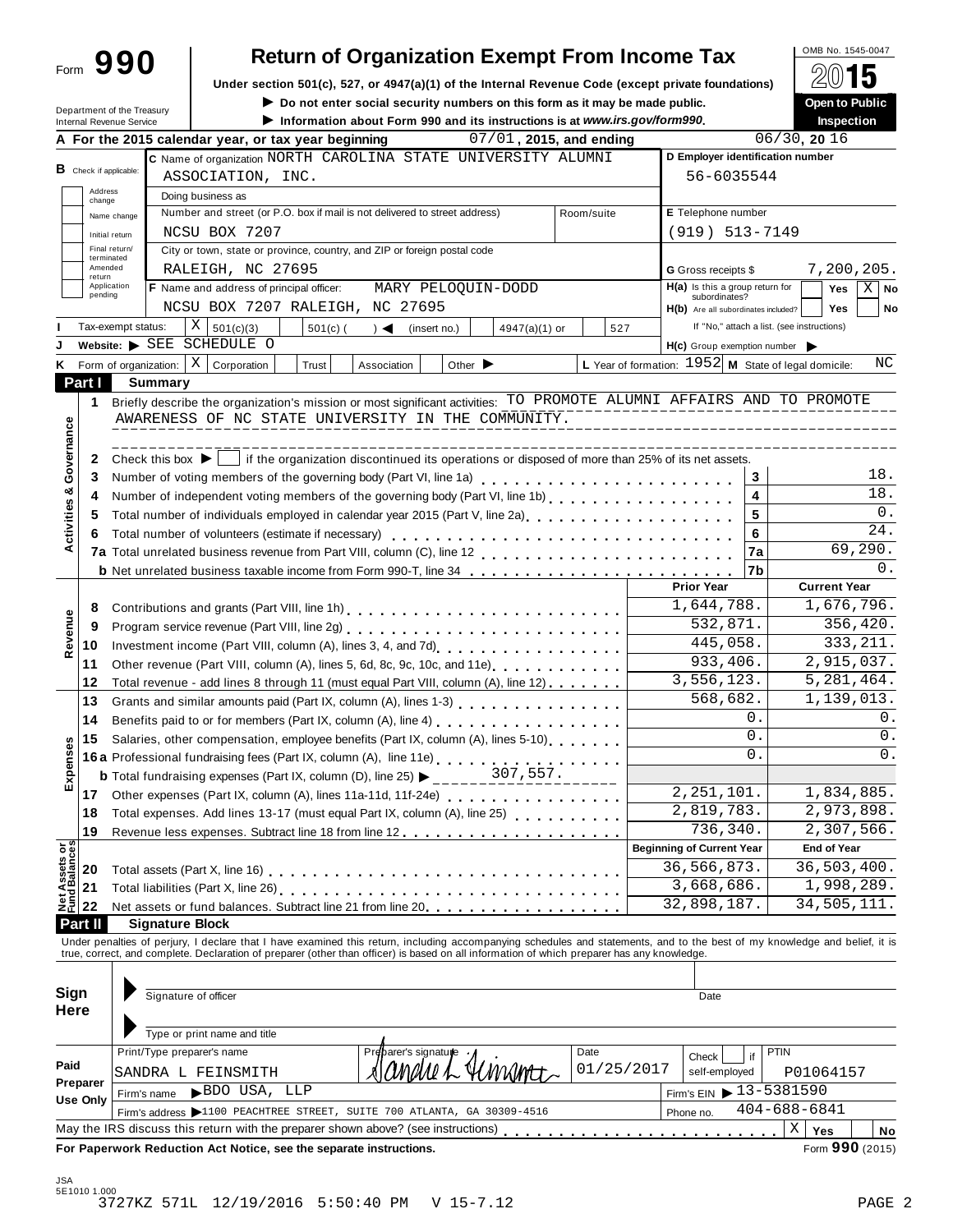### **Application for Extension of Time To File an Exempt Organization Return** (Rev. January 2014) OMB No. 1545-1709

Department of the Treasury<br>Department of the Treasury<br>Internal Revenue Service **CONFICE 1999 File a separate application for each return.**<br>Internal Revenue Service **CONFICE 1999 File a separate application for each return.** If you are filing for an Automatic 3-Month Extension, complete only Part I and check this box  $\frac{1 \times 1}{1 \times 1}$ 

X

% If you are filing for an **Additional (Not Automatic) 3-Month Extension, complete only Part II** (on page 2 of this form). m m m m m m m m m m m m m m m m m

*Do not complete Part II unless* you have already been granted an automatic 3-month extension on a previously filed Form 8868.

**Electronic filing** *(e-file)***.** You can electronically file Form 8868 if you need a 3-month automatic extension of time to file (6 months for a corporation required to file Form 990-T), or an additional (not automatic) 3-month extension of time. You can electronically file Form 8868 to request an extension of time to file any of the forms listed in Part I or Part II with the exception of Form 8870, Information Return for Transfers Associated With Certain Personal Benefit Contracts, which must be sent to the IRS in paper format (see instructions). For more details on the electronic filing of this form, visit *www.irs.gov/efile* and click on *e-file for Charities & Nonprofits*.

#### **Part I Automatic 3-Month Extension of Time.** Only submit original (no copies needed).

A corporation required to file Form 990-T and requesting an automatic 6-month extension - check this box and complete<br>Part I only<br>All ethnology and Corporation Corporation Corporation of Corporation and the Corporation of

All other corporations (including 1120-C filers), partnerships, REMICs, and trusts must use Form 7004 to request an extension of time *to file income tax returns.* **Enter filer's identifying number, see instructions**

|                              | Name of exempt organization or other filer, see instructions.                            | Employer identification number (EIN) or |
|------------------------------|------------------------------------------------------------------------------------------|-----------------------------------------|
| Type or<br>print             | NORTH CAROLINA STATE UNIVERSITY ALUMNI                                                   |                                         |
|                              | ASSOCIATION, INC.                                                                        | 56-6035544                              |
| File by the                  | Number, street, and room or suite no. If a P.O. box, see instructions.                   | Social security number (SSN)            |
| due date for<br>filing your  | NCSU BOX 7207                                                                            |                                         |
| return. See<br>instructions. | City, town or post office, state, and ZIP code. For a foreign address, see instructions. |                                         |
|                              | RALEIGH, NC 27695                                                                        |                                         |

Enter the Return code for the return that this application is for (file a separate application for each return)  $\ldots \ldots \ldots$  $0 1$ 

| Application                              | Return | <b>Application</b>                | Return |
|------------------------------------------|--------|-----------------------------------|--------|
| <b>Is For</b>                            | Code   | Is For                            | Code   |
| Form 990 or Form 990-EZ                  | 01     | Form 990-T (corporation)          | 07     |
| Form 990-BL                              | 02     | Form 1041-A                       | 08     |
| Form 4720 (individual)                   | 03     | Form 4720 (other than individual) | 09     |
| Form 990-PF                              | 04     | Form 5227                         | 10     |
| Form 990-T (sec. 401(a) or 408(a) trust) | 05     | Form 6069                         | 11     |
| Form 990-T (trust other than above)      | 06     | <b>I</b> Form 8870                | 12     |

 $\bullet$  The books are in the care of  $\triangleright$  MARY PELOQUIN-DODD

|  | Telephone No. $\triangleright$ 919 513-7149 | $FAX No.$ $\blacktriangleright$                                                                                                                                                                                                    |
|--|---------------------------------------------|------------------------------------------------------------------------------------------------------------------------------------------------------------------------------------------------------------------------------------|
|  |                                             | $\mathcal{L}$ . The contract of the contract of the contract of the contract of the contract of the contract of the contract of the contract of the contract of the contract of the contract of the contract of the contract of th |

| $i$ elephone No. $\blacktriangleright$<br>フェン リエコー/エコン                                                                                                                                                                         | FAXNO.       |  |
|--------------------------------------------------------------------------------------------------------------------------------------------------------------------------------------------------------------------------------|--------------|--|
| • If the organization does not have an office or place of business in the United States, check this box $\blacksquare$                                                                                                         |              |  |
| • If this is for a Group Return, enter the organization's four digit Group Exemption Number (GEN)                                                                                                                              | . If this is |  |
| for the whole group, check this box $\begin{array}{c} \bullet \end{array}$ . If it is for part of the group, check this box $\begin{array}{c} \bullet \end{array}$                                                             | and attach   |  |
| in the contract of the contract of the contract of the contract of the contract of the contract of the contract of the contract of the contract of the contract of the contract of the contract of the contract of the contrac |              |  |

a list with the names and EINs of all members the extension is for.

**1** I request an automatic 3-month (6 months for a corporation required to file Form 990-T) extension of time until  $02/15$ , 20 17, to file the exempt organization return for the organization named above. The extension is for the organization's return for: I calendar year 20 or

 $\boldsymbol{\mathrm{X}}$  $\mathbb{X}$  tax year beginning that  $\mathbb{S}^{7/01}$  , 20  $^{15}$  , and ending that we are  $06/30$  , 20  $16$  .

**2** If the tax year entered in line 1 is for less than 12 months, check reason: **Initial return Final return** Change in accounting period

- **3a** If this application is for Form 990-BL, 990-PF, 990-T, 4720, or 6069, enter the tentative tax, less any nonrefundable credits. See instructions. **3a \$**
	- **3b \$ b** If this application is for Form 990-PF, 990-T, 4720, or 6069, enter any refundable credits and estimated tax payments made. Include any prior year overpayment allowed as a credit. **c Balance due.** Subtract line 3b from line 3a. Include your payment with this form, if required, by using EFTPS

(Electronic Federal Tax Payment System). See instructions.

**Caution.** If you are going to make an electronic funds withdrawal (direct debit) with this Form 8868, see Form 8453-EO and Form 8879-EO for payment instructions.

**For Privacy Act and Paperwork Reduction Act Notice, see instructions.** Form **8868** (Rev. 1-2014)

**3c \$**

0.

0.

 $\Omega$ .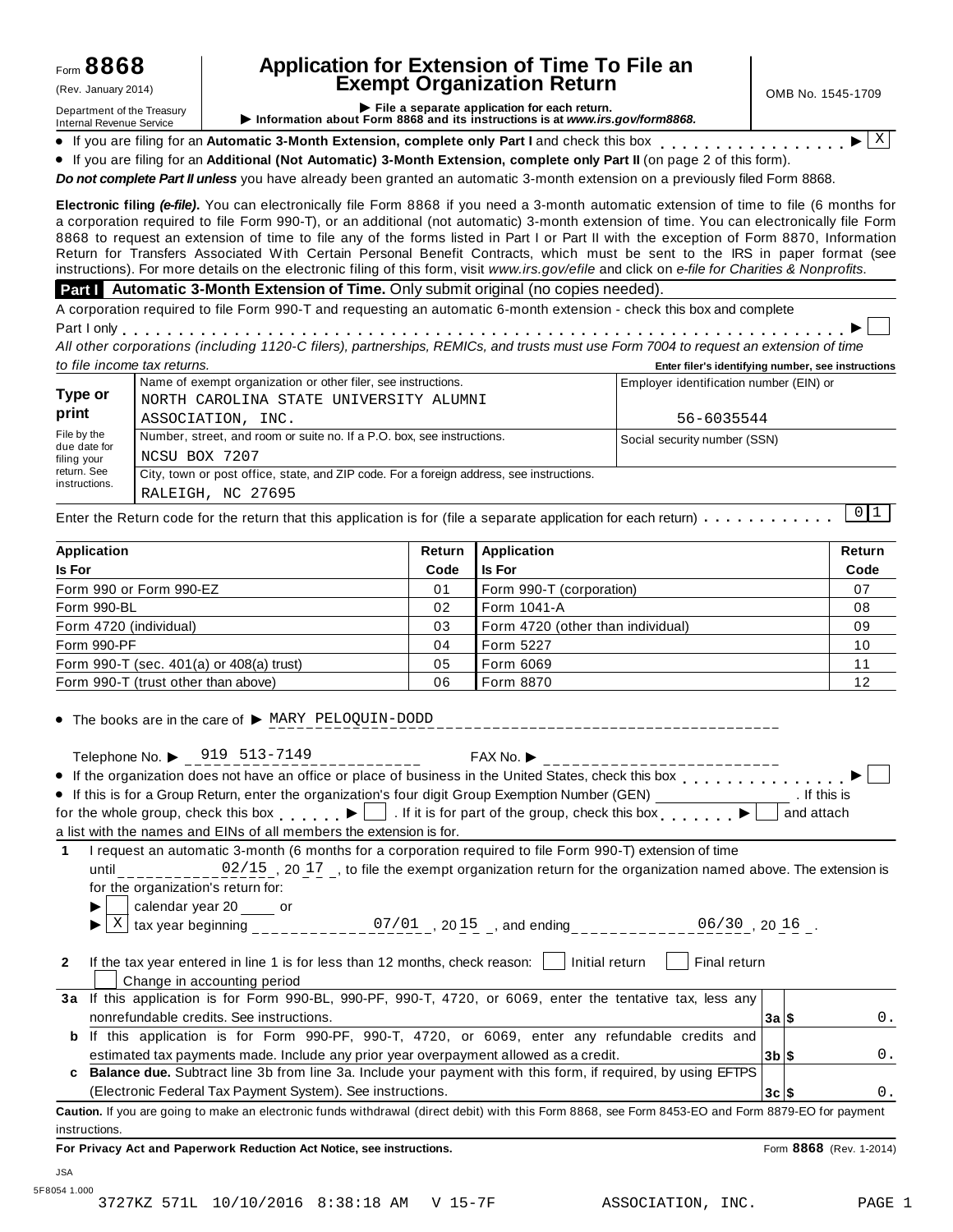|  | NORTH CAROLINA STATE UNIVERSITY ALUMNI | 56-6035544 |
|--|----------------------------------------|------------|
|  |                                        |            |

| Form 990 (2015)                                                                                                                                                                                                                                                                                                                                                                                         | Page 2                             |
|---------------------------------------------------------------------------------------------------------------------------------------------------------------------------------------------------------------------------------------------------------------------------------------------------------------------------------------------------------------------------------------------------------|------------------------------------|
| Part III<br><b>Statement of Program Service Accomplishments</b>                                                                                                                                                                                                                                                                                                                                         |                                    |
| Briefly describe the organization's mission:                                                                                                                                                                                                                                                                                                                                                            |                                    |
| TO PROMOTE ALUMNI AFFAIRS AND TO PROMOTE AWARENESS OF NC STATE                                                                                                                                                                                                                                                                                                                                          |                                    |
| UNIVERSITY IN THE COMMUNITY.                                                                                                                                                                                                                                                                                                                                                                            |                                    |
|                                                                                                                                                                                                                                                                                                                                                                                                         |                                    |
| Did the organization undertake any significant program services during the year which were not listed on the                                                                                                                                                                                                                                                                                            | $ X $ No<br>Yes                    |
| If "Yes," describe these new services on Schedule O.<br>Did the organization cease conducting, or make significant changes in how it conducts, any program                                                                                                                                                                                                                                              | $\lceil x \rceil$ No<br><b>Yes</b> |
| If "Yes," describe these changes on Schedule O.<br>Describe the organization's program service accomplishments for each of its three largest program services, as measured by<br>4<br>expenses. Section $501(c)(3)$ and $501(c)(4)$ organizations are required to report the amount of grants and allocations to others,<br>the total expenses, and revenue, if any, for each program service reported. |                                    |
| 2, 244, 192. including grants of \$1, 139, 013. (Revenue \$<br>4a (Code:<br>) (Expenses \$<br>NCSU ALUMNI ASSOCIATION PUBLISHES AN ALUMNI MAGAZINE, SERVES AS AN                                                                                                                                                                                                                                        |                                    |
| ORGANIZER FOR ALUMNI FUNCTIONS, AWARDS SCHOLARSHIPS AND PROMOTES                                                                                                                                                                                                                                                                                                                                        |                                    |
| AWARENESS OF NCSU IN THE COMMUNITY.                                                                                                                                                                                                                                                                                                                                                                     |                                    |
|                                                                                                                                                                                                                                                                                                                                                                                                         |                                    |
|                                                                                                                                                                                                                                                                                                                                                                                                         |                                    |
|                                                                                                                                                                                                                                                                                                                                                                                                         |                                    |
| including grants of \$ ) (Revenue \$<br>$\overline{\phantom{a}}$ ) (Expenses \$<br>4b (Code:                                                                                                                                                                                                                                                                                                            |                                    |
|                                                                                                                                                                                                                                                                                                                                                                                                         |                                    |
|                                                                                                                                                                                                                                                                                                                                                                                                         |                                    |
|                                                                                                                                                                                                                                                                                                                                                                                                         |                                    |
|                                                                                                                                                                                                                                                                                                                                                                                                         |                                    |
| including grants of \$ (Revenue \$)<br>) (Expenses \$<br>4c (Code:                                                                                                                                                                                                                                                                                                                                      |                                    |
|                                                                                                                                                                                                                                                                                                                                                                                                         |                                    |
|                                                                                                                                                                                                                                                                                                                                                                                                         |                                    |
|                                                                                                                                                                                                                                                                                                                                                                                                         |                                    |
|                                                                                                                                                                                                                                                                                                                                                                                                         |                                    |
| 4d Other program services (Describe in Schedule O.)<br>(Expenses \$<br>including grants of \$<br>) (Revenue \$                                                                                                                                                                                                                                                                                          |                                    |
| 4e Total program service expenses<br>2, 244, 192.                                                                                                                                                                                                                                                                                                                                                       |                                    |
| <b>JSA</b><br>5E1020 1.000<br>3727KZ 571L 12/19/2016 5:50:40 PM V 15-7.12                                                                                                                                                                                                                                                                                                                               | Form 990 (2015)<br>PAGE 3          |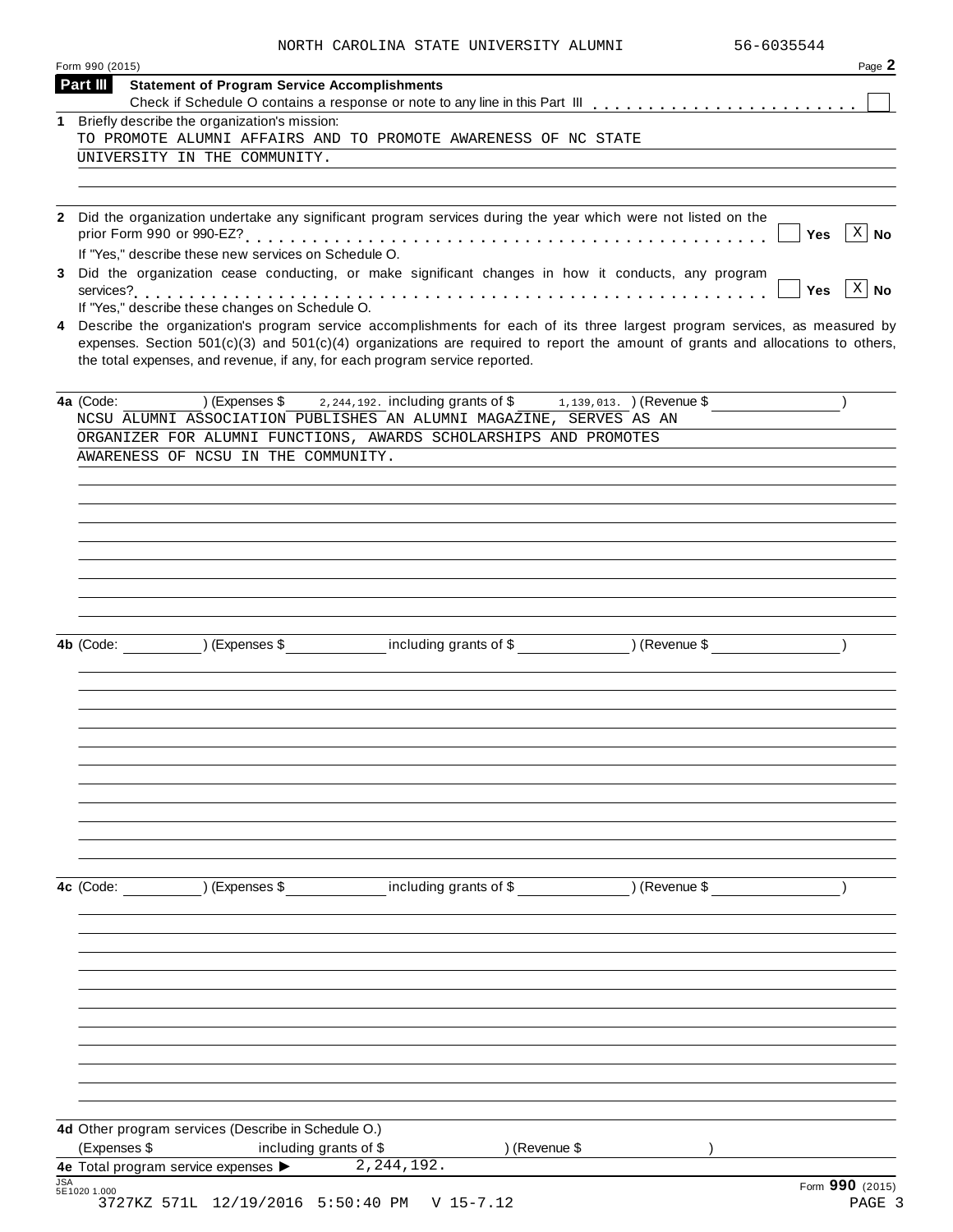|         | Form 990 (2015)                                                                                                                                                                                                                                                                                                                                                                               |                 |             | Page 3 |
|---------|-----------------------------------------------------------------------------------------------------------------------------------------------------------------------------------------------------------------------------------------------------------------------------------------------------------------------------------------------------------------------------------------------|-----------------|-------------|--------|
| Part IV | <b>Checklist of Required Schedules</b>                                                                                                                                                                                                                                                                                                                                                        |                 |             |        |
|         |                                                                                                                                                                                                                                                                                                                                                                                               |                 | Yes         | No     |
| 1       | Is the organization described in section $501(c)(3)$ or $4947(a)(1)$ (other than a private foundation)? If "Yes,"                                                                                                                                                                                                                                                                             |                 |             |        |
|         |                                                                                                                                                                                                                                                                                                                                                                                               | 1               | Χ           |        |
| 2       | Is the organization required to complete Schedule B, Schedule of Contributors (see instructions)?.                                                                                                                                                                                                                                                                                            | $\mathbf{2}$    | $\mathbf X$ |        |
| 3       | Did the organization engage in direct or indirect political campaign activities on behalf of or in opposition to                                                                                                                                                                                                                                                                              |                 |             |        |
|         | candidates for public office? If "Yes," complete Schedule C, Part I.                                                                                                                                                                                                                                                                                                                          | 3               |             | Χ      |
| 4       | Section 501(c)(3) organizations. Did the organization engage in lobbying activities, or have a section 501(h)                                                                                                                                                                                                                                                                                 |                 |             |        |
|         |                                                                                                                                                                                                                                                                                                                                                                                               | $\overline{4}$  |             | Χ      |
| 5       | Is the organization a section $501(c)(4)$ , $501(c)(5)$ , or $501(c)(6)$ organization that receives membership dues,                                                                                                                                                                                                                                                                          |                 |             |        |
|         | assessments, or similar amounts as defined in Revenue Procedure 98-19? If "Yes," complete Schedule C,                                                                                                                                                                                                                                                                                         |                 |             |        |
|         |                                                                                                                                                                                                                                                                                                                                                                                               | 5               |             | Χ      |
| 6       | Did the organization maintain any donor advised funds or any similar funds or accounts for which donors                                                                                                                                                                                                                                                                                       |                 |             |        |
|         | have the right to provide advice on the distribution or investment of amounts in such funds or accounts? If                                                                                                                                                                                                                                                                                   |                 |             |        |
|         | "Yes," complete Schedule D, Part $l_1, \ldots, l_k, \ldots, l_k, \ldots, l_k, \ldots, l_k, \ldots, l_k, \ldots, l_k, \ldots, l_k, \ldots, l_k, \ldots, l_k, \ldots, l_k, \ldots, l_k, \ldots, l_k, \ldots, l_k, \ldots, l_k, \ldots, l_k, \ldots, l_k, \ldots, l_k, \ldots, l_k, \ldots, l_k, \ldots, l_k, \ldots, l_k, \ldots, l_k, \ldots, l_k, \ldots, l_k, \ldots, l_k, \ldots, l_k, \ld$ | 6               |             | Χ      |
| 7       | Did the organization receive or hold a conservation easement, including easements to preserve open space,                                                                                                                                                                                                                                                                                     |                 |             |        |
|         | the environment, historic land areas, or historic structures? If "Yes," complete Schedule D, Part II.                                                                                                                                                                                                                                                                                         | $\overline{7}$  |             | Χ      |
| 8       | Did the organization maintain collections of works of art, historical treasures, or other similar assets? If "Yes,"                                                                                                                                                                                                                                                                           |                 |             | Χ      |
|         |                                                                                                                                                                                                                                                                                                                                                                                               | 8               |             |        |
| 9       | Did the organization report an amount in Part X, line 21, for escrow or custodial account liability, serve as a                                                                                                                                                                                                                                                                               |                 |             |        |
|         | custodian for amounts not listed in Part X; or provide credit counseling, debt management, credit repair, or                                                                                                                                                                                                                                                                                  |                 |             | Χ      |
|         |                                                                                                                                                                                                                                                                                                                                                                                               | 9               |             |        |
| 10      | Did the organization, directly or through a related organization, hold assets in temporarily restricted                                                                                                                                                                                                                                                                                       | 10              | Χ           |        |
|         | endowments, permanent endowments, or quasi-endowments? If "Yes," complete Schedule D, Part V.<br>If the organization's answer to any of the following questions is "Yes," then complete Schedule D, Parts VI,                                                                                                                                                                                 |                 |             |        |
| 11      | VII, VIII, IX, or X as applicable.                                                                                                                                                                                                                                                                                                                                                            |                 |             |        |
|         | a Did the organization report an amount for land, buildings, and equipment in Part X, line 10? If "Yes,"                                                                                                                                                                                                                                                                                      |                 |             |        |
|         |                                                                                                                                                                                                                                                                                                                                                                                               | 11a             | Χ           |        |
|         | <b>b</b> Did the organization report an amount for investments-other securities in Part X, line 12 that is 5% or more                                                                                                                                                                                                                                                                         |                 |             |        |
|         |                                                                                                                                                                                                                                                                                                                                                                                               | 11 <sub>b</sub> | Χ           |        |
|         | c Did the organization report an amount for investments-program related in Part X, line 13 that is 5% or more                                                                                                                                                                                                                                                                                 |                 |             |        |
|         |                                                                                                                                                                                                                                                                                                                                                                                               | 11c             |             | Χ      |
|         | d Did the organization report an amount for other assets in Part X, line 15 that is 5% or more of its total assets                                                                                                                                                                                                                                                                            |                 |             |        |
|         | reported in Part X, line 16? If "Yes," complete Schedule D, Part IX.                                                                                                                                                                                                                                                                                                                          | 11d             |             | Χ      |
|         | e Did the organization report an amount for other liabilities in Part X, line 25? If "Yes," complete Schedule D, Part X                                                                                                                                                                                                                                                                       | 11e             | Χ           |        |
|         | f Did the organization's separate or consolidated financial statements for the tax year include a footnote that addresses                                                                                                                                                                                                                                                                     |                 |             |        |
|         | the organization's liability for uncertain tax positions under FIN 48 (ASC 740)? If "Yes," complete Schedule D, Part X                                                                                                                                                                                                                                                                        | 11f             | $\mathbf X$ |        |
|         | 12a Did the organization obtain separate, independent audited financial statements for the tax year? If "Yes," complete                                                                                                                                                                                                                                                                       |                 |             |        |
|         |                                                                                                                                                                                                                                                                                                                                                                                               | 12a             | Χ           |        |
|         | <b>b</b> Was the organization included in consolidated, independent audited financial statements for the tax year? If                                                                                                                                                                                                                                                                         |                 |             |        |
|         | "Yes," and if the organization answered "No" to line 12a, then completing Schedule D, Parts XI and XII is optional "                                                                                                                                                                                                                                                                          | 12b             |             | Χ      |
| 13      | Is the organization a school described in section $170(b)(1)(A)(ii)?$ If "Yes," complete Schedule E.                                                                                                                                                                                                                                                                                          | 13              |             | Χ      |
|         | 14a Did the organization maintain an office, employees, or agents outside of the United States?.                                                                                                                                                                                                                                                                                              | 14a             |             | X      |
|         | <b>b</b> Did the organization have aggregate revenues or expenses of more than \$10,000 from grantmaking,                                                                                                                                                                                                                                                                                     |                 |             |        |
|         | fundraising, business, investment, and program service activities outside the United States, or aggregate                                                                                                                                                                                                                                                                                     |                 |             |        |
|         | foreign investments valued at \$100,000 or more? If "Yes," complete Schedule F, Parts I and IV                                                                                                                                                                                                                                                                                                | 14 <sub>b</sub> |             | Χ      |
| 15      | Did the organization report on Part IX, column (A), line 3, more than \$5,000 of grants or other assistance to or                                                                                                                                                                                                                                                                             |                 |             |        |
|         |                                                                                                                                                                                                                                                                                                                                                                                               | 15              |             | Χ      |
| 16      | Did the organization report on Part IX, column (A), line 3, more than \$5,000 of aggregate grants or other                                                                                                                                                                                                                                                                                    |                 |             |        |
|         | assistance to or for foreign individuals? If "Yes," complete Schedule F, Parts III and IV                                                                                                                                                                                                                                                                                                     | 16              |             | Χ      |
| 17      | Did the organization report a total of more than \$15,000 of expenses for professional fundraising services on                                                                                                                                                                                                                                                                                |                 |             |        |
|         | Part IX, column (A), lines 6 and 11e? If "Yes," complete Schedule G, Part I (see instructions)                                                                                                                                                                                                                                                                                                | 17              |             | Χ      |
| 18      | Did the organization report more than \$15,000 total of fundraising event gross income and contributions on                                                                                                                                                                                                                                                                                   |                 |             |        |
|         |                                                                                                                                                                                                                                                                                                                                                                                               | 18              | Χ           |        |
| 19      | Did the organization report more than \$15,000 of gross income from gaming activities on Part VIII, line 9a?                                                                                                                                                                                                                                                                                  |                 |             |        |
|         |                                                                                                                                                                                                                                                                                                                                                                                               | 19              |             | Χ      |

Form **990** (2015)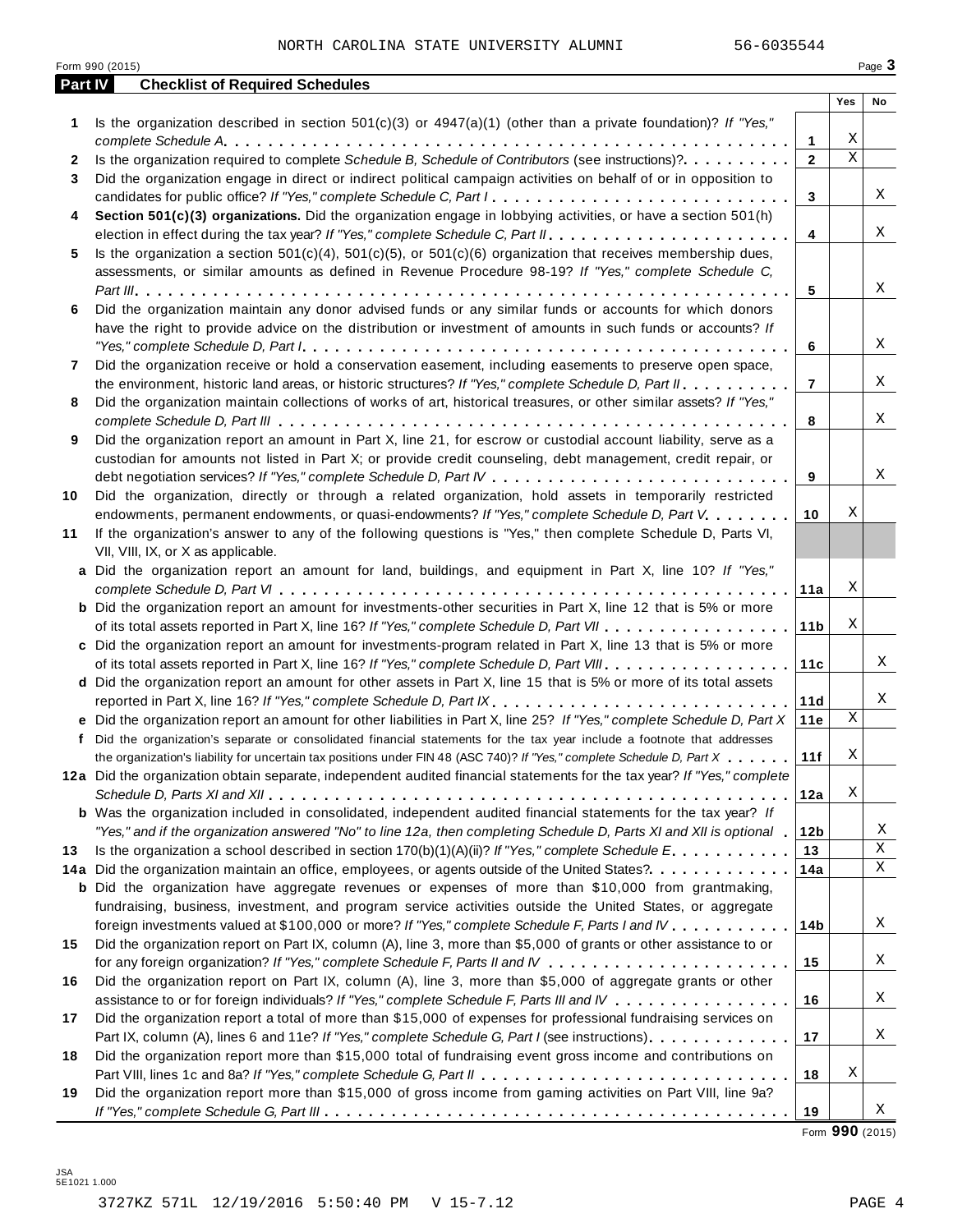Form <sup>990</sup> (2015) Page **4**

| <b>Part IV</b> | <b>Checklist of Required Schedules (continued)</b>                                                                                   |                 |     |    |
|----------------|--------------------------------------------------------------------------------------------------------------------------------------|-----------------|-----|----|
|                |                                                                                                                                      |                 | Yes | No |
| 20 a           | Did the organization operate one or more hospital facilities? If "Yes," complete Schedule H.                                         | 20a             |     | X  |
| b              | If "Yes" to line 20a, did the organization attach a copy of its audited financial statements to this return?                         | 20 <sub>b</sub> |     |    |
| 21             | Did the organization report more than \$5,000 of grants or other assistance to any domestic organization or                          |                 |     |    |
|                | domestic government on Part IX, column (A), line 1? If "Yes," complete Schedule I, Parts I and II.                                   | 21              | Χ   |    |
| 22             | Did the organization report more than \$5,000 of grants or other assistance to or for domestic individuals on                        |                 |     |    |
|                |                                                                                                                                      | 22              |     | X  |
| 23             | Did the organization answer "Yes" to Part VII, Section A, line 3, 4, or 5 about compensation of the                                  |                 |     |    |
|                | organization's current and former officers, directors, trustees, key employees, and highest compensated                              |                 |     |    |
|                |                                                                                                                                      | 23              | Χ   |    |
| 24 a           | Did the organization have a tax-exempt bond issue with an outstanding principal amount of more than                                  |                 |     |    |
|                | \$100,000 as of the last day of the year, that was issued after December 31, 2002? If "Yes," answer lines 24b                        |                 |     |    |
|                | through 24d and complete Schedule K. If "No," go to line 25a $\ldots \ldots \ldots \ldots \ldots \ldots \ldots \ldots \ldots \ldots$ | 24a             |     | Χ  |
| b              | Did the organization invest any proceeds of tax-exempt bonds beyond a temporary period exception?                                    | 24b             |     |    |
| c              | Did the organization maintain an escrow account other than a refunding escrow at any time during the year                            |                 |     |    |
|                |                                                                                                                                      | 24c             |     |    |
| d              | Did the organization act as an "on behalf of" issuer for bonds outstanding at any time during the year?                              | 24d             |     |    |
| 25 a           | Section 501(c)(3), 501(c)(4), and 501(c)(29) organizations. Did the organization engage in an excess benefit                         |                 |     |    |
|                | transaction with a disqualified person during the year? If "Yes," complete Schedule L, Part I                                        | 25a             |     | Χ  |
| b              | Is the organization aware that it engaged in an excess benefit transaction with a disqualified person in a prior                     |                 |     |    |
|                | year, and that the transaction has not been reported on any of the organization's prior Forms 990 or 990-EZ?                         |                 |     |    |
|                |                                                                                                                                      | 25 <sub>b</sub> |     | X  |
| 26             | Did the organization report any amount on Part X, line 5, 6, or 22 for receivables from or payables to any                           |                 |     |    |
|                | current or former officers, directors, trustees, key employees, highest compensated employees, or                                    |                 |     |    |
|                |                                                                                                                                      | 26              |     | X  |
| 27             | Did the organization provide a grant or other assistance to an officer, director, trustee, key employee,                             |                 |     |    |
|                | substantial contributor or employee thereof, a grant selection committee member, or to a 35% controlled                              |                 |     |    |
|                | entity or family member of any of these persons? If "Yes," complete Schedule L, Part III.                                            | 27              |     | Χ  |
| 28             | Was the organization a party to a business transaction with one of the following parties (see Schedule L,                            |                 |     |    |
|                | Part IV instructions for applicable filing thresholds, conditions, and exceptions):                                                  |                 |     |    |
| a              | A current or former officer, director, trustee, or key employee? If "Yes," complete Schedule L, Part IV                              | 28a             |     | Χ  |
| b              | A family member of a current or former officer, director, trustee, or key employee? If "Yes," complete                               |                 |     |    |
|                |                                                                                                                                      | 28b             |     | Χ  |
| c              | An entity of which a current or former officer, director, trustee, or key employee (or a family member thereof)                      |                 |     |    |
|                | was an officer, director, trustee, or direct or indirect owner? If "Yes," complete Schedule L, Part IV.                              | 28c             |     | Χ  |
| 29             | Did the organization receive more than \$25,000 in non-cash contributions? If "Yes," complete Schedule M.                            | 29              | Χ   |    |
| 30             | Did the organization receive contributions of art, historical treasures, or other similar assets, or qualified                       |                 |     |    |
|                |                                                                                                                                      | 30              |     | Χ  |
| 31             | Did the organization liquidate, terminate, or dissolve and cease operations? If "Yes," complete Schedule N,                          |                 |     |    |
|                |                                                                                                                                      | 31              |     | Χ  |
| 32             | Did the organization sell, exchange, dispose of, or transfer more than 25% of its net assets? If "Yes,"                              |                 |     |    |
|                |                                                                                                                                      | 32              |     | Χ  |
| 33             | Did the organization own 100% of an entity disregarded as separate from the organization under Regulations                           |                 |     |    |
|                | sections 301.7701-2 and 301.7701-3? If "Yes," complete Schedule R, Part $l_1, \ldots, l_l, l_l, \ldots, l_l, l_l, \ldots, l_l, l_l$  | 33              |     | Χ  |
| 34             | Was the organization related to any tax-exempt or taxable entity? If "Yes," complete Schedule R, Part II, III,                       |                 |     |    |
|                |                                                                                                                                      | 34              | Χ   |    |
| 35a            |                                                                                                                                      | 35a             |     | X  |
| b              | If "Yes" to line 35a, did the organization receive any payment from or engage in any transaction with a                              |                 |     |    |
|                | controlled entity within the meaning of section 512(b)(13)? If "Yes," complete Schedule R, Part V, line 2                            | 35 <sub>b</sub> |     |    |
| 36             | Section 501(c)(3) organizations. Did the organization make any transfers to an exempt non-charitable                                 |                 |     |    |
|                |                                                                                                                                      | 36              |     | Χ  |
| 37             | Did the organization conduct more than 5% of its activities through an entity that is not a related organization                     |                 |     |    |
|                | and that is treated as a partnership for federal income tax purposes? If "Yes," complete Schedule R,                                 |                 |     |    |
|                |                                                                                                                                      | 37              |     | Χ  |
| 38             | Did the organization complete Schedule O and provide explanations in Schedule O for Part VI, lines 11b and                           |                 |     |    |
|                | 19? Note. All Form 990 filers are required to complete Schedule O.                                                                   | 38              | Χ   |    |

Form **990** (2015)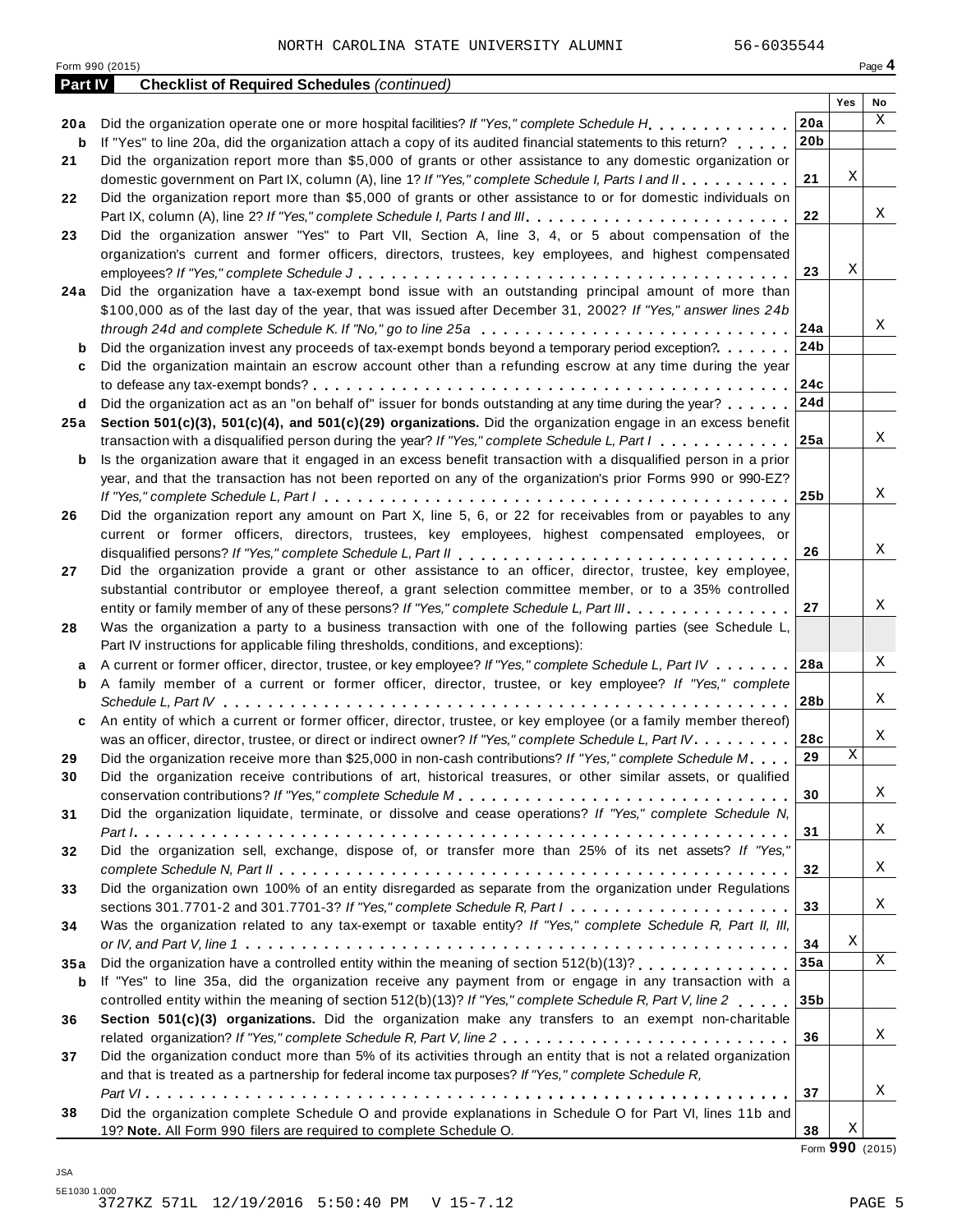NORTH CAROLINA STATE UNIVERSITY ALUMNI 56-6035544

Form <sup>990</sup> (2015) Page **5**

| <b>Part V</b> | <b>Statements Regarding Other IRS Filings and Tax Compliance</b>                                                                     |                 |                 |
|---------------|--------------------------------------------------------------------------------------------------------------------------------------|-----------------|-----------------|
|               | Check if Schedule O contains a response or note to any line in this Part V                                                           |                 | <b>Yes</b>      |
|               | 1a<br>1a Enter the number reported in Box 3 of Form 1096. Enter -0- if not applicable                                                |                 | No              |
|               | 0.<br>1b<br><b>b</b> Enter the number of Forms W-2G included in line 1a. Enter -0- if not applicable                                 |                 |                 |
|               | c Did the organization comply with backup withholding rules for reportable payments to vendors and                                   |                 |                 |
|               |                                                                                                                                      | 1c              |                 |
|               | 2a Enter the number of employees reported on Form W-3, Transmittal of Wage and Tax                                                   |                 |                 |
|               | 0.<br>2a<br>Statements, filed for the calendar year ending with or within the year covered by this return                            |                 |                 |
|               | <b>b</b> If at least one is reported on line 2a, did the organization file all required federal employment tax returns?              | 2b              |                 |
|               | Note. If the sum of lines 1a and 2a is greater than 250, you may be required to e-file (see instructions)                            |                 |                 |
|               | 3a Did the organization have unrelated business gross income of \$1,000 or more during the year?                                     | 3a              | Χ               |
|               | <b>b</b> If "Yes," has it filed a Form 990-T for this year? If "No" to line 3b, provide an explanation in Schedule O.                | 3 <sub>b</sub>  | X               |
|               | 4a At any time during the calendar year, did the organization have an interest in, or a signature or other authority                 |                 |                 |
|               | over, a financial account in a foreign country (such as a bank account, securities account, or other financial                       |                 |                 |
|               |                                                                                                                                      | 4a              | Χ               |
|               |                                                                                                                                      |                 |                 |
|               | See instructions for filing requirements for FinCEN Form 114, Report of Foreign Bank and Financial Accounts                          |                 |                 |
|               | (FBAR).                                                                                                                              |                 |                 |
|               | 5a Was the organization a party to a prohibited tax shelter transaction at any time during the tax year?                             | 5a              | X               |
|               | <b>b</b> Did any taxable party notify the organization that it was or is a party to a prohibited tax shelter transaction?            | 5b              | Χ               |
|               | c If "Yes" to line 5a or 5b, did the organization file Form 8886-T?                                                                  | 5c              |                 |
|               | 6a Does the organization have annual gross receipts that are normally greater than \$100,000, and did the                            |                 |                 |
|               | organization solicit any contributions that were not tax deductible as charitable contributions?                                     | 6a              | Χ               |
|               | <b>b</b> If "Yes," did the organization include with every solicitation an express statement that such contributions or              |                 |                 |
|               |                                                                                                                                      | 6b              |                 |
| 7             | Organizations that may receive deductible contributions under section 170(c).                                                        |                 |                 |
|               | a Did the organization receive a payment in excess of \$75 made partly as a contribution and partly for goods                        |                 |                 |
|               |                                                                                                                                      | 7а              | X               |
|               | <b>b</b> If "Yes," did the organization notify the donor of the value of the goods or services provided?                             | 7b              |                 |
|               | c Did the organization sell, exchange, or otherwise dispose of tangible personal property for which it was                           |                 |                 |
|               |                                                                                                                                      | 7c              | X               |
|               | 7d<br>d If "Yes," indicate the number of Forms 8282 filed during the year                                                            |                 |                 |
|               | e Did the organization receive any funds, directly or indirectly, to pay premiums on a personal benefit contract?                    | 7е              | Χ               |
|               | f Did the organization, during the year, pay premiums, directly or indirectly, on a personal benefit contract?                       | 7f              | X               |
|               | g If the organization received a contribution of qualified intellectual property, did the organization file Form 8899 as required?   | 7g              |                 |
|               | h If the organization received a contribution of cars, boats, airplanes, or other vehicles, did the organization file a Form 1098-C? | 7h              |                 |
|               | Sponsoring organizations maintaining donor advised funds. Did a donor advised fund maintained by the                                 |                 |                 |
|               | sponsoring organization have excess business holdings at any time during the year?                                                   | 8               |                 |
| 9             | Sponsoring organizations maintaining donor advised funds.                                                                            |                 |                 |
|               | a Did the sponsoring organization make any taxable distributions under section 4966?                                                 | 9a<br>9b        |                 |
|               | <b>b</b> Did the sponsoring organization make a distribution to a donor, donor advisor, or related person?                           |                 |                 |
| 10            | Section 501(c)(7) organizations. Enter:<br>10a                                                                                       |                 |                 |
|               | a Initiation fees and capital contributions included on Part VIII, line 12<br>10 <sub>b</sub>                                        |                 |                 |
|               | <b>b</b> Gross receipts, included on Form 990, Part VIII, line 12, for public use of club facilities                                 |                 |                 |
| 11            | Section 501(c)(12) organizations. Enter:<br>11a                                                                                      |                 |                 |
|               | <b>b</b> Gross income from other sources (Do not net amounts due or paid to other sources                                            |                 |                 |
|               | 11b                                                                                                                                  |                 |                 |
|               | 12a Section 4947(a)(1) non-exempt charitable trusts. Is the organization filing Form 990 in lieu of Form 1041?                       | 12a             |                 |
|               | 12b<br><b>b</b> If "Yes," enter the amount of tax-exempt interest received or accrued during the year                                |                 |                 |
| 13            | Section 501(c)(29) qualified nonprofit health insurance issuers.                                                                     |                 |                 |
|               | a Is the organization licensed to issue qualified health plans in more than one state?                                               | 13a             |                 |
|               | Note. See the instructions for additional information the organization must report on Schedule O.                                    |                 |                 |
|               | <b>b</b> Enter the amount of reserves the organization is required to maintain by the states in which                                |                 |                 |
|               | 13 <sub>b</sub>                                                                                                                      |                 |                 |
|               | 13c                                                                                                                                  |                 |                 |
|               | 14a Did the organization receive any payments for indoor tanning services during the tax year?                                       | 14a             | Χ               |
|               | <b>b</b> If "Yes," has it filed a Form 720 to report these payments? If "No," provide an explanation in Schedule $0$                 | 14 <sub>b</sub> |                 |
| JSA           | 5E1040 1.000                                                                                                                         |                 | Form 990 (2015) |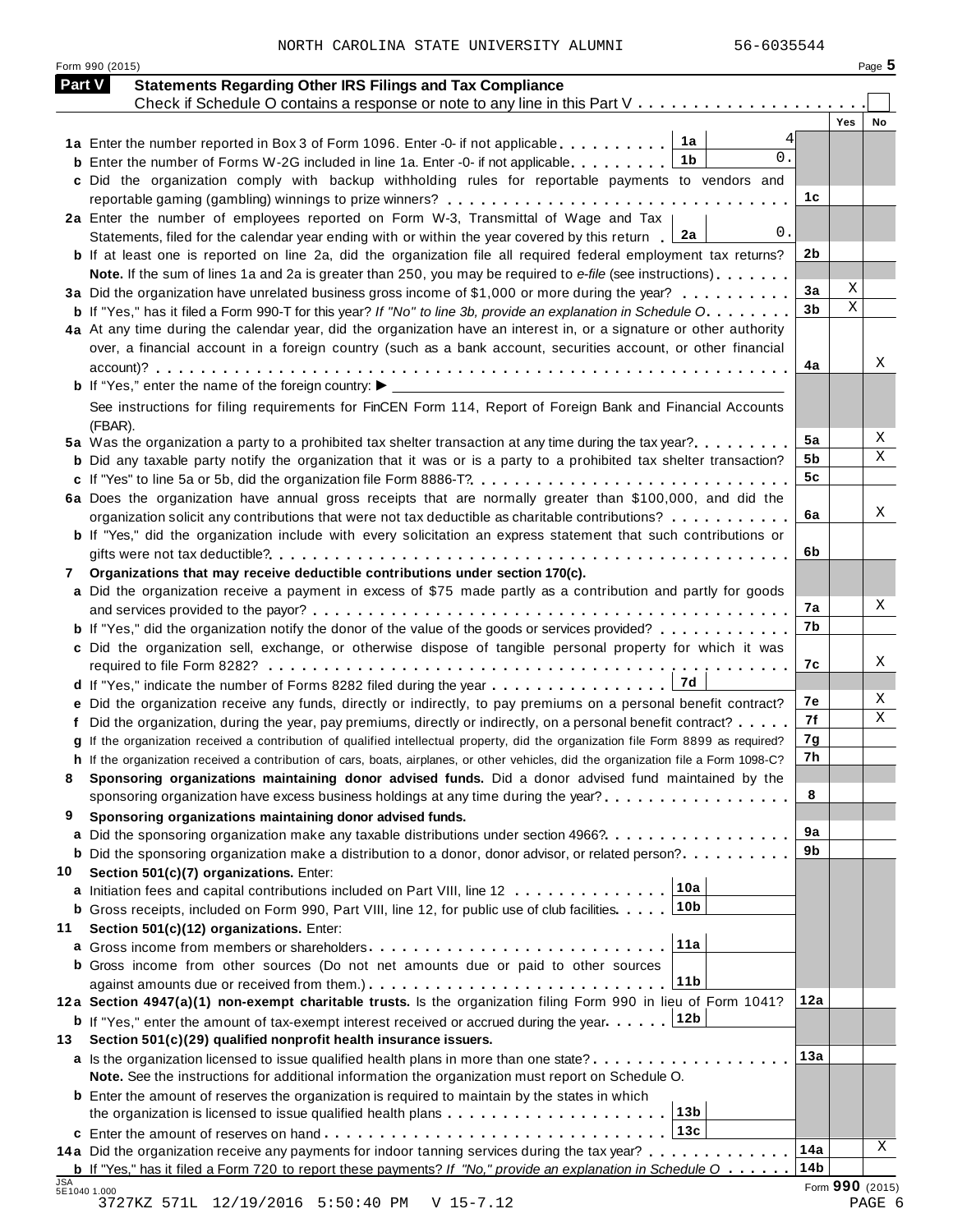|    | 56-6035544<br>NORTH CAROLINA STATE UNIVERSITY ALUMNI<br>Form 990 (2015)                                                                                                                                                                                   |                 |            | Page $6$     |
|----|-----------------------------------------------------------------------------------------------------------------------------------------------------------------------------------------------------------------------------------------------------------|-----------------|------------|--------------|
|    | Governance, Management, and Disclosure For each "Yes" response to lines 2 through 7b below, and for a "No"<br><b>Part VI</b><br>response to line 8a, 8b, or 10b below, describe the circumstances, processes, or changes in Schedule O. See instructions. |                 |            |              |
|    |                                                                                                                                                                                                                                                           |                 |            | $\mathbf{x}$ |
|    | <b>Section A. Governing Body and Management</b>                                                                                                                                                                                                           |                 |            |              |
|    |                                                                                                                                                                                                                                                           |                 | <b>Yes</b> | No           |
|    | 18<br>1a<br>1a Enter the number of voting members of the governing body at the end of the tax year                                                                                                                                                        |                 |            |              |
|    | If there are material differences in voting rights among members of the governing body, or if the governing                                                                                                                                               |                 |            |              |
|    | body delegated broad authority to an executive committee or similar committee, explain in Schedule O.                                                                                                                                                     |                 |            |              |
| b  | 18<br>1b<br>Enter the number of voting members included in line 1a, above, who are independent                                                                                                                                                            |                 |            |              |
| 2  | Did any officer, director, trustee, or key employee have a family relationship or a business relationship with                                                                                                                                            |                 |            |              |
|    |                                                                                                                                                                                                                                                           | 2               |            | X            |
| 3  | Did the organization delegate control over management duties customarily performed by or under the direct                                                                                                                                                 |                 |            |              |
|    | supervision of officers, directors, or trustees, or key employees to a management company or other person?                                                                                                                                                | 3               |            | Χ            |
| 4  | Did the organization make any significant changes to its governing documents since the prior Form 990 was filed?                                                                                                                                          | 4               | X          |              |
| 5  | Did the organization become aware during the year of a significant diversion of the organization's assets?                                                                                                                                                | 5               |            | Χ            |
| 6  |                                                                                                                                                                                                                                                           | 6               |            | Χ            |
| 7a | Did the organization have members, stockholders, or other persons who had the power to elect or appoint                                                                                                                                                   |                 |            |              |
|    |                                                                                                                                                                                                                                                           | 7a              |            | Χ            |
| b  | Are any governance decisions of the organization reserved to (or subject to approval by) members,                                                                                                                                                         |                 |            |              |
|    |                                                                                                                                                                                                                                                           | 7b              |            | Χ            |
| 8  | Did the organization contemporaneously document the meetings held or written actions undertaken during                                                                                                                                                    |                 |            |              |
|    | the year by the following:                                                                                                                                                                                                                                |                 |            |              |
| а  |                                                                                                                                                                                                                                                           | 8a              | Χ          |              |
| b  |                                                                                                                                                                                                                                                           | 8b              | Χ          |              |
| 9  | Is there any officer, director, trustee, or key employee listed in Part VII, Section A, who cannot be reached at                                                                                                                                          |                 |            |              |
|    | the organization's mailing address? If "Yes," provide the names and addresses in Schedule O                                                                                                                                                               | 9               |            | Χ            |
|    | Section B. Policies (This Section B requests information about policies not required by the Internal Revenue Code.)                                                                                                                                       |                 |            |              |
|    |                                                                                                                                                                                                                                                           |                 | Yes        | No           |
|    |                                                                                                                                                                                                                                                           | 10a             |            | Χ            |
| b  | If "Yes," did the organization have written policies and procedures governing the activities of such chapters,                                                                                                                                            |                 |            |              |
|    | affiliates, and branches to ensure their operations are consistent with the organization's exempt purposes?                                                                                                                                               | 10 <sub>b</sub> |            |              |
|    | 11a Has the organization provided a complete copy of this Form 990 to all members of its governing body before filing the form?                                                                                                                           | 11a             | X          |              |
| b  | Describe in Schedule O the process, if any, used by the organization to review this Form 990.                                                                                                                                                             |                 |            |              |
|    | 12a Did the organization have a written conflict of interest policy? If "No," go to line 13                                                                                                                                                               | 12a             | X          |              |
|    | <b>b</b> Were officers, directors, or trustees, and key employees required to disclose annually interests that could give                                                                                                                                 |                 |            |              |
|    |                                                                                                                                                                                                                                                           | 12 <sub>b</sub> | X          |              |
| c  | Did the organization regularly and consistently monitor and enforce compliance with the policy? If "Yes,"                                                                                                                                                 |                 |            |              |
|    |                                                                                                                                                                                                                                                           | 12c             | X          |              |
| 13 |                                                                                                                                                                                                                                                           | 13              | Χ          |              |
| 14 | Did the organization have a written document retention and destruction policy?                                                                                                                                                                            | 14              | Χ          |              |
| 15 | Did the process for determining compensation of the following persons include a review and approval by                                                                                                                                                    |                 |            |              |
|    | independent persons, comparability data, and contemporaneous substantiation of the deliberation and decision?                                                                                                                                             |                 |            |              |
| а  |                                                                                                                                                                                                                                                           | 15a             | X          |              |
| b  |                                                                                                                                                                                                                                                           | 15b             | Χ          |              |
|    | If "Yes" to line 15a or 15b, describe the process in Schedule O (see instructions).                                                                                                                                                                       |                 |            |              |
|    | 16a Did the organization invest in, contribute assets to, or participate in a joint venture or similar arrangement                                                                                                                                        |                 |            |              |
|    |                                                                                                                                                                                                                                                           | 16a             |            | Χ            |
|    |                                                                                                                                                                                                                                                           |                 |            |              |
| b  | If "Yes," did the organization follow a written policy or procedure requiring the organization to evaluate its                                                                                                                                            |                 |            |              |
|    | participation in joint venture arrangements under applicable federal tax law, and take steps to safeguard the                                                                                                                                             |                 |            |              |
|    |                                                                                                                                                                                                                                                           | 16b             |            |              |
|    | <b>Section C. Disclosure</b>                                                                                                                                                                                                                              |                 |            |              |
| 17 |                                                                                                                                                                                                                                                           |                 |            |              |
| 18 | List the states with which a copy of this Form 990 is required to be filed $\blacktriangleright$ NONE<br>Section 6104 requires an organization to make its Forms 1023 (or 1024 if applicable), 990, and 990-T (Section 501(c)(3)s only)                   |                 |            |              |

| 19 Describe in Schedule O whether (and if so, how) the organization made its governing documents, conflict of interest policy, and |  |
|------------------------------------------------------------------------------------------------------------------------------------|--|
| financial statements available to the public during the tax year.                                                                  |  |

**20** nnancial statements available to the public during the tax year.<br>State the name, address, and telephone number of the person who possesses the organization's books and records:<br><sup>MARY PELOQUIN-DODD NCSU BOX 7207 RALEIGH, NC</sup>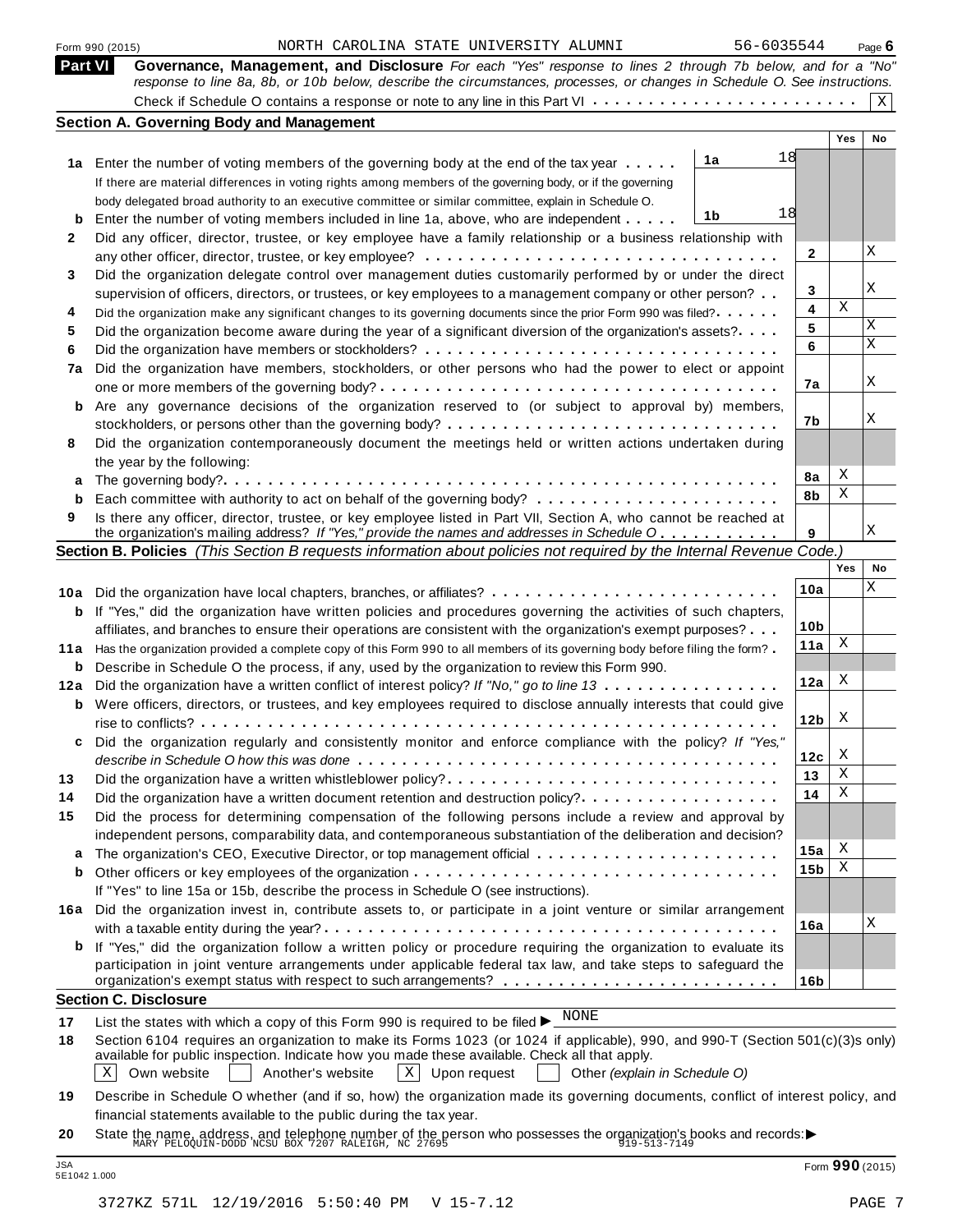| <b>Part VII</b> | Compensation of Officers, Directors, Trustees, Key Employees, Highest Compensated Employees, and<br><b>Independent Contractors</b> |  |  |  |  |  |  |  |  |
|-----------------|------------------------------------------------------------------------------------------------------------------------------------|--|--|--|--|--|--|--|--|
|                 | Check if Schedule O contains a response or note to any line in this Part VII $\dots\dots\dots\dots\dots\dots\dots\dots\dots\Box$   |  |  |  |  |  |  |  |  |
| Section A.      | Officers, Directors, Trustees, Key Employees, and Highest Compensated Employees                                                    |  |  |  |  |  |  |  |  |
|                 | 10 Complete this table for all persons required to be listed. Penert compensation for the colondar wear ending with ar within the  |  |  |  |  |  |  |  |  |

**1a** Complete this table for all persons required to be listed. Report compensation for the calendar year ending with or within the organization's tax year.

anization's lax year.<br>● List all of the organization's **current** officers, directors, trustees (whether individuals or organizations), regardless of amount of<br>nnensation Enter -0- in columns (D) (E) and (E) if no compensa compensation. Enter -0- in columns (D), (E), and (F) if no compensation was paid.

• List all of the organization's **current** key employees, if any. See instructions for definition of "key employee."<br>● List the experientials five expect highest expressed explores (other than an efficer director of

**Example in the organization's current** key employees, if any. See instructions for definition of key employee.<br>• List the organization's five **current** highest compensated employees (other than an officer, director, trust who received reportable compensation (Box 5 of Form W-2 and/or Box 7 of Form 1099-MISC) of more than \$100,000 from the

organization and any related organizations.<br>• List all of the organization's **former** officers, key employees, and highest compensated employees who received more than<br>\$1.00.000 of reportable componention from the erganiza \$100,000 of reportable compensation from the organization and any related organizations.

% List all of the organization's **former directors or trustees** that received, in the capacity as a former director or trustee of the organization, more than \$10,000 of reportable compensation from the organization and any related organizations.

List persons in the following order: individual trustees or directors; institutional trustees; officers; key employees; highest compensated employees; and former such persons.

Check this box if neither the organization nor any related organization compensated any current officer, director, or trustee.

|                                    |                             |                                                                                     |                       | (C)     |              |                                 |        |                      |                              |                              |
|------------------------------------|-----------------------------|-------------------------------------------------------------------------------------|-----------------------|---------|--------------|---------------------------------|--------|----------------------|------------------------------|------------------------------|
| (A)                                | (B)                         | Position<br>(do not check more than one<br>Average<br>box, unless person is both an |                       |         |              |                                 |        | (D)                  | (E)                          | (F)                          |
| Name and Title                     |                             |                                                                                     |                       |         |              |                                 |        | Reportable           | Reportable                   | Estimated                    |
|                                    | hours per<br>week (list any |                                                                                     |                       |         |              | officer and a director/trustee) |        | compensation<br>from | compensation from<br>related | amount of<br>other           |
|                                    | hours for                   |                                                                                     |                       |         |              |                                 |        | the                  | organizations                | compensation                 |
|                                    | related                     | $\vec{\mathsf{d}}$<br>Individual trustee                                            | Institutional trustee | Officer | Key employee |                                 | Former | organization         | (W-2/1099-MISC)              | from the                     |
|                                    | organizations               | director                                                                            |                       |         |              |                                 |        | (W-2/1099-MISC)      |                              | organization                 |
|                                    | below dotted<br>line)       |                                                                                     |                       |         |              |                                 |        |                      |                              | and related<br>organizations |
|                                    |                             |                                                                                     |                       |         |              |                                 |        |                      |                              |                              |
|                                    |                             |                                                                                     |                       |         |              | Highest compensated<br>employee |        |                      |                              |                              |
|                                    |                             |                                                                                     |                       |         |              |                                 |        |                      |                              |                              |
| (1) TRAVIS B BURKE                 | 1.00                        |                                                                                     |                       |         |              |                                 |        |                      |                              |                              |
| <b>DIRECTOR</b>                    | 0.                          | Χ                                                                                   |                       |         |              |                                 |        | 0.                   | $0$ .                        | 0.                           |
| $(2)$ JACOB CAPPS                  | 1.00                        |                                                                                     |                       |         |              |                                 |        |                      |                              |                              |
| <b>DIRECTOR</b>                    | $0$ .                       | Χ                                                                                   |                       |         |              |                                 |        | $0$ .                | 0.                           | 0.                           |
| (3) ANGELO A CARAVANO              | 1.00                        |                                                                                     |                       |         |              |                                 |        |                      |                              |                              |
| <b>DIRECTOR</b>                    | 0.                          | Χ                                                                                   |                       |         |              |                                 |        | 0.                   | 0.                           | 0.                           |
| $(4)$ JIMMY D CLARK                | 1.00                        |                                                                                     |                       |         |              |                                 |        |                      |                              |                              |
| DIRECTOR                           | 0.                          | Χ                                                                                   |                       |         |              |                                 |        | $\mathsf{O}$ .       | $0$ .                        | $\mathsf 0$ .                |
| (5) STEPHANIE A COGDELL            | 1.00                        |                                                                                     |                       |         |              |                                 |        |                      |                              |                              |
| <b>DIRECTOR</b>                    | $0$ .                       | Χ                                                                                   |                       |         |              |                                 |        | 0.                   | 0.                           | $\mathsf 0$ .                |
| $(6)^N$ KERR COLLINS               | 1.00                        |                                                                                     |                       |         |              |                                 |        |                      |                              |                              |
| <b>DIRECTOR</b>                    | 0.                          | Χ                                                                                   |                       |         |              |                                 |        | 0.                   | 0.                           | 0.                           |
| (7) RICHARD A CURTIS               | 1.00                        |                                                                                     |                       |         |              |                                 |        |                      |                              |                              |
| <b>DIRECTOR</b>                    | 0.                          | Χ                                                                                   |                       |         |              |                                 |        | 0.                   | 0.                           | 0.                           |
| $(8)^R$ MARK FLEMING               | 1.00                        |                                                                                     |                       |         |              |                                 |        |                      |                              |                              |
| <b>DIRECTOR</b>                    | 0.                          | Χ                                                                                   |                       |         |              |                                 |        | $\mathsf{O}$ .       | 0.                           | 0.                           |
| (9) DANIEL C GUNTER                | 1.00                        |                                                                                     |                       |         |              |                                 |        |                      |                              |                              |
| <b>DIRECTOR</b>                    | $0$ .                       | Χ                                                                                   |                       |         |              |                                 |        | $0$ .                | $\mathbf 0$ .                | $0$ .                        |
| A HOBBS<br>$(10)^{\text{WILLLIM}}$ | 1.00                        |                                                                                     |                       |         |              |                                 |        |                      |                              |                              |
| <b>DIRECTOR</b>                    | 0.                          | Χ                                                                                   |                       |         |              |                                 |        | 0.                   | 0.                           | 0.                           |
| (11) JAMES S KING                  | 1.00                        |                                                                                     |                       |         |              |                                 |        |                      |                              |                              |
| <b>DIRECTOR</b>                    | $0$ .                       | Χ                                                                                   |                       |         |              |                                 |        | 0.                   | 0.                           | 0.                           |
| (12) LARRY D NIXON                 | 1.00                        |                                                                                     |                       |         |              |                                 |        |                      |                              |                              |
| <b>DIRECTOR</b>                    | $0$ .                       | Χ                                                                                   |                       |         |              |                                 |        | 0.                   | 0.                           | 0.                           |
| (13) AMY M PETTIGREW               | 1.00                        |                                                                                     |                       |         |              |                                 |        |                      |                              |                              |
| <b>DIRECTOR</b>                    | 0.                          | Χ                                                                                   |                       |         |              |                                 |        | 0.                   | $\mathbf 0$ .                | 0.                           |
| (14) ANN HUNT SMITH                | 1.00                        |                                                                                     |                       |         |              |                                 |        |                      |                              |                              |
| <b>DIRECTOR</b>                    | $0$ .                       | Χ                                                                                   |                       |         |              |                                 |        | 0.                   | $0$ .                        | 0.                           |

5E1041 1.000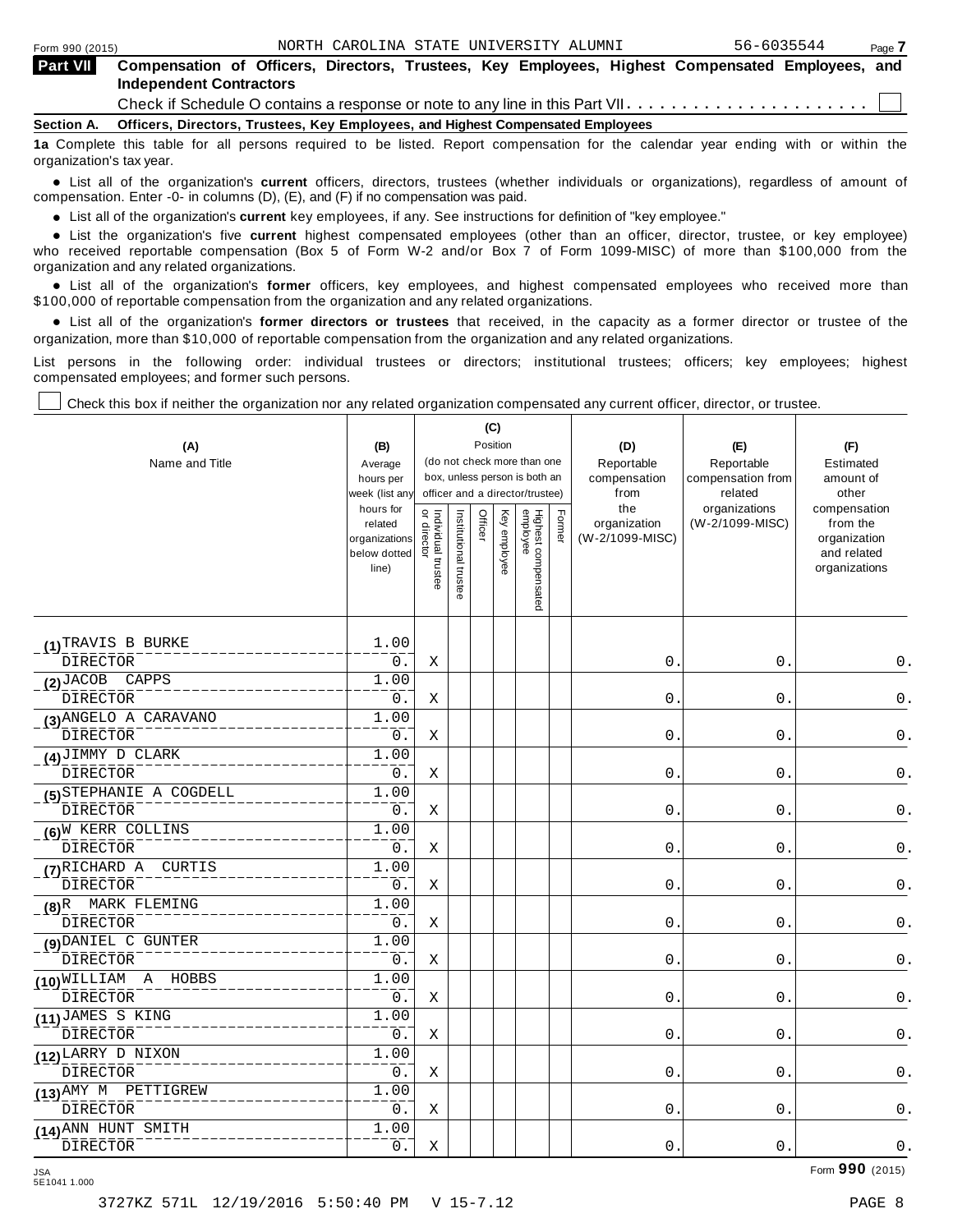#### NORTH CAROLINA STATE UNIVERSITY ALUMNI 56-6035544

|  |  | Form 990 (2015) |
|--|--|-----------------|
|--|--|-----------------|

| (A)                                                                                                                                                                                        | (B)                           |                                          |                       | (C)          |                                                              |        | (D)                  | (E)                          | (F)                         |
|--------------------------------------------------------------------------------------------------------------------------------------------------------------------------------------------|-------------------------------|------------------------------------------|-----------------------|--------------|--------------------------------------------------------------|--------|----------------------|------------------------------|-----------------------------|
| Name and title                                                                                                                                                                             | Average                       |                                          |                       | Position     |                                                              |        | Reportable           | Reportable                   | Estimated                   |
|                                                                                                                                                                                            | hours per<br>week (list any   |                                          |                       |              | (do not check more than one<br>box, unless person is both an |        | compensation<br>from | compensation from<br>related | amount of<br>other          |
|                                                                                                                                                                                            | hours for                     |                                          |                       |              | officer and a director/trustee)                              |        | the                  | organizations                | compensation                |
|                                                                                                                                                                                            | related                       |                                          |                       | Officer      |                                                              | Former | organization         | (W-2/1099-MISC)              | from the                    |
|                                                                                                                                                                                            | organizations<br>below dotted |                                          |                       |              |                                                              |        | (W-2/1099-MISC)      |                              | organization<br>and related |
|                                                                                                                                                                                            | line)                         |                                          |                       | Key employee |                                                              |        |                      |                              | organizations               |
|                                                                                                                                                                                            |                               | Individual trustee<br> <br>  or director | Institutional trustee |              |                                                              |        |                      |                              |                             |
|                                                                                                                                                                                            |                               |                                          |                       |              | Highest compensated<br>employee                              |        |                      |                              |                             |
| (15) EDWIN J STACK                                                                                                                                                                         | 1.00                          |                                          |                       |              |                                                              |        |                      |                              |                             |
| <b>DIRECTOR</b>                                                                                                                                                                            | 0.                            | Χ                                        |                       |              |                                                              |        | 0.                   | 0.                           | 0.                          |
| (16) MARCUS L BELVIN                                                                                                                                                                       | 1.00                          |                                          |                       |              |                                                              |        |                      |                              |                             |
| PRESIDENT                                                                                                                                                                                  | 0.                            |                                          |                       | Χ            |                                                              |        | 0.                   | 0                            | 0.                          |
| (17) PAIGE ALLEN HARRIS                                                                                                                                                                    | 1.00                          |                                          |                       |              |                                                              |        |                      |                              |                             |
| SECRETARY/TREASURER                                                                                                                                                                        | 0.                            |                                          |                       | Χ            |                                                              |        | 0.                   | 0                            | 0.                          |
| (18) GARY D UPCHURCH                                                                                                                                                                       | 1.00                          |                                          |                       |              |                                                              |        |                      |                              |                             |
| IMMEDIATE PAST PRESIDENT<br>(19) E TAYLOR JEFFREYS                                                                                                                                         | $0$ .<br>$\overline{1}$ .00   |                                          |                       | Χ            |                                                              |        | 0.                   | 0                            | 0.                          |
| FORMER ASSISTANT TREASURER                                                                                                                                                                 | 40.00                         |                                          |                       | Χ            |                                                              |        | 0.                   | 136,562.                     | 26,126.                     |
| (20) MARY PELOQUIN-DODD                                                                                                                                                                    | 1.00                          |                                          |                       |              |                                                              |        |                      |                              |                             |
| ASSISTANT TREASURER                                                                                                                                                                        | 40.00                         |                                          |                       | Χ            |                                                              |        | 0.                   | 227, 125.                    | 34,362.                     |
| (21) RALPH E SUGGS                                                                                                                                                                         | 1.00                          |                                          |                       |              |                                                              |        |                      |                              |                             |
| EXECUTIVE DIRECTOR/ASST SECRET                                                                                                                                                             | 40.00                         |                                          |                       | Χ            |                                                              |        | 0.                   | 233,436.                     | 34,674.                     |
| (22) PERRY R SAFRAN                                                                                                                                                                        | 1.00                          |                                          |                       |              |                                                              |        |                      |                              |                             |
| VICE PRESIDENT                                                                                                                                                                             | $0$ .                         |                                          |                       | Χ            |                                                              |        | 0.                   | $\mathbf 0$ .                | 0.                          |
| (23) CHARLES D LEFFLER                                                                                                                                                                     | $\overline{1}$ .00            |                                          |                       |              |                                                              |        |                      |                              |                             |
| FORMER ASSISTANT TREASUER                                                                                                                                                                  | 40.00                         |                                          |                       | Χ            |                                                              |        | 0.                   | 294,231.                     | 48,844.                     |
| (24) JILL TASAICO                                                                                                                                                                          | 1.00                          |                                          |                       |              |                                                              |        |                      |                              |                             |
| ASSISTANT TREASURER                                                                                                                                                                        | 40.00                         |                                          |                       | Χ            |                                                              |        | 0.                   | 153,161.                     | 28,663.                     |
| 25) DEREK BRYAN                                                                                                                                                                            | 1.00                          |                                          |                       |              |                                                              |        |                      |                              |                             |
| ASSISTANT TREASURER                                                                                                                                                                        | 40.00                         |                                          |                       | Χ            |                                                              |        | 0.                   | $\mathbf 0$ .                | 0.                          |
| 1b Sub-total                                                                                                                                                                               |                               |                                          |                       |              |                                                              |        | 0.                   | $\mathbf 0$ .                | 0.                          |
| c Total from continuation sheets to Part VII, Section A                                                                                                                                    |                               |                                          |                       |              |                                                              |        | 0.                   | $\overline{1,044,515}$ .     | 172,669.                    |
|                                                                                                                                                                                            |                               |                                          |                       |              |                                                              | ▶      | 0.                   | 1,044,515.                   | 172,669.                    |
| 2 Total number of individuals (including but not limited to those listed above) who received more than \$100,000 of<br>reportable compensation from the organization $\blacktriangleright$ |                               | 0.                                       |                       |              |                                                              |        |                      |                              |                             |
|                                                                                                                                                                                            |                               |                                          |                       |              |                                                              |        |                      |                              | <b>Yes</b><br>No.           |
| Did the organization list any former officer, director, or trustee, key employee, or highest compensated<br>3                                                                              |                               |                                          |                       |              |                                                              |        |                      |                              |                             |
| employee on line 1a? If "Yes," complete Schedule J for such individual                                                                                                                     |                               |                                          |                       |              |                                                              |        |                      |                              | Χ<br>3                      |

*individual* m m m m m m m m m m m m m m m m m m m m m m m m m m m m m m m m m m m m m m m m m m m m m m m m m m m m m m m m m m m **<sup>4</sup> 5** Did any person listed on line 1a receive or accrue compensation from any unrelated organization or individual for services rendered to the organization? *If"Yes," complete Schedule <sup>J</sup> for such person* mm m m m m m m m m m m m m m m **<sup>5</sup>**

## **Section B. Independent Contractors**

**1** Complete this table for your five highest compensated independent contractors that received more than \$100,000 of compensation from the organization. Report compensation for the calendar year ending with or within the organization's tax year.

|             | (A)<br>Name and business address                                                                                                                                                          | (B)<br>Description of services | (C)<br>Compensation |
|-------------|-------------------------------------------------------------------------------------------------------------------------------------------------------------------------------------------|--------------------------------|---------------------|
|             |                                                                                                                                                                                           |                                |                     |
|             |                                                                                                                                                                                           |                                |                     |
|             |                                                                                                                                                                                           |                                |                     |
|             |                                                                                                                                                                                           |                                |                     |
|             |                                                                                                                                                                                           |                                |                     |
| $2^{\circ}$ | Total number of independent contractors (including but not limited to those listed above) who received<br>more than \$100,000 in compensation from the organization $\blacktriangleright$ |                                |                     |
| ICA         |                                                                                                                                                                                           |                                | $\sim$              |

X

X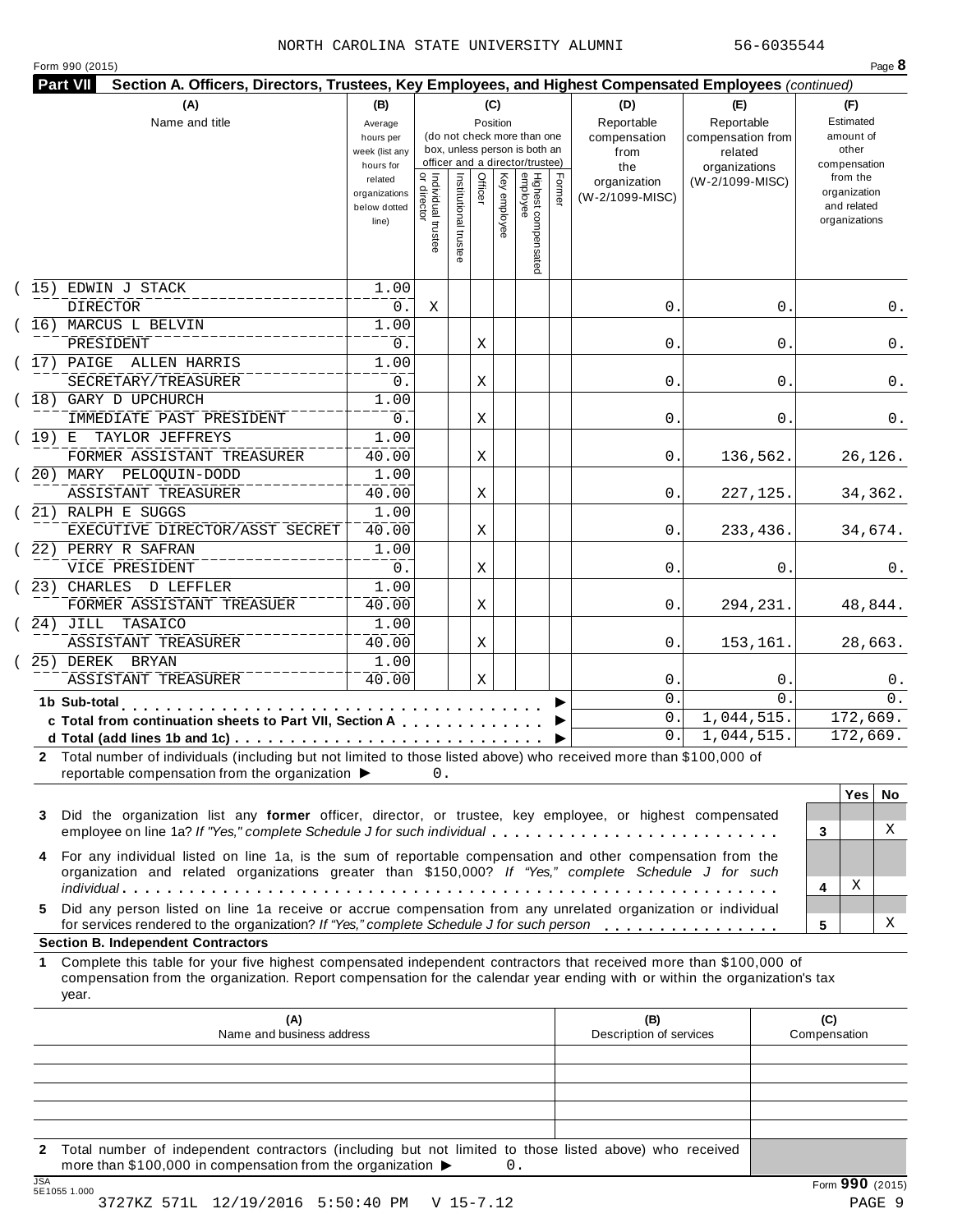**Part VIII Statement of Revenue**

|                                                           | <b>Part VIII</b> | <b>Statement of Revenue</b>                                                                                   |                       |                      |                      |                                                    |                                         |                                                                  |
|-----------------------------------------------------------|------------------|---------------------------------------------------------------------------------------------------------------|-----------------------|----------------------|----------------------|----------------------------------------------------|-----------------------------------------|------------------------------------------------------------------|
|                                                           |                  |                                                                                                               |                       |                      | (A)<br>Total revenue | (B)<br>Related or<br>exempt<br>function<br>revenue | (C)<br>Unrelated<br>business<br>revenue | (D)<br>Revenue<br>excluded from tax<br>under sections<br>512-514 |
|                                                           | 1а               | Federated campaigns                                                                                           | 1a                    |                      |                      |                                                    |                                         |                                                                  |
|                                                           | b                | Membership dues                                                                                               | 1b                    | 682,812.             |                      |                                                    |                                         |                                                                  |
|                                                           | c                | Fundraising events <b>Fundraising</b>                                                                         | 1c                    |                      |                      |                                                    |                                         |                                                                  |
|                                                           | d                | Related organizations <b>contains</b> and <b>Related</b> organizations <b>and relations</b>                   | 1d                    | 254,914.             |                      |                                                    |                                         |                                                                  |
| Contributions, Gifts, Grants<br>and Other Similar Amounts | е                | Government grants (contributions)                                                                             | 1e                    |                      |                      |                                                    |                                         |                                                                  |
|                                                           | f                | All other contributions, gifts, grants,                                                                       |                       |                      |                      |                                                    |                                         |                                                                  |
|                                                           |                  | and similar amounts not included above                                                                        | 1f                    | 739,070.             |                      |                                                    |                                         |                                                                  |
|                                                           | g                | Noncash contributions included in lines 1a-1f: \$                                                             |                       | 122,485.             |                      |                                                    |                                         |                                                                  |
|                                                           | h                | Total. Add lines 1a-1f ▶                                                                                      |                       | <b>Business Code</b> | 1,676,796.           |                                                    |                                         |                                                                  |
|                                                           |                  | OTHER PROGRAMS                                                                                                |                       | 900099               | 173,240.             | 173,240.                                           |                                         |                                                                  |
| Program Service Revenue                                   | 2a               | <b>EVENTS</b>                                                                                                 |                       | 900099               | 113,890.             | 113,890.                                           |                                         |                                                                  |
|                                                           | b                | ALUMNI MAGAZINE & ADVERTISING                                                                                 |                       | 541800               | 69,290.              |                                                    | 69,290.                                 |                                                                  |
|                                                           | c<br>d           |                                                                                                               |                       |                      |                      |                                                    |                                         |                                                                  |
|                                                           | е                |                                                                                                               |                       |                      |                      |                                                    |                                         |                                                                  |
|                                                           | f                | All other program service revenue                                                                             |                       |                      |                      |                                                    |                                         |                                                                  |
|                                                           | g                |                                                                                                               |                       |                      | 356,420.             |                                                    |                                         |                                                                  |
|                                                           | 3                | Investment<br>income                                                                                          | (including dividends, | interest,            |                      |                                                    |                                         |                                                                  |
|                                                           |                  |                                                                                                               |                       |                      | 33,396.              |                                                    |                                         | 33,398.                                                          |
|                                                           | 4                | Income from investment of tax-exempt bond proceeds $\blacksquare$                                             |                       |                      | $\mathbf{0}$ .       |                                                    |                                         |                                                                  |
|                                                           | 5                |                                                                                                               |                       |                      | 1,900,391.           |                                                    |                                         | 1,900,391.                                                       |
|                                                           |                  |                                                                                                               | (i) Real              | (ii) Personal        |                      |                                                    |                                         |                                                                  |
|                                                           | 6a               | Gross rents                                                                                                   |                       |                      |                      |                                                    |                                         |                                                                  |
|                                                           | b                | Less: rental expenses                                                                                         |                       |                      |                      |                                                    |                                         |                                                                  |
|                                                           | c                | Rental income or (loss)                                                                                       |                       |                      |                      |                                                    |                                         |                                                                  |
|                                                           | d                | Net rental income or (loss) . <u>. ▶</u>                                                                      |                       |                      | $0$ .                |                                                    |                                         |                                                                  |
|                                                           | 7а               | Gross amount from sales of                                                                                    | (i) Securities        | (ii) Other           |                      |                                                    |                                         |                                                                  |
|                                                           |                  | assets other than inventory                                                                                   | 2,080,908.            |                      |                      |                                                    |                                         |                                                                  |
|                                                           | b                | Less: cost or other basis                                                                                     | 1,781,093.            |                      |                      |                                                    |                                         |                                                                  |
|                                                           |                  | and sales expenses                                                                                            | 299,815.              |                      |                      |                                                    |                                         |                                                                  |
|                                                           | c                | Gain or (loss) <b>Cain Contains and Containing</b>                                                            |                       |                      | 299,815              |                                                    |                                         | 299,815.                                                         |
|                                                           |                  | d Net gain or (loss) example and not apply the set of Net gain or (loss)                                      |                       |                      |                      |                                                    |                                         |                                                                  |
|                                                           |                  | 8a Gross income from fundraising<br>events (not including \$                                                  |                       |                      |                      |                                                    |                                         |                                                                  |
|                                                           |                  | of contributions reported on line 1c).                                                                        |                       |                      |                      |                                                    |                                         |                                                                  |
|                                                           |                  | See Part IV, line 18 a                                                                                        |                       | 97,890.              |                      |                                                    |                                         |                                                                  |
| Other Revenue                                             | b                | Less: direct expenses                                                                                         | b                     | 137,648.             |                      |                                                    |                                         |                                                                  |
|                                                           | c                | Net income or (loss) from fundraising events ________ ▶                                                       |                       |                      | $-39,758.$           |                                                    |                                         | $-39,758.$                                                       |
|                                                           | 9а               | Gross income from gaming activities.                                                                          |                       |                      |                      |                                                    |                                         |                                                                  |
|                                                           |                  | See Part IV, line 19 a                                                                                        |                       |                      |                      |                                                    |                                         |                                                                  |
|                                                           | b                | Less: direct expenses                                                                                         | b                     |                      |                      |                                                    |                                         |                                                                  |
|                                                           | c                | Net income or (loss) from gaming activities ________                                                          |                       |                      | $\mathbf{0}$ .       |                                                    |                                         |                                                                  |
|                                                           | 10a              | Gross sales of inventory,<br>returns and allowances and allowances                                            | less                  |                      |                      |                                                    |                                         |                                                                  |
|                                                           | b<br>c           | Less: cost of goods sold<br>Net income or (loss) from sales of inventory                                      | b                     |                      | $\mathsf{0}$ .       |                                                    |                                         |                                                                  |
|                                                           |                  | Miscellaneous Revenue                                                                                         |                       | <b>Business Code</b> |                      |                                                    |                                         |                                                                  |
|                                                           | 11a              | NC STATE CLUB                                                                                                 |                       | 900099               | 106,734.             |                                                    |                                         | 106,734.                                                         |
|                                                           | b                | GAIN ON LIFE INSURANCE                                                                                        |                       | 900099               | 947,670.             |                                                    |                                         | 947,670.                                                         |
|                                                           | c                |                                                                                                               |                       |                      |                      |                                                    |                                         |                                                                  |
|                                                           | d                | All other revenue entitled and a series of the series of the series of the series of the series of the series |                       |                      |                      |                                                    |                                         |                                                                  |
|                                                           | е                |                                                                                                               |                       |                      | 1,054,404.           |                                                    |                                         |                                                                  |
| .ISA                                                      | 12               | Total revenue. See instructions.                                                                              |                       |                      | 5,281,464.           | 287,130.                                           | 69,290.                                 | 3, 248, 250.                                                     |

JSA Form **990** (2015) 5E1051 1.000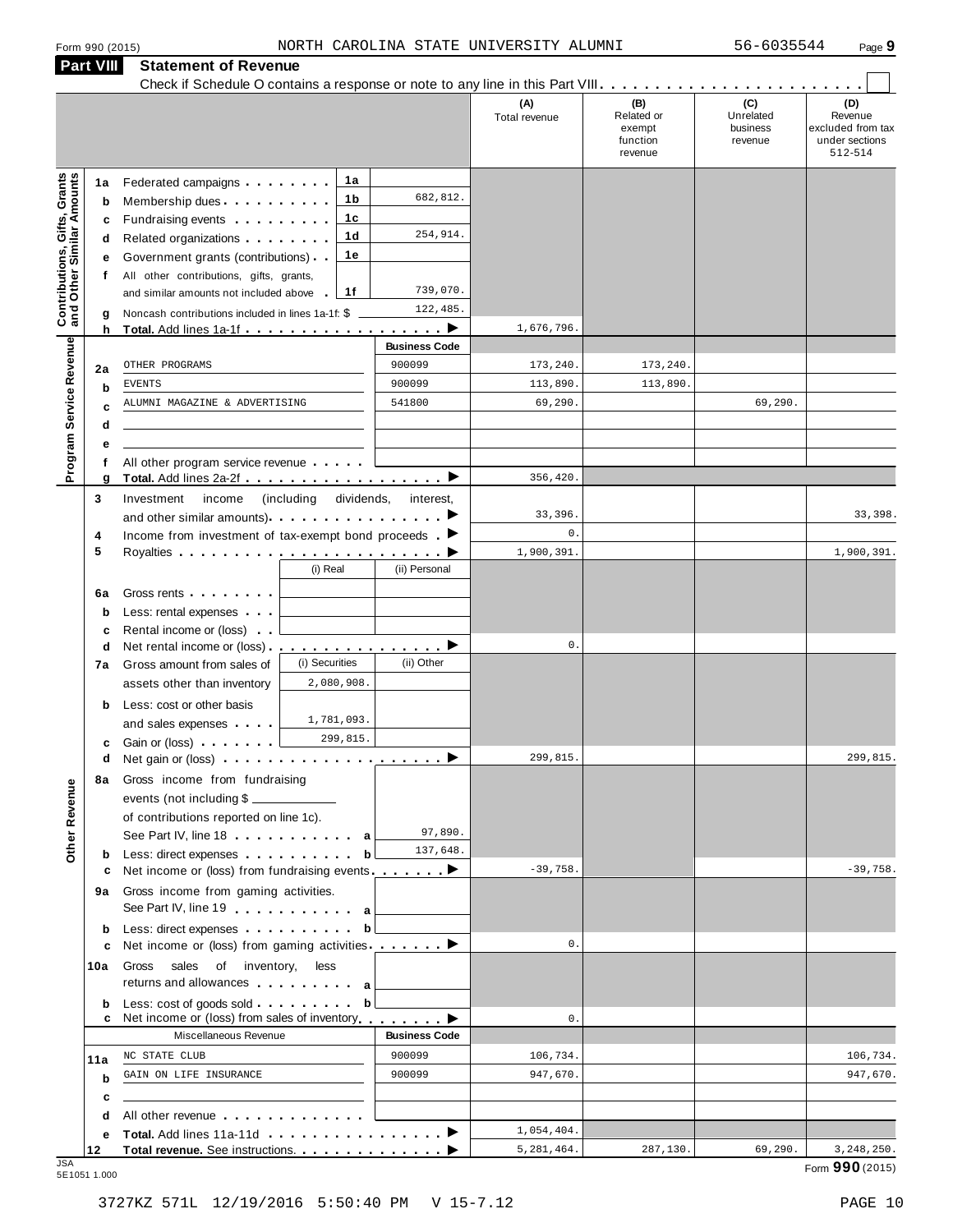|                                                                                                                                                                                                                          | <b>Part IX</b> Statement of Functional Expenses                                                                                                                                                                                |                           |              |          |                 |  |  |  |
|--------------------------------------------------------------------------------------------------------------------------------------------------------------------------------------------------------------------------|--------------------------------------------------------------------------------------------------------------------------------------------------------------------------------------------------------------------------------|---------------------------|--------------|----------|-----------------|--|--|--|
|                                                                                                                                                                                                                          | Section 501(c)(3) and 501(c)(4) organizations must complete all columns. All other organizations must complete column (A).                                                                                                     |                           |              |          |                 |  |  |  |
|                                                                                                                                                                                                                          |                                                                                                                                                                                                                                |                           |              |          |                 |  |  |  |
| (A)<br>(D)<br>(B)<br>Do not include amounts reported on lines 6b, 7b,<br>Management and<br>Total expenses<br>Program service<br>Fundraising<br>8b, 9b, and 10b of Part VIII.<br>expenses<br>general expenses<br>expenses |                                                                                                                                                                                                                                |                           |              |          |                 |  |  |  |
|                                                                                                                                                                                                                          | 1 Grants and other assistance to domestic organizations<br>and domestic governments. See Part IV, line 21                                                                                                                      | 1,139,013.                | 1,139,013.   |          |                 |  |  |  |
|                                                                                                                                                                                                                          |                                                                                                                                                                                                                                |                           |              |          |                 |  |  |  |
|                                                                                                                                                                                                                          | 2 Grants and other assistance to domestic<br>individuals. See Part IV, line 22                                                                                                                                                 | $\mathbf 0$ .             |              |          |                 |  |  |  |
|                                                                                                                                                                                                                          | 3 Grants and other assistance to foreign                                                                                                                                                                                       |                           |              |          |                 |  |  |  |
|                                                                                                                                                                                                                          | organizations, foreign governments, and foreign                                                                                                                                                                                |                           |              |          |                 |  |  |  |
|                                                                                                                                                                                                                          | individuals. See Part IV, lines 15 and 16                                                                                                                                                                                      | $\mathbf 0$ .             |              |          |                 |  |  |  |
|                                                                                                                                                                                                                          | 4 Benefits paid to or for members                                                                                                                                                                                              | $\Omega$                  |              |          |                 |  |  |  |
|                                                                                                                                                                                                                          | 5 Compensation of current officers, directors,<br>trustees, and key employees                                                                                                                                                  | $\mathbf 0$ .             |              |          |                 |  |  |  |
|                                                                                                                                                                                                                          | 6 Compensation not included above, to disqualified                                                                                                                                                                             |                           |              |          |                 |  |  |  |
|                                                                                                                                                                                                                          | persons (as defined under section 4958(f)(1)) and                                                                                                                                                                              |                           |              |          |                 |  |  |  |
|                                                                                                                                                                                                                          | persons described in section 4958(c)(3)(B)                                                                                                                                                                                     | $\mathsf{O}$ .            |              |          |                 |  |  |  |
|                                                                                                                                                                                                                          | 7 Other salaries and wages <b>container and all the salaries</b>                                                                                                                                                               | $\Omega$                  |              |          |                 |  |  |  |
|                                                                                                                                                                                                                          | 8 Pension plan accruals and contributions (include                                                                                                                                                                             |                           |              |          |                 |  |  |  |
|                                                                                                                                                                                                                          | section 401(k) and 403(b) employer contributions)                                                                                                                                                                              | 0.                        |              |          |                 |  |  |  |
|                                                                                                                                                                                                                          |                                                                                                                                                                                                                                | $\mathbf{0}$ .            |              |          |                 |  |  |  |
| 10                                                                                                                                                                                                                       |                                                                                                                                                                                                                                | $\Omega$ .                |              |          |                 |  |  |  |
| 11                                                                                                                                                                                                                       | Fees for services (non-employees):                                                                                                                                                                                             |                           |              |          |                 |  |  |  |
|                                                                                                                                                                                                                          | a Management                                                                                                                                                                                                                   | $\mathsf{O}$ .            |              |          |                 |  |  |  |
|                                                                                                                                                                                                                          | <b>b</b> Legal <b>contained contained contained contained contained <b>contained contained </b></b>                                                                                                                            | 0.<br>49,500.             |              | 49,500.  |                 |  |  |  |
|                                                                                                                                                                                                                          | <b>c</b> Accounting <b>c</b> Accounting                                                                                                                                                                                        | $\mathbf 0$ .             |              |          |                 |  |  |  |
|                                                                                                                                                                                                                          | d Lobbying                                                                                                                                                                                                                     | $\Omega$ .                |              |          |                 |  |  |  |
|                                                                                                                                                                                                                          | e Professional fundraising services. See Part IV, line 17                                                                                                                                                                      | 137,809.                  |              | 137,809. |                 |  |  |  |
|                                                                                                                                                                                                                          | f Investment management fees<br>9 Other. (If line 11g amount exceeds 10% of line 25, column                                                                                                                                    |                           |              |          |                 |  |  |  |
|                                                                                                                                                                                                                          | (A) amount, list line 11g expenses on Schedule O.)                                                                                                                                                                             | 0.                        |              |          |                 |  |  |  |
|                                                                                                                                                                                                                          | 12 Advertising and promotion                                                                                                                                                                                                   | 98,919.                   | 98,919.      |          |                 |  |  |  |
| 13                                                                                                                                                                                                                       | Office expenses extensive and the set of the set of the set of the set of the set of the set of the set of the                                                                                                                 | 124,032.                  | 123,454.     | 578.     |                 |  |  |  |
| 14                                                                                                                                                                                                                       | Information technology                                                                                                                                                                                                         | $\mathbf 0$ .             |              |          |                 |  |  |  |
| 15                                                                                                                                                                                                                       |                                                                                                                                                                                                                                | 0.                        |              |          |                 |  |  |  |
|                                                                                                                                                                                                                          | 16 Occupancy                                                                                                                                                                                                                   | 13,153.                   | 13,153.      |          |                 |  |  |  |
| 17                                                                                                                                                                                                                       |                                                                                                                                                                                                                                | 137, 433.                 | 137, 433.    |          |                 |  |  |  |
|                                                                                                                                                                                                                          | 18 Payments of travel or entertainment expenses                                                                                                                                                                                |                           |              |          |                 |  |  |  |
|                                                                                                                                                                                                                          | for any federal, state, or local public officials                                                                                                                                                                              | $\mathsf{O}$ .<br>89,136. | 89,136.      |          |                 |  |  |  |
|                                                                                                                                                                                                                          | 19 Conferences, conventions, and meetings                                                                                                                                                                                      | 0.                        |              |          |                 |  |  |  |
| 20                                                                                                                                                                                                                       |                                                                                                                                                                                                                                | 0                         |              |          |                 |  |  |  |
| 21<br>22                                                                                                                                                                                                                 | Payments to affiliates expansion of the set of the set of the set of the set of the set of the set of the set o<br>Depreciation, depletion, and amortization                                                                   | 2,108.                    |              | 2,108.   |                 |  |  |  |
| 23                                                                                                                                                                                                                       | Insurance experience and the set of the set of the set of the set of the set of the set of the set of the set of the set of the set of the set of the set of the set of the set of the set of the set of the set of the set of | 111,858.                  | 111,858.     |          |                 |  |  |  |
| 24                                                                                                                                                                                                                       | Other expenses. Itemize expenses not covered                                                                                                                                                                                   |                           |              |          |                 |  |  |  |
|                                                                                                                                                                                                                          | above (List miscellaneous expenses in line 24e. If                                                                                                                                                                             |                           |              |          |                 |  |  |  |
|                                                                                                                                                                                                                          | line 24e amount exceeds 10% of line 25, column                                                                                                                                                                                 |                           |              |          |                 |  |  |  |
|                                                                                                                                                                                                                          | (A) amount, list line 24e expenses on Schedule O.)                                                                                                                                                                             |                           |              |          |                 |  |  |  |
|                                                                                                                                                                                                                          | aMISC. SERVICES & FEES                                                                                                                                                                                                         | 616,519.                  | 83,776.      | 225,186. | 307,557.        |  |  |  |
|                                                                                                                                                                                                                          | <b>b</b> PRINTING<br>___________                                                                                                                                                                                               | 147,452.                  | 147,452.     |          |                 |  |  |  |
|                                                                                                                                                                                                                          | $_{\rm c}$ CONTRACT SERVICES<br><u> 2000 de de 200</u>                                                                                                                                                                         | 94,408.                   | 94,408       |          |                 |  |  |  |
|                                                                                                                                                                                                                          | dSUPPLIES<br>_______________                                                                                                                                                                                                   | 84,926.                   | 83,398       | 1,528.   |                 |  |  |  |
|                                                                                                                                                                                                                          | e All other expenses $\frac{1}{1}$                                                                                                                                                                                             | 127,632.                  | 122,192.     | 5,440.   |                 |  |  |  |
|                                                                                                                                                                                                                          | 25 Total functional expenses. Add lines 1 through 24e<br>26 Joint costs. Complete this line only if the                                                                                                                        | 2,973,898.                | 2, 244, 192. | 422,149. | 307,557.        |  |  |  |
|                                                                                                                                                                                                                          | organization reported in column (B) joint costs                                                                                                                                                                                |                           |              |          |                 |  |  |  |
|                                                                                                                                                                                                                          | from a combined educational campaign and<br>fundraising solicitation. Check here $\blacktriangleright$                                                                                                                         |                           |              |          |                 |  |  |  |
|                                                                                                                                                                                                                          | if.<br>following SOP 98-2 (ASC 958-720)                                                                                                                                                                                        | $\mathbf{0}$              |              |          |                 |  |  |  |
| <b>JSA</b>                                                                                                                                                                                                               | 5E1052 1.000                                                                                                                                                                                                                   |                           |              |          | Form 990 (2015) |  |  |  |
|                                                                                                                                                                                                                          |                                                                                                                                                                                                                                |                           |              |          |                 |  |  |  |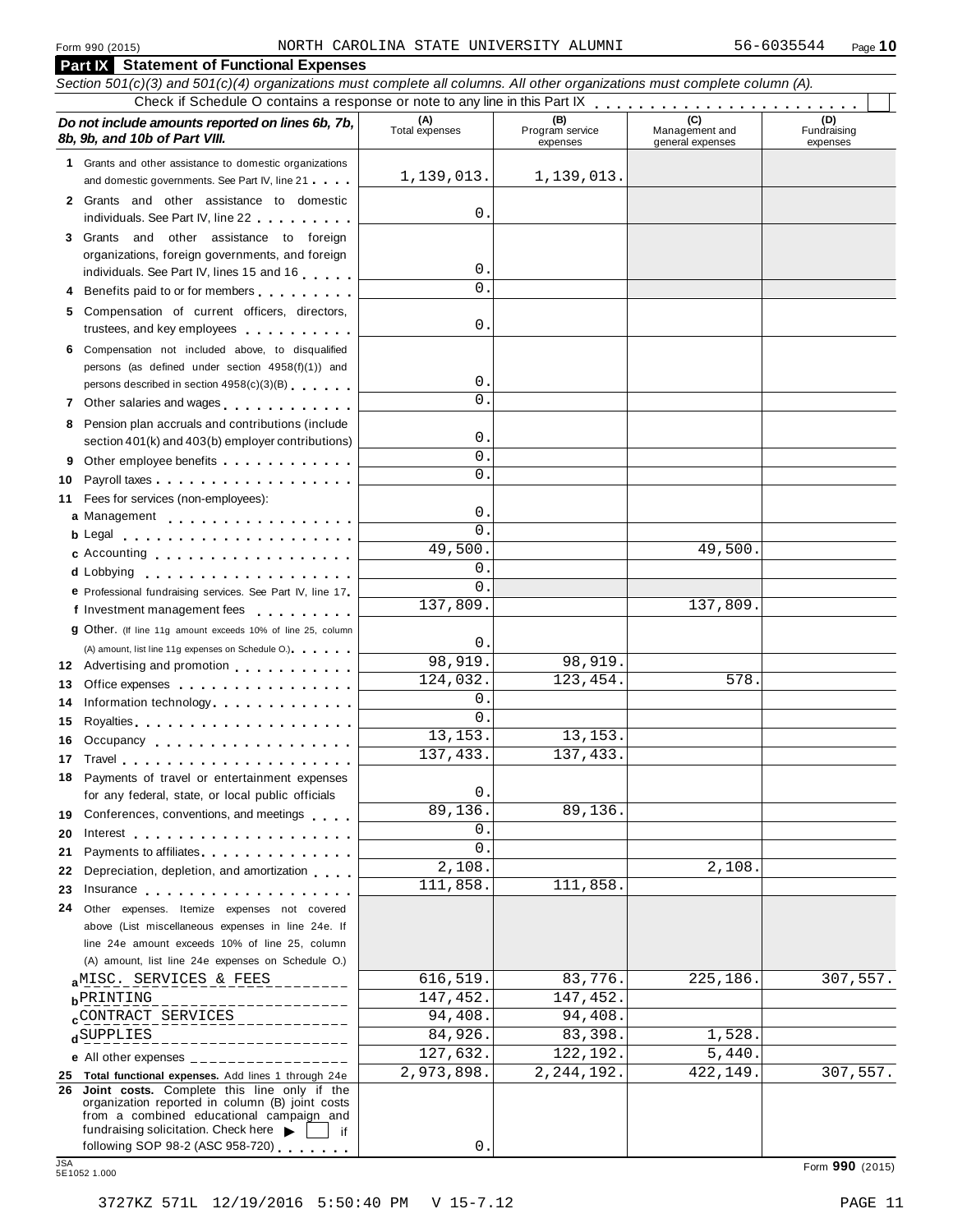#### NORTH CAROLINA STATE UNIVERSITY ALUMNI 56-6035544

Form <sup>990</sup> (2015) Page **11**

| (A)<br>(B)<br>Beginning of year<br>End of year<br>181,285.<br>$\mathbf{1}$<br>1<br>$\overline{1,450,345}$ .<br>$\overline{2}$<br>2<br>800,001.<br>Pledges and grants receivable, net<br>$\overline{3}$<br>3<br>$\Omega$ .<br>0.<br>$\overline{\mathbf{4}}$<br>4<br>Loans and other receivables from current and former officers, directors,<br>5<br>trustees, key employees, and highest compensated employees.<br>0.<br>0.<br>$5\phantom{1}$<br>Complete Part II of Schedule L<br>Loans and other receivables from other disqualified persons (as defined under section<br>6<br>4958(f)(1)), persons described in section 4958(c)(3)(B), and contributing employers<br>and sponsoring organizations of section 501(c)(9) voluntary employees' beneficiary<br>0.<br>$0$ .<br>6<br>organizations (see instructions). Complete Part II of Schedule Letter and Letter Letter Letter<br>ssets<br>$\mathbf 0$ .<br>0.<br>$\overline{7}$<br>Notes and loans receivable, net<br>7<br>$\overline{0}$ .<br>0.<br>8<br>Inventories for sale or use enterpreteral process or a set of the sale or use of the set of the set of the set of the set of the set of the set of the set of the set of the set of the set of the set of the set of the set o<br>8<br>$\mathbf 0$ .<br>0.<br>9<br>9<br>10a Land, buildings, and equipment: cost or<br>other basis. Complete Part VI of Schedule D   10a   2, 297, 004.<br>2,291,736.<br>5,268.<br><b>b</b> Less: accumulated depreciation. 10b<br>$7,376.$ 10c<br>0.<br>0.<br>11<br>11<br>$\overline{33,557,923}.$ 12<br>33,728,463.<br>12<br>Investments - other securities. See Part IV, line 11<br>0.<br>0.<br>13<br>13<br>Investments - program-related. See Part IV, line 11<br>0.<br>$\mathbf 0$<br>14<br>14<br>569,943.<br>518, 415.<br>15<br>15<br>36, 566, 873.<br>36, 503, 400.<br>16<br>16<br>Total assets. Add lines 1 through 15 (must equal line 34)<br>$\overline{27,805}.$<br>12,186.<br>17<br>17<br>Accounts payable and accrued expenses<br>$0$ .<br>$0$ .<br>18<br>18<br>$\overline{3,056,360}.$ 19<br>19<br>0.<br>0.<br>20<br>20<br>0.<br>$0$ .<br>21<br>21<br>Escrow or custodial account liability. Complete Part IV of Schedule D<br>22<br>Loans and other payables to current and former officers, directors,<br>Liabilities<br>trustees, key employees, highest compensated employees, and<br>0.1<br>$0$ .<br>22<br>disqualified persons. Complete Part II of Schedule L.<br>0.<br>0.<br>23<br>Secured mortgages and notes payable to unrelated third parties<br>23<br>0.<br>$0$ .<br>24<br>Unsecured notes and loans payable to unrelated third parties [1, 1, 1, 1, 1, 1]<br>24<br>25<br>Other liabilities (including federal income tax, payables to related third<br>parties, and other liabilities not included on lines 17-24). Complete Part X<br>584,521.<br>490,204.<br>25<br>3,668,686.<br>1,998,289.<br>26<br>26<br>$\overline{X}$ and<br>Organizations that follow SFAS 117 (ASC 958), check here ▶<br>Net Assets or Fund Balances<br>complete lines 27 through 29, and lines 33 and 34.<br>6, 596, 351.<br>8,034,242.<br>Unrestricted net assets<br>27<br>27<br>10, 211, 258.<br>9,012,237.<br>28<br>28<br>16,090,578.<br>17,458,632.<br>29<br>29<br>Organizations that do not follow SFAS 117 (ASC 958), check here ▶<br>and<br>complete lines 30 through 34.<br>30<br>30<br>Paid-in or capital surplus, or land, building, or equipment fund<br><br>31<br>31<br>Retained earnings, endowment, accumulated income, or other funds<br>32<br>32<br>32,898,187.<br>33<br>33<br>36,566,873.<br>36,503,400.<br>Total liabilities and net assets/fund balances [1] [1] [1] Total liabilities and net assets/fund balances<br>34<br>34 | Part X | <b>Balance Sheet</b> |  |             |
|------------------------------------------------------------------------------------------------------------------------------------------------------------------------------------------------------------------------------------------------------------------------------------------------------------------------------------------------------------------------------------------------------------------------------------------------------------------------------------------------------------------------------------------------------------------------------------------------------------------------------------------------------------------------------------------------------------------------------------------------------------------------------------------------------------------------------------------------------------------------------------------------------------------------------------------------------------------------------------------------------------------------------------------------------------------------------------------------------------------------------------------------------------------------------------------------------------------------------------------------------------------------------------------------------------------------------------------------------------------------------------------------------------------------------------------------------------------------------------------------------------------------------------------------------------------------------------------------------------------------------------------------------------------------------------------------------------------------------------------------------------------------------------------------------------------------------------------------------------------------------------------------------------------------------------------------------------------------------------------------------------------------------------------------------------------------------------------------------------------------------------------------------------------------------------------------------------------------------------------------------------------------------------------------------------------------------------------------------------------------------------------------------------------------------------------------------------------------------------------------------------------------------------------------------------------------------------------------------------------------------------------------------------------------------------------------------------------------------------------------------------------------------------------------------------------------------------------------------------------------------------------------------------------------------------------------------------------------------------------------------------------------------------------------------------------------------------------------------------------------------------------------------------------------------------------------------------------------------------------------------------------------------------------------------------------------------------------------------------------------------------------------------------------------------------------------------------------------------------------------------------------------------------------------------------------------------------------------------------------------------------------------------------------------------------------------------|--------|----------------------|--|-------------|
|                                                                                                                                                                                                                                                                                                                                                                                                                                                                                                                                                                                                                                                                                                                                                                                                                                                                                                                                                                                                                                                                                                                                                                                                                                                                                                                                                                                                                                                                                                                                                                                                                                                                                                                                                                                                                                                                                                                                                                                                                                                                                                                                                                                                                                                                                                                                                                                                                                                                                                                                                                                                                                                                                                                                                                                                                                                                                                                                                                                                                                                                                                                                                                                                                                                                                                                                                                                                                                                                                                                                                                                                                                                                                                      |        |                      |  |             |
|                                                                                                                                                                                                                                                                                                                                                                                                                                                                                                                                                                                                                                                                                                                                                                                                                                                                                                                                                                                                                                                                                                                                                                                                                                                                                                                                                                                                                                                                                                                                                                                                                                                                                                                                                                                                                                                                                                                                                                                                                                                                                                                                                                                                                                                                                                                                                                                                                                                                                                                                                                                                                                                                                                                                                                                                                                                                                                                                                                                                                                                                                                                                                                                                                                                                                                                                                                                                                                                                                                                                                                                                                                                                                                      |        |                      |  |             |
|                                                                                                                                                                                                                                                                                                                                                                                                                                                                                                                                                                                                                                                                                                                                                                                                                                                                                                                                                                                                                                                                                                                                                                                                                                                                                                                                                                                                                                                                                                                                                                                                                                                                                                                                                                                                                                                                                                                                                                                                                                                                                                                                                                                                                                                                                                                                                                                                                                                                                                                                                                                                                                                                                                                                                                                                                                                                                                                                                                                                                                                                                                                                                                                                                                                                                                                                                                                                                                                                                                                                                                                                                                                                                                      |        |                      |  | 156,031.    |
|                                                                                                                                                                                                                                                                                                                                                                                                                                                                                                                                                                                                                                                                                                                                                                                                                                                                                                                                                                                                                                                                                                                                                                                                                                                                                                                                                                                                                                                                                                                                                                                                                                                                                                                                                                                                                                                                                                                                                                                                                                                                                                                                                                                                                                                                                                                                                                                                                                                                                                                                                                                                                                                                                                                                                                                                                                                                                                                                                                                                                                                                                                                                                                                                                                                                                                                                                                                                                                                                                                                                                                                                                                                                                                      |        |                      |  | 1,660,572.  |
|                                                                                                                                                                                                                                                                                                                                                                                                                                                                                                                                                                                                                                                                                                                                                                                                                                                                                                                                                                                                                                                                                                                                                                                                                                                                                                                                                                                                                                                                                                                                                                                                                                                                                                                                                                                                                                                                                                                                                                                                                                                                                                                                                                                                                                                                                                                                                                                                                                                                                                                                                                                                                                                                                                                                                                                                                                                                                                                                                                                                                                                                                                                                                                                                                                                                                                                                                                                                                                                                                                                                                                                                                                                                                                      |        |                      |  | 434,651.    |
|                                                                                                                                                                                                                                                                                                                                                                                                                                                                                                                                                                                                                                                                                                                                                                                                                                                                                                                                                                                                                                                                                                                                                                                                                                                                                                                                                                                                                                                                                                                                                                                                                                                                                                                                                                                                                                                                                                                                                                                                                                                                                                                                                                                                                                                                                                                                                                                                                                                                                                                                                                                                                                                                                                                                                                                                                                                                                                                                                                                                                                                                                                                                                                                                                                                                                                                                                                                                                                                                                                                                                                                                                                                                                                      |        |                      |  |             |
|                                                                                                                                                                                                                                                                                                                                                                                                                                                                                                                                                                                                                                                                                                                                                                                                                                                                                                                                                                                                                                                                                                                                                                                                                                                                                                                                                                                                                                                                                                                                                                                                                                                                                                                                                                                                                                                                                                                                                                                                                                                                                                                                                                                                                                                                                                                                                                                                                                                                                                                                                                                                                                                                                                                                                                                                                                                                                                                                                                                                                                                                                                                                                                                                                                                                                                                                                                                                                                                                                                                                                                                                                                                                                                      |        |                      |  |             |
|                                                                                                                                                                                                                                                                                                                                                                                                                                                                                                                                                                                                                                                                                                                                                                                                                                                                                                                                                                                                                                                                                                                                                                                                                                                                                                                                                                                                                                                                                                                                                                                                                                                                                                                                                                                                                                                                                                                                                                                                                                                                                                                                                                                                                                                                                                                                                                                                                                                                                                                                                                                                                                                                                                                                                                                                                                                                                                                                                                                                                                                                                                                                                                                                                                                                                                                                                                                                                                                                                                                                                                                                                                                                                                      |        |                      |  |             |
|                                                                                                                                                                                                                                                                                                                                                                                                                                                                                                                                                                                                                                                                                                                                                                                                                                                                                                                                                                                                                                                                                                                                                                                                                                                                                                                                                                                                                                                                                                                                                                                                                                                                                                                                                                                                                                                                                                                                                                                                                                                                                                                                                                                                                                                                                                                                                                                                                                                                                                                                                                                                                                                                                                                                                                                                                                                                                                                                                                                                                                                                                                                                                                                                                                                                                                                                                                                                                                                                                                                                                                                                                                                                                                      |        |                      |  |             |
|                                                                                                                                                                                                                                                                                                                                                                                                                                                                                                                                                                                                                                                                                                                                                                                                                                                                                                                                                                                                                                                                                                                                                                                                                                                                                                                                                                                                                                                                                                                                                                                                                                                                                                                                                                                                                                                                                                                                                                                                                                                                                                                                                                                                                                                                                                                                                                                                                                                                                                                                                                                                                                                                                                                                                                                                                                                                                                                                                                                                                                                                                                                                                                                                                                                                                                                                                                                                                                                                                                                                                                                                                                                                                                      |        |                      |  |             |
|                                                                                                                                                                                                                                                                                                                                                                                                                                                                                                                                                                                                                                                                                                                                                                                                                                                                                                                                                                                                                                                                                                                                                                                                                                                                                                                                                                                                                                                                                                                                                                                                                                                                                                                                                                                                                                                                                                                                                                                                                                                                                                                                                                                                                                                                                                                                                                                                                                                                                                                                                                                                                                                                                                                                                                                                                                                                                                                                                                                                                                                                                                                                                                                                                                                                                                                                                                                                                                                                                                                                                                                                                                                                                                      |        |                      |  |             |
|                                                                                                                                                                                                                                                                                                                                                                                                                                                                                                                                                                                                                                                                                                                                                                                                                                                                                                                                                                                                                                                                                                                                                                                                                                                                                                                                                                                                                                                                                                                                                                                                                                                                                                                                                                                                                                                                                                                                                                                                                                                                                                                                                                                                                                                                                                                                                                                                                                                                                                                                                                                                                                                                                                                                                                                                                                                                                                                                                                                                                                                                                                                                                                                                                                                                                                                                                                                                                                                                                                                                                                                                                                                                                                      |        |                      |  |             |
|                                                                                                                                                                                                                                                                                                                                                                                                                                                                                                                                                                                                                                                                                                                                                                                                                                                                                                                                                                                                                                                                                                                                                                                                                                                                                                                                                                                                                                                                                                                                                                                                                                                                                                                                                                                                                                                                                                                                                                                                                                                                                                                                                                                                                                                                                                                                                                                                                                                                                                                                                                                                                                                                                                                                                                                                                                                                                                                                                                                                                                                                                                                                                                                                                                                                                                                                                                                                                                                                                                                                                                                                                                                                                                      |        |                      |  |             |
|                                                                                                                                                                                                                                                                                                                                                                                                                                                                                                                                                                                                                                                                                                                                                                                                                                                                                                                                                                                                                                                                                                                                                                                                                                                                                                                                                                                                                                                                                                                                                                                                                                                                                                                                                                                                                                                                                                                                                                                                                                                                                                                                                                                                                                                                                                                                                                                                                                                                                                                                                                                                                                                                                                                                                                                                                                                                                                                                                                                                                                                                                                                                                                                                                                                                                                                                                                                                                                                                                                                                                                                                                                                                                                      |        |                      |  |             |
|                                                                                                                                                                                                                                                                                                                                                                                                                                                                                                                                                                                                                                                                                                                                                                                                                                                                                                                                                                                                                                                                                                                                                                                                                                                                                                                                                                                                                                                                                                                                                                                                                                                                                                                                                                                                                                                                                                                                                                                                                                                                                                                                                                                                                                                                                                                                                                                                                                                                                                                                                                                                                                                                                                                                                                                                                                                                                                                                                                                                                                                                                                                                                                                                                                                                                                                                                                                                                                                                                                                                                                                                                                                                                                      |        |                      |  |             |
|                                                                                                                                                                                                                                                                                                                                                                                                                                                                                                                                                                                                                                                                                                                                                                                                                                                                                                                                                                                                                                                                                                                                                                                                                                                                                                                                                                                                                                                                                                                                                                                                                                                                                                                                                                                                                                                                                                                                                                                                                                                                                                                                                                                                                                                                                                                                                                                                                                                                                                                                                                                                                                                                                                                                                                                                                                                                                                                                                                                                                                                                                                                                                                                                                                                                                                                                                                                                                                                                                                                                                                                                                                                                                                      |        |                      |  |             |
|                                                                                                                                                                                                                                                                                                                                                                                                                                                                                                                                                                                                                                                                                                                                                                                                                                                                                                                                                                                                                                                                                                                                                                                                                                                                                                                                                                                                                                                                                                                                                                                                                                                                                                                                                                                                                                                                                                                                                                                                                                                                                                                                                                                                                                                                                                                                                                                                                                                                                                                                                                                                                                                                                                                                                                                                                                                                                                                                                                                                                                                                                                                                                                                                                                                                                                                                                                                                                                                                                                                                                                                                                                                                                                      |        |                      |  |             |
|                                                                                                                                                                                                                                                                                                                                                                                                                                                                                                                                                                                                                                                                                                                                                                                                                                                                                                                                                                                                                                                                                                                                                                                                                                                                                                                                                                                                                                                                                                                                                                                                                                                                                                                                                                                                                                                                                                                                                                                                                                                                                                                                                                                                                                                                                                                                                                                                                                                                                                                                                                                                                                                                                                                                                                                                                                                                                                                                                                                                                                                                                                                                                                                                                                                                                                                                                                                                                                                                                                                                                                                                                                                                                                      |        |                      |  |             |
|                                                                                                                                                                                                                                                                                                                                                                                                                                                                                                                                                                                                                                                                                                                                                                                                                                                                                                                                                                                                                                                                                                                                                                                                                                                                                                                                                                                                                                                                                                                                                                                                                                                                                                                                                                                                                                                                                                                                                                                                                                                                                                                                                                                                                                                                                                                                                                                                                                                                                                                                                                                                                                                                                                                                                                                                                                                                                                                                                                                                                                                                                                                                                                                                                                                                                                                                                                                                                                                                                                                                                                                                                                                                                                      |        |                      |  |             |
|                                                                                                                                                                                                                                                                                                                                                                                                                                                                                                                                                                                                                                                                                                                                                                                                                                                                                                                                                                                                                                                                                                                                                                                                                                                                                                                                                                                                                                                                                                                                                                                                                                                                                                                                                                                                                                                                                                                                                                                                                                                                                                                                                                                                                                                                                                                                                                                                                                                                                                                                                                                                                                                                                                                                                                                                                                                                                                                                                                                                                                                                                                                                                                                                                                                                                                                                                                                                                                                                                                                                                                                                                                                                                                      |        |                      |  |             |
|                                                                                                                                                                                                                                                                                                                                                                                                                                                                                                                                                                                                                                                                                                                                                                                                                                                                                                                                                                                                                                                                                                                                                                                                                                                                                                                                                                                                                                                                                                                                                                                                                                                                                                                                                                                                                                                                                                                                                                                                                                                                                                                                                                                                                                                                                                                                                                                                                                                                                                                                                                                                                                                                                                                                                                                                                                                                                                                                                                                                                                                                                                                                                                                                                                                                                                                                                                                                                                                                                                                                                                                                                                                                                                      |        |                      |  |             |
|                                                                                                                                                                                                                                                                                                                                                                                                                                                                                                                                                                                                                                                                                                                                                                                                                                                                                                                                                                                                                                                                                                                                                                                                                                                                                                                                                                                                                                                                                                                                                                                                                                                                                                                                                                                                                                                                                                                                                                                                                                                                                                                                                                                                                                                                                                                                                                                                                                                                                                                                                                                                                                                                                                                                                                                                                                                                                                                                                                                                                                                                                                                                                                                                                                                                                                                                                                                                                                                                                                                                                                                                                                                                                                      |        |                      |  |             |
|                                                                                                                                                                                                                                                                                                                                                                                                                                                                                                                                                                                                                                                                                                                                                                                                                                                                                                                                                                                                                                                                                                                                                                                                                                                                                                                                                                                                                                                                                                                                                                                                                                                                                                                                                                                                                                                                                                                                                                                                                                                                                                                                                                                                                                                                                                                                                                                                                                                                                                                                                                                                                                                                                                                                                                                                                                                                                                                                                                                                                                                                                                                                                                                                                                                                                                                                                                                                                                                                                                                                                                                                                                                                                                      |        |                      |  |             |
|                                                                                                                                                                                                                                                                                                                                                                                                                                                                                                                                                                                                                                                                                                                                                                                                                                                                                                                                                                                                                                                                                                                                                                                                                                                                                                                                                                                                                                                                                                                                                                                                                                                                                                                                                                                                                                                                                                                                                                                                                                                                                                                                                                                                                                                                                                                                                                                                                                                                                                                                                                                                                                                                                                                                                                                                                                                                                                                                                                                                                                                                                                                                                                                                                                                                                                                                                                                                                                                                                                                                                                                                                                                                                                      |        |                      |  |             |
|                                                                                                                                                                                                                                                                                                                                                                                                                                                                                                                                                                                                                                                                                                                                                                                                                                                                                                                                                                                                                                                                                                                                                                                                                                                                                                                                                                                                                                                                                                                                                                                                                                                                                                                                                                                                                                                                                                                                                                                                                                                                                                                                                                                                                                                                                                                                                                                                                                                                                                                                                                                                                                                                                                                                                                                                                                                                                                                                                                                                                                                                                                                                                                                                                                                                                                                                                                                                                                                                                                                                                                                                                                                                                                      |        |                      |  | 1,495,899.  |
|                                                                                                                                                                                                                                                                                                                                                                                                                                                                                                                                                                                                                                                                                                                                                                                                                                                                                                                                                                                                                                                                                                                                                                                                                                                                                                                                                                                                                                                                                                                                                                                                                                                                                                                                                                                                                                                                                                                                                                                                                                                                                                                                                                                                                                                                                                                                                                                                                                                                                                                                                                                                                                                                                                                                                                                                                                                                                                                                                                                                                                                                                                                                                                                                                                                                                                                                                                                                                                                                                                                                                                                                                                                                                                      |        |                      |  |             |
|                                                                                                                                                                                                                                                                                                                                                                                                                                                                                                                                                                                                                                                                                                                                                                                                                                                                                                                                                                                                                                                                                                                                                                                                                                                                                                                                                                                                                                                                                                                                                                                                                                                                                                                                                                                                                                                                                                                                                                                                                                                                                                                                                                                                                                                                                                                                                                                                                                                                                                                                                                                                                                                                                                                                                                                                                                                                                                                                                                                                                                                                                                                                                                                                                                                                                                                                                                                                                                                                                                                                                                                                                                                                                                      |        |                      |  |             |
|                                                                                                                                                                                                                                                                                                                                                                                                                                                                                                                                                                                                                                                                                                                                                                                                                                                                                                                                                                                                                                                                                                                                                                                                                                                                                                                                                                                                                                                                                                                                                                                                                                                                                                                                                                                                                                                                                                                                                                                                                                                                                                                                                                                                                                                                                                                                                                                                                                                                                                                                                                                                                                                                                                                                                                                                                                                                                                                                                                                                                                                                                                                                                                                                                                                                                                                                                                                                                                                                                                                                                                                                                                                                                                      |        |                      |  |             |
|                                                                                                                                                                                                                                                                                                                                                                                                                                                                                                                                                                                                                                                                                                                                                                                                                                                                                                                                                                                                                                                                                                                                                                                                                                                                                                                                                                                                                                                                                                                                                                                                                                                                                                                                                                                                                                                                                                                                                                                                                                                                                                                                                                                                                                                                                                                                                                                                                                                                                                                                                                                                                                                                                                                                                                                                                                                                                                                                                                                                                                                                                                                                                                                                                                                                                                                                                                                                                                                                                                                                                                                                                                                                                                      |        |                      |  |             |
|                                                                                                                                                                                                                                                                                                                                                                                                                                                                                                                                                                                                                                                                                                                                                                                                                                                                                                                                                                                                                                                                                                                                                                                                                                                                                                                                                                                                                                                                                                                                                                                                                                                                                                                                                                                                                                                                                                                                                                                                                                                                                                                                                                                                                                                                                                                                                                                                                                                                                                                                                                                                                                                                                                                                                                                                                                                                                                                                                                                                                                                                                                                                                                                                                                                                                                                                                                                                                                                                                                                                                                                                                                                                                                      |        |                      |  |             |
|                                                                                                                                                                                                                                                                                                                                                                                                                                                                                                                                                                                                                                                                                                                                                                                                                                                                                                                                                                                                                                                                                                                                                                                                                                                                                                                                                                                                                                                                                                                                                                                                                                                                                                                                                                                                                                                                                                                                                                                                                                                                                                                                                                                                                                                                                                                                                                                                                                                                                                                                                                                                                                                                                                                                                                                                                                                                                                                                                                                                                                                                                                                                                                                                                                                                                                                                                                                                                                                                                                                                                                                                                                                                                                      |        |                      |  |             |
|                                                                                                                                                                                                                                                                                                                                                                                                                                                                                                                                                                                                                                                                                                                                                                                                                                                                                                                                                                                                                                                                                                                                                                                                                                                                                                                                                                                                                                                                                                                                                                                                                                                                                                                                                                                                                                                                                                                                                                                                                                                                                                                                                                                                                                                                                                                                                                                                                                                                                                                                                                                                                                                                                                                                                                                                                                                                                                                                                                                                                                                                                                                                                                                                                                                                                                                                                                                                                                                                                                                                                                                                                                                                                                      |        |                      |  |             |
|                                                                                                                                                                                                                                                                                                                                                                                                                                                                                                                                                                                                                                                                                                                                                                                                                                                                                                                                                                                                                                                                                                                                                                                                                                                                                                                                                                                                                                                                                                                                                                                                                                                                                                                                                                                                                                                                                                                                                                                                                                                                                                                                                                                                                                                                                                                                                                                                                                                                                                                                                                                                                                                                                                                                                                                                                                                                                                                                                                                                                                                                                                                                                                                                                                                                                                                                                                                                                                                                                                                                                                                                                                                                                                      |        |                      |  |             |
|                                                                                                                                                                                                                                                                                                                                                                                                                                                                                                                                                                                                                                                                                                                                                                                                                                                                                                                                                                                                                                                                                                                                                                                                                                                                                                                                                                                                                                                                                                                                                                                                                                                                                                                                                                                                                                                                                                                                                                                                                                                                                                                                                                                                                                                                                                                                                                                                                                                                                                                                                                                                                                                                                                                                                                                                                                                                                                                                                                                                                                                                                                                                                                                                                                                                                                                                                                                                                                                                                                                                                                                                                                                                                                      |        |                      |  |             |
|                                                                                                                                                                                                                                                                                                                                                                                                                                                                                                                                                                                                                                                                                                                                                                                                                                                                                                                                                                                                                                                                                                                                                                                                                                                                                                                                                                                                                                                                                                                                                                                                                                                                                                                                                                                                                                                                                                                                                                                                                                                                                                                                                                                                                                                                                                                                                                                                                                                                                                                                                                                                                                                                                                                                                                                                                                                                                                                                                                                                                                                                                                                                                                                                                                                                                                                                                                                                                                                                                                                                                                                                                                                                                                      |        |                      |  |             |
|                                                                                                                                                                                                                                                                                                                                                                                                                                                                                                                                                                                                                                                                                                                                                                                                                                                                                                                                                                                                                                                                                                                                                                                                                                                                                                                                                                                                                                                                                                                                                                                                                                                                                                                                                                                                                                                                                                                                                                                                                                                                                                                                                                                                                                                                                                                                                                                                                                                                                                                                                                                                                                                                                                                                                                                                                                                                                                                                                                                                                                                                                                                                                                                                                                                                                                                                                                                                                                                                                                                                                                                                                                                                                                      |        |                      |  |             |
|                                                                                                                                                                                                                                                                                                                                                                                                                                                                                                                                                                                                                                                                                                                                                                                                                                                                                                                                                                                                                                                                                                                                                                                                                                                                                                                                                                                                                                                                                                                                                                                                                                                                                                                                                                                                                                                                                                                                                                                                                                                                                                                                                                                                                                                                                                                                                                                                                                                                                                                                                                                                                                                                                                                                                                                                                                                                                                                                                                                                                                                                                                                                                                                                                                                                                                                                                                                                                                                                                                                                                                                                                                                                                                      |        |                      |  |             |
|                                                                                                                                                                                                                                                                                                                                                                                                                                                                                                                                                                                                                                                                                                                                                                                                                                                                                                                                                                                                                                                                                                                                                                                                                                                                                                                                                                                                                                                                                                                                                                                                                                                                                                                                                                                                                                                                                                                                                                                                                                                                                                                                                                                                                                                                                                                                                                                                                                                                                                                                                                                                                                                                                                                                                                                                                                                                                                                                                                                                                                                                                                                                                                                                                                                                                                                                                                                                                                                                                                                                                                                                                                                                                                      |        |                      |  |             |
|                                                                                                                                                                                                                                                                                                                                                                                                                                                                                                                                                                                                                                                                                                                                                                                                                                                                                                                                                                                                                                                                                                                                                                                                                                                                                                                                                                                                                                                                                                                                                                                                                                                                                                                                                                                                                                                                                                                                                                                                                                                                                                                                                                                                                                                                                                                                                                                                                                                                                                                                                                                                                                                                                                                                                                                                                                                                                                                                                                                                                                                                                                                                                                                                                                                                                                                                                                                                                                                                                                                                                                                                                                                                                                      |        |                      |  |             |
|                                                                                                                                                                                                                                                                                                                                                                                                                                                                                                                                                                                                                                                                                                                                                                                                                                                                                                                                                                                                                                                                                                                                                                                                                                                                                                                                                                                                                                                                                                                                                                                                                                                                                                                                                                                                                                                                                                                                                                                                                                                                                                                                                                                                                                                                                                                                                                                                                                                                                                                                                                                                                                                                                                                                                                                                                                                                                                                                                                                                                                                                                                                                                                                                                                                                                                                                                                                                                                                                                                                                                                                                                                                                                                      |        |                      |  |             |
|                                                                                                                                                                                                                                                                                                                                                                                                                                                                                                                                                                                                                                                                                                                                                                                                                                                                                                                                                                                                                                                                                                                                                                                                                                                                                                                                                                                                                                                                                                                                                                                                                                                                                                                                                                                                                                                                                                                                                                                                                                                                                                                                                                                                                                                                                                                                                                                                                                                                                                                                                                                                                                                                                                                                                                                                                                                                                                                                                                                                                                                                                                                                                                                                                                                                                                                                                                                                                                                                                                                                                                                                                                                                                                      |        |                      |  |             |
|                                                                                                                                                                                                                                                                                                                                                                                                                                                                                                                                                                                                                                                                                                                                                                                                                                                                                                                                                                                                                                                                                                                                                                                                                                                                                                                                                                                                                                                                                                                                                                                                                                                                                                                                                                                                                                                                                                                                                                                                                                                                                                                                                                                                                                                                                                                                                                                                                                                                                                                                                                                                                                                                                                                                                                                                                                                                                                                                                                                                                                                                                                                                                                                                                                                                                                                                                                                                                                                                                                                                                                                                                                                                                                      |        |                      |  |             |
|                                                                                                                                                                                                                                                                                                                                                                                                                                                                                                                                                                                                                                                                                                                                                                                                                                                                                                                                                                                                                                                                                                                                                                                                                                                                                                                                                                                                                                                                                                                                                                                                                                                                                                                                                                                                                                                                                                                                                                                                                                                                                                                                                                                                                                                                                                                                                                                                                                                                                                                                                                                                                                                                                                                                                                                                                                                                                                                                                                                                                                                                                                                                                                                                                                                                                                                                                                                                                                                                                                                                                                                                                                                                                                      |        |                      |  |             |
|                                                                                                                                                                                                                                                                                                                                                                                                                                                                                                                                                                                                                                                                                                                                                                                                                                                                                                                                                                                                                                                                                                                                                                                                                                                                                                                                                                                                                                                                                                                                                                                                                                                                                                                                                                                                                                                                                                                                                                                                                                                                                                                                                                                                                                                                                                                                                                                                                                                                                                                                                                                                                                                                                                                                                                                                                                                                                                                                                                                                                                                                                                                                                                                                                                                                                                                                                                                                                                                                                                                                                                                                                                                                                                      |        |                      |  |             |
|                                                                                                                                                                                                                                                                                                                                                                                                                                                                                                                                                                                                                                                                                                                                                                                                                                                                                                                                                                                                                                                                                                                                                                                                                                                                                                                                                                                                                                                                                                                                                                                                                                                                                                                                                                                                                                                                                                                                                                                                                                                                                                                                                                                                                                                                                                                                                                                                                                                                                                                                                                                                                                                                                                                                                                                                                                                                                                                                                                                                                                                                                                                                                                                                                                                                                                                                                                                                                                                                                                                                                                                                                                                                                                      |        |                      |  | 34,505,111. |
|                                                                                                                                                                                                                                                                                                                                                                                                                                                                                                                                                                                                                                                                                                                                                                                                                                                                                                                                                                                                                                                                                                                                                                                                                                                                                                                                                                                                                                                                                                                                                                                                                                                                                                                                                                                                                                                                                                                                                                                                                                                                                                                                                                                                                                                                                                                                                                                                                                                                                                                                                                                                                                                                                                                                                                                                                                                                                                                                                                                                                                                                                                                                                                                                                                                                                                                                                                                                                                                                                                                                                                                                                                                                                                      |        |                      |  |             |

Form **990** (2015)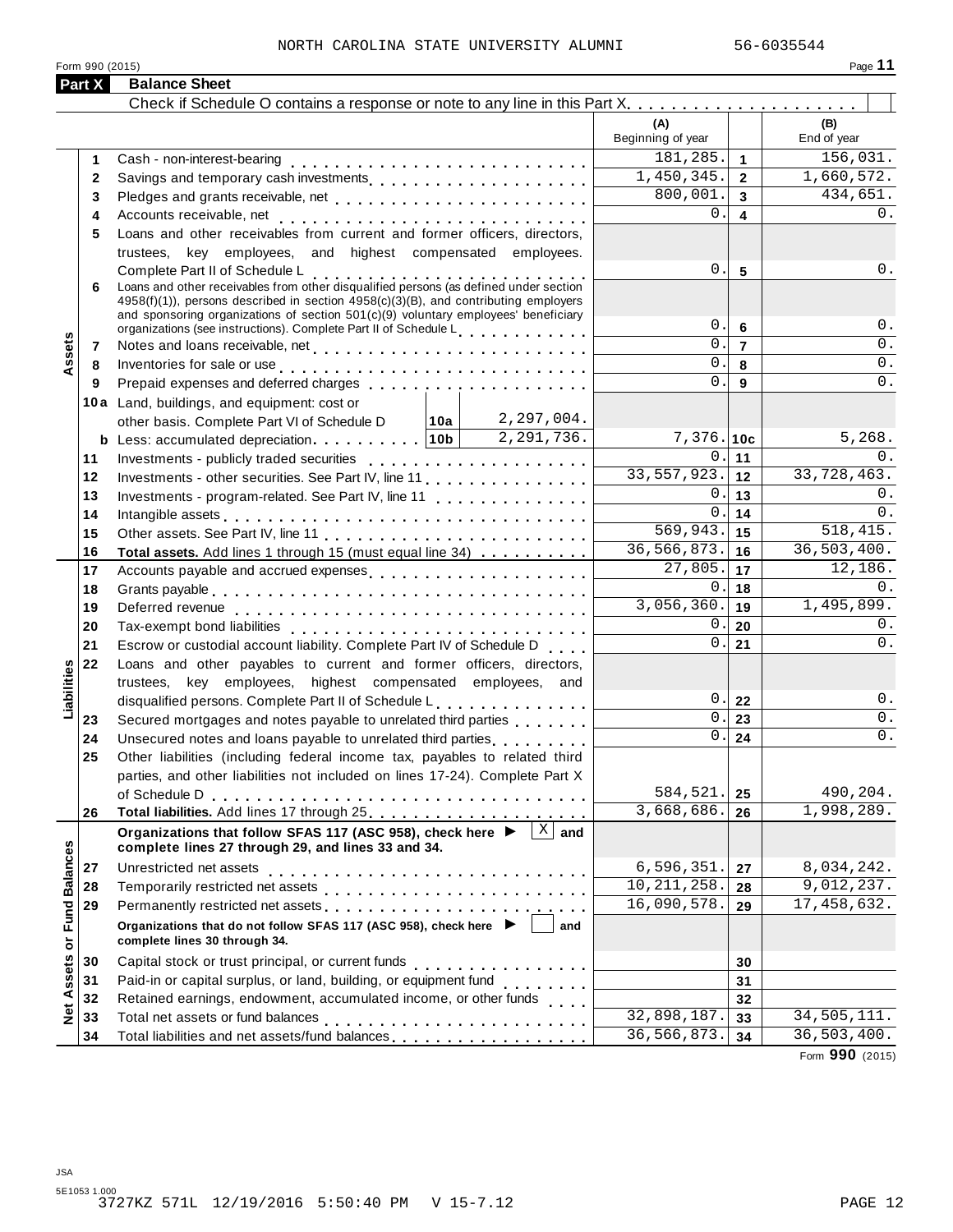|  | NORTH CAROLINA STATE UNIVERSITY ALUMNI | 56-6035544 |
|--|----------------------------------------|------------|
|  |                                        |            |

|                 | Form 990 (2015)                                                                                                       |                         |                |              | Page 12         |
|-----------------|-----------------------------------------------------------------------------------------------------------------------|-------------------------|----------------|--------------|-----------------|
| <b>Part XI</b>  | <b>Reconciliation of Net Assets</b>                                                                                   |                         |                |              |                 |
|                 | Check if Schedule O contains a response or note to any line in this Part XI                                           |                         |                |              | Χ               |
| 1               |                                                                                                                       | $\mathbf{1}$            |                | 5, 281, 464. |                 |
| $\mathbf{2}$    |                                                                                                                       | $\overline{2}$          |                | 2,973,898.   |                 |
| 3               | Revenue less expenses. Subtract line 2 from line 1                                                                    | 3                       |                | 2,307,566.   |                 |
| 4               | Net assets or fund balances at beginning of year (must equal Part X, line 33, column (A))                             | 4                       |                | 32,898,187.  |                 |
| 5               |                                                                                                                       | 5                       |                | $-724, 731.$ |                 |
| 6               |                                                                                                                       | 6                       |                |              | 0.              |
| $\overline{7}$  |                                                                                                                       | $\overline{\mathbf{r}}$ |                |              | 0.              |
| 8               |                                                                                                                       | 8                       |                |              | 0.              |
| 9               | Other changes in net assets or fund balances (explain in Schedule O)<br>[2005]                                        | $\mathbf{9}$            |                |              | 24,089.         |
| 10              | Net assets or fund balances at end of year. Combine lines 3 through 9 (must equal Part X, line                        |                         |                |              |                 |
|                 |                                                                                                                       | 10                      |                | 34,505,111.  |                 |
| <b>Part XII</b> | <b>Financial Statements and Reporting</b>                                                                             |                         |                |              |                 |
|                 | Check if Schedule O contains a response or note to any line in this Part XII                                          |                         |                |              |                 |
|                 |                                                                                                                       |                         |                | Yes          | No              |
| 1.              | $ X $ Accrual<br>Accounting method used to prepare the Form 990:     Cash<br>Other                                    |                         |                |              |                 |
|                 | If the organization changed its method of accounting from a prior year or checked "Other," explain in                 |                         |                |              |                 |
|                 | Schedule O.                                                                                                           |                         |                |              |                 |
|                 | 2a Were the organization's financial statements compiled or reviewed by an independent accountant?                    |                         | 2a             |              | Χ               |
|                 | If "Yes," check a box below to indicate whether the financial statements for the year were compiled or                |                         |                |              |                 |
|                 | reviewed on a separate basis, consolidated basis, or both:                                                            |                         |                |              |                 |
|                 | Consolidated basis<br>Separate basis<br>Both consolidated and separate basis                                          |                         |                |              |                 |
|                 | <b>b</b> Were the organization's financial statements audited by an independent accountant?                           |                         | 2 <sub>b</sub> | X            |                 |
|                 | If "Yes," check a box below to indicate whether the financial statements for the year were audited on a               |                         |                |              |                 |
|                 | separate basis, consolidated basis, or both:                                                                          |                         |                |              |                 |
|                 | $X$ Separate basis<br>Consolidated basis<br>Both consolidated and separate basis                                      |                         |                |              |                 |
|                 | c If "Yes" to line 2a or 2b, does the organization have a committee that assumes responsibility for oversight         |                         |                |              |                 |
|                 | of the audit, review, or compilation of its financial statements and selection of an independent accountant?          |                         | 2c             | Χ            |                 |
|                 | If the organization changed either its oversight process or selection process during the tax year, explain in         |                         |                |              |                 |
|                 | Schedule O.                                                                                                           |                         |                |              |                 |
|                 | 3a As a result of a federal award, was the organization required to undergo an audit or audits as set forth in        |                         |                |              |                 |
|                 |                                                                                                                       |                         | 3a             |              | X               |
|                 | <b>b</b> If "Yes," did the organization undergo the required audit or audits? If the organization did not undergo the |                         |                |              |                 |
|                 | required audit or audits, explain why in Schedule O and describe any steps taken to undergo such audits.              |                         | 3 <sub>b</sub> |              |                 |
|                 |                                                                                                                       |                         |                |              | Form 990 (2015) |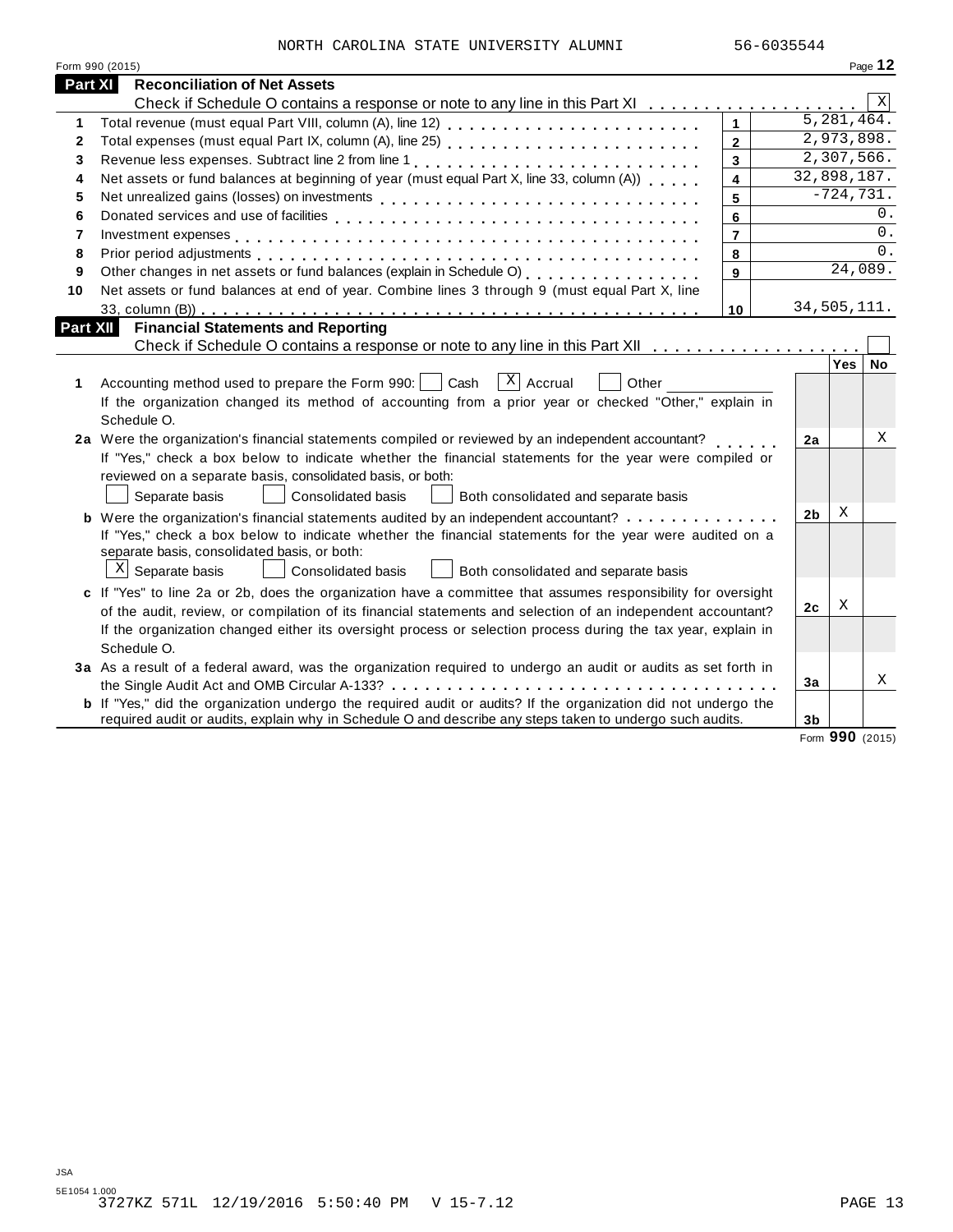# **SCHEDULE A Pub** OMB No. 1545-0047 **lic Charity Status and Public Support**

(Form 990 or 990-EZ) Complete if the organization is a section 501(c)(3) organization or a section  $4947(a)(1)$  nonexempt charitable trust.

|                                                        |                                                            | 4947 (a) (1) Honexempt chantable trust.                                                                   |     |                          |                                                                                                                                     |                                                                                                                                 |
|--------------------------------------------------------|------------------------------------------------------------|-----------------------------------------------------------------------------------------------------------|-----|--------------------------|-------------------------------------------------------------------------------------------------------------------------------------|---------------------------------------------------------------------------------------------------------------------------------|
| Department of the Treasury<br>Internal Revenue Service |                                                            | Attach to Form 990 or Form 990-EZ.                                                                        |     |                          |                                                                                                                                     | Open to Public                                                                                                                  |
|                                                        |                                                            |                                                                                                           |     |                          | Information about Schedule A (Form 990 or 990-EZ) and its instructions is at www.irs.gov/form990.                                   | <b>Inspection</b>                                                                                                               |
|                                                        |                                                            | Name of the organization NORTH CAROLINA STATE UNIVERSITY ALUMNI                                           |     |                          |                                                                                                                                     | <b>Employer identification number</b>                                                                                           |
| ASSOCIATION, INC.                                      |                                                            |                                                                                                           |     |                          |                                                                                                                                     | 56-6035544                                                                                                                      |
| Part I                                                 |                                                            |                                                                                                           |     |                          | Reason for Public Charity Status (All organizations must complete this part.) See instructions.                                     |                                                                                                                                 |
|                                                        |                                                            | The organization is not a private foundation because it is: (For lines 1 through 11, check only one box.) |     |                          |                                                                                                                                     |                                                                                                                                 |
| 1                                                      |                                                            | A church, convention of churches, or association of churches described in section 170(b)(1)(A)(i).        |     |                          |                                                                                                                                     |                                                                                                                                 |
| 2                                                      |                                                            | A school described in section 170(b)(1)(A)(ii). (Attach Schedule E (Form 990 or 990-EZ).)                 |     |                          |                                                                                                                                     |                                                                                                                                 |
| 3                                                      |                                                            | A hospital or a cooperative hospital service organization described in section 170(b)(1)(A)(iii).         |     |                          |                                                                                                                                     |                                                                                                                                 |
| 4                                                      |                                                            |                                                                                                           |     |                          | A medical research organization operated in conjunction with a hospital described in section 170(b)(1)(A)(iii). Enter the           |                                                                                                                                 |
| hospital's name, city, and state:                      |                                                            |                                                                                                           |     |                          |                                                                                                                                     |                                                                                                                                 |
| Χ<br>5                                                 |                                                            |                                                                                                           |     |                          | An organization operated for the benefit of a college or university owned or operated by a governmental unit described in           |                                                                                                                                 |
|                                                        | section 170(b)(1)(A)(iv). (Complete Part II.)              |                                                                                                           |     |                          |                                                                                                                                     |                                                                                                                                 |
| 6                                                      |                                                            | A federal, state, or local government or governmental unit described in section 170(b)(1)(A)(v).          |     |                          |                                                                                                                                     |                                                                                                                                 |
| $\overline{7}$                                         |                                                            |                                                                                                           |     |                          |                                                                                                                                     | An organization that normally receives a substantial part of its support from a governmental unit or from the general public    |
|                                                        | described in section 170(b)(1)(A)(vi). (Complete Part II.) |                                                                                                           |     |                          |                                                                                                                                     |                                                                                                                                 |
| 8<br>9                                                 |                                                            | A community trust described in section 170(b)(1)(A)(vi). (Complete Part II.)                              |     |                          |                                                                                                                                     |                                                                                                                                 |
|                                                        |                                                            |                                                                                                           |     |                          |                                                                                                                                     | An organization that normally receives: (1) more than 331/3% of its support from contributions, membership fees, and gross      |
|                                                        |                                                            |                                                                                                           |     |                          |                                                                                                                                     | receipts from activities related to its exempt functions - subject to certain exceptions, and (2) no more than 331/3% of its    |
|                                                        |                                                            | acquired by the organization after June 30, 1975. See section 509(a)(2). (Complete Part III.)             |     |                          |                                                                                                                                     | support from gross investment income and unrelated business taxable income (less section 511 tax) from businesses               |
| 10                                                     |                                                            | An organization organized and operated exclusively to test for public safety. See section 509(a)(4).      |     |                          |                                                                                                                                     |                                                                                                                                 |
| 11                                                     |                                                            |                                                                                                           |     |                          | An organization organized and operated exclusively for the benefit of, to perform the functions of, or to carry out the purposes of |                                                                                                                                 |
|                                                        |                                                            |                                                                                                           |     |                          | one or more publicly supported organizations described in section 509(a)(1) or section 509(a)(2). See section 509(a)(3). Check      |                                                                                                                                 |
|                                                        |                                                            |                                                                                                           |     |                          | the box in lines 11a through 11d that describes the type of supporting organization and complete lines 11e, 11f, and 11g.           |                                                                                                                                 |
|                                                        |                                                            |                                                                                                           |     |                          |                                                                                                                                     |                                                                                                                                 |
| a                                                      |                                                            |                                                                                                           |     |                          | Type I. A supporting organization operated, supervised, or controlled by its supported organization(s), typically by giving         |                                                                                                                                 |
|                                                        | organization. You must complete Part IV, Sections A and B. |                                                                                                           |     |                          |                                                                                                                                     | the supported organization(s) the power to regularly appoint or elect a majority of the directors or trustees of the supporting |
| b                                                      |                                                            |                                                                                                           |     |                          | Type II. A supporting organization supervised or controlled in connection with its supported organization(s), by having             |                                                                                                                                 |
|                                                        |                                                            |                                                                                                           |     |                          | control or management of the supporting organization vested in the same persons that control or manage the supported                |                                                                                                                                 |
|                                                        |                                                            | organization(s). You must complete Part IV, Sections A and C.                                             |     |                          |                                                                                                                                     |                                                                                                                                 |
| c                                                      |                                                            |                                                                                                           |     |                          | Type III functionally integrated. A supporting organization operated in connection with, and functionally integrated with,          |                                                                                                                                 |
|                                                        |                                                            | its supported organization(s) (see instructions). You must complete Part IV, Sections A, D, and E.        |     |                          |                                                                                                                                     |                                                                                                                                 |
| d                                                      |                                                            |                                                                                                           |     |                          | Type III non-functionally integrated. A supporting organization operated in connection with its supported organization(s)           |                                                                                                                                 |
|                                                        |                                                            |                                                                                                           |     |                          | that is not functionally integrated. The organization generally must satisfy a distribution requirement and an attentiveness        |                                                                                                                                 |
|                                                        |                                                            | requirement (see instructions). You must complete Part IV, Sections A and D, and Part V.                  |     |                          |                                                                                                                                     |                                                                                                                                 |
| е                                                      |                                                            |                                                                                                           |     |                          | Check this box if the organization received a written determination from the IRS that it is a Type I, Type II, Type III             |                                                                                                                                 |
|                                                        |                                                            | functionally integrated, or Type III non-functionally integrated supporting organization.                 |     |                          |                                                                                                                                     |                                                                                                                                 |
| Ť.                                                     |                                                            |                                                                                                           |     |                          |                                                                                                                                     |                                                                                                                                 |
| g                                                      |                                                            | Provide the following information about the supported organization(s).                                    |     |                          |                                                                                                                                     |                                                                                                                                 |
| (i) Name of supported organization                     | $(ii)$ EIN                                                 | (iii) Type of organization                                                                                |     | (iv) Is the organization | (v) Amount of monetary                                                                                                              | (vi) Amount of                                                                                                                  |
|                                                        |                                                            | (described on lines 1-9<br>above (see instructions))                                                      |     | listed in your governing | support (see<br>instructions)                                                                                                       | other support (see<br>instructions)                                                                                             |
|                                                        |                                                            |                                                                                                           |     | document?                |                                                                                                                                     |                                                                                                                                 |
|                                                        |                                                            |                                                                                                           | Yes | No                       |                                                                                                                                     |                                                                                                                                 |
|                                                        |                                                            |                                                                                                           |     |                          |                                                                                                                                     |                                                                                                                                 |
| (A)                                                    |                                                            |                                                                                                           |     |                          |                                                                                                                                     |                                                                                                                                 |
|                                                        |                                                            |                                                                                                           |     |                          |                                                                                                                                     |                                                                                                                                 |
| (B)                                                    |                                                            |                                                                                                           |     |                          |                                                                                                                                     |                                                                                                                                 |
| (C)                                                    |                                                            |                                                                                                           |     |                          |                                                                                                                                     |                                                                                                                                 |
| (D)                                                    |                                                            |                                                                                                           |     |                          |                                                                                                                                     |                                                                                                                                 |
|                                                        |                                                            |                                                                                                           |     |                          |                                                                                                                                     |                                                                                                                                 |
| (E)                                                    |                                                            |                                                                                                           |     |                          |                                                                                                                                     |                                                                                                                                 |

For Paperwork Reduction Act Notice, see the Instructions for the controlled and the controlled a Schedule A (Form 990 or 990-EZ) 2015<br>Form 990 or 990-EZ.

**Total**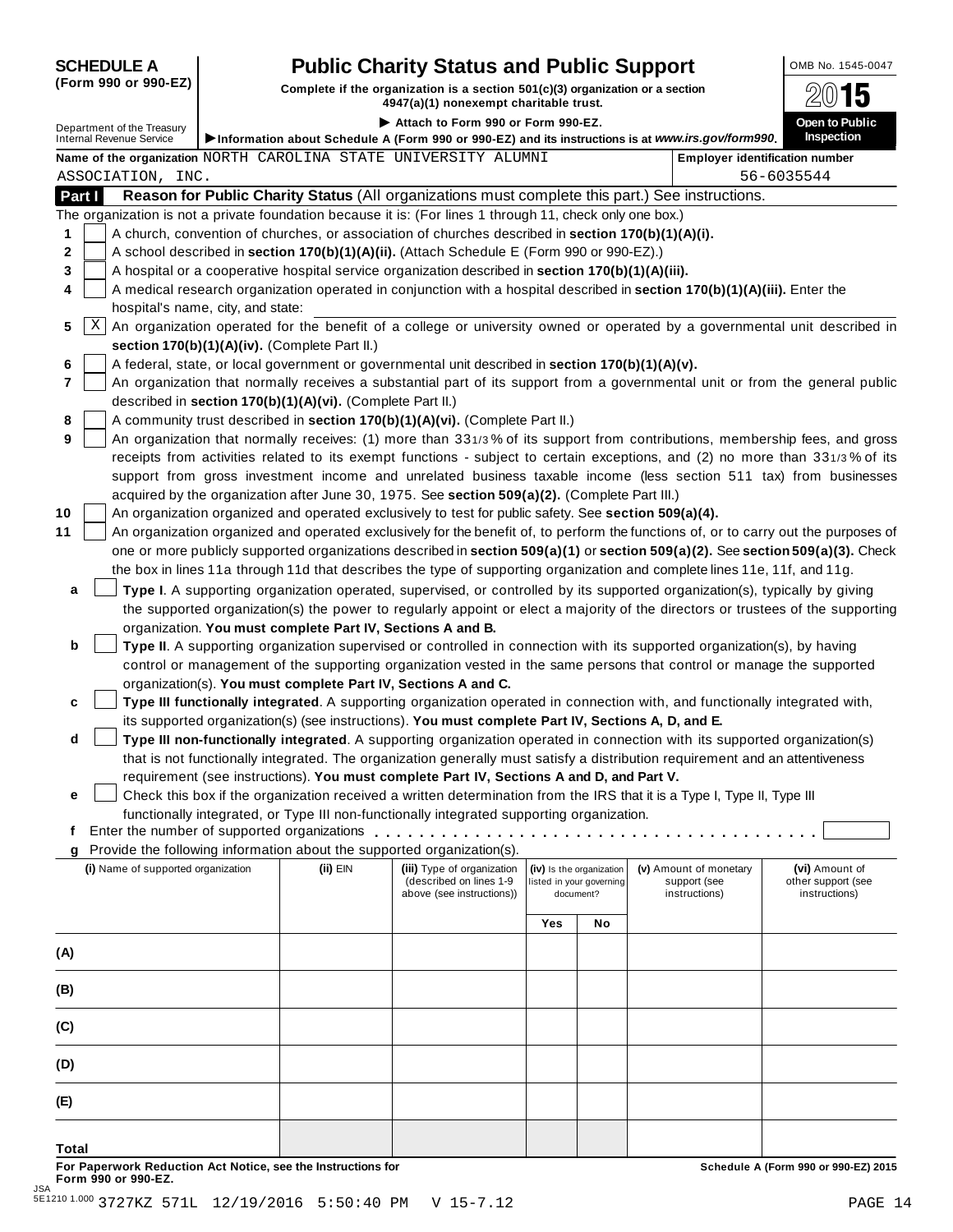#### Schedule <sup>A</sup> (Form <sup>990</sup> or 990-EZ) <sup>2015</sup> Page **2**

**Support Schedule for Organizations Described in Sections 170(b)(1)(A)(iv) and 170(b)(1)(A)(vi)** (Complete only if you checked the box on line 5, 7, or 8 of Part I or if the organization failed to qualify under Part III. If the organization fails to qualify under the tests listed below, please complete Part III.) **Part II**

|              | <b>Section A. Public Support</b>                                                                                                                                                                                                                                                                                                                                     |            |            |            |              |              |                      |
|--------------|----------------------------------------------------------------------------------------------------------------------------------------------------------------------------------------------------------------------------------------------------------------------------------------------------------------------------------------------------------------------|------------|------------|------------|--------------|--------------|----------------------|
|              | Calendar year (or fiscal year beginning in) ▶                                                                                                                                                                                                                                                                                                                        | (a) $2011$ | (b) $2012$ | $(c)$ 2013 | (d) $2014$   | (e) 2015     | (f) Total            |
| 1.           | Gifts,<br>grants,<br>contributions,<br>and<br>membership fees received. (Do not<br>include any "unusual grants.")                                                                                                                                                                                                                                                    | 1,304,428. | 1,491,764. | 1,852,988. | 1,644,788.   | 1,676,796.   | 7,970,764.           |
| $\mathbf{2}$ | Tax<br>revenues<br>levied<br>for<br>the<br>organization's benefit and either paid<br>to or expended on its behalf                                                                                                                                                                                                                                                    |            |            |            |              |              | 0.                   |
| 3            | The value of services or facilities<br>furnished by a governmental unit to the<br>organization without charge                                                                                                                                                                                                                                                        | 1,407,000. | 1,535,000. | 1,538,000. | 1,609,000.   | 1,638,000.   | 7,727,000.           |
| 4            | Total. Add lines 1 through 3                                                                                                                                                                                                                                                                                                                                         | 2,711,428. | 3,026,764. | 3,390,988. | 3, 253, 788. | 3, 314, 796. | 15,697,764.          |
| 5            | The portion of total contributions by<br>(other<br>each<br>person<br>than<br>a<br>governmental<br>unit<br>or<br>publicly<br>supported organization) included on<br>line 1 that exceeds 2% of the amount<br>shown on line 11, column (f)                                                                                                                              |            |            |            |              |              | 0.                   |
| 6.           | Public support. Subtract line 5 from line 4.                                                                                                                                                                                                                                                                                                                         |            |            |            |              |              | 15,697,764.          |
|              | <b>Section B. Total Support</b>                                                                                                                                                                                                                                                                                                                                      |            |            |            |              |              |                      |
|              | Calendar year (or fiscal year beginning in) ▶                                                                                                                                                                                                                                                                                                                        | (a) 2011   | (b) $2012$ | $(c)$ 2013 | (d) $2014$   | (e) $2015$   | (f) Total            |
| 7            | Amounts from line 4                                                                                                                                                                                                                                                                                                                                                  | 2,711,428. | 3,026,764. | 3,390,988. | 3, 253, 788. | 3, 314, 796. | 15,697,764.          |
| 8            | Gross income from interest, dividends,<br>payments received on securities loans.<br>rents, royalties and income from similar<br>sources and the set of the set of the set of the set of the set of the set of the set of the set of the set of                                                                                                                       | 837, 313.  | 857,271.   | 897,470.   | 900,230.     | 1,933,789.   | 5,426,073.           |
| 9            | Net income from unrelated business<br>activities, whether or not the business<br>is regularly carried on <b>the contract of the contract of the contract of the contract of the contract of the contract of the contract of the contract of the contract of the contract of the contract of the contract of the c</b>                                                |            |            |            |              |              | 0.                   |
| 10           | Other income. Do not include gain or<br>loss from the sale of capital assets<br>(Explain in Part VI.) <b>All Accords</b>                                                                                                                                                                                                                                             | 106,734.   | 106,734.   | 106,734.   | 106,734.     | 106,734.     | 533,670.             |
| 11           | Total support. Add lines 7 through 10                                                                                                                                                                                                                                                                                                                                |            |            |            |              |              | 21,657,507.          |
| 12           |                                                                                                                                                                                                                                                                                                                                                                      |            |            |            |              | 12           | 2,299,857.           |
| 13           | First five years. If the Form 990 is for the organization's first, second, third, fourth, or fifth tax year as a section 501(c)(3)<br>organization, check this box and stop here entirely respect to the state of the state of the state of the state of the state of the state of the state of the state of the state of the state of the state of the state of the |            |            |            |              |              |                      |
|              | <b>Section C. Computation of Public Support Percentage</b>                                                                                                                                                                                                                                                                                                           |            |            |            |              |              |                      |
| 14           | Public support percentage for 2015 (line 6, column (f) divided by line 11, column (f) $\ldots$ ,,,,,,                                                                                                                                                                                                                                                                |            |            |            |              | 14           | 72.48%               |
| 15           |                                                                                                                                                                                                                                                                                                                                                                      |            |            |            |              | 15           | $\overline{7}5.43\%$ |
|              | 16a 331/3% support test - 2015. If the organization did not check the box on line 13, and line 14 is 331/3% or more, check                                                                                                                                                                                                                                           |            |            |            |              |              |                      |
|              | this box and stop here. The organization qualifies as a publicly supported organization                                                                                                                                                                                                                                                                              |            |            |            |              |              | X                    |
|              | b 331/3% support test - 2014. If the organization did not check a box on line 13 or 16a, and line 15 is 331/3% or more,                                                                                                                                                                                                                                              |            |            |            |              |              |                      |
|              |                                                                                                                                                                                                                                                                                                                                                                      |            |            |            |              |              |                      |
|              | 17a 10%-facts-and-circumstances test - 2015. If the organization did not check a box on line 13, 16a, or 16b, and line 14 is                                                                                                                                                                                                                                         |            |            |            |              |              |                      |
|              | 10% or more, and if the organization meets the "facts-and-circumstances" test, check this box and stop here. Explain in                                                                                                                                                                                                                                              |            |            |            |              |              |                      |
|              | Part VI how the organization meets the "facts-and-circumstances" test. The organization qualifies as a publicly supported                                                                                                                                                                                                                                            |            |            |            |              |              |                      |
|              | <b>b 10%-facts-and-circumstances test - 2014.</b> If the organization did not check a box on line 13, 16a, 16b, or 17a, and line                                                                                                                                                                                                                                     |            |            |            |              |              |                      |
|              | 15 is 10% or more, and if the organization meets the "facts-and-circumstances" test, check this box and stop here.                                                                                                                                                                                                                                                   |            |            |            |              |              |                      |
|              | Explain in Part VI how the organization meets the "facts-and-circumstances" test. The organization qualifies as a publicly<br>Private foundation. If the organization did not check a box on line 13, 16a, 16b, 17a, or 17b, check this box and see                                                                                                                  |            |            |            |              |              |                      |
| 18           |                                                                                                                                                                                                                                                                                                                                                                      |            |            |            |              |              |                      |
|              |                                                                                                                                                                                                                                                                                                                                                                      |            |            |            |              |              |                      |

**Schedule A (Form 990 or 990-EZ) 2015**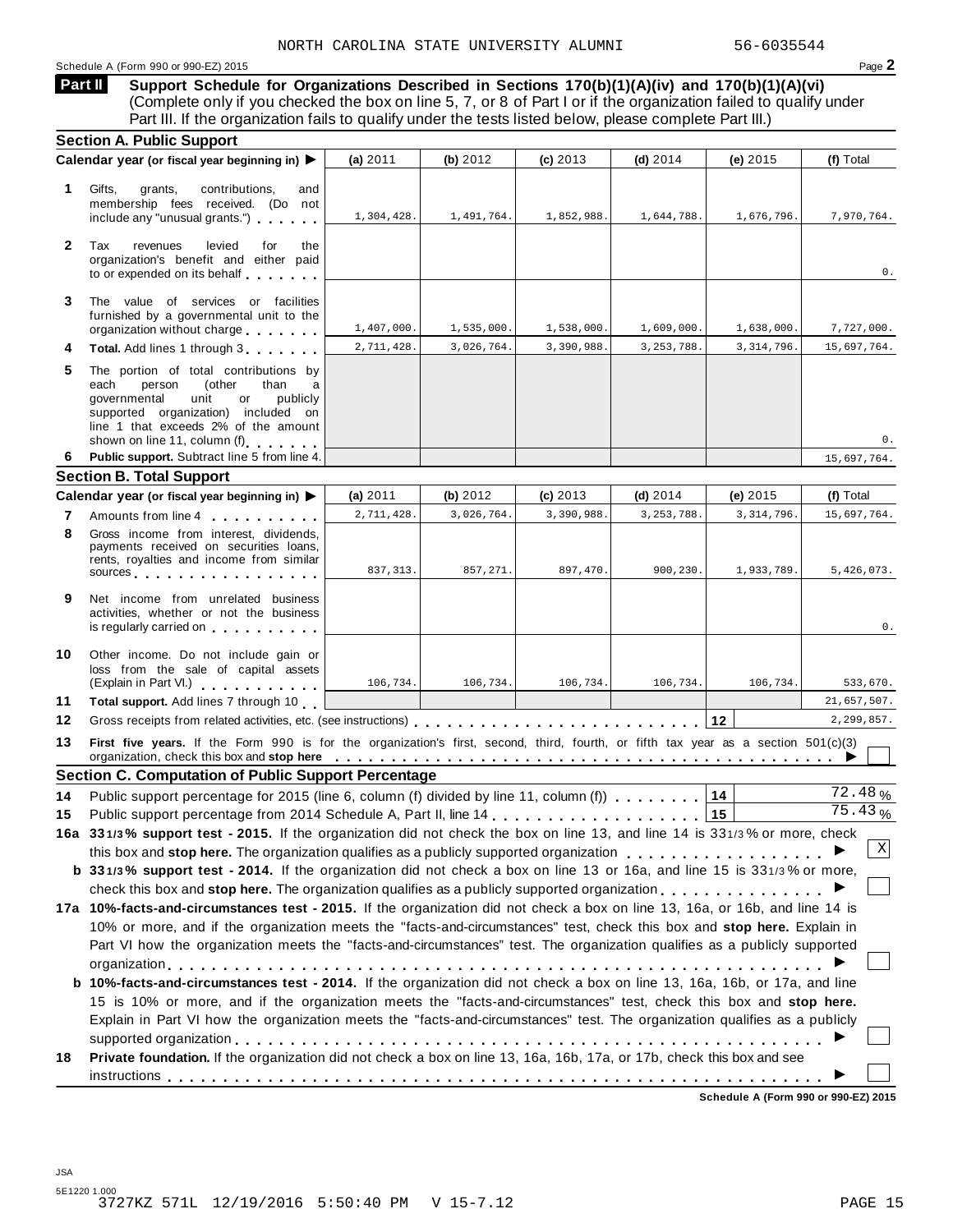#### Schedule A (Form 990 or 990-EZ) 2015 Page 3

#### **Support Schedule for Organizations Described in Section 509(a)(2) Part III**

(Complete only if you checked the box on line 9 of Part I or if the organization failed to qualify under Part II. If the organization fails to qualify under the tests listed below, please complete Part II.)

|                            | <b>Section A. Public Support</b>                                                                                                                                                                                                                                                                                                          |            |            |            |            |          |           |
|----------------------------|-------------------------------------------------------------------------------------------------------------------------------------------------------------------------------------------------------------------------------------------------------------------------------------------------------------------------------------------|------------|------------|------------|------------|----------|-----------|
|                            | Calendar year (or fiscal year beginning in) ▶                                                                                                                                                                                                                                                                                             | (a) $2011$ | (b) $2012$ | $(c)$ 2013 | (d) $2014$ | (e) 2015 | (f) Total |
| 1.                         | Gifts, grants, contributions, and membership fees                                                                                                                                                                                                                                                                                         |            |            |            |            |          |           |
|                            | received. (Do not include any "unusual grants.")                                                                                                                                                                                                                                                                                          |            |            |            |            |          |           |
| 2                          | Gross receipts from admissions, merchandise                                                                                                                                                                                                                                                                                               |            |            |            |            |          |           |
|                            | sold or services performed, or facilities                                                                                                                                                                                                                                                                                                 |            |            |            |            |          |           |
|                            | furnished in any activity that is related to the                                                                                                                                                                                                                                                                                          |            |            |            |            |          |           |
|                            | organization's tax-exempt purpose                                                                                                                                                                                                                                                                                                         |            |            |            |            |          |           |
| 3                          | Gross receipts from activities that are not an                                                                                                                                                                                                                                                                                            |            |            |            |            |          |           |
|                            | unrelated trade or business under section 513                                                                                                                                                                                                                                                                                             |            |            |            |            |          |           |
| 4                          | levied<br>Tax<br>revenues<br>for<br>the                                                                                                                                                                                                                                                                                                   |            |            |            |            |          |           |
|                            | organization's benefit and either paid                                                                                                                                                                                                                                                                                                    |            |            |            |            |          |           |
|                            | to or expended on its behalf                                                                                                                                                                                                                                                                                                              |            |            |            |            |          |           |
| 5                          | The value of services or facilities                                                                                                                                                                                                                                                                                                       |            |            |            |            |          |           |
|                            | furnished by a governmental unit to the                                                                                                                                                                                                                                                                                                   |            |            |            |            |          |           |
|                            | organization without charge                                                                                                                                                                                                                                                                                                               |            |            |            |            |          |           |
| 6                          | Total. Add lines 1 through 5                                                                                                                                                                                                                                                                                                              |            |            |            |            |          |           |
|                            | <b>7a</b> Amounts included on lines 1, 2, and 3                                                                                                                                                                                                                                                                                           |            |            |            |            |          |           |
|                            | received from disqualified persons                                                                                                                                                                                                                                                                                                        |            |            |            |            |          |           |
|                            | <b>b</b> Amounts included on lines 2 and 3                                                                                                                                                                                                                                                                                                |            |            |            |            |          |           |
|                            | from other than disqualified<br>received                                                                                                                                                                                                                                                                                                  |            |            |            |            |          |           |
|                            | persons that exceed the greater of \$5,000                                                                                                                                                                                                                                                                                                |            |            |            |            |          |           |
|                            | or 1% of the amount on line 13 for the year                                                                                                                                                                                                                                                                                               |            |            |            |            |          |           |
|                            | c Add lines 7a and 7b.                                                                                                                                                                                                                                                                                                                    |            |            |            |            |          |           |
| 8                          | Public support. (Subtract line 7c from                                                                                                                                                                                                                                                                                                    |            |            |            |            |          |           |
|                            | $line 6.)$<br><b>Section B. Total Support</b>                                                                                                                                                                                                                                                                                             |            |            |            |            |          |           |
|                            |                                                                                                                                                                                                                                                                                                                                           | (a) $2011$ | (b) $2012$ | $(c)$ 2013 | (d) $2014$ | (e) 2015 | (f) Total |
|                            | Calendar year (or fiscal year beginning in) ▶                                                                                                                                                                                                                                                                                             |            |            |            |            |          |           |
| 9                          | Amounts from line 6<br>10 a Gross income from interest, dividends,                                                                                                                                                                                                                                                                        |            |            |            |            |          |           |
|                            | payments received on securities loans,                                                                                                                                                                                                                                                                                                    |            |            |            |            |          |           |
|                            | rents, royalties and income from similar                                                                                                                                                                                                                                                                                                  |            |            |            |            |          |           |
|                            | sources                                                                                                                                                                                                                                                                                                                                   |            |            |            |            |          |           |
|                            | <b>b</b> Unrelated business taxable income (less                                                                                                                                                                                                                                                                                          |            |            |            |            |          |           |
|                            | section 511 taxes) from businesses                                                                                                                                                                                                                                                                                                        |            |            |            |            |          |           |
|                            | acquired after June 30, 1975                                                                                                                                                                                                                                                                                                              |            |            |            |            |          |           |
|                            | c Add lines 10a and 10b                                                                                                                                                                                                                                                                                                                   |            |            |            |            |          |           |
| 11                         | Net income from unrelated business                                                                                                                                                                                                                                                                                                        |            |            |            |            |          |           |
|                            | activities not included in line 10b,<br>whether or not the business is regularly                                                                                                                                                                                                                                                          |            |            |            |            |          |           |
|                            | carried on the carried on the contract of the care of the contract of the contract of the contract of the contract of the contract of the contract of the contract of the contract of the contract of the contract of the cont                                                                                                            |            |            |            |            |          |           |
| 12                         | Other income. Do not include gain or                                                                                                                                                                                                                                                                                                      |            |            |            |            |          |           |
|                            | loss from the sale of capital assets                                                                                                                                                                                                                                                                                                      |            |            |            |            |          |           |
|                            | (Explain in Part VI.) <b>CONTEXER</b>                                                                                                                                                                                                                                                                                                     |            |            |            |            |          |           |
| 13                         | Total support. (Add lines 9, 10c, 11,                                                                                                                                                                                                                                                                                                     |            |            |            |            |          |           |
|                            | and $12$ .) $\qquad \qquad$ $\qquad$ $\qquad$ $\qquad$ $\qquad$ $\qquad$ $\qquad$ $\qquad$ $\qquad$ $\qquad$ $\qquad$ $\qquad$ $\qquad$ $\qquad$ $\qquad$ $\qquad$ $\qquad$ $\qquad$ $\qquad$ $\qquad$ $\qquad$ $\qquad$ $\qquad$ $\qquad$ $\qquad$ $\qquad$ $\qquad$ $\qquad$ $\qquad$ $\qquad$ $\qquad$ $\qquad$ $\qquad$ $\qquad$ $\q$ |            |            |            |            |          |           |
| 14                         | First five years. If the Form 990 is for the organization's first, second, third, fourth, or fifth tax year as a section 501(c)(3)                                                                                                                                                                                                        |            |            |            |            |          |           |
|                            |                                                                                                                                                                                                                                                                                                                                           |            |            |            |            |          |           |
|                            |                                                                                                                                                                                                                                                                                                                                           |            |            |            |            |          |           |
|                            | Section C. Computation of Public Support Percentage                                                                                                                                                                                                                                                                                       |            |            |            |            |          |           |
|                            | Public support percentage for 2015 (line 8, column (f) divided by line 13, column (f))<br>[11]                                                                                                                                                                                                                                            |            |            |            |            | 15       | ℅         |
|                            | Public support percentage from 2014 Schedule A, Part III, line 15.                                                                                                                                                                                                                                                                        |            |            |            |            | 16       | %         |
|                            |                                                                                                                                                                                                                                                                                                                                           |            |            |            |            |          |           |
|                            | Section D. Computation of Investment Income Percentage                                                                                                                                                                                                                                                                                    |            |            |            |            | 17       | %         |
|                            |                                                                                                                                                                                                                                                                                                                                           |            |            |            |            | 18       | $\%$      |
|                            |                                                                                                                                                                                                                                                                                                                                           |            |            |            |            |          |           |
|                            | 19a 331/3% support tests - 2015. If the organization did not check the box on line 14, and line 15 is more than 331/3%, and line                                                                                                                                                                                                          |            |            |            |            |          |           |
|                            | 17 is not more than 331/3%, check this box and stop here. The organization qualifies as a publicly supported organization                                                                                                                                                                                                                 |            |            |            |            |          |           |
|                            | <b>b</b> 331/3% support tests - 2014. If the organization did not check a box on line 14 or line 19a, and line 16 is more than 331/3%, and                                                                                                                                                                                                |            |            |            |            |          |           |
| 15<br>16<br>17<br>18<br>20 | line 18 is not more than 331/3%, check this box and stop here. The organization qualifies as a publicly supported organization<br>Private foundation. If the organization did not check a box on line 14, 19a, or 19b, check this box and see instructions ▶                                                                              |            |            |            |            |          |           |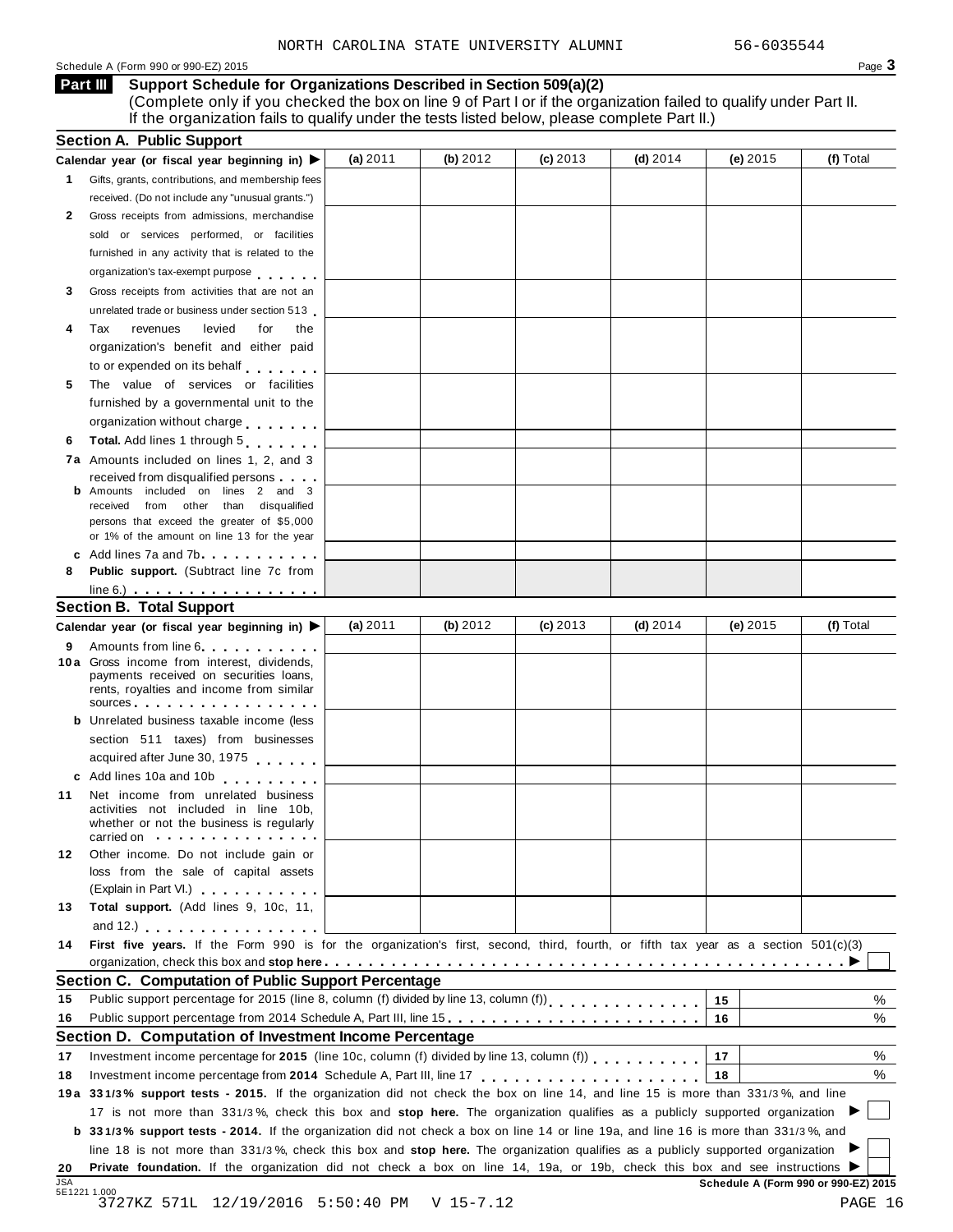**Yes No**

**2**

**3a**

**3b**

**3c**

**4a**

**4b**

**4c**

**5a**

**5b 5c**

**6**

**7**

**8**

**9a**

**9b**

**9c**

**10a**

#### **Part IV Supporting Organizations**

(Complete only if you checked a box in line 11 of Part I. If you checked 11a of Part I, complete Sections A and B. If you checked 11b of Part I, complete Sections A and C. If you checked 11c of Part I, complete Sections A, D, and E. If you checked 11d of Part I, complete Sections A and D, and complete Part V.)

#### **Section A. All Supporting Organizations**

- **1** Are all of the organization's supported organizations listed by name in the organization's governing documents? *If* "*No,*" *describe in Part VI how the supported organizations are designated. If designated by class or purpose, describe the designation. If historic and continuing relationship, explain.* **1**
- **2** Did the organization have any supported organization that does not have an IRS determination of status under section 509(a)(1) or (2)? *If*"*Yes,*" *explain in Part VI how the organization determined that the supported organization was described in section 509(a)(1) or (2).*
- **3 a** Did the organization have a supported organization described in section 501(c)(4), (5), or (6)? *If* "*Yes,*" *answer (b) and (c) below.*
- **b** Did the organization confirm that each supported organization qualified under section 501(c)(4), (5), or (6) and | satisfied the public support tests under section 509(a)(2)? *If* "*Yes,*" *describe in Part VI when and how the organization made the determination.*
- **c** Did the organization ensure that all support to such organizations was used exclusively for section 170(c)(2)(B) purposes? *If*"*Yes,*" *explain in Part VI what controls the organization put in place to ensure such use.*
- **4 a** Was any supported organization not organized in the United States ("foreign supported organization")? *If* "*Yes,*" *and if you checked 11a or 11b in Part I, answer (b) and (c) below.*
- **b** Did the organization have ultimate control and discretion in deciding whether to make grants to the foreign | supported organization? *If* "*Yes,*" *describe in Part VI how the organization had such control and discretion despite being controlled or supervised by or in connection with its supported organizations.*
- **c** Did the organization support any foreign supported organization that does not have an IRS determination | under sections 501(c)(3) and 509(a)(1) or (2)? *If* "*Yes,*" *explain in Part VI what controls the organization used to ensure that all support to the foreign supported organization was used exclusively for section 170(c)(2)(B) purposes.*
- **5 a** Did the organization add, substitute, or remove any supported organizations during the tax year? *If* "*Yes,*" answer (b) and (c) below (if applicable). Also, provide detail in Part VI, including (i) the names and EIN *numbers of the supported organizations added, substituted, or removed; (ii) the reasons for each such action;* (iii) the authority under the organization's organizing document authorizing such action; and (iv) how the action *was accomplished (such as by amendment to the organizing document).*
- **b** Type I or Type II only. Was any added or substituted supported organization part of a class already | designated in the organization's organizing document?
- **c Substitutions only.** Was the substitution the result of an event beyond the organization's control?
- **6** Did the organization provide support (whether in the form of grants or the provision of services or facilities) to anyone other than (i) its supported organizations, (ii) individuals that are part of the charitable class benefited by one or more of its supported organizations, or (iii) other supporting organizations that also support or benefit one or more of the filing organization's supported organizations? *If*"*Yes,*" *provide detail in Part VI.*
- **7** Did the organization provide a grant, loan, compensation, or other similar payment to a substantial contributor (defined in section 4958(c)(3)(C)), a family member of a substantial contributor, or a 35% controlled entity with regard to a substantial contributor? *If*"*Yes,*" *complete Part I of Schedule L (Form 990 or 990-EZ).*
- **8** Did the organization make a loan to a disqualified person (as defined in section 4958) not described in line 7? *If* "*Yes,*" *complete Part I of Schedule L (Form 990 or 990-EZ).*
- **a** Was the organization controlled directly or indirectly at any time during the tax year by one or more | **9** disqualified persons as defined in section 4946 (other than foundation managers and organizations described in section 509(a)(1) or (2))? *If*"*Yes,*" *provide detail in Part VI.*
- **b** Did one or more disqualified persons (as defined in line 9a) hold a controlling interest in any entity in which | the supporting organization had an interest? *If*"*Yes,*" *provide detail in Part VI.*
- **c** Did a disqualified person (as defined in line 9a) have an ownership interest in, or derive any personal benefit from, assets in which the supporting organization also had an interest? *If*"*Yes,*" *provide detail in Part VI.*
- **10a** Was the organization subject to the excess business holdings rules of section 4943 because of section | 4943(f) (regarding certain Type II supporting organizations, and all Type III non-functionally integrated supporting organizations)? *If*"*Yes,*" *answer 10b below.*
	- **b** Did the organization have any excess business holdings in the tax year? *(Use Schedule C, Form 4720, to determine whether the organization had excess business holdings.)*

**10b** JSA **Schedule A (Form 990 or 990-EZ) 2015**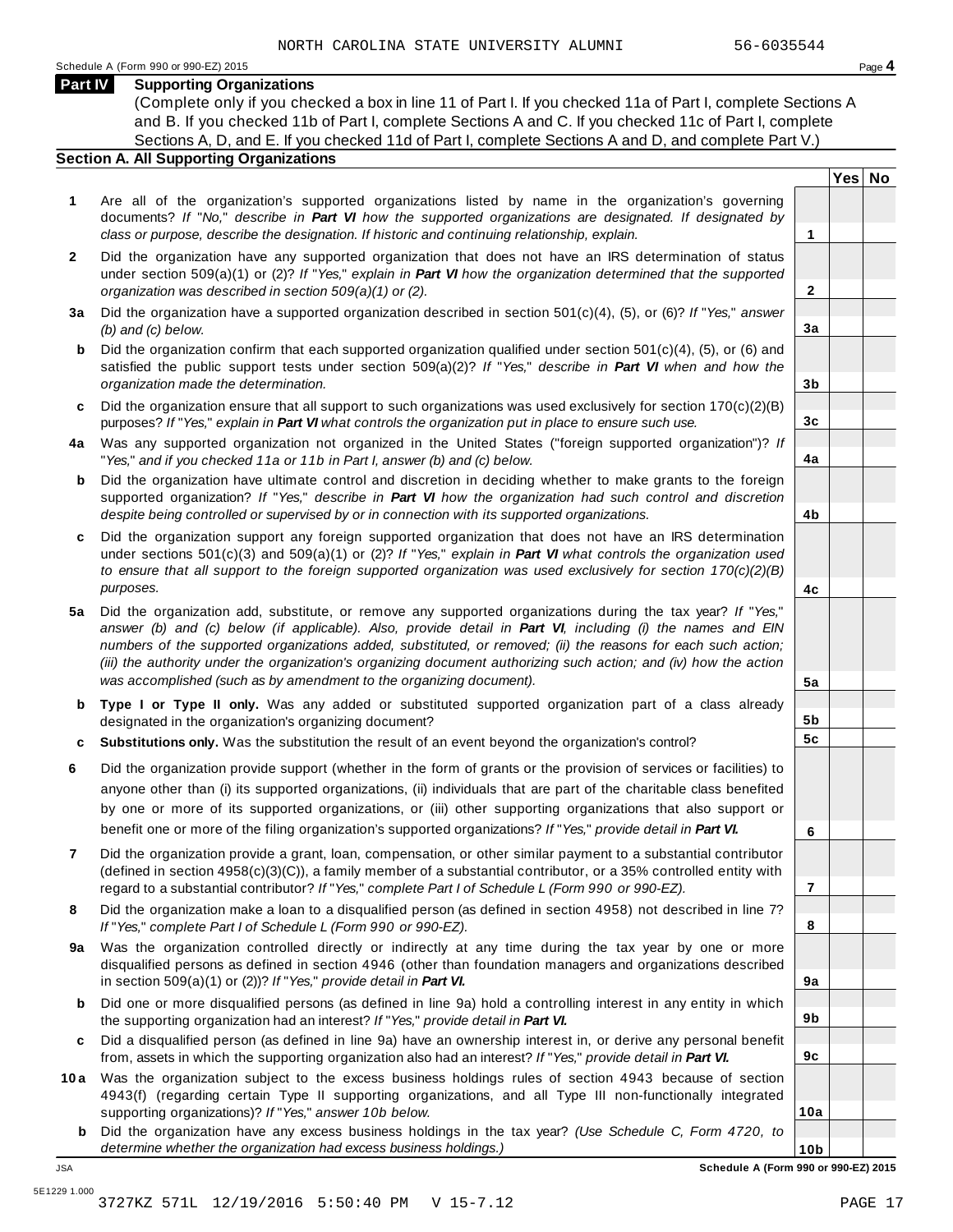|              |                                                                                                                                                                                                                                                                                                                                                                                                                                                                                                                                                                                                                                                                                                                                                                                                                                                                                                                                                                                                                                                                                                                                                                                                                                                                                                                                                                                                                                                                                                                                                                                                                                                                                                                                                                                                                                                                                                                                                                                                                                                                                                                                                                                                                                                                                                                                                                                                                                                                                                                                                                                                                                                                                                                                                                                                                                                                                                                                                                                                                                                                                                                                                                                                                                                                                                                                                                                                                                                                                                                                                                                                                                                                                                                                                                                                                                                                                                                                                                                                                                                                                                                                                                                                                                                                                                                                                                                                                                                                                                                                                                                                                                                                                                                                                                                                                                                                                                                                                                                                                                                                           |                 |        | Page 5 |
|--------------|---------------------------------------------------------------------------------------------------------------------------------------------------------------------------------------------------------------------------------------------------------------------------------------------------------------------------------------------------------------------------------------------------------------------------------------------------------------------------------------------------------------------------------------------------------------------------------------------------------------------------------------------------------------------------------------------------------------------------------------------------------------------------------------------------------------------------------------------------------------------------------------------------------------------------------------------------------------------------------------------------------------------------------------------------------------------------------------------------------------------------------------------------------------------------------------------------------------------------------------------------------------------------------------------------------------------------------------------------------------------------------------------------------------------------------------------------------------------------------------------------------------------------------------------------------------------------------------------------------------------------------------------------------------------------------------------------------------------------------------------------------------------------------------------------------------------------------------------------------------------------------------------------------------------------------------------------------------------------------------------------------------------------------------------------------------------------------------------------------------------------------------------------------------------------------------------------------------------------------------------------------------------------------------------------------------------------------------------------------------------------------------------------------------------------------------------------------------------------------------------------------------------------------------------------------------------------------------------------------------------------------------------------------------------------------------------------------------------------------------------------------------------------------------------------------------------------------------------------------------------------------------------------------------------------------------------------------------------------------------------------------------------------------------------------------------------------------------------------------------------------------------------------------------------------------------------------------------------------------------------------------------------------------------------------------------------------------------------------------------------------------------------------------------------------------------------------------------------------------------------------------------------------------------------------------------------------------------------------------------------------------------------------------------------------------------------------------------------------------------------------------------------------------------------------------------------------------------------------------------------------------------------------------------------------------------------------------------------------------------------------------------------------------------------------------------------------------------------------------------------------------------------------------------------------------------------------------------------------------------------------------------------------------------------------------------------------------------------------------------------------------------------------------------------------------------------------------------------------------------------------------------------------------------------------------------------------------------------------------------------------------------------------------------------------------------------------------------------------------------------------------------------------------------------------------------------------------------------------------------------------------------------------------------------------------------------------------------------------------------------------------------------------------------------------------------------------|-----------------|--------|--------|
| Part IV      |                                                                                                                                                                                                                                                                                                                                                                                                                                                                                                                                                                                                                                                                                                                                                                                                                                                                                                                                                                                                                                                                                                                                                                                                                                                                                                                                                                                                                                                                                                                                                                                                                                                                                                                                                                                                                                                                                                                                                                                                                                                                                                                                                                                                                                                                                                                                                                                                                                                                                                                                                                                                                                                                                                                                                                                                                                                                                                                                                                                                                                                                                                                                                                                                                                                                                                                                                                                                                                                                                                                                                                                                                                                                                                                                                                                                                                                                                                                                                                                                                                                                                                                                                                                                                                                                                                                                                                                                                                                                                                                                                                                                                                                                                                                                                                                                                                                                                                                                                                                                                                                                           |                 |        |        |
|              |                                                                                                                                                                                                                                                                                                                                                                                                                                                                                                                                                                                                                                                                                                                                                                                                                                                                                                                                                                                                                                                                                                                                                                                                                                                                                                                                                                                                                                                                                                                                                                                                                                                                                                                                                                                                                                                                                                                                                                                                                                                                                                                                                                                                                                                                                                                                                                                                                                                                                                                                                                                                                                                                                                                                                                                                                                                                                                                                                                                                                                                                                                                                                                                                                                                                                                                                                                                                                                                                                                                                                                                                                                                                                                                                                                                                                                                                                                                                                                                                                                                                                                                                                                                                                                                                                                                                                                                                                                                                                                                                                                                                                                                                                                                                                                                                                                                                                                                                                                                                                                                                           |                 | Yes No |        |
| 11           |                                                                                                                                                                                                                                                                                                                                                                                                                                                                                                                                                                                                                                                                                                                                                                                                                                                                                                                                                                                                                                                                                                                                                                                                                                                                                                                                                                                                                                                                                                                                                                                                                                                                                                                                                                                                                                                                                                                                                                                                                                                                                                                                                                                                                                                                                                                                                                                                                                                                                                                                                                                                                                                                                                                                                                                                                                                                                                                                                                                                                                                                                                                                                                                                                                                                                                                                                                                                                                                                                                                                                                                                                                                                                                                                                                                                                                                                                                                                                                                                                                                                                                                                                                                                                                                                                                                                                                                                                                                                                                                                                                                                                                                                                                                                                                                                                                                                                                                                                                                                                                                                           |                 |        |        |
|              | Schedule A (Form 990 or 990-EZ) 2015<br><b>Supporting Organizations (continued)</b><br>Has the organization accepted a gift or contribution from any of the following persons?<br>a A person who directly or indirectly controls, either alone or together with persons described in (b) and (c)<br>below, the governing body of a supported organization?<br>A family member of a person described in (a) above?<br>c A 35% controlled entity of a person described in (a) or (b) above? If "Yes" to a, b, or c, provide detail in Part VI.<br><b>Section B. Type I Supporting Organizations</b><br>Did the directors, trustees, or membership of one or more supported organizations have the power to<br>regularly appoint or elect at least a majority of the organization's directors or trustees at all times during the<br>tax year? If "No," describe in Part VI how the supported organization(s) effectively operated, supervised, or<br>controlled the organization's activities. If the organization had more than one supported organization,<br>describe how the powers to appoint and/or remove directors or trustees were allocated among the supported<br>organizations and what conditions or restrictions, if any, applied to such powers during the tax year.<br>Did the organization operate for the benefit of any supported organization other than the supported<br>organization(s) that operated, supervised, or controlled the supporting organization? If "Yes," explain in Part<br>VI how providing such benefit carried out the purposes of the supported organization(s) that operated,<br>supervised, or controlled the supporting organization.<br><b>Section C. Type II Supporting Organizations</b><br>Were a majority of the organization's directors or trustees during the tax year also a majority of the directors<br>or trustees of each of the organization's supported organization(s)? If "No," describe in Part VI how control<br>or management of the supporting organization was vested in the same persons that controlled or managed<br>the supported organization(s).<br>Section D. All Type III Supporting Organizations<br>Did the organization provide to each of its supported organizations, by the last day of the fifth month of the<br>organization's tax year, (i) a written notice describing the type and amount of support provided during the prior<br>tax year, (ii) a copy of the Form 990 that was most recently filed as of the date of notification, and (iii) copies of<br>the organization's governing documents in effect on the date of notification, to the extent not previously<br>provided?<br>Were any of the organization's officers, directors, or trustees either (i) appointed or elected by the supported<br>organization(s) or (ii) serving on the governing body of a supported organization? If "No," explain in Part VI how<br>the organization maintained a close and continuous working relationship with the supported organization(s).<br>By reason of the relationship described in (2), did the organization's supported organizations have a<br>significant voice in the organization's investment policies and in directing the use of the organization's<br>income or assets at all times during the tax year? If "Yes," describe in Part VI the role the organization's<br>supported organizations played in this regard.<br>Section E. Type III Functionally-Integrated Supporting Organizations<br>The organization satisfied the Activities Test. Complete line 2 below.<br>The organization is the parent of each of its supported organizations. Complete line 3 below.<br>The organization supported a governmental entity. Describe in Part VI how you supported a government entity (see instructions).<br>Activities Test. Answer (a) and (b) below.<br>Did substantially all of the organization's activities during the tax year directly further the exempt purposes of<br>the supported organization(s) to which the organization was responsive? If "Yes," then in Part VI identify<br>those supported organizations and explain how these activities directly furthered their exempt purposes,<br>how the organization was responsive to those supported organizations, and how the organization determined<br>that these activities constituted substantially all of its activities.<br>Did the activities described in (a) constitute activities that, but for the organization's involvement, one or more<br>of the organization's supported organization(s) would have been engaged in? If "Yes," explain in Part VI the<br>reasons for the organization's position that its supported organization(s) would have engaged in these<br>activities but for the organization's involvement.<br>Parent of Supported Organizations. Answer (a) and (b) below.<br>Did the organization have the power to regularly appoint or elect a majority of the officers, directors, or<br>trustees of each of the supported organizations? Provide details in Part VI. | 11a             |        |        |
| b            |                                                                                                                                                                                                                                                                                                                                                                                                                                                                                                                                                                                                                                                                                                                                                                                                                                                                                                                                                                                                                                                                                                                                                                                                                                                                                                                                                                                                                                                                                                                                                                                                                                                                                                                                                                                                                                                                                                                                                                                                                                                                                                                                                                                                                                                                                                                                                                                                                                                                                                                                                                                                                                                                                                                                                                                                                                                                                                                                                                                                                                                                                                                                                                                                                                                                                                                                                                                                                                                                                                                                                                                                                                                                                                                                                                                                                                                                                                                                                                                                                                                                                                                                                                                                                                                                                                                                                                                                                                                                                                                                                                                                                                                                                                                                                                                                                                                                                                                                                                                                                                                                           | 11 <sub>b</sub> |        |        |
|              |                                                                                                                                                                                                                                                                                                                                                                                                                                                                                                                                                                                                                                                                                                                                                                                                                                                                                                                                                                                                                                                                                                                                                                                                                                                                                                                                                                                                                                                                                                                                                                                                                                                                                                                                                                                                                                                                                                                                                                                                                                                                                                                                                                                                                                                                                                                                                                                                                                                                                                                                                                                                                                                                                                                                                                                                                                                                                                                                                                                                                                                                                                                                                                                                                                                                                                                                                                                                                                                                                                                                                                                                                                                                                                                                                                                                                                                                                                                                                                                                                                                                                                                                                                                                                                                                                                                                                                                                                                                                                                                                                                                                                                                                                                                                                                                                                                                                                                                                                                                                                                                                           | 11c             |        |        |
|              |                                                                                                                                                                                                                                                                                                                                                                                                                                                                                                                                                                                                                                                                                                                                                                                                                                                                                                                                                                                                                                                                                                                                                                                                                                                                                                                                                                                                                                                                                                                                                                                                                                                                                                                                                                                                                                                                                                                                                                                                                                                                                                                                                                                                                                                                                                                                                                                                                                                                                                                                                                                                                                                                                                                                                                                                                                                                                                                                                                                                                                                                                                                                                                                                                                                                                                                                                                                                                                                                                                                                                                                                                                                                                                                                                                                                                                                                                                                                                                                                                                                                                                                                                                                                                                                                                                                                                                                                                                                                                                                                                                                                                                                                                                                                                                                                                                                                                                                                                                                                                                                                           |                 |        |        |
|              |                                                                                                                                                                                                                                                                                                                                                                                                                                                                                                                                                                                                                                                                                                                                                                                                                                                                                                                                                                                                                                                                                                                                                                                                                                                                                                                                                                                                                                                                                                                                                                                                                                                                                                                                                                                                                                                                                                                                                                                                                                                                                                                                                                                                                                                                                                                                                                                                                                                                                                                                                                                                                                                                                                                                                                                                                                                                                                                                                                                                                                                                                                                                                                                                                                                                                                                                                                                                                                                                                                                                                                                                                                                                                                                                                                                                                                                                                                                                                                                                                                                                                                                                                                                                                                                                                                                                                                                                                                                                                                                                                                                                                                                                                                                                                                                                                                                                                                                                                                                                                                                                           |                 | Yes No |        |
| 1            |                                                                                                                                                                                                                                                                                                                                                                                                                                                                                                                                                                                                                                                                                                                                                                                                                                                                                                                                                                                                                                                                                                                                                                                                                                                                                                                                                                                                                                                                                                                                                                                                                                                                                                                                                                                                                                                                                                                                                                                                                                                                                                                                                                                                                                                                                                                                                                                                                                                                                                                                                                                                                                                                                                                                                                                                                                                                                                                                                                                                                                                                                                                                                                                                                                                                                                                                                                                                                                                                                                                                                                                                                                                                                                                                                                                                                                                                                                                                                                                                                                                                                                                                                                                                                                                                                                                                                                                                                                                                                                                                                                                                                                                                                                                                                                                                                                                                                                                                                                                                                                                                           | 1               |        |        |
| $\mathbf{2}$ |                                                                                                                                                                                                                                                                                                                                                                                                                                                                                                                                                                                                                                                                                                                                                                                                                                                                                                                                                                                                                                                                                                                                                                                                                                                                                                                                                                                                                                                                                                                                                                                                                                                                                                                                                                                                                                                                                                                                                                                                                                                                                                                                                                                                                                                                                                                                                                                                                                                                                                                                                                                                                                                                                                                                                                                                                                                                                                                                                                                                                                                                                                                                                                                                                                                                                                                                                                                                                                                                                                                                                                                                                                                                                                                                                                                                                                                                                                                                                                                                                                                                                                                                                                                                                                                                                                                                                                                                                                                                                                                                                                                                                                                                                                                                                                                                                                                                                                                                                                                                                                                                           | 2               |        |        |
|              |                                                                                                                                                                                                                                                                                                                                                                                                                                                                                                                                                                                                                                                                                                                                                                                                                                                                                                                                                                                                                                                                                                                                                                                                                                                                                                                                                                                                                                                                                                                                                                                                                                                                                                                                                                                                                                                                                                                                                                                                                                                                                                                                                                                                                                                                                                                                                                                                                                                                                                                                                                                                                                                                                                                                                                                                                                                                                                                                                                                                                                                                                                                                                                                                                                                                                                                                                                                                                                                                                                                                                                                                                                                                                                                                                                                                                                                                                                                                                                                                                                                                                                                                                                                                                                                                                                                                                                                                                                                                                                                                                                                                                                                                                                                                                                                                                                                                                                                                                                                                                                                                           |                 |        |        |
|              |                                                                                                                                                                                                                                                                                                                                                                                                                                                                                                                                                                                                                                                                                                                                                                                                                                                                                                                                                                                                                                                                                                                                                                                                                                                                                                                                                                                                                                                                                                                                                                                                                                                                                                                                                                                                                                                                                                                                                                                                                                                                                                                                                                                                                                                                                                                                                                                                                                                                                                                                                                                                                                                                                                                                                                                                                                                                                                                                                                                                                                                                                                                                                                                                                                                                                                                                                                                                                                                                                                                                                                                                                                                                                                                                                                                                                                                                                                                                                                                                                                                                                                                                                                                                                                                                                                                                                                                                                                                                                                                                                                                                                                                                                                                                                                                                                                                                                                                                                                                                                                                                           |                 | Yes No |        |
| 1            |                                                                                                                                                                                                                                                                                                                                                                                                                                                                                                                                                                                                                                                                                                                                                                                                                                                                                                                                                                                                                                                                                                                                                                                                                                                                                                                                                                                                                                                                                                                                                                                                                                                                                                                                                                                                                                                                                                                                                                                                                                                                                                                                                                                                                                                                                                                                                                                                                                                                                                                                                                                                                                                                                                                                                                                                                                                                                                                                                                                                                                                                                                                                                                                                                                                                                                                                                                                                                                                                                                                                                                                                                                                                                                                                                                                                                                                                                                                                                                                                                                                                                                                                                                                                                                                                                                                                                                                                                                                                                                                                                                                                                                                                                                                                                                                                                                                                                                                                                                                                                                                                           |                 |        |        |
|              |                                                                                                                                                                                                                                                                                                                                                                                                                                                                                                                                                                                                                                                                                                                                                                                                                                                                                                                                                                                                                                                                                                                                                                                                                                                                                                                                                                                                                                                                                                                                                                                                                                                                                                                                                                                                                                                                                                                                                                                                                                                                                                                                                                                                                                                                                                                                                                                                                                                                                                                                                                                                                                                                                                                                                                                                                                                                                                                                                                                                                                                                                                                                                                                                                                                                                                                                                                                                                                                                                                                                                                                                                                                                                                                                                                                                                                                                                                                                                                                                                                                                                                                                                                                                                                                                                                                                                                                                                                                                                                                                                                                                                                                                                                                                                                                                                                                                                                                                                                                                                                                                           |                 |        |        |
|              |                                                                                                                                                                                                                                                                                                                                                                                                                                                                                                                                                                                                                                                                                                                                                                                                                                                                                                                                                                                                                                                                                                                                                                                                                                                                                                                                                                                                                                                                                                                                                                                                                                                                                                                                                                                                                                                                                                                                                                                                                                                                                                                                                                                                                                                                                                                                                                                                                                                                                                                                                                                                                                                                                                                                                                                                                                                                                                                                                                                                                                                                                                                                                                                                                                                                                                                                                                                                                                                                                                                                                                                                                                                                                                                                                                                                                                                                                                                                                                                                                                                                                                                                                                                                                                                                                                                                                                                                                                                                                                                                                                                                                                                                                                                                                                                                                                                                                                                                                                                                                                                                           | 1               |        |        |
|              |                                                                                                                                                                                                                                                                                                                                                                                                                                                                                                                                                                                                                                                                                                                                                                                                                                                                                                                                                                                                                                                                                                                                                                                                                                                                                                                                                                                                                                                                                                                                                                                                                                                                                                                                                                                                                                                                                                                                                                                                                                                                                                                                                                                                                                                                                                                                                                                                                                                                                                                                                                                                                                                                                                                                                                                                                                                                                                                                                                                                                                                                                                                                                                                                                                                                                                                                                                                                                                                                                                                                                                                                                                                                                                                                                                                                                                                                                                                                                                                                                                                                                                                                                                                                                                                                                                                                                                                                                                                                                                                                                                                                                                                                                                                                                                                                                                                                                                                                                                                                                                                                           |                 |        |        |
|              |                                                                                                                                                                                                                                                                                                                                                                                                                                                                                                                                                                                                                                                                                                                                                                                                                                                                                                                                                                                                                                                                                                                                                                                                                                                                                                                                                                                                                                                                                                                                                                                                                                                                                                                                                                                                                                                                                                                                                                                                                                                                                                                                                                                                                                                                                                                                                                                                                                                                                                                                                                                                                                                                                                                                                                                                                                                                                                                                                                                                                                                                                                                                                                                                                                                                                                                                                                                                                                                                                                                                                                                                                                                                                                                                                                                                                                                                                                                                                                                                                                                                                                                                                                                                                                                                                                                                                                                                                                                                                                                                                                                                                                                                                                                                                                                                                                                                                                                                                                                                                                                                           |                 | Yes No |        |
| 1            |                                                                                                                                                                                                                                                                                                                                                                                                                                                                                                                                                                                                                                                                                                                                                                                                                                                                                                                                                                                                                                                                                                                                                                                                                                                                                                                                                                                                                                                                                                                                                                                                                                                                                                                                                                                                                                                                                                                                                                                                                                                                                                                                                                                                                                                                                                                                                                                                                                                                                                                                                                                                                                                                                                                                                                                                                                                                                                                                                                                                                                                                                                                                                                                                                                                                                                                                                                                                                                                                                                                                                                                                                                                                                                                                                                                                                                                                                                                                                                                                                                                                                                                                                                                                                                                                                                                                                                                                                                                                                                                                                                                                                                                                                                                                                                                                                                                                                                                                                                                                                                                                           |                 |        |        |
|              |                                                                                                                                                                                                                                                                                                                                                                                                                                                                                                                                                                                                                                                                                                                                                                                                                                                                                                                                                                                                                                                                                                                                                                                                                                                                                                                                                                                                                                                                                                                                                                                                                                                                                                                                                                                                                                                                                                                                                                                                                                                                                                                                                                                                                                                                                                                                                                                                                                                                                                                                                                                                                                                                                                                                                                                                                                                                                                                                                                                                                                                                                                                                                                                                                                                                                                                                                                                                                                                                                                                                                                                                                                                                                                                                                                                                                                                                                                                                                                                                                                                                                                                                                                                                                                                                                                                                                                                                                                                                                                                                                                                                                                                                                                                                                                                                                                                                                                                                                                                                                                                                           | 1               |        |        |
| 2            |                                                                                                                                                                                                                                                                                                                                                                                                                                                                                                                                                                                                                                                                                                                                                                                                                                                                                                                                                                                                                                                                                                                                                                                                                                                                                                                                                                                                                                                                                                                                                                                                                                                                                                                                                                                                                                                                                                                                                                                                                                                                                                                                                                                                                                                                                                                                                                                                                                                                                                                                                                                                                                                                                                                                                                                                                                                                                                                                                                                                                                                                                                                                                                                                                                                                                                                                                                                                                                                                                                                                                                                                                                                                                                                                                                                                                                                                                                                                                                                                                                                                                                                                                                                                                                                                                                                                                                                                                                                                                                                                                                                                                                                                                                                                                                                                                                                                                                                                                                                                                                                                           | 2               |        |        |
| 3            |                                                                                                                                                                                                                                                                                                                                                                                                                                                                                                                                                                                                                                                                                                                                                                                                                                                                                                                                                                                                                                                                                                                                                                                                                                                                                                                                                                                                                                                                                                                                                                                                                                                                                                                                                                                                                                                                                                                                                                                                                                                                                                                                                                                                                                                                                                                                                                                                                                                                                                                                                                                                                                                                                                                                                                                                                                                                                                                                                                                                                                                                                                                                                                                                                                                                                                                                                                                                                                                                                                                                                                                                                                                                                                                                                                                                                                                                                                                                                                                                                                                                                                                                                                                                                                                                                                                                                                                                                                                                                                                                                                                                                                                                                                                                                                                                                                                                                                                                                                                                                                                                           | 3               |        |        |
|              |                                                                                                                                                                                                                                                                                                                                                                                                                                                                                                                                                                                                                                                                                                                                                                                                                                                                                                                                                                                                                                                                                                                                                                                                                                                                                                                                                                                                                                                                                                                                                                                                                                                                                                                                                                                                                                                                                                                                                                                                                                                                                                                                                                                                                                                                                                                                                                                                                                                                                                                                                                                                                                                                                                                                                                                                                                                                                                                                                                                                                                                                                                                                                                                                                                                                                                                                                                                                                                                                                                                                                                                                                                                                                                                                                                                                                                                                                                                                                                                                                                                                                                                                                                                                                                                                                                                                                                                                                                                                                                                                                                                                                                                                                                                                                                                                                                                                                                                                                                                                                                                                           |                 |        |        |
| 1            | Check the box next to the method that the organization used to satisfy the Integral Part Test during the year (see instructions):                                                                                                                                                                                                                                                                                                                                                                                                                                                                                                                                                                                                                                                                                                                                                                                                                                                                                                                                                                                                                                                                                                                                                                                                                                                                                                                                                                                                                                                                                                                                                                                                                                                                                                                                                                                                                                                                                                                                                                                                                                                                                                                                                                                                                                                                                                                                                                                                                                                                                                                                                                                                                                                                                                                                                                                                                                                                                                                                                                                                                                                                                                                                                                                                                                                                                                                                                                                                                                                                                                                                                                                                                                                                                                                                                                                                                                                                                                                                                                                                                                                                                                                                                                                                                                                                                                                                                                                                                                                                                                                                                                                                                                                                                                                                                                                                                                                                                                                                         |                 |        |        |
| a            |                                                                                                                                                                                                                                                                                                                                                                                                                                                                                                                                                                                                                                                                                                                                                                                                                                                                                                                                                                                                                                                                                                                                                                                                                                                                                                                                                                                                                                                                                                                                                                                                                                                                                                                                                                                                                                                                                                                                                                                                                                                                                                                                                                                                                                                                                                                                                                                                                                                                                                                                                                                                                                                                                                                                                                                                                                                                                                                                                                                                                                                                                                                                                                                                                                                                                                                                                                                                                                                                                                                                                                                                                                                                                                                                                                                                                                                                                                                                                                                                                                                                                                                                                                                                                                                                                                                                                                                                                                                                                                                                                                                                                                                                                                                                                                                                                                                                                                                                                                                                                                                                           |                 |        |        |
| b            |                                                                                                                                                                                                                                                                                                                                                                                                                                                                                                                                                                                                                                                                                                                                                                                                                                                                                                                                                                                                                                                                                                                                                                                                                                                                                                                                                                                                                                                                                                                                                                                                                                                                                                                                                                                                                                                                                                                                                                                                                                                                                                                                                                                                                                                                                                                                                                                                                                                                                                                                                                                                                                                                                                                                                                                                                                                                                                                                                                                                                                                                                                                                                                                                                                                                                                                                                                                                                                                                                                                                                                                                                                                                                                                                                                                                                                                                                                                                                                                                                                                                                                                                                                                                                                                                                                                                                                                                                                                                                                                                                                                                                                                                                                                                                                                                                                                                                                                                                                                                                                                                           |                 |        |        |
| c            |                                                                                                                                                                                                                                                                                                                                                                                                                                                                                                                                                                                                                                                                                                                                                                                                                                                                                                                                                                                                                                                                                                                                                                                                                                                                                                                                                                                                                                                                                                                                                                                                                                                                                                                                                                                                                                                                                                                                                                                                                                                                                                                                                                                                                                                                                                                                                                                                                                                                                                                                                                                                                                                                                                                                                                                                                                                                                                                                                                                                                                                                                                                                                                                                                                                                                                                                                                                                                                                                                                                                                                                                                                                                                                                                                                                                                                                                                                                                                                                                                                                                                                                                                                                                                                                                                                                                                                                                                                                                                                                                                                                                                                                                                                                                                                                                                                                                                                                                                                                                                                                                           |                 |        |        |
| 2            |                                                                                                                                                                                                                                                                                                                                                                                                                                                                                                                                                                                                                                                                                                                                                                                                                                                                                                                                                                                                                                                                                                                                                                                                                                                                                                                                                                                                                                                                                                                                                                                                                                                                                                                                                                                                                                                                                                                                                                                                                                                                                                                                                                                                                                                                                                                                                                                                                                                                                                                                                                                                                                                                                                                                                                                                                                                                                                                                                                                                                                                                                                                                                                                                                                                                                                                                                                                                                                                                                                                                                                                                                                                                                                                                                                                                                                                                                                                                                                                                                                                                                                                                                                                                                                                                                                                                                                                                                                                                                                                                                                                                                                                                                                                                                                                                                                                                                                                                                                                                                                                                           |                 | Yes No |        |
| a            |                                                                                                                                                                                                                                                                                                                                                                                                                                                                                                                                                                                                                                                                                                                                                                                                                                                                                                                                                                                                                                                                                                                                                                                                                                                                                                                                                                                                                                                                                                                                                                                                                                                                                                                                                                                                                                                                                                                                                                                                                                                                                                                                                                                                                                                                                                                                                                                                                                                                                                                                                                                                                                                                                                                                                                                                                                                                                                                                                                                                                                                                                                                                                                                                                                                                                                                                                                                                                                                                                                                                                                                                                                                                                                                                                                                                                                                                                                                                                                                                                                                                                                                                                                                                                                                                                                                                                                                                                                                                                                                                                                                                                                                                                                                                                                                                                                                                                                                                                                                                                                                                           | 2a              |        |        |
| b            |                                                                                                                                                                                                                                                                                                                                                                                                                                                                                                                                                                                                                                                                                                                                                                                                                                                                                                                                                                                                                                                                                                                                                                                                                                                                                                                                                                                                                                                                                                                                                                                                                                                                                                                                                                                                                                                                                                                                                                                                                                                                                                                                                                                                                                                                                                                                                                                                                                                                                                                                                                                                                                                                                                                                                                                                                                                                                                                                                                                                                                                                                                                                                                                                                                                                                                                                                                                                                                                                                                                                                                                                                                                                                                                                                                                                                                                                                                                                                                                                                                                                                                                                                                                                                                                                                                                                                                                                                                                                                                                                                                                                                                                                                                                                                                                                                                                                                                                                                                                                                                                                           | 2 <sub>b</sub>  |        |        |
| 3            |                                                                                                                                                                                                                                                                                                                                                                                                                                                                                                                                                                                                                                                                                                                                                                                                                                                                                                                                                                                                                                                                                                                                                                                                                                                                                                                                                                                                                                                                                                                                                                                                                                                                                                                                                                                                                                                                                                                                                                                                                                                                                                                                                                                                                                                                                                                                                                                                                                                                                                                                                                                                                                                                                                                                                                                                                                                                                                                                                                                                                                                                                                                                                                                                                                                                                                                                                                                                                                                                                                                                                                                                                                                                                                                                                                                                                                                                                                                                                                                                                                                                                                                                                                                                                                                                                                                                                                                                                                                                                                                                                                                                                                                                                                                                                                                                                                                                                                                                                                                                                                                                           |                 |        |        |
| а            |                                                                                                                                                                                                                                                                                                                                                                                                                                                                                                                                                                                                                                                                                                                                                                                                                                                                                                                                                                                                                                                                                                                                                                                                                                                                                                                                                                                                                                                                                                                                                                                                                                                                                                                                                                                                                                                                                                                                                                                                                                                                                                                                                                                                                                                                                                                                                                                                                                                                                                                                                                                                                                                                                                                                                                                                                                                                                                                                                                                                                                                                                                                                                                                                                                                                                                                                                                                                                                                                                                                                                                                                                                                                                                                                                                                                                                                                                                                                                                                                                                                                                                                                                                                                                                                                                                                                                                                                                                                                                                                                                                                                                                                                                                                                                                                                                                                                                                                                                                                                                                                                           | 3a              |        |        |
| b            | Did the organization exercise a substantial degree of direction over the policies, programs, and activities of each                                                                                                                                                                                                                                                                                                                                                                                                                                                                                                                                                                                                                                                                                                                                                                                                                                                                                                                                                                                                                                                                                                                                                                                                                                                                                                                                                                                                                                                                                                                                                                                                                                                                                                                                                                                                                                                                                                                                                                                                                                                                                                                                                                                                                                                                                                                                                                                                                                                                                                                                                                                                                                                                                                                                                                                                                                                                                                                                                                                                                                                                                                                                                                                                                                                                                                                                                                                                                                                                                                                                                                                                                                                                                                                                                                                                                                                                                                                                                                                                                                                                                                                                                                                                                                                                                                                                                                                                                                                                                                                                                                                                                                                                                                                                                                                                                                                                                                                                                       |                 |        |        |
|              | of its supported organizations? If "Yes," describe in Part VI the role played by the organization in this regard.                                                                                                                                                                                                                                                                                                                                                                                                                                                                                                                                                                                                                                                                                                                                                                                                                                                                                                                                                                                                                                                                                                                                                                                                                                                                                                                                                                                                                                                                                                                                                                                                                                                                                                                                                                                                                                                                                                                                                                                                                                                                                                                                                                                                                                                                                                                                                                                                                                                                                                                                                                                                                                                                                                                                                                                                                                                                                                                                                                                                                                                                                                                                                                                                                                                                                                                                                                                                                                                                                                                                                                                                                                                                                                                                                                                                                                                                                                                                                                                                                                                                                                                                                                                                                                                                                                                                                                                                                                                                                                                                                                                                                                                                                                                                                                                                                                                                                                                                                         | 3 <sub>b</sub>  |        |        |

**Schedule A (Form 990 or 990-EZ) 2015**

JSA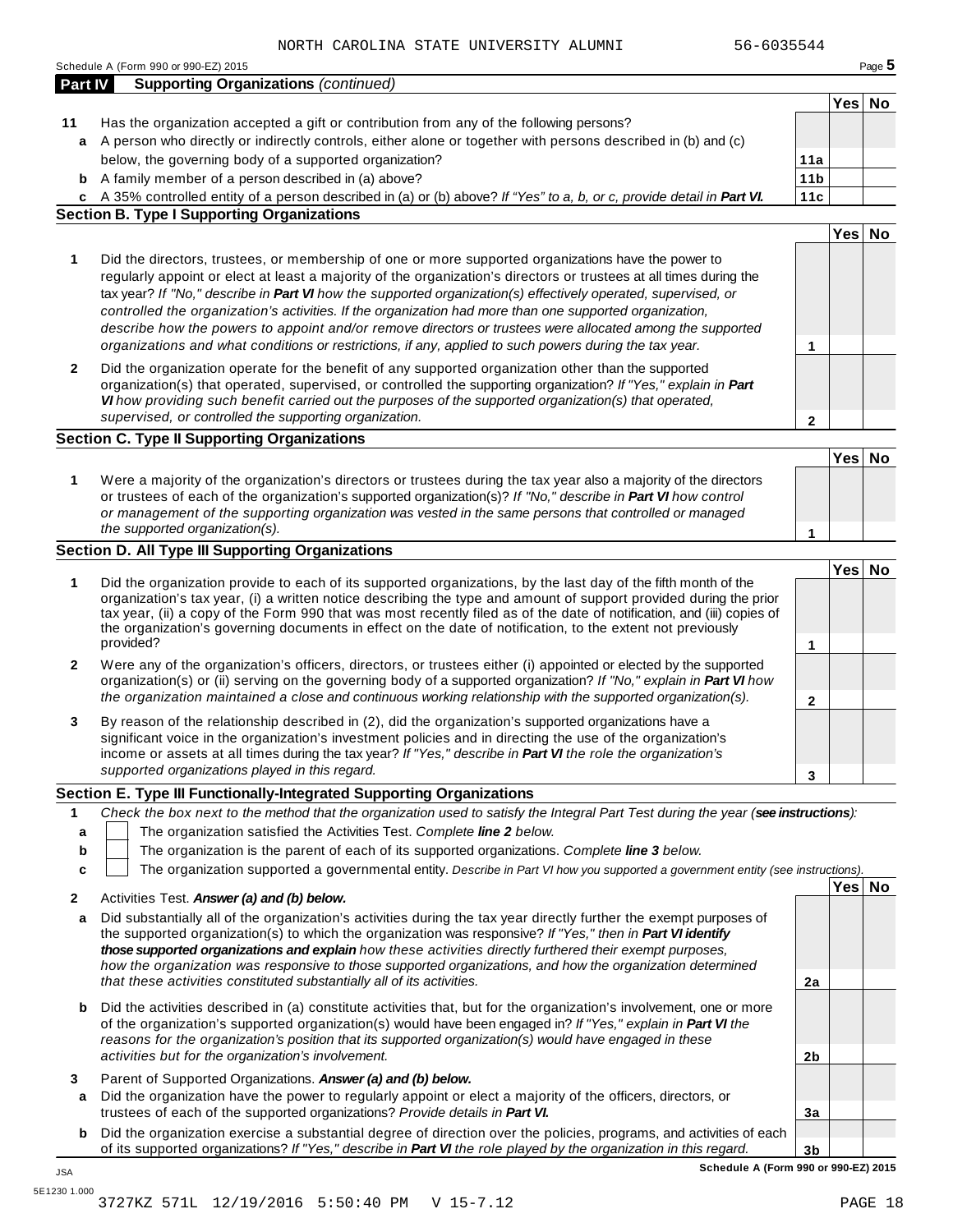| Schedule A (Form 990 or 990-EZ) 2015                                                                                                         |                |                | Page $6$                       |
|----------------------------------------------------------------------------------------------------------------------------------------------|----------------|----------------|--------------------------------|
| Type III Non-Functionally Integrated 509(a)(3) Supporting Organizations<br><b>Part V</b>                                                     |                |                |                                |
| $\mathbf 1$<br>Check here if the organization satisfied the Integral Part Test as a qualifying trust on Nov. 20, 1970. See instructions. All |                |                |                                |
| other Type III non-functionally integrated supporting organizations must complete Sections A through E.                                      |                |                |                                |
| <b>Section A - Adjusted Net Income</b>                                                                                                       |                |                | (B) Current Year               |
|                                                                                                                                              |                | (A) Prior Year | (optional)                     |
| 1 Net short-term capital gain                                                                                                                | $\mathbf{1}$   |                |                                |
| 2 Recoveries of prior-year distributions                                                                                                     | $\mathbf{2}$   |                |                                |
| 3 Other gross income (see instructions)                                                                                                      | 3              |                |                                |
| 4 Add lines 1 through 3                                                                                                                      | 4              |                |                                |
| 5 Depreciation and depletion                                                                                                                 | 5              |                |                                |
| 6 Portion of operating expenses paid or incurred for production or                                                                           |                |                |                                |
| collection of gross income or for management, conservation, or                                                                               |                |                |                                |
| maintenance of property held for production of income (see instructions)                                                                     | 6              |                |                                |
| <b>7</b> Other expenses (see instructions)                                                                                                   | $\overline{7}$ |                |                                |
| 8 Adjusted Net Income (subtract lines 5, 6 and 7 from line 4)                                                                                | 8              |                |                                |
| <b>Section B - Minimum Asset Amount</b>                                                                                                      |                | (A) Prior Year | (B) Current Year<br>(optional) |
| 1 Aggregate fair market value of all non-exempt-use assets (see                                                                              |                |                |                                |
| instructions for short tax year or assets held for part of year):                                                                            |                |                |                                |
| a Average monthly value of securities                                                                                                        | 1a             |                |                                |
| <b>b</b> Average monthly cash balances                                                                                                       | 1 <sub>b</sub> |                |                                |
| c Fair market value of other non-exempt-use assets                                                                                           | 1 <sub>c</sub> |                |                                |
| d Total (add lines 1a, 1b, and 1c)                                                                                                           | 1 <sub>d</sub> |                |                                |
| e Discount claimed for blockage or other<br>factors (explain in detail in Part VI):                                                          |                |                |                                |
| 2 Acquisition indebtedness applicable to non-exempt-use assets                                                                               | $\mathbf{2}$   |                |                                |
| 3 Subtract line 2 from line 1d                                                                                                               | 3              |                |                                |
| 4 Cash deemed held for exempt use. Enter 1-1/2% of line 3 (for greater amount,<br>see instructions).                                         | 4              |                |                                |
| 5 Net value of non-exempt-use assets (subtract line 4 from line 3)                                                                           | 5              |                |                                |
| 6 Multiply line 5 by .035                                                                                                                    | 6              |                |                                |
| 7 Recoveries of prior-year distributions                                                                                                     | $\overline{7}$ |                |                                |
| 8 Minimum Asset Amount (add line 7 to line 6)                                                                                                | 8              |                |                                |
| <b>Section C - Distributable Amount</b>                                                                                                      |                |                | <b>Current Year</b>            |
| 1 Adjusted net income for prior year (from Section A, line 8, Column A)                                                                      | $\mathbf{1}$   |                |                                |
| 2 Enter 85% of line 1                                                                                                                        | $\mathbf{2}$   |                |                                |
| 3 Minimum asset amount for prior year (from Section B, line 8, Column A)                                                                     | 3              |                |                                |
| 4 Enter greater of line 2 or line 3                                                                                                          | 4              |                |                                |
| 5 Income tax imposed in prior year                                                                                                           | 5              |                |                                |
| 6 Distributable Amount. Subtract line 5 from line 4, unless subject to                                                                       |                |                |                                |
| emergency temporary reduction (see instructions)                                                                                             | 6              |                |                                |

**7** | Check here if the current year is the organization's first as a non-functionally-integrated Type III supporting organization (see instructions).

**Schedule A (Form 990 or 990-EZ) 2015**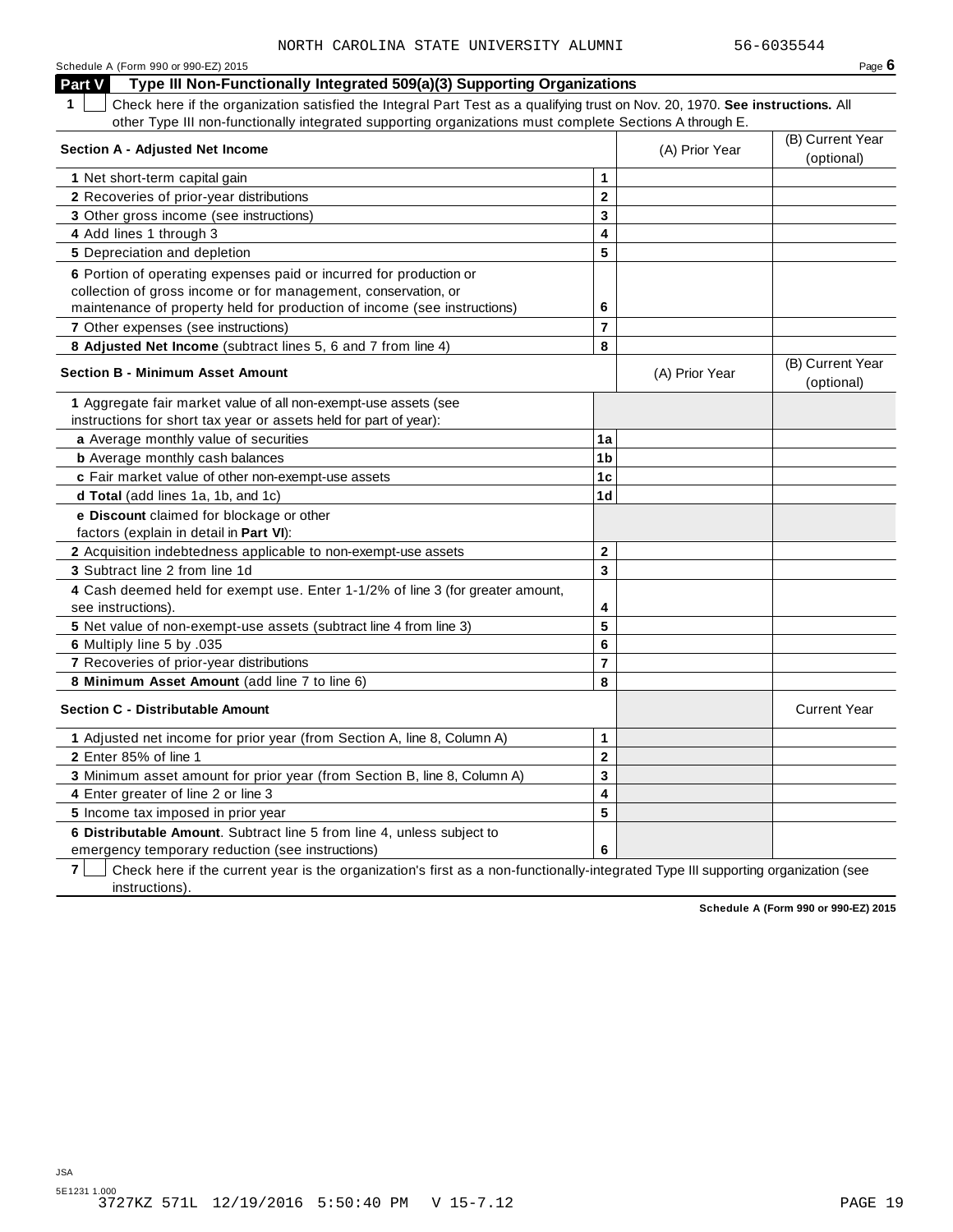|                 | NORTH CAROLINA STATE UNIVERSITY ALUMNI                                                     |                                             |                                       | 56-6035544                                     |
|-----------------|--------------------------------------------------------------------------------------------|---------------------------------------------|---------------------------------------|------------------------------------------------|
|                 | Schedule A (Form 990 or 990-EZ) 2015                                                       |                                             |                                       | Page 7                                         |
| <b>Part V</b>   | Type III Non-Functionally Integrated 509(a)(3) Supporting Organizations (continued)        |                                             |                                       |                                                |
|                 | <b>Section D - Distributions</b>                                                           |                                             |                                       | <b>Current Year</b>                            |
| 1               | Amounts paid to supported organizations to accomplish exempt purposes                      |                                             |                                       |                                                |
| $\mathbf{2}$    | Amounts paid to perform activity that directly furthers exempt purposes of supported       |                                             |                                       |                                                |
|                 | organizations, in excess of income from activity                                           |                                             |                                       |                                                |
| 3               | Administrative expenses paid to accomplish exempt purposes of supported organizations      |                                             |                                       |                                                |
| 4               | Amounts paid to acquire exempt-use assets                                                  |                                             |                                       |                                                |
| 5               | Qualified set-aside amounts (prior IRS approval required)                                  |                                             |                                       |                                                |
| 6               | Other distributions (describe in Part VI). See instructions.                               |                                             |                                       |                                                |
| 7               | Total annual distributions. Add lines 1 through 6.                                         |                                             |                                       |                                                |
| 8               | Distributions to attentive supported organizations to which the organization is responsive |                                             |                                       |                                                |
|                 | (provide details in Part VI). See instructions.                                            |                                             |                                       |                                                |
| 9               | Distributable amount for 2015 from Section C, line 6                                       |                                             |                                       |                                                |
| 10              | Line 8 amount divided by Line 9 amount                                                     |                                             |                                       |                                                |
|                 |                                                                                            |                                             | (ii)                                  | (iii)                                          |
|                 | Section E - Distribution Allocations (see instructions)                                    | $\mathbf{u}$<br><b>Excess Distributions</b> | <b>Underdistributions</b><br>Pre-2015 | <b>Distributable</b><br><b>Amount for 2015</b> |
| 1               | Distributable amount for 2015 from Section C, line 6                                       |                                             |                                       |                                                |
| $\mathbf{2}$    | Underdistributions, if any, for years prior to 2015                                        |                                             |                                       |                                                |
|                 | (reasonable cause required-see instructions)                                               |                                             |                                       |                                                |
| 3               | Excess distributions carryover, if any, to 2015:                                           |                                             |                                       |                                                |
| a               |                                                                                            |                                             |                                       |                                                |
| b               |                                                                                            |                                             |                                       |                                                |
| c               |                                                                                            |                                             |                                       |                                                |
| d               | From 2013                                                                                  |                                             |                                       |                                                |
| e               |                                                                                            |                                             |                                       |                                                |
| f               | Total of lines 3a through e                                                                |                                             |                                       |                                                |
| g               | Applied to underdistributions of prior years                                               |                                             |                                       |                                                |
| h               | Applied to 2015 distributable amount                                                       |                                             |                                       |                                                |
| j.              | Carryover from 2010 not applied (see instructions)                                         |                                             |                                       |                                                |
|                 | Remainder. Subtract lines 3g, 3h, and 3i from 3f.                                          |                                             |                                       |                                                |
| 4               | Distributions for 2015 from Section                                                        |                                             |                                       |                                                |
|                 | $D.$ line $7:$                                                                             |                                             |                                       |                                                |
| a               | Applied to underdistributions of prior years                                               |                                             |                                       |                                                |
| b               | Applied to 2015 distributable amount                                                       |                                             |                                       |                                                |
| c               | Remainder. Subtract lines 4a and 4b from 4.                                                |                                             |                                       |                                                |
| $5\phantom{.0}$ | Remaining underdistributions for years prior to 2015, if                                   |                                             |                                       |                                                |
|                 | any. Subtract lines 3g and 4a from line 2 (if amount                                       |                                             |                                       |                                                |
|                 | greater than zero, see instructions).                                                      |                                             |                                       |                                                |
| 6               | Remaining underdistributions for 2015. Subtract lines 3h                                   |                                             |                                       |                                                |
|                 | and 4b from line 1 (if amount greater than zero, see                                       |                                             |                                       |                                                |
|                 | instructions).                                                                             |                                             |                                       |                                                |
| $\overline{7}$  | Excess distributions carryover to 2016. Add lines 3j                                       |                                             |                                       |                                                |
|                 | and 4c.                                                                                    |                                             |                                       |                                                |
| 8               | Breakdown of line 7:                                                                       |                                             |                                       |                                                |
| а               |                                                                                            |                                             |                                       |                                                |
| b               |                                                                                            |                                             |                                       |                                                |
| c               | Excess from 2013                                                                           |                                             |                                       |                                                |
| d               | Excess from 2014                                                                           |                                             |                                       |                                                |
| e               | Excess from 2015                                                                           |                                             |                                       |                                                |
|                 |                                                                                            |                                             |                                       |                                                |

**Schedule A (Form 990 or 990-EZ) 2015**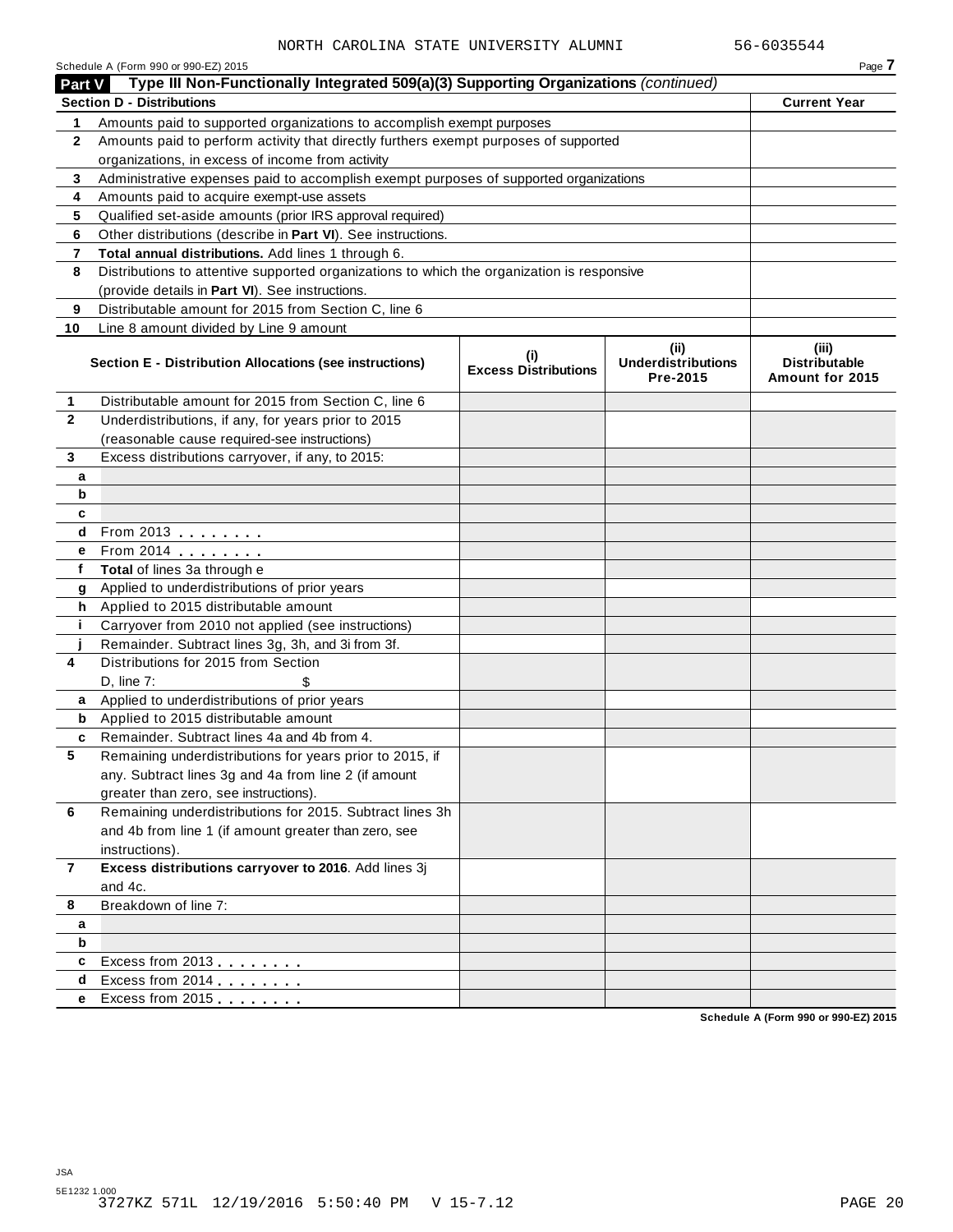Schedule <sup>A</sup> (Form <sup>990</sup> or 990-EZ) <sup>2015</sup> Page **8**

Part VI Supplemental Information. Provide the explanations required by Part II, line 10; Part II, line 17a or 17b; and Part III, line 12. Also complete this part for any additional information. (See instructions).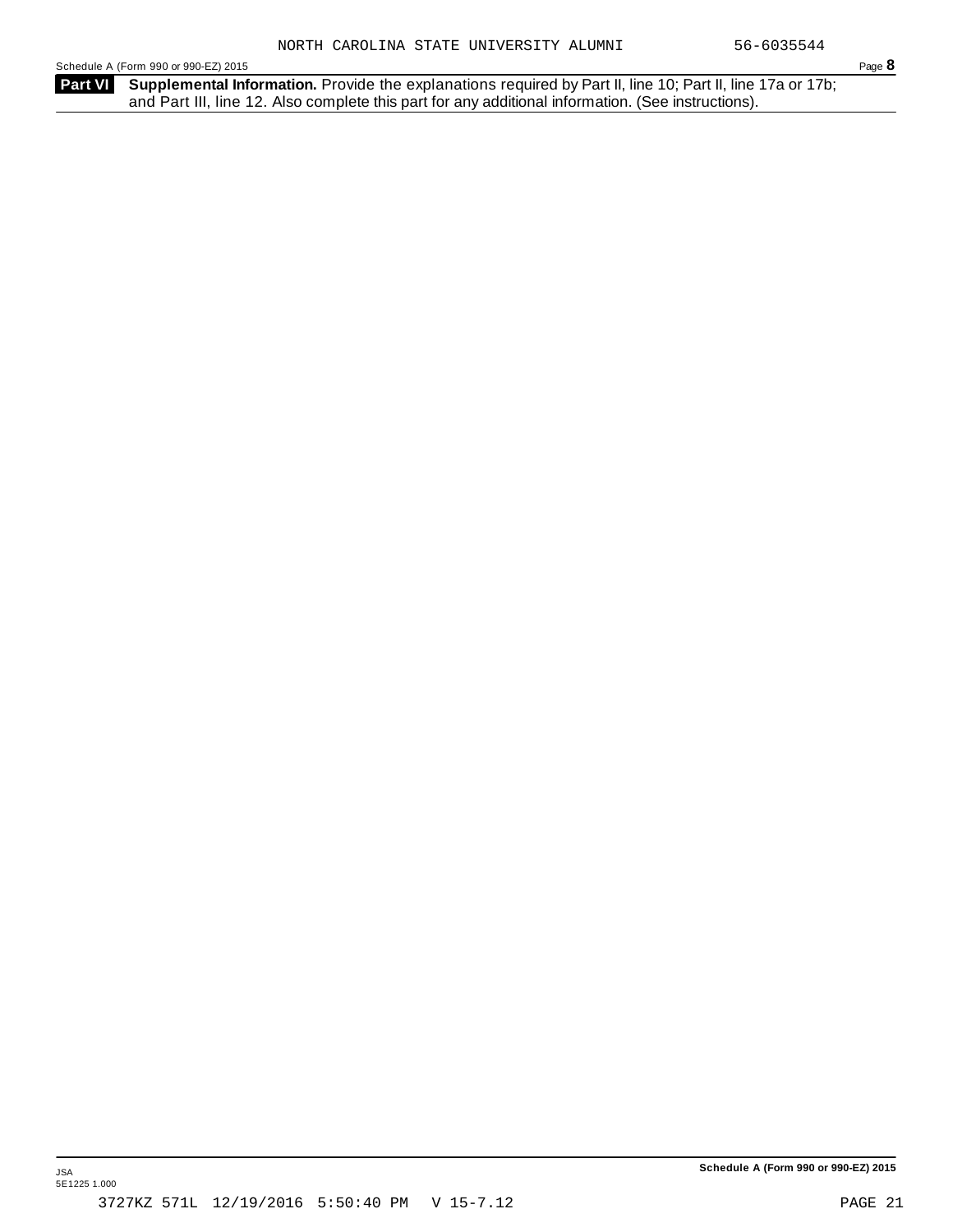| <b>Schedule B</b>                                                                          | <b>Schedule of Contributors</b>                                                                                                                                | OMB No. 1545-0047              |
|--------------------------------------------------------------------------------------------|----------------------------------------------------------------------------------------------------------------------------------------------------------------|--------------------------------|
| (Form 990, 990-EZ,<br>or 990-PF)<br>Department of the Treasury<br>Internal Revenue Service | Attach to Form 990, Form 990-EZ, or Form 990-PF.<br>Information about Schedule B (Form 990, 990-EZ, or 990-PF) and its instructions is at www.irs.gov/form990. | 15                             |
| Name of the organization                                                                   |                                                                                                                                                                | Employer identification number |
|                                                                                            | NORTH CAROLINA STATE UNIVERSITY ALUMNI                                                                                                                         |                                |
| ASSOCIATION, INC.                                                                          |                                                                                                                                                                | 56-6035544                     |
| Organization type (check one):                                                             |                                                                                                                                                                |                                |
| Filers of:                                                                                 | Section:                                                                                                                                                       |                                |
| Form 990 or 990-EZ                                                                         | $\mathbf{x}$<br>501(c)(3)<br>) (enter number) organization                                                                                                     |                                |
|                                                                                            | $4947(a)(1)$ nonexempt charitable trust not treated as a private foundation                                                                                    |                                |
|                                                                                            | 527 political organization                                                                                                                                     |                                |
| Form 990-PF                                                                                | $501(c)(3)$ exempt private foundation                                                                                                                          |                                |
|                                                                                            | $4947(a)(1)$ nonexempt charitable trust treated as a private foundation                                                                                        |                                |

501(c)(3) taxable private foundation

Check if your organization is covered by the **General Rule** or a **Special Rule.**

**Note.** Only a section 501(c)(7), (8), or (10) organization can check boxes for both the General Rule and a Special Rule. See instructions.

#### **General Rule**

For an organization filing Form 990, 990-EZ, or 990-PF that received, during the year, contributions totaling \$5,000 or more (in money or property) from any one contributor. Complete Parts I and II. See instructions for determining a contributor's total contributions.

#### **Special Rules**

 $\text{X}$  For an organization described in section 501(c)(3) filing Form 990 or 990-EZ that met the 33 1/3 % support test of the regulations under sections 509(a)(1) and 170(b)(1)(A)(vi), that checked Schedule A (Form 990 or 990-EZ), Part II, line 13, 16a, or 16b, and that received from any one contributor, during the year, total contributions of the greater of **(1)** \$5,000 or **(2)** 2% of the amount on (i) Form 990, Part VIII, line 1h, or (ii) Form 990-EZ, line 1. Complete Parts I and II.

For an organization described in section 501(c)(7), (8), or (10) filing Form 990 or 990-EZ that received from any one contributor, during the year, total contributions of more than \$1,000 *exclusively* for religious, charitable, scientific, literary, or educational purposes, or for the prevention of cruelty to children or animals. Complete Parts I, II, and III.

For an organization described in section 501(c)(7), (8), or (10) filing Form 990 or 990-EZ that received from any one contributor, during the year, contributions *exclusively* for religious, charitable, etc., purposes, but no such contributions totaled more than \$1,000. If this box is checked, enter here the total contributions that were received during the year for an *exclusively* religious, charitable, etc., purpose. Do not complete any of the parts unless the **General Rule** applies to this organization because it received *nonexclusively* religious, charitable, etc., contributions totaling \$5,000 or more during the year m, m, m, m, m, m, m, m, m, m, m, m, m m  $\frac{1}{2}$   $\frac{1}{2}$ 

**Caution.** An organization that is not covered by the General Rule and/or the Special Rules does not file Schedule B (Form 990, 990-EZ, or 990-PF), but it **must** answer "No" on Part IV, line 2, of its Form 990; or check the box on line H of its Form 990-EZ or on its Form 990-PF, Part I, line 2, to certify that it does not meet the filing requirements of Schedule B (Form 990, 990-EZ, or 990-PF).

For Paperwork Reduction Act Notice, see the Instructions for Form 990, 990-EZ, or 990-PF. Schedule B (Form 990, 990-EZ, or 990-PF) (2015)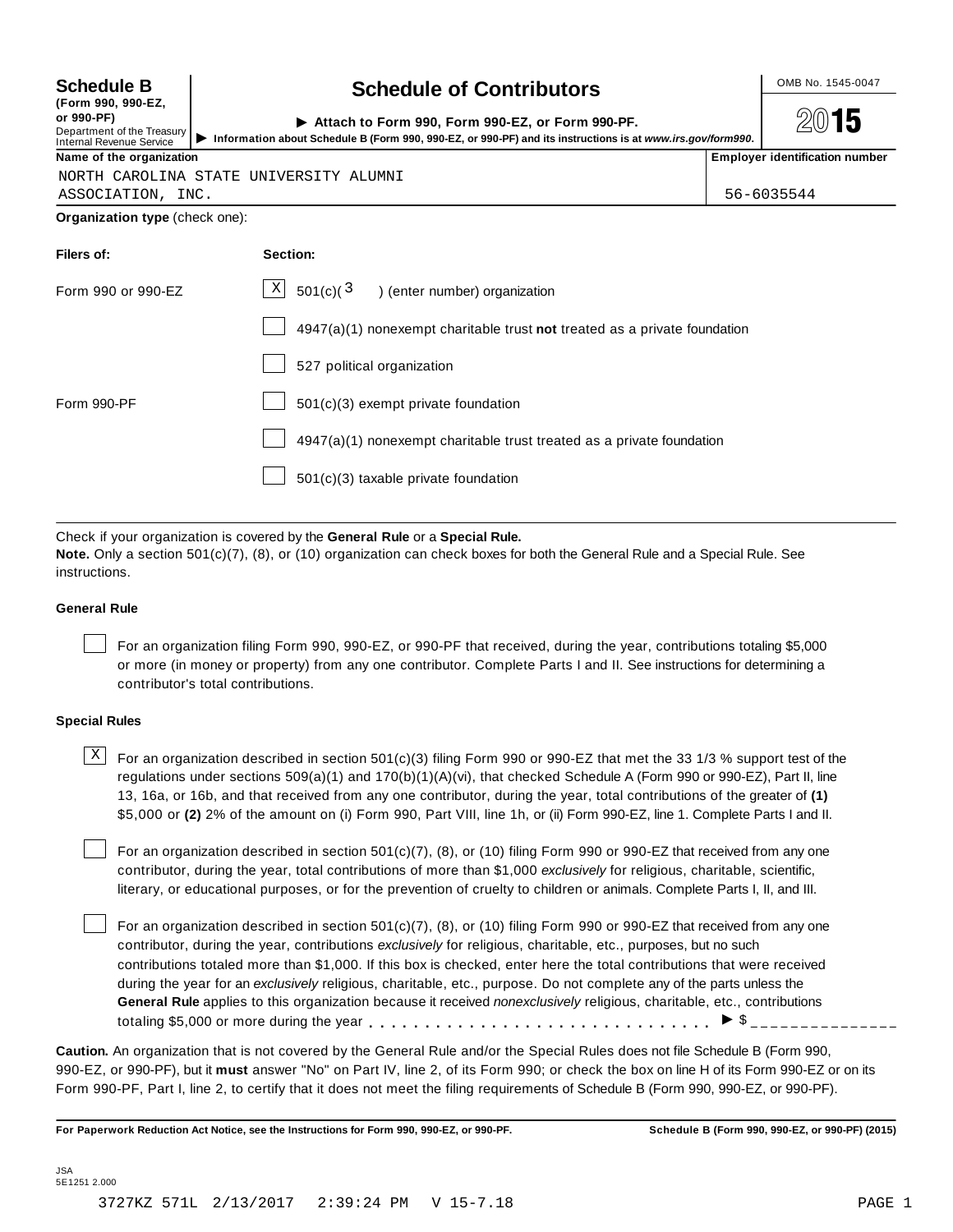| Schedule B (Form 990, 990-EZ, or 990-PF) (2015) | $P$ aqe $\blacktriangle$ |
|-------------------------------------------------|--------------------------|
|-------------------------------------------------|--------------------------|

**Name of organization NORTH CAROLINA STATE UNIVERSITY ALUMNI Employer identification number** ASSOCIATION, INC. 56-6035544

| (a) | (b)                        | (c)                        | (d)                                                                                          |
|-----|----------------------------|----------------------------|----------------------------------------------------------------------------------------------|
| No. | Name, address, and ZIP + 4 | <b>Total contributions</b> | Type of contribution                                                                         |
| 1   |                            | 150,000.<br>\$             | Χ<br>Person<br>Payroll<br>Noncash<br>(Complete Part II for<br>noncash contributions.)        |
| (a) | (b)                        | (c)                        | (d)                                                                                          |
| No. | Name, address, and ZIP + 4 | <b>Total contributions</b> | Type of contribution                                                                         |
| 2   |                            | 47,580.<br>\$              | Χ<br>Person<br>Payroll<br><b>Noncash</b><br>(Complete Part II for<br>noncash contributions.) |
| (a) | (b)                        | (c)                        | (d)                                                                                          |
| No. | Name, address, and ZIP + 4 | <b>Total contributions</b> | Type of contribution                                                                         |
|     |                            | \$                         | Person<br>Payroll<br>Noncash<br>(Complete Part II for<br>noncash contributions.)             |
| (a) | (b)                        | (c)                        | (d)                                                                                          |
| No. | Name, address, and ZIP + 4 | <b>Total contributions</b> | Type of contribution                                                                         |
|     |                            | \$                         | Person<br>Payroll<br>Noncash<br>(Complete Part II for<br>noncash contributions.)             |
| (a) | (b)                        | (c)                        | (d)                                                                                          |
| No. | Name, address, and ZIP + 4 | <b>Total contributions</b> | Type of contribution                                                                         |
|     |                            | \$                         | Person<br>Payroll<br>Noncash<br>(Complete Part II for<br>noncash contributions.)             |
| (a) | (b)                        | (c)                        | (d)                                                                                          |
| No. | Name, address, and ZIP + 4 | <b>Total contributions</b> | Type of contribution                                                                         |
|     |                            | \$                         | Person<br>Payroll<br>Noncash<br>(Complete Part II for<br>noncash contributions.)             |

 $S$ chedule B (Form 990, 990-EZ, or 990-PF) (2015)

JSA<br>5E1253 2.000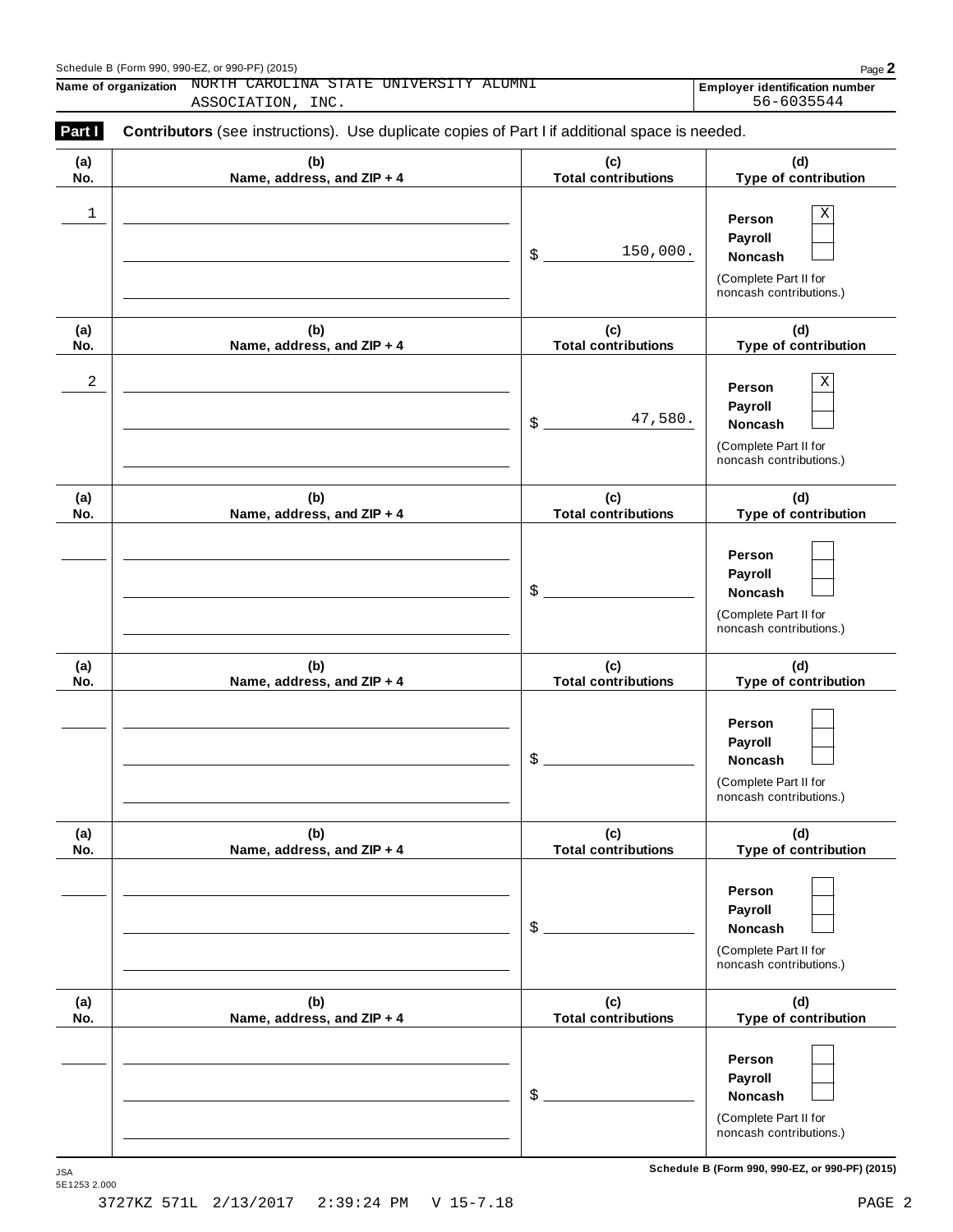|                           | Schedule B (Form 990, 990-EZ, or 990-PF) (2015)<br>Name of organization NORTH CAROLINA STATE UNIVERSITY ALUMNI |                                                | Page $3$                                            |
|---------------------------|----------------------------------------------------------------------------------------------------------------|------------------------------------------------|-----------------------------------------------------|
|                           | ASSOCIATION, INC.                                                                                              |                                                | <b>Employer identification number</b><br>56-6035544 |
| Part II                   | Noncash Property (see instructions). Use duplicate copies of Part II if additional space is needed.            |                                                |                                                     |
| (a) No.<br>from<br>Part I | (b)<br>Description of noncash property given                                                                   | (c)<br>FMV (or estimate)<br>(see instructions) | (d)<br>Date received                                |
|                           |                                                                                                                | \$                                             |                                                     |
| (a) No.<br>from<br>Part I | (b)<br>Description of noncash property given                                                                   | (c)<br>FMV (or estimate)<br>(see instructions) | (d)<br>Date received                                |
|                           |                                                                                                                | \$                                             |                                                     |
| (a) No.<br>from<br>Part I | (b)<br>Description of noncash property given                                                                   | (c)<br>FMV (or estimate)<br>(see instructions) | (d)<br>Date received                                |
|                           |                                                                                                                | \$                                             |                                                     |
| (a) No.<br>from<br>Part I | (b)<br>Description of noncash property given                                                                   | (c)<br>FMV (or estimate)<br>(see instructions) | (d)<br>Date received                                |
|                           |                                                                                                                | \$                                             |                                                     |
| (a) No.<br>from<br>Part I | (b)<br>Description of noncash property given                                                                   | (c)<br>FMV (or estimate)<br>(see instructions) | (d)<br>Date received                                |
|                           |                                                                                                                | \$                                             |                                                     |
| (a) No.<br>from<br>Part I | (b)<br>Description of noncash property given                                                                   | (c)<br>FMV (or estimate)<br>(see instructions) | (d)<br>Date received                                |
|                           |                                                                                                                |                                                |                                                     |
|                           |                                                                                                                | \$                                             |                                                     |

 $S$ chedule B (Form 990, 990-EZ, or 990-PF) (2015)

5E1254 2.000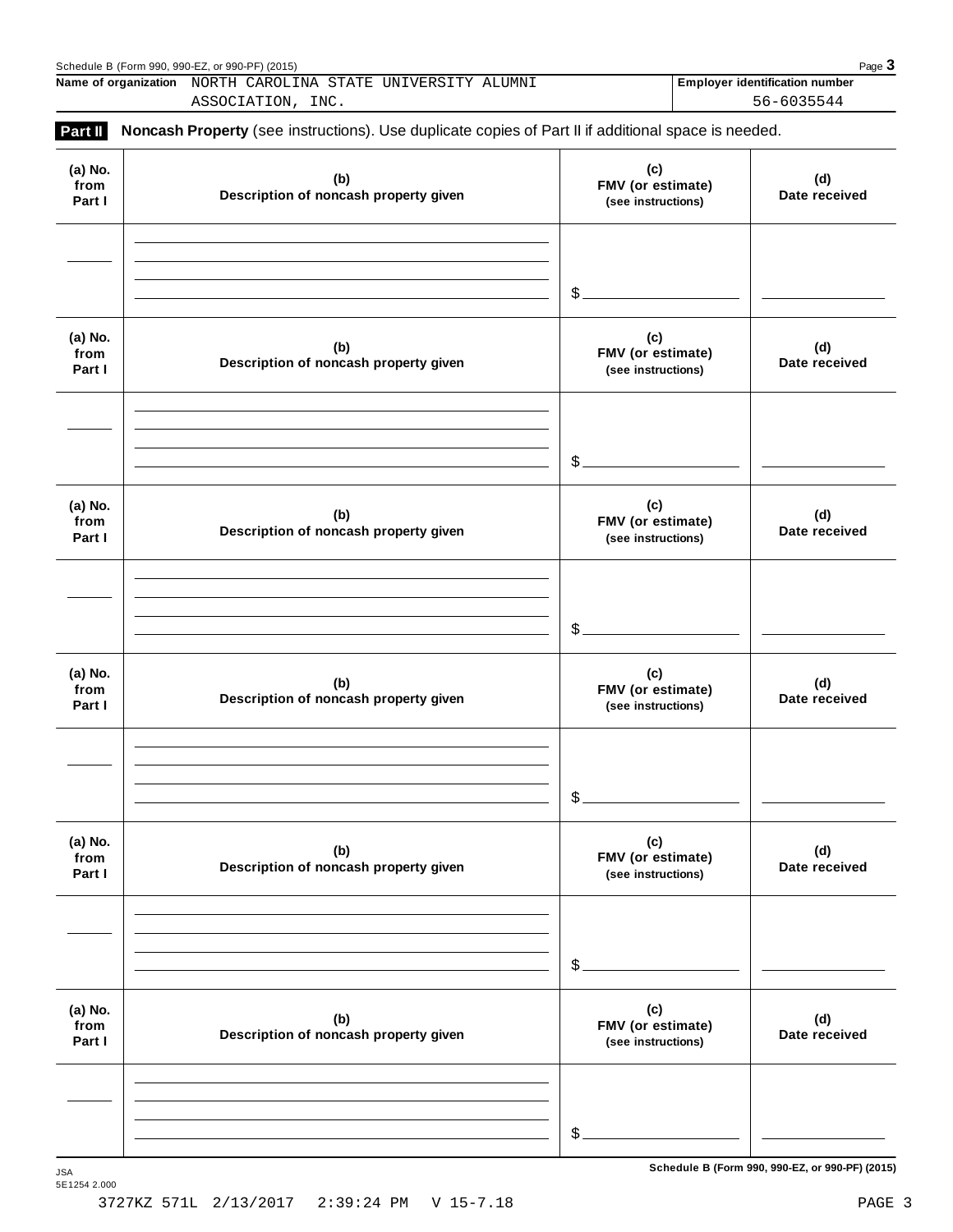| Name of organization NORTH CAROLINA STATE UNIVERSITY ALUMNI<br><b>Employer identification number</b><br>56-6035544<br>ASSOCIATION, INC.<br>Exclusively religious, charitable, etc., contributions to organizations described in section 501(c)(7), (8), or<br>Part III<br>(10) that total more than \$1,000 for the year from any one contributor. Complete columns (a) through (e) and<br>the following line entry. For organizations completing Part III, enter the total of exclusively religious, charitable, etc.,<br>contributions of \$1,000 or less for the year. (Enter this information once. See instructions.) $\triangleright$ \$<br>Use duplicate copies of Part III if additional space is needed.<br>$(a)$ No.<br>from<br>(b) Purpose of gift<br>(d) Description of how gift is held<br>(c) Use of gift<br>Part I<br>(e) Transfer of gift<br>Transferee's name, address, and ZIP + 4<br>Relationship of transferor to transferee<br>$(a)$ No.<br>from<br>(b) Purpose of gift<br>(c) Use of gift<br>(d) Description of how gift is held<br>Part I<br>(e) Transfer of gift<br>Transferee's name, address, and ZIP + 4<br>Relationship of transferor to transferee<br>(a) No.<br>from<br>(b) Purpose of gift<br>(c) Use of gift<br>(d) Description of how gift is held<br>Part I<br>(e) Transfer of gift<br>Transferee's name, address, and ZIP + 4<br>Relationship of transferor to transferee | Page 4 |
|--------------------------------------------------------------------------------------------------------------------------------------------------------------------------------------------------------------------------------------------------------------------------------------------------------------------------------------------------------------------------------------------------------------------------------------------------------------------------------------------------------------------------------------------------------------------------------------------------------------------------------------------------------------------------------------------------------------------------------------------------------------------------------------------------------------------------------------------------------------------------------------------------------------------------------------------------------------------------------------------------------------------------------------------------------------------------------------------------------------------------------------------------------------------------------------------------------------------------------------------------------------------------------------------------------------------------------------------------------------------------------------------------------------|--------|
|                                                                                                                                                                                                                                                                                                                                                                                                                                                                                                                                                                                                                                                                                                                                                                                                                                                                                                                                                                                                                                                                                                                                                                                                                                                                                                                                                                                                              |        |
|                                                                                                                                                                                                                                                                                                                                                                                                                                                                                                                                                                                                                                                                                                                                                                                                                                                                                                                                                                                                                                                                                                                                                                                                                                                                                                                                                                                                              |        |
|                                                                                                                                                                                                                                                                                                                                                                                                                                                                                                                                                                                                                                                                                                                                                                                                                                                                                                                                                                                                                                                                                                                                                                                                                                                                                                                                                                                                              |        |
|                                                                                                                                                                                                                                                                                                                                                                                                                                                                                                                                                                                                                                                                                                                                                                                                                                                                                                                                                                                                                                                                                                                                                                                                                                                                                                                                                                                                              |        |
|                                                                                                                                                                                                                                                                                                                                                                                                                                                                                                                                                                                                                                                                                                                                                                                                                                                                                                                                                                                                                                                                                                                                                                                                                                                                                                                                                                                                              |        |
|                                                                                                                                                                                                                                                                                                                                                                                                                                                                                                                                                                                                                                                                                                                                                                                                                                                                                                                                                                                                                                                                                                                                                                                                                                                                                                                                                                                                              |        |
|                                                                                                                                                                                                                                                                                                                                                                                                                                                                                                                                                                                                                                                                                                                                                                                                                                                                                                                                                                                                                                                                                                                                                                                                                                                                                                                                                                                                              |        |
|                                                                                                                                                                                                                                                                                                                                                                                                                                                                                                                                                                                                                                                                                                                                                                                                                                                                                                                                                                                                                                                                                                                                                                                                                                                                                                                                                                                                              |        |
|                                                                                                                                                                                                                                                                                                                                                                                                                                                                                                                                                                                                                                                                                                                                                                                                                                                                                                                                                                                                                                                                                                                                                                                                                                                                                                                                                                                                              |        |
|                                                                                                                                                                                                                                                                                                                                                                                                                                                                                                                                                                                                                                                                                                                                                                                                                                                                                                                                                                                                                                                                                                                                                                                                                                                                                                                                                                                                              |        |
|                                                                                                                                                                                                                                                                                                                                                                                                                                                                                                                                                                                                                                                                                                                                                                                                                                                                                                                                                                                                                                                                                                                                                                                                                                                                                                                                                                                                              |        |
|                                                                                                                                                                                                                                                                                                                                                                                                                                                                                                                                                                                                                                                                                                                                                                                                                                                                                                                                                                                                                                                                                                                                                                                                                                                                                                                                                                                                              |        |
|                                                                                                                                                                                                                                                                                                                                                                                                                                                                                                                                                                                                                                                                                                                                                                                                                                                                                                                                                                                                                                                                                                                                                                                                                                                                                                                                                                                                              |        |
|                                                                                                                                                                                                                                                                                                                                                                                                                                                                                                                                                                                                                                                                                                                                                                                                                                                                                                                                                                                                                                                                                                                                                                                                                                                                                                                                                                                                              |        |
| $(a)$ No.<br>from<br>(c) Use of gift<br>(b) Purpose of gift<br>(d) Description of how gift is held<br>Part I                                                                                                                                                                                                                                                                                                                                                                                                                                                                                                                                                                                                                                                                                                                                                                                                                                                                                                                                                                                                                                                                                                                                                                                                                                                                                                 |        |
|                                                                                                                                                                                                                                                                                                                                                                                                                                                                                                                                                                                                                                                                                                                                                                                                                                                                                                                                                                                                                                                                                                                                                                                                                                                                                                                                                                                                              |        |
| (e) Transfer of gift<br>Transferee's name, address, and ZIP + 4<br>Relationship of transferor to transferee                                                                                                                                                                                                                                                                                                                                                                                                                                                                                                                                                                                                                                                                                                                                                                                                                                                                                                                                                                                                                                                                                                                                                                                                                                                                                                  |        |
|                                                                                                                                                                                                                                                                                                                                                                                                                                                                                                                                                                                                                                                                                                                                                                                                                                                                                                                                                                                                                                                                                                                                                                                                                                                                                                                                                                                                              |        |
| Schedule B (Form 990, 990-EZ, or 990-PF) (2015)                                                                                                                                                                                                                                                                                                                                                                                                                                                                                                                                                                                                                                                                                                                                                                                                                                                                                                                                                                                                                                                                                                                                                                                                                                                                                                                                                              |        |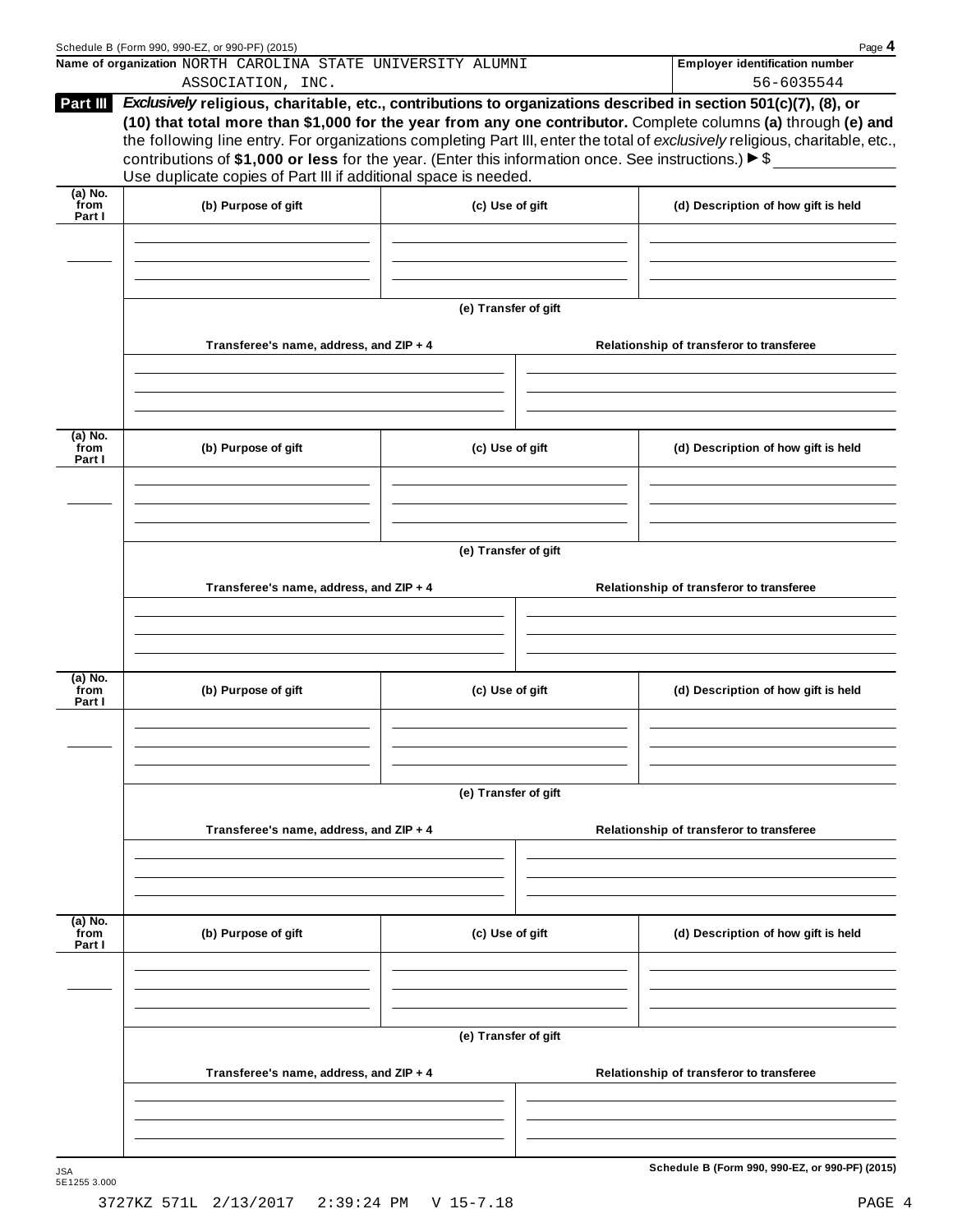| <b>SCHEDULE D</b> |  |
|-------------------|--|
| (Form 990)        |  |

# Supplemental Financial Statements<br>  $\triangleright$  Complete if the organization answered "Yes" on Form 990,<br>
Part IV, line 6, 7, 8, 9, 10, 11a, 11b, 11c, 11d, 11e, 11f, 12a, or 12b.<br>  $\bigotimes_{\text{ap} \text{A} \text{t}} N$

**Part IV, line 6, 7, 8, 9, 10, 11a, 11b, 11c, 11d, 11e, 11f, 12a, or 12b.**<br>Department of the Treasury **Part IV, line 6, 7, 8, 9, 10, 11a, 11b, 11c, 11d, 11e, 11f, 12a, or 12b.** 

| Department of the Treasury                                  |                                                                                                                | Attach to Form 990.                                                                                                                                                                                                             |                                                                                                      | <b>Open to Public</b><br><b>Inspection</b> |  |
|-------------------------------------------------------------|----------------------------------------------------------------------------------------------------------------|---------------------------------------------------------------------------------------------------------------------------------------------------------------------------------------------------------------------------------|------------------------------------------------------------------------------------------------------|--------------------------------------------|--|
| <b>Internal Revenue Service</b><br>Name of the organization |                                                                                                                | Information about Schedule D (Form 990) and its instructions is at www.irs.gov/form990.<br>NORTH CAROLINA STATE UNIVERSITY ALUMNI                                                                                               |                                                                                                      |                                            |  |
|                                                             |                                                                                                                |                                                                                                                                                                                                                                 | <b>Employer identification number</b>                                                                |                                            |  |
| ASSOCIATION, INC.                                           |                                                                                                                |                                                                                                                                                                                                                                 | 56-6035544                                                                                           |                                            |  |
| Part I                                                      |                                                                                                                | Organizations Maintaining Donor Advised Funds or Other Similar Funds or Accounts.                                                                                                                                               |                                                                                                      |                                            |  |
|                                                             |                                                                                                                | Complete if the organization answered "Yes" on Form 990, Part IV, line 6.<br>(a) Donor advised funds                                                                                                                            |                                                                                                      | (b) Funds and other accounts               |  |
|                                                             |                                                                                                                |                                                                                                                                                                                                                                 |                                                                                                      |                                            |  |
|                                                             | Total number at end of year example.                                                                           |                                                                                                                                                                                                                                 |                                                                                                      |                                            |  |
|                                                             | Aggregate value of contributions to (during year)                                                              |                                                                                                                                                                                                                                 |                                                                                                      |                                            |  |
|                                                             | Aggregate value of grants from (during year)                                                                   |                                                                                                                                                                                                                                 |                                                                                                      |                                            |  |
|                                                             | Aggregate value at end of year example and a set of the set of the set of the set of the set of the set of the |                                                                                                                                                                                                                                 |                                                                                                      |                                            |  |
|                                                             |                                                                                                                | Did the organization inform all donors and donor advisors in writing that the assets held in donor advised                                                                                                                      |                                                                                                      |                                            |  |
|                                                             |                                                                                                                | funds are the organization's property, subject to the organization's exclusive legal control?                                                                                                                                   |                                                                                                      | Yes<br>No                                  |  |
|                                                             |                                                                                                                | Did the organization inform all grantees, donors, and donor advisors in writing that grant funds can be used                                                                                                                    |                                                                                                      |                                            |  |
|                                                             |                                                                                                                | only for charitable purposes and not for the benefit of the donor or donor advisor, or for any other purpose                                                                                                                    |                                                                                                      |                                            |  |
|                                                             |                                                                                                                |                                                                                                                                                                                                                                 |                                                                                                      | Yes<br>No                                  |  |
| Part II                                                     | <b>Conservation Easements.</b>                                                                                 |                                                                                                                                                                                                                                 |                                                                                                      |                                            |  |
|                                                             |                                                                                                                | Complete if the organization answered "Yes" on Form 990, Part IV, line 7.                                                                                                                                                       |                                                                                                      |                                            |  |
|                                                             | Purpose(s) of conservation easements held by the organization (check all that apply).                          |                                                                                                                                                                                                                                 |                                                                                                      |                                            |  |
|                                                             | Preservation of land for public use (e.g., recreation or education)<br>Protection of natural habitat           |                                                                                                                                                                                                                                 | Preservation of a historically important land area<br>Preservation of a certified historic structure |                                            |  |
|                                                             |                                                                                                                |                                                                                                                                                                                                                                 |                                                                                                      |                                            |  |
|                                                             | Preservation of open space                                                                                     | Complete lines 2a through 2d if the organization held a qualified conservation contribution in the form of a conservation                                                                                                       |                                                                                                      |                                            |  |
|                                                             | easement on the last day of the tax year.                                                                      |                                                                                                                                                                                                                                 |                                                                                                      | Held at the End of the Tax Year            |  |
|                                                             |                                                                                                                |                                                                                                                                                                                                                                 | 2a                                                                                                   |                                            |  |
|                                                             |                                                                                                                |                                                                                                                                                                                                                                 | 2 <sub>b</sub>                                                                                       |                                            |  |
|                                                             |                                                                                                                | Number of conservation easements on a certified historic structure included in (a)                                                                                                                                              | 2c                                                                                                   |                                            |  |
|                                                             |                                                                                                                |                                                                                                                                                                                                                                 |                                                                                                      |                                            |  |
| d                                                           |                                                                                                                | Number of conservation easements included in (c) acquired after 8/17/06, and not on a                                                                                                                                           | 2d                                                                                                   |                                            |  |
|                                                             |                                                                                                                |                                                                                                                                                                                                                                 |                                                                                                      |                                            |  |
|                                                             |                                                                                                                | Number of conservation easements modified, transferred, released, extinguished, or terminated by the organization during the                                                                                                    |                                                                                                      |                                            |  |
| $\mathsf{tax}$ year $\blacktriangleright$ _________         |                                                                                                                |                                                                                                                                                                                                                                 |                                                                                                      |                                            |  |
|                                                             |                                                                                                                | Number of states where property subject to conservation easement is located $\blacktriangleright$                                                                                                                               |                                                                                                      |                                            |  |
|                                                             |                                                                                                                | Does the organization have a written policy regarding the periodic monitoring, inspection, handling of<br>violations, and enforcement of the conservation easements it holds?                                                   |                                                                                                      |                                            |  |
|                                                             |                                                                                                                |                                                                                                                                                                                                                                 |                                                                                                      | <b>No</b><br><b>Yes</b>                    |  |
|                                                             |                                                                                                                | Staff and volunteer hours devoted to monitoring, inspecting, handling of violations, and enforcing conservation easements during the year                                                                                       |                                                                                                      |                                            |  |
|                                                             |                                                                                                                | Amount of expenses incurred in monitoring, inspecting, handling of violations, and enforcing conservation easements during the year                                                                                             |                                                                                                      |                                            |  |
| ▶\$                                                         |                                                                                                                |                                                                                                                                                                                                                                 |                                                                                                      |                                            |  |
|                                                             |                                                                                                                | Does each conservation easement reported on line 2(d) above satisfy the requirements of section 170(h)(4)(B)(i)                                                                                                                 |                                                                                                      |                                            |  |
|                                                             |                                                                                                                |                                                                                                                                                                                                                                 |                                                                                                      | <b>No</b><br>Yes l                         |  |
|                                                             |                                                                                                                | In Part XIII, describe how the organization reports conservation easements in its revenue and expense statement, and                                                                                                            |                                                                                                      |                                            |  |
|                                                             |                                                                                                                | balance sheet, and include, if applicable, the text of the footnote to the organization's financial statements that describes the                                                                                               |                                                                                                      |                                            |  |
|                                                             | organization's accounting for conservation easements.                                                          |                                                                                                                                                                                                                                 |                                                                                                      |                                            |  |
| Part III                                                    |                                                                                                                | Organizations Maintaining Collections of Art, Historical Treasures, or Other Similar Assets.                                                                                                                                    |                                                                                                      |                                            |  |
|                                                             |                                                                                                                | Complete if the organization answered "Yes" on Form 990, Part IV, line 8.                                                                                                                                                       |                                                                                                      |                                            |  |
| 1a                                                          |                                                                                                                | If the organization elected, as permitted under SFAS 116 (ASC 958), not to report in its revenue statement and balance sheet                                                                                                    |                                                                                                      |                                            |  |
|                                                             |                                                                                                                | works of art, historical treasures, or other similar assets held for public exhibition, education, or research in furtherance of                                                                                                |                                                                                                      |                                            |  |
|                                                             |                                                                                                                | public service, provide, in Part XIII, the text of the footnote to its financial statements that describes these items.                                                                                                         |                                                                                                      |                                            |  |
| b                                                           |                                                                                                                | If the organization elected, as permitted under SFAS 116 (ASC 958), to report in its revenue statement and balance sheet                                                                                                        |                                                                                                      |                                            |  |
|                                                             | public service, provide the following amounts relating to these items:                                         | works of art, historical treasures, or other similar assets held for public exhibition, education, or research in furtherance of                                                                                                |                                                                                                      |                                            |  |
|                                                             |                                                                                                                |                                                                                                                                                                                                                                 |                                                                                                      |                                            |  |
|                                                             |                                                                                                                |                                                                                                                                                                                                                                 |                                                                                                      | $\triangleright$ \$                        |  |
|                                                             |                                                                                                                |                                                                                                                                                                                                                                 |                                                                                                      |                                            |  |
|                                                             |                                                                                                                | If the organization received or held works of art, historical treasures, or other similar assets for financial gain, provide the<br>following amounts required to be reported under SFAS 116 (ASC 958) relating to these items: |                                                                                                      |                                            |  |
|                                                             |                                                                                                                |                                                                                                                                                                                                                                 |                                                                                                      |                                            |  |
|                                                             |                                                                                                                |                                                                                                                                                                                                                                 |                                                                                                      |                                            |  |
| а<br>b                                                      |                                                                                                                |                                                                                                                                                                                                                                 |                                                                                                      |                                            |  |

JSA 5E1268 1.000 3727KZ 571L 12/19/2016 5:50:40 PM V 15-7.12 PAGE 26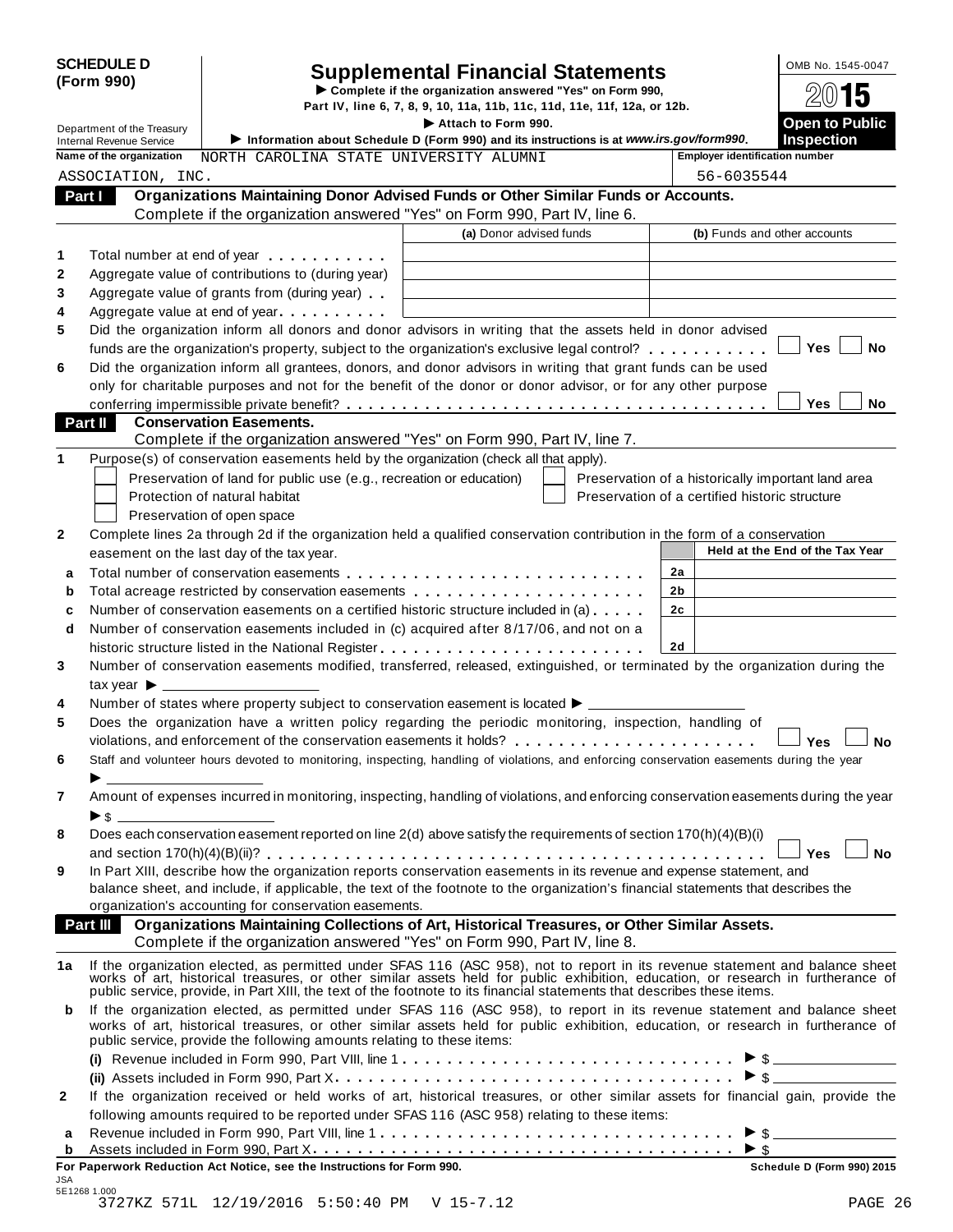NORTH CAROLINA STATE UNIVERSITY ALUMNI 56-6035544

|          | Schedule D (Form 990) 2015                                                                                                                                                                                                     |                         |                |             |                           |            |                        |                            |                     |            | Page 2     |
|----------|--------------------------------------------------------------------------------------------------------------------------------------------------------------------------------------------------------------------------------|-------------------------|----------------|-------------|---------------------------|------------|------------------------|----------------------------|---------------------|------------|------------|
| Part III | Organizations Maintaining Collections of Art, Historical Treasures, or Other Similar Assets (continued)                                                                                                                        |                         |                |             |                           |            |                        |                            |                     |            |            |
| 3        | Using the organization's acquisition, accession, and other records, check any of the following that are a significant use of its                                                                                               |                         |                |             |                           |            |                        |                            |                     |            |            |
|          | collection items (check all that apply):                                                                                                                                                                                       |                         |                |             |                           |            |                        |                            |                     |            |            |
| a        | Public exhibition                                                                                                                                                                                                              |                         | d              |             | Loan or exchange programs |            |                        |                            |                     |            |            |
| b        | Scholarly research                                                                                                                                                                                                             |                         | е              | Other       |                           |            |                        |                            |                     |            |            |
| C        | Preservation for future generations                                                                                                                                                                                            |                         |                |             |                           |            |                        |                            |                     |            |            |
| 4        | Provide a description of the organization's collections and explain how they further the organization's exempt purpose in Part                                                                                                 |                         |                |             |                           |            |                        |                            |                     |            |            |
|          | XIII.                                                                                                                                                                                                                          |                         |                |             |                           |            |                        |                            |                     |            |            |
| 5        | During the year, did the organization solicit or receive donations of art, historical treasures, or other similar                                                                                                              |                         |                |             |                           |            |                        |                            |                     |            |            |
|          | assets to be sold to raise funds rather than to be maintained as part of the organization's collection?                                                                                                                        |                         |                |             |                           |            |                        |                            | Yes                 |            | No         |
|          | Part IV<br><b>Escrow and Custodial Arrangements.</b><br>Complete if the organization answered "Yes" on Form 990, Part IV, line 9, or reported an amount on Form                                                                |                         |                |             |                           |            |                        |                            |                     |            |            |
|          | 990, Part X, line 21.                                                                                                                                                                                                          |                         |                |             |                           |            |                        |                            |                     |            |            |
|          | 1a Is the organization an agent, trustee, custodian or other intermediary for contributions or other assets not                                                                                                                |                         |                |             |                           |            |                        |                            |                     |            |            |
|          |                                                                                                                                                                                                                                |                         |                |             |                           |            |                        |                            | Yes                 |            | <b>No</b>  |
|          | b If "Yes," explain the arrangement in Part XIII and complete the following table:                                                                                                                                             |                         |                |             |                           |            |                        |                            |                     |            |            |
|          |                                                                                                                                                                                                                                |                         |                |             |                           |            | Amount                 |                            |                     |            |            |
| c        |                                                                                                                                                                                                                                |                         |                |             | 1c                        |            |                        |                            |                     |            |            |
| d        |                                                                                                                                                                                                                                |                         |                |             | 1 <sub>d</sub>            |            |                        |                            |                     |            |            |
| e        |                                                                                                                                                                                                                                |                         |                |             | 1e                        |            |                        |                            |                     |            |            |
| f        | 2a Did the organization include an amount on Form 990, Part X, line 21, for escrow or custodial account liability?                                                                                                             |                         |                |             | 1f                        |            |                        |                            | <b>Yes</b>          |            | No         |
|          | <b>b</b> If "Yes," explain the arrangement in Part XIII. Check here if the explanation has been provided on Part XIII                                                                                                          |                         |                |             |                           |            |                        |                            |                     |            |            |
|          | Part V<br><b>Endowment Funds.</b>                                                                                                                                                                                              |                         |                |             |                           |            |                        |                            |                     |            |            |
|          | Complete if the organization answered "Yes" on Form 990, Part IV, line 10.                                                                                                                                                     |                         |                |             |                           |            |                        |                            |                     |            |            |
|          |                                                                                                                                                                                                                                | (a) Current year        | (b) Prior year |             | (c) Two years back        |            | (d) Three years back   |                            | (e) Four years back |            |            |
|          |                                                                                                                                                                                                                                | 33, 455, 097.           |                | 30,876,971. | 26,889,218.               |            | 24,050,918.            |                            | 24,020,472.         |            |            |
|          | 1a Beginning of year balance                                                                                                                                                                                                   | 758,606.                |                | 908,204.    |                           | 1,507,316. | 822, 174.              |                            |                     |            | 871,846.   |
| b        | Contributions                                                                                                                                                                                                                  |                         |                |             |                           |            |                        |                            |                     |            |            |
|          | c Net investment earnings, gains,                                                                                                                                                                                              | $-554,644.$             |                | 2,680,975.  |                           | 3,639,553. | 3,017,908.             |                            |                     |            | 250,013.   |
|          | and losses                                                                                                                                                                                                                     |                         |                |             |                           |            |                        |                            |                     |            |            |
|          | Other expenditures for facilities                                                                                                                                                                                              |                         |                |             |                           |            |                        |                            |                     |            |            |
| е        | and programs                                                                                                                                                                                                                   | 49,349.                 |                | 1,011,053.  |                           | 1,159,116. | 1,001,782.             |                            |                     |            | 1,091,413. |
|          | Administrative expenses <b>Administrative</b>                                                                                                                                                                                  |                         |                |             |                           |            |                        |                            |                     |            |            |
| g        | End of year balance                                                                                                                                                                                                            | 33,609,710.             |                | 33,455,097. | 30,876,971.               |            | 26,889,218.            |                            | 24,050,918.         |            |            |
| 2        | Provide the estimated percentage of the current year end balance (line 1g, column (a)) held as:                                                                                                                                |                         |                |             |                           |            |                        |                            |                     |            |            |
| a        | Board designated or quasi-endowment > 27.9600 %                                                                                                                                                                                |                         |                |             |                           |            |                        |                            |                     |            |            |
| b        | Permanent endowment ▶ 51.9500 %                                                                                                                                                                                                |                         |                |             |                           |            |                        |                            |                     |            |            |
| c        | Temporarily restricted endowment > 20.0900 %                                                                                                                                                                                   |                         |                |             |                           |            |                        |                            |                     |            |            |
|          | The percentages on lines 2a, 2b, and 2c should equal 100%.                                                                                                                                                                     |                         |                |             |                           |            |                        |                            |                     |            |            |
|          | 3a Are there endowment funds not in the possession of the organization that are held and administered for the                                                                                                                  |                         |                |             |                           |            |                        |                            |                     |            |            |
|          | organization by:                                                                                                                                                                                                               |                         |                |             |                           |            |                        |                            |                     | <b>Yes</b> | No         |
|          |                                                                                                                                                                                                                                |                         |                |             |                           |            |                        |                            | 3a(i)               |            | Χ          |
|          |                                                                                                                                                                                                                                |                         |                |             |                           |            |                        |                            | 3a(ii)              |            | Χ          |
| b        | If "Yes" on line 3a(ii), are the related organizations listed as required on Schedule R?, , , , ,                                                                                                                              |                         |                |             |                           |            |                        |                            | 3 <sub>b</sub>      |            |            |
| 4        | Describe in Part XIII the intended uses of the organization's endowment funds.                                                                                                                                                 |                         |                |             |                           |            |                        |                            |                     |            |            |
|          | Land, Buildings, and Equipment.<br><b>Part VI</b><br>Complete if the organization answered "Yes" on Form 990, Part IV, line 11a. See Form 990, Part X, line 10.                                                                |                         |                |             |                           |            |                        |                            |                     |            |            |
|          | Description of property                                                                                                                                                                                                        | (a) Cost or other basis |                |             | (b) Cost or other basis   |            | (c) Accumulated        |                            | (d) Book value      |            |            |
|          |                                                                                                                                                                                                                                | (investment)            |                |             | (other)                   |            | depreciation           |                            |                     |            |            |
| 1a       | Land experience and the set of the set of the set of the set of the set of the set of the set of the set of th                                                                                                                 |                         |                |             |                           |            |                        |                            |                     |            |            |
| b        | Buildings                                                                                                                                                                                                                      |                         |                |             |                           |            |                        |                            |                     |            |            |
| C        | Leasehold improvements [1, 1, 1, 1, 1, 1]                                                                                                                                                                                      |                         |                |             |                           |            |                        |                            |                     |            |            |
| d        | Equipment experience and the set of the set of the set of the set of the set of the set of the set of the set of the set of the set of the set of the set of the set of the set of the set of the set of the set of the set of |                         |                |             | 780, 431.<br>1,516,573.   |            | 780,431.<br>1,511,305. |                            |                     |            |            |
|          | e Other<br>Total. Add lines 1a through 1e. (Column (d) must equal Form 990, Part X, column (B), line 10c.)                                                                                                                     |                         |                |             |                           |            |                        |                            |                     | 5,268.     | 5,268.     |
|          |                                                                                                                                                                                                                                |                         |                |             |                           |            |                        | Schedule D (Form 990) 2015 |                     |            |            |

**Schedule D (Form 990) 2015**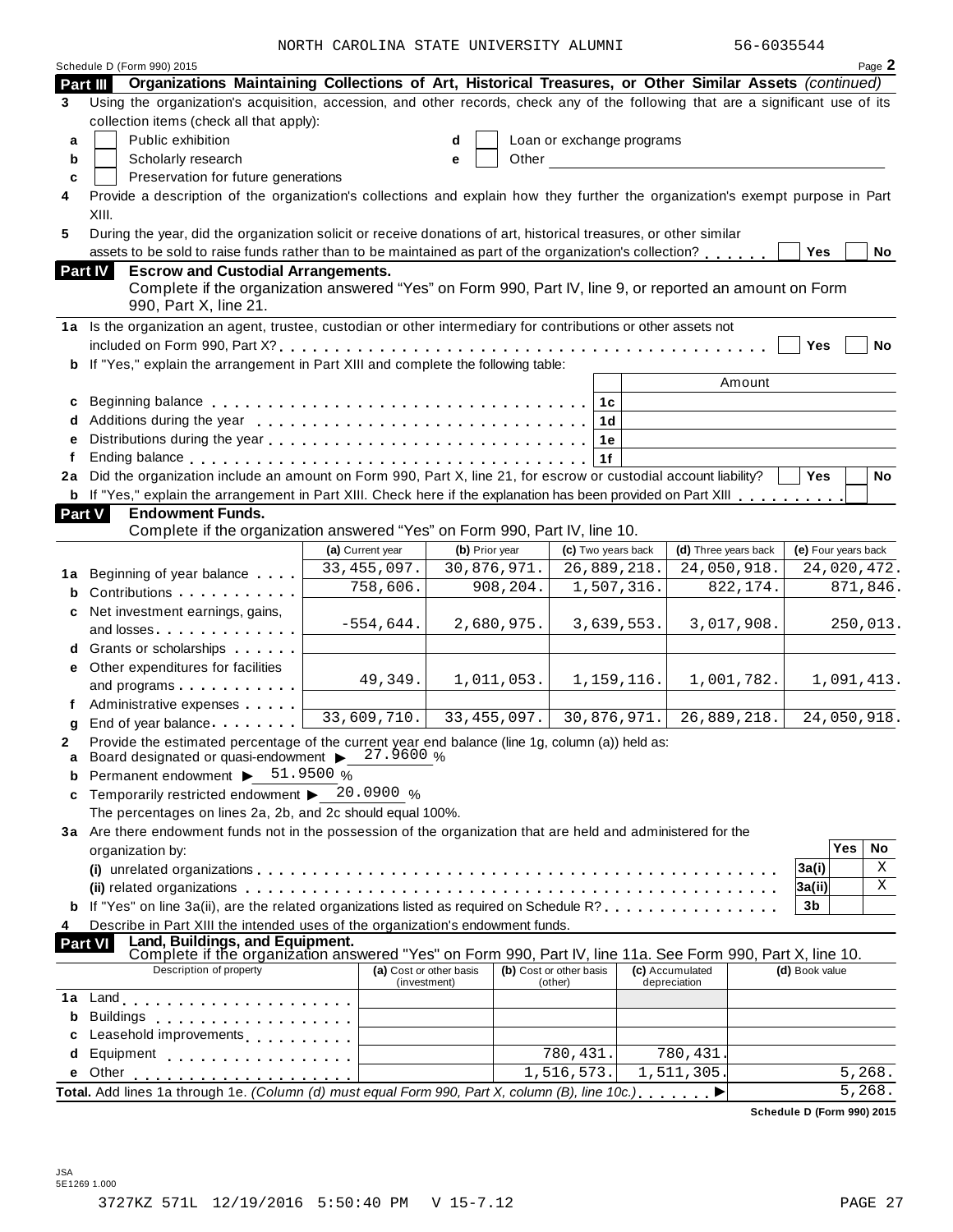#### Schedule <sup>D</sup> (Form 990) <sup>2015</sup> Page **3 Investments - Other Securities. Part VII** Investments - Other Securities.<br>Complete if the organization answered "Yes" on Form 990, Part IV, line 11b. See Form 990, Part X, line 12. **(a)** Description of security or category (including name of security) **(b)** Book value **(c)** Method of valuation: Cost or end-of-year market value **(1)** Financial derivatives m m m m m m m m m m m m m m m m m **(2)** Closely-held equity interests m m m m m m m m m m m m m **(3)** Other (A) NC STATE INVESTMENT FUND, INC. 32,794,267. FMV (B) WELLS FARGO-LIFE INCOME FUNDS 871,700. FMV (C) (D) (E) (F) (G)  $(H)$ **Total.** *(Column (b) must equal Form 990, Part X, col. (B) line 12.)* I **Investments - Program Related.** Complete if the organization answered "Yes" on Form 990, Part IV, line 11c. See Form 990, Part X, line 13. **(a)** Description of investment **(b)** Book value **(c)** Method of valuation: Cost or end-of-year market value **(1) (2) (3) (4) (5) (6) (7) (8) (9) Total.** *(Column (b) must equal Form 990, Part X, col. (B) line 13.)* I **Other Assets.** Complete if the organization answered "Yes" on Form 990, Part IV, line 11d. See Form 990, Part X, line 15. **(a)** Description **(b)** Book value **(1) (2) (3) (4) (5) (6) (7) (8) (9)**  $\blacksquare$   $\blacksquare$   $\blacksquare$   $\blacksquare$   $\lozenge$   $\lozenge$   $\blacksquare$   $\blacksquare$   $\blacksquare$   $\blacksquare$   $\blacksquare$   $\blacksquare$   $\blacksquare$   $\blacksquare$   $\blacksquare$   $\blacksquare$   $\blacksquare$   $\blacksquare$   $\blacksquare$   $\blacksquare$   $\blacksquare$   $\blacksquare$   $\blacksquare$   $\blacksquare$   $\blacksquare$   $\blacksquare$   $\blacksquare$   $\blacksquare$   $\blacksquare$   $\blacksquare$   $\blacksquare$   $\blacks$ **Other Liabilities.** Complete if the organization answered "Yes" on Form 990, Part IV, line 11e or 11f. See Form 990, Part X, line 25. **Part X 1. (a)** Description of liability **(b)** Book value (1) Federal income taxes (2) LIFE INCOME FUNDS PAYABLE 315,718. (3) DUE TO OTHERS 2008 174,486. (4) (5) (6) (7) (8) (9) **Total.** *(Column (b) must equal Form 990, Part X, col. (B) line 25.)* I  $STIF$  FMV 33,728,463. 490,204.

**2.** Liability for uncertain tax positions. In Part XIII, provide the text of the footnote to the organization's financial statements that reports the organization's liability for uncertain tax positions under FIN 48 (ASC 740). Check here if the text of the footnote has been provided in Part XIII JSA<br>5E1270 1.000

X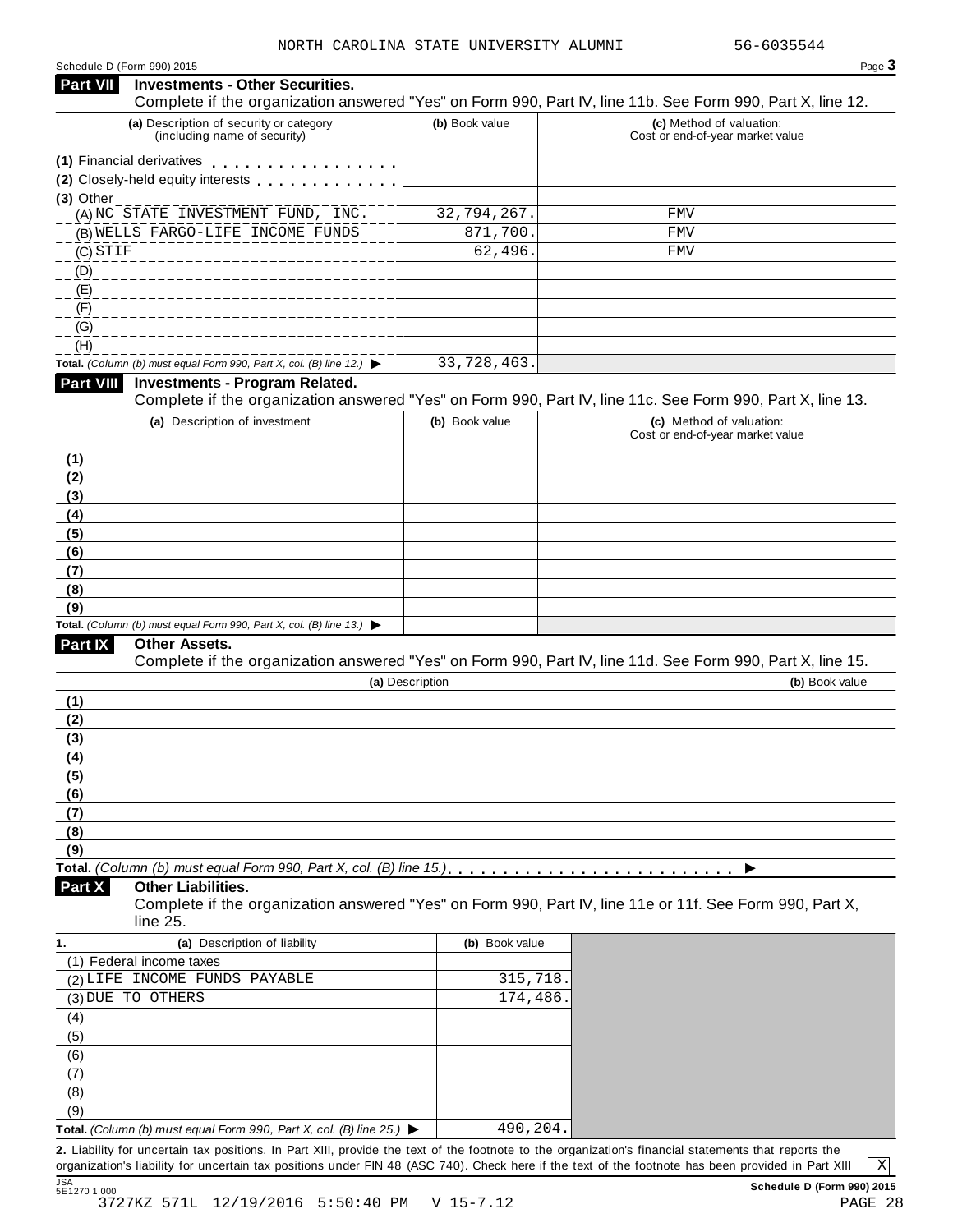| Reconciliation of Revenue per Audited Financial Statements With Revenue per Return.<br>Complete if the organization answered "Yes" on Form 990, Part IV, line 12a.<br>Total revenue, gains, and other support per audited financial statements<br>Amounts included on line 1 but not on Form 990, Part VIII, line 12:<br>Donated services and use of facilities<br>Recoveries of prior year grants | 2a<br>2 <sub>b</sub><br>2c | $-724,731.$<br>1,638,000. | $\mathbf{1}$ | 6, 182, 666.                                                                           |
|----------------------------------------------------------------------------------------------------------------------------------------------------------------------------------------------------------------------------------------------------------------------------------------------------------------------------------------------------------------------------------------------------|----------------------------|---------------------------|--------------|----------------------------------------------------------------------------------------|
|                                                                                                                                                                                                                                                                                                                                                                                                    |                            |                           |              |                                                                                        |
|                                                                                                                                                                                                                                                                                                                                                                                                    |                            |                           |              |                                                                                        |
|                                                                                                                                                                                                                                                                                                                                                                                                    |                            |                           |              |                                                                                        |
|                                                                                                                                                                                                                                                                                                                                                                                                    |                            |                           |              |                                                                                        |
|                                                                                                                                                                                                                                                                                                                                                                                                    |                            |                           |              |                                                                                        |
|                                                                                                                                                                                                                                                                                                                                                                                                    |                            |                           |              |                                                                                        |
|                                                                                                                                                                                                                                                                                                                                                                                                    |                            | 137,648.                  |              |                                                                                        |
|                                                                                                                                                                                                                                                                                                                                                                                                    |                            |                           | 2e           | 1,050,917.                                                                             |
|                                                                                                                                                                                                                                                                                                                                                                                                    |                            |                           | 3            | 5, 131, 749.                                                                           |
| Amounts included on Form 990, Part VIII, line 12, but not on line 1:                                                                                                                                                                                                                                                                                                                               |                            |                           |              |                                                                                        |
| Investment expenses not included on Form 990, Part VIII, line 7b                                                                                                                                                                                                                                                                                                                                   | 4a                         | 137,809.                  |              |                                                                                        |
|                                                                                                                                                                                                                                                                                                                                                                                                    | 4b                         | 11,906.                   |              |                                                                                        |
|                                                                                                                                                                                                                                                                                                                                                                                                    |                            |                           | 4c           | 149,715.                                                                               |
| Total revenue. Add lines 3 and 4c. (This must equal Form 990, Part I, line 12.)                                                                                                                                                                                                                                                                                                                    |                            |                           | 5            | 5, 281, 464.                                                                           |
| Reconciliation of Expenses per Audited Financial Statements With Expenses per Return.<br>Complete if the organization answered "Yes" on Form 990, Part IV, line 12a.                                                                                                                                                                                                                               |                            |                           |              |                                                                                        |
|                                                                                                                                                                                                                                                                                                                                                                                                    |                            |                           | $\mathbf{1}$ | 4,611,737.                                                                             |
| Amounts included on line 1 but not on Form 990, Part IX, line 25:                                                                                                                                                                                                                                                                                                                                  |                            |                           |              |                                                                                        |
| Donated services and use of facilities                                                                                                                                                                                                                                                                                                                                                             | 2a                         | 1,638,000.                |              |                                                                                        |
|                                                                                                                                                                                                                                                                                                                                                                                                    | 2 <sub>b</sub>             |                           |              |                                                                                        |
|                                                                                                                                                                                                                                                                                                                                                                                                    | 2 <sub>c</sub>             |                           |              |                                                                                        |
|                                                                                                                                                                                                                                                                                                                                                                                                    | 2d                         | 137,648.                  |              |                                                                                        |
|                                                                                                                                                                                                                                                                                                                                                                                                    |                            |                           | 2e           | 1,775,648.                                                                             |
|                                                                                                                                                                                                                                                                                                                                                                                                    |                            |                           | 3            | 2,836,089.                                                                             |
| Amounts included on Form 990, Part IX, line 25, but not on line 1:                                                                                                                                                                                                                                                                                                                                 |                            |                           |              |                                                                                        |
| Investment expenses not included on Form 990, Part VIII, line 7b                                                                                                                                                                                                                                                                                                                                   | 4a                         | 137,809.                  |              |                                                                                        |
|                                                                                                                                                                                                                                                                                                                                                                                                    | 4 <sub>b</sub>             |                           |              |                                                                                        |
|                                                                                                                                                                                                                                                                                                                                                                                                    |                            |                           |              | 137,809.                                                                               |
|                                                                                                                                                                                                                                                                                                                                                                                                    |                            |                           | 5            | 2,973,898.                                                                             |
|                                                                                                                                                                                                                                                                                                                                                                                                    |                            |                           |              |                                                                                        |
|                                                                                                                                                                                                                                                                                                                                                                                                    |                            |                           |              | 4с<br>Total expenses. Add lines 3 and 4c. (This must equal Form 990, Part I, line 18.) |

SEE PAGE 5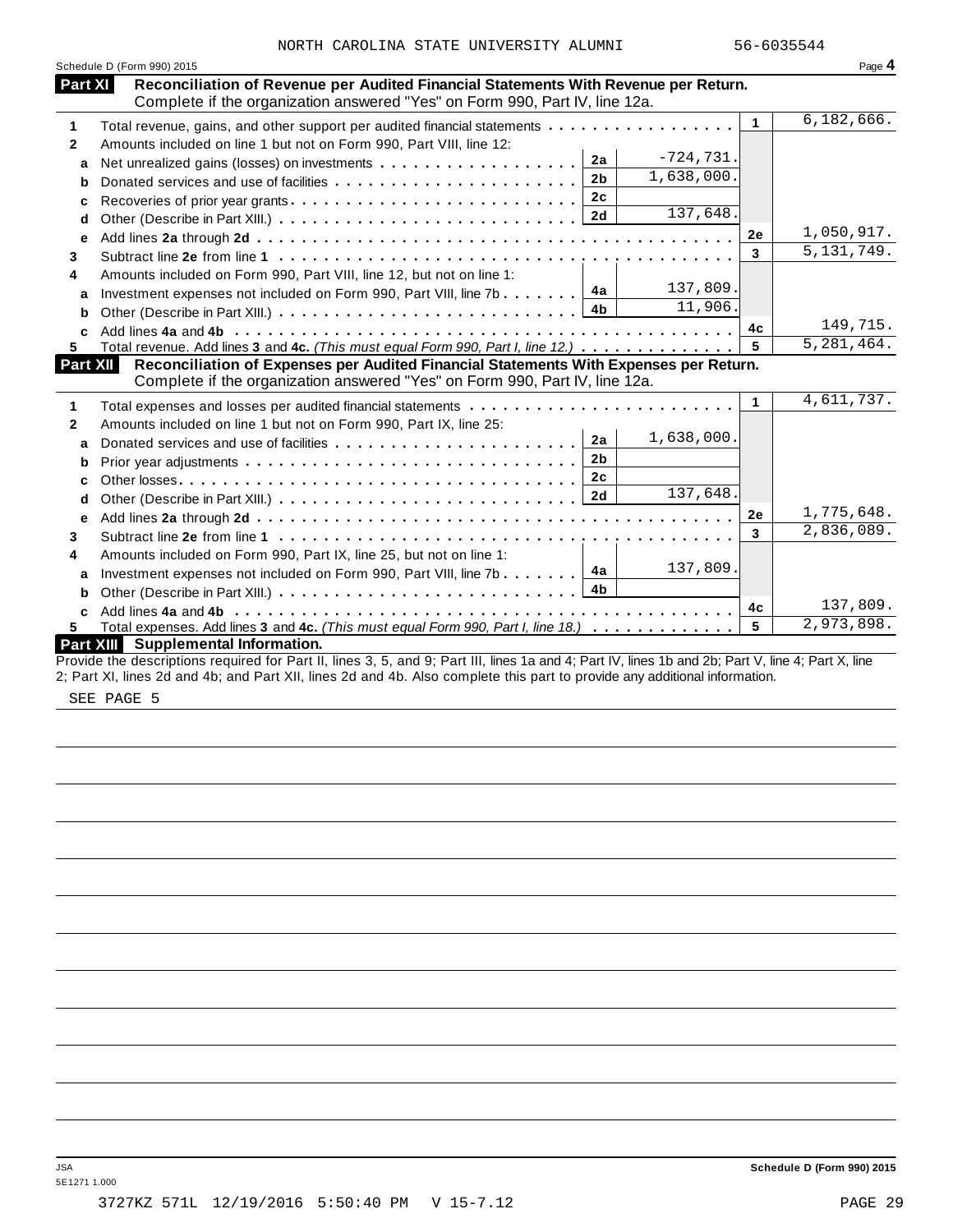#### PART V, LINE 4:

THE FOUNDATION'S ENDOWMENT CONSISTS OF 150 INDIVIDUAL FUNDS ESTABLISHED FOR CALDWELL SCHOLARSHIPS AND A VARIETY OF PURPOSES RELATED TO THE MISSION OF THE UNIVERSITY.

PART X, LINE 2:

MANAGEMENT HAS ANALYZED THE TAX POSITIONS TAKEN BY THE ASSOCIATION, AND HAS CONCLUDED THAT AS OF JUNE 30, 2016, THERE ARE NO UNCERTAIN POSITIONS TAKEN OR EXPECTED TO BE TAKEN THAT WOULD REQUIRE RECOGNITION OF A LIABILITY (OR ASSET) OR DISCLOSURE IN THE FINANCIAL STATEMENTS. THE ASSOCIATION IS SUBJECT TO ROUTINE AUDITS BY TAXING JURISDICTIONS; HOWEVER, THERE ARE CURRENTLY NO AUDITS FOR ANY TAX PERIODS IN PROGRESS. MANAGEMENT BELIEVES IT IS NO LONGER SUBJECT TO INCOME TAX EXAMINATIONS FOR YEARS PRIOR TO 2012.

PART XI, LINE 2D:

DIRECT EXPENSES FROM FUNDRAISING EVENTS TOTALING \$137,648

PART XI, LINE 4B - OTHER ADJUSTMENTS: INCREASE IN VALUE OF SPLIT INTEREST (24,106) DECREASE IN VALUE OF CHARITABLE LEAD TRUST 37,528 INCREASE IN CASH SURRENDER VALUE OF LIFE INSURANCE (1,516) TOTAL TO SCHEDULE D, PART XI, LINE 4B 11,906

JSA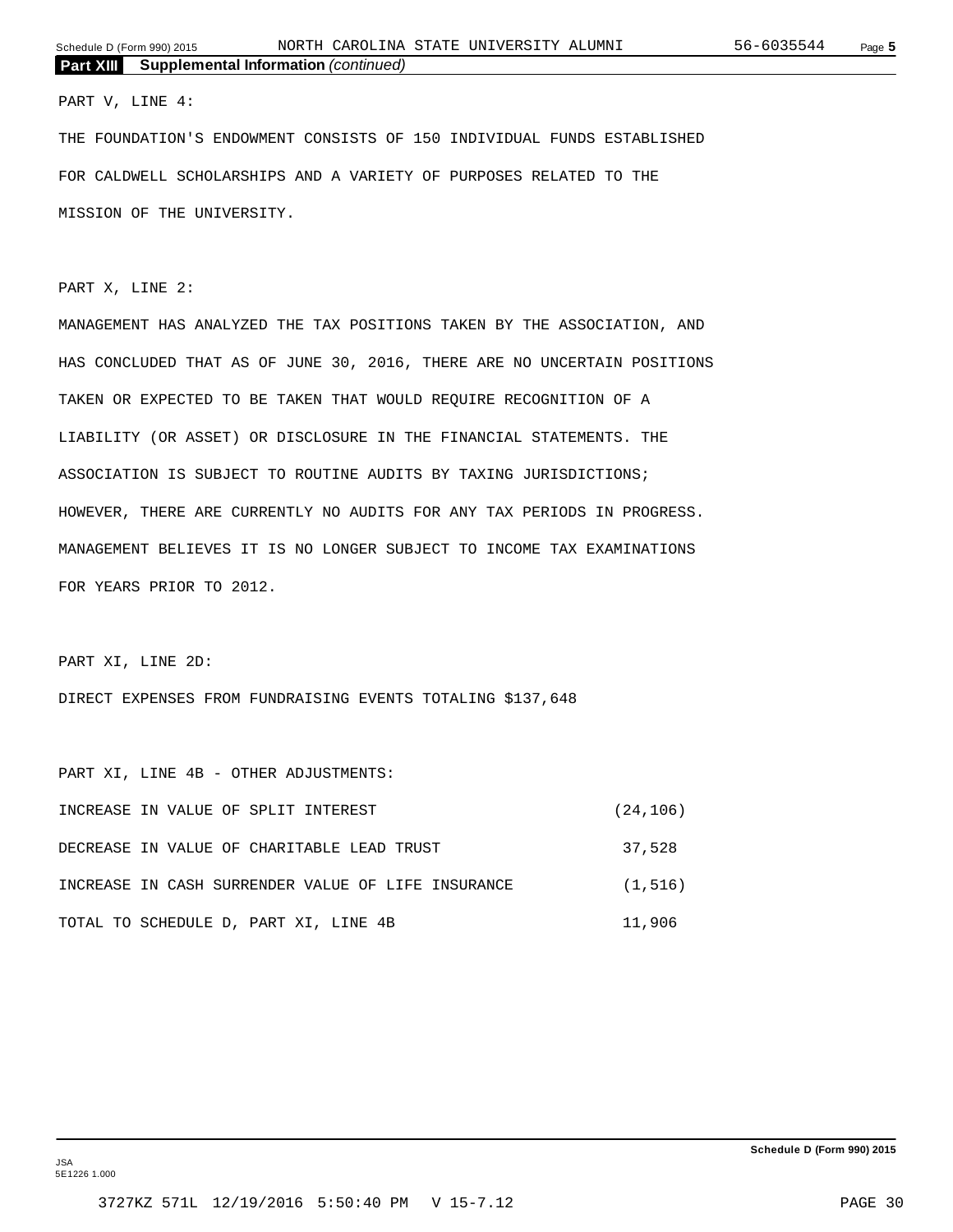PART XII, LINE 2D:

DIRECT EXPENSES FROM FUNDRAISING EVENTS TOTALING \$137,648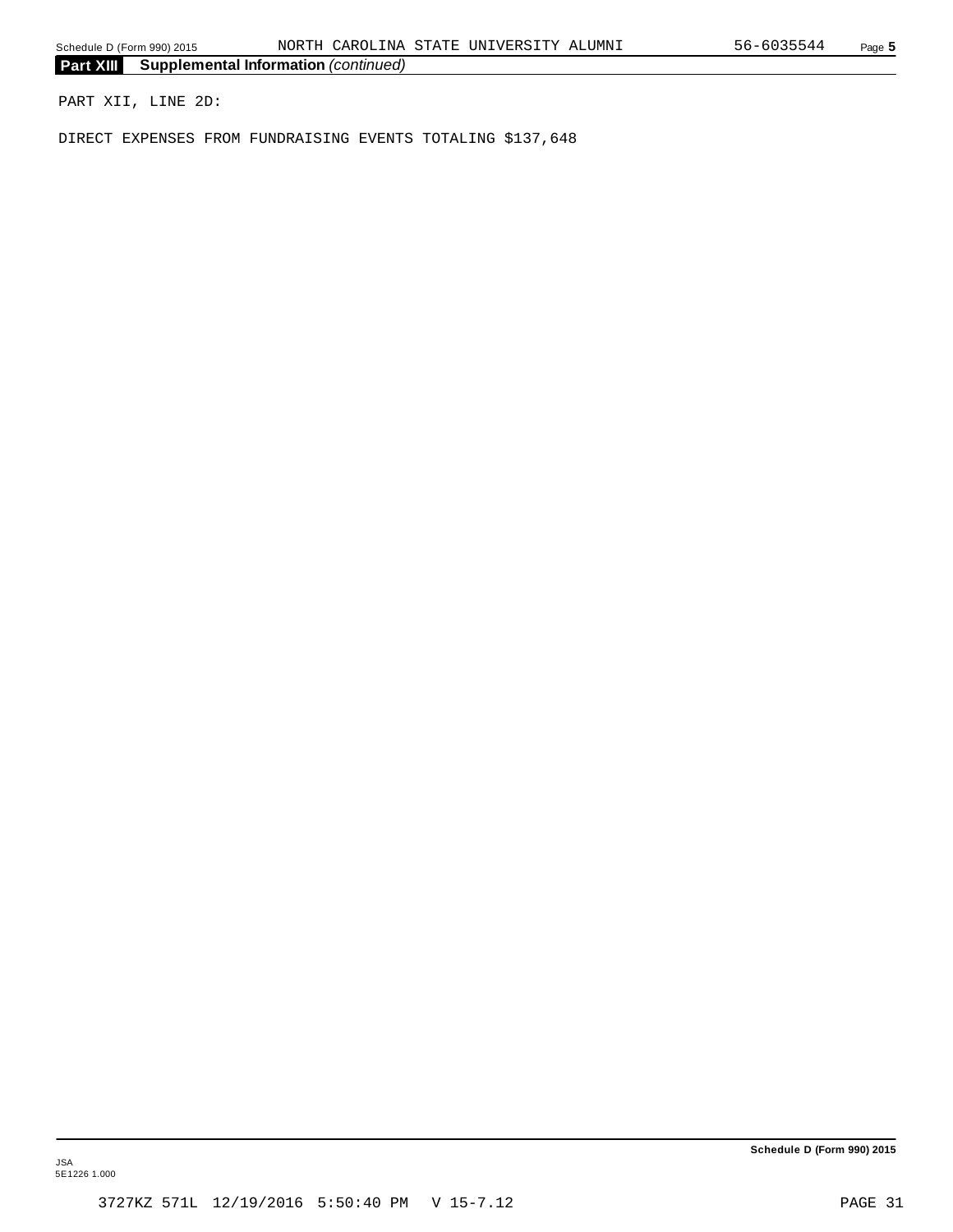|                                                                                                                       |                                                                                                                                                                  |                                                                  |                       |                                                                      | <b>Supplemental Information Regarding Fundraising or Gaming Activities</b>                        |                                                                            | OMB No. 1545-0047                                       |
|-----------------------------------------------------------------------------------------------------------------------|------------------------------------------------------------------------------------------------------------------------------------------------------------------|------------------------------------------------------------------|-----------------------|----------------------------------------------------------------------|---------------------------------------------------------------------------------------------------|----------------------------------------------------------------------------|---------------------------------------------------------|
| <b>SCHEDULE G</b><br>(Form 990 or 990-EZ)                                                                             |                                                                                                                                                                  | organization entered more than \$15,000 on Form 990-EZ, line 6a. |                       |                                                                      | Complete if the organization answered "Yes" on Form 990, Part IV, lines 17, 18, or 19, or if the  |                                                                            |                                                         |
| Department of the Treasury                                                                                            |                                                                                                                                                                  |                                                                  | <b>Open to Public</b> |                                                                      |                                                                                                   |                                                                            |                                                         |
| <b>Internal Revenue Service</b>                                                                                       |                                                                                                                                                                  |                                                                  |                       |                                                                      | Information about Schedule G (Form 990 or 990-EZ) and its instructions is at www.irs.gov/form990. |                                                                            | Inspection                                              |
| Name of the organization                                                                                              | NORTH CAROLINA STATE UNIVERSITY ALUMNI                                                                                                                           |                                                                  |                       |                                                                      |                                                                                                   | <b>Employer identification number</b>                                      |                                                         |
| ASSOCIATION, INC.                                                                                                     |                                                                                                                                                                  |                                                                  |                       |                                                                      |                                                                                                   | 56-6035544                                                                 |                                                         |
| Part I                                                                                                                | Fundraising Activities. Complete if the organization answered "Yes" on Form 990, Part IV, line 17.<br>Form 990-EZ filers are not required to complete this part. |                                                                  |                       |                                                                      |                                                                                                   |                                                                            |                                                         |
| 1                                                                                                                     | Indicate whether the organization raised funds through any of the following activities. Check all that apply.                                                    |                                                                  |                       |                                                                      |                                                                                                   |                                                                            |                                                         |
| Mail solicitations<br>a                                                                                               |                                                                                                                                                                  | е                                                                |                       |                                                                      | Solicitation of non-government grants                                                             |                                                                            |                                                         |
| b                                                                                                                     | Internet and email solicitations                                                                                                                                 | f                                                                |                       |                                                                      | Solicitation of government grants                                                                 |                                                                            |                                                         |
| <b>Phone solicitations</b><br>c                                                                                       |                                                                                                                                                                  | g                                                                |                       |                                                                      | Special fundraising events                                                                        |                                                                            |                                                         |
| In-person solicitations<br>d                                                                                          |                                                                                                                                                                  |                                                                  |                       |                                                                      |                                                                                                   |                                                                            |                                                         |
| 2a Did the organization have a written or oral agreement with any individual (including officers, directors, trustees |                                                                                                                                                                  |                                                                  |                       |                                                                      |                                                                                                   |                                                                            |                                                         |
|                                                                                                                       | or key employees listed in Form 990, Part VII) or entity in connection with professional fundraising services?                                                   |                                                                  |                       |                                                                      |                                                                                                   |                                                                            | Yes<br>No                                               |
|                                                                                                                       | <b>b</b> If "Yes," list the ten highest paid individuals or entities (fundraisers) pursuant to agreements under which the fundraiser is to be                    |                                                                  |                       |                                                                      |                                                                                                   |                                                                            |                                                         |
|                                                                                                                       | compensated at least \$5,000 by the organization.                                                                                                                |                                                                  |                       |                                                                      |                                                                                                   |                                                                            |                                                         |
|                                                                                                                       |                                                                                                                                                                  |                                                                  |                       |                                                                      |                                                                                                   |                                                                            |                                                         |
| (i) Name and address of individual<br>or entity (fundraiser)                                                          |                                                                                                                                                                  | (ii) Activity                                                    |                       | (iii) Did fundraiser have<br>custody or control of<br>contributions? | (iv) Gross receipts<br>from activity                                                              | (v) Amount paid to<br>(or retained by)<br>fundraiser listed in<br>col. (i) | (vi) Amount paid to<br>(or retained by)<br>organization |
|                                                                                                                       |                                                                                                                                                                  |                                                                  | Yes                   | No                                                                   |                                                                                                   |                                                                            |                                                         |
| 1                                                                                                                     |                                                                                                                                                                  |                                                                  |                       |                                                                      |                                                                                                   |                                                                            |                                                         |
|                                                                                                                       |                                                                                                                                                                  |                                                                  |                       |                                                                      |                                                                                                   |                                                                            |                                                         |
| $\mathbf{2}$                                                                                                          |                                                                                                                                                                  |                                                                  |                       |                                                                      |                                                                                                   |                                                                            |                                                         |
|                                                                                                                       |                                                                                                                                                                  |                                                                  |                       |                                                                      |                                                                                                   |                                                                            |                                                         |
| 3                                                                                                                     |                                                                                                                                                                  |                                                                  |                       |                                                                      |                                                                                                   |                                                                            |                                                         |
| 4                                                                                                                     |                                                                                                                                                                  |                                                                  |                       |                                                                      |                                                                                                   |                                                                            |                                                         |
|                                                                                                                       |                                                                                                                                                                  |                                                                  |                       |                                                                      |                                                                                                   |                                                                            |                                                         |
| 5                                                                                                                     |                                                                                                                                                                  |                                                                  |                       |                                                                      |                                                                                                   |                                                                            |                                                         |
| 6                                                                                                                     |                                                                                                                                                                  |                                                                  |                       |                                                                      |                                                                                                   |                                                                            |                                                         |
|                                                                                                                       |                                                                                                                                                                  |                                                                  |                       |                                                                      |                                                                                                   |                                                                            |                                                         |
| 7                                                                                                                     |                                                                                                                                                                  |                                                                  |                       |                                                                      |                                                                                                   |                                                                            |                                                         |
|                                                                                                                       |                                                                                                                                                                  |                                                                  |                       |                                                                      |                                                                                                   |                                                                            |                                                         |
|                                                                                                                       |                                                                                                                                                                  |                                                                  |                       |                                                                      |                                                                                                   |                                                                            |                                                         |
| 9                                                                                                                     |                                                                                                                                                                  |                                                                  |                       |                                                                      |                                                                                                   |                                                                            |                                                         |
| 10                                                                                                                    |                                                                                                                                                                  |                                                                  |                       |                                                                      |                                                                                                   |                                                                            |                                                         |
|                                                                                                                       |                                                                                                                                                                  |                                                                  |                       |                                                                      |                                                                                                   |                                                                            |                                                         |
|                                                                                                                       |                                                                                                                                                                  |                                                                  |                       |                                                                      |                                                                                                   |                                                                            |                                                         |
| Total                                                                                                                 |                                                                                                                                                                  |                                                                  |                       |                                                                      |                                                                                                   |                                                                            |                                                         |
| 3<br>registration or licensing.                                                                                       | List all states in which the organization is registered or licensed to solicit contributions or has been notified it is exempt from                              |                                                                  |                       |                                                                      |                                                                                                   |                                                                            |                                                         |
|                                                                                                                       |                                                                                                                                                                  |                                                                  |                       |                                                                      |                                                                                                   |                                                                            |                                                         |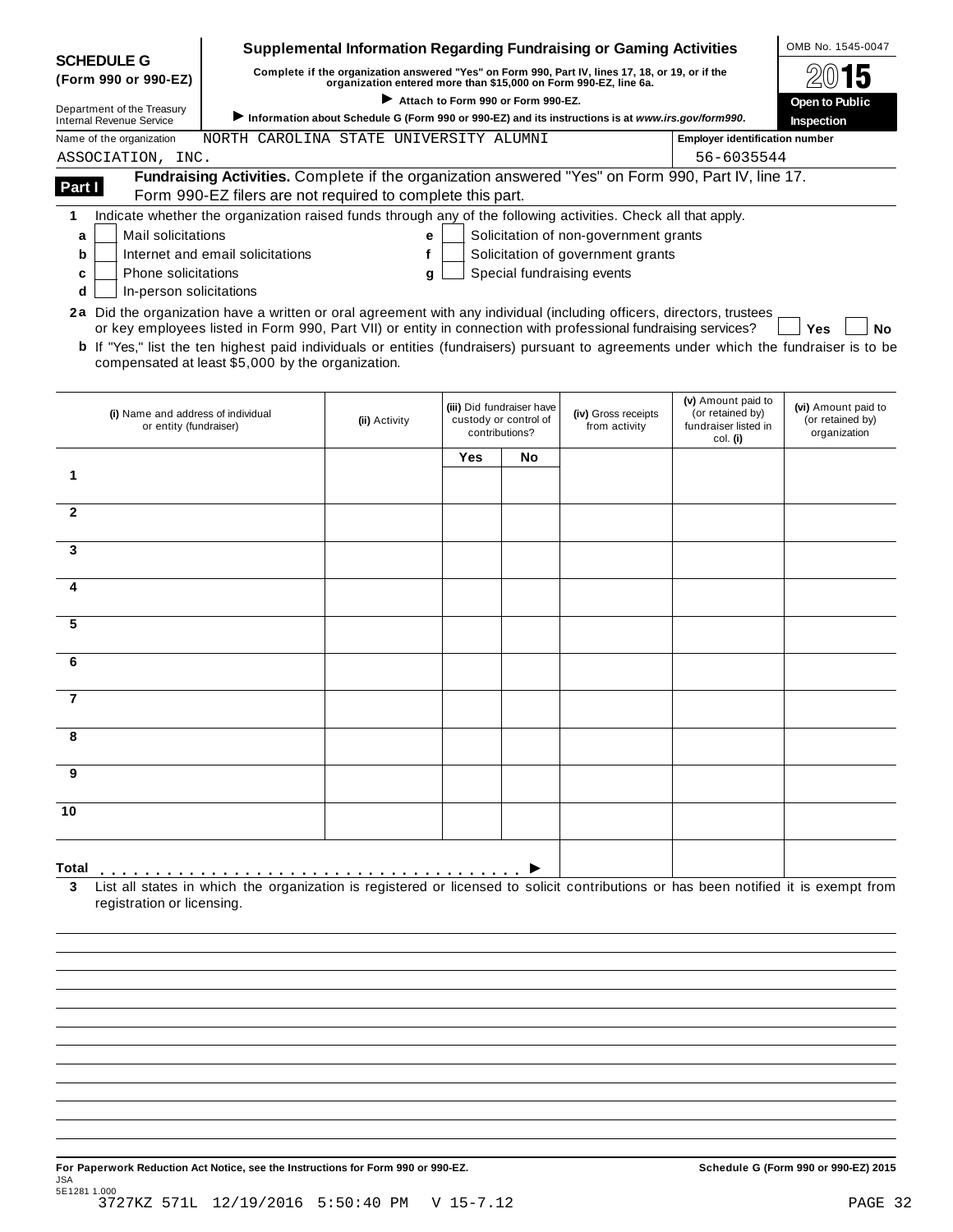#### Schedule <sup>G</sup> (Form <sup>990</sup> or 990-EZ) <sup>2015</sup> Page **2**

**Part II**

Fundraising Events. Complete if the organization answered "Yes" on Form 990, Part IV, line 18, or reported more than \$15,000 of fundraising event contributions and gross income on Form 990-EZ, lines 1 and 6b. List events with

|                 |          | gross receipts greater than \$5,000.                                                                                                                                                                                             |                                                           |                                                  |                        |                                                      |
|-----------------|----------|----------------------------------------------------------------------------------------------------------------------------------------------------------------------------------------------------------------------------------|-----------------------------------------------------------|--------------------------------------------------|------------------------|------------------------------------------------------|
|                 |          |                                                                                                                                                                                                                                  | (a) Event $#1$<br>HOMECOMING TAIL                         | (b) Event $#2$<br>EVENING GALA                   | (c) Other events<br>2. | (d) Total events<br>(add col. (a) through            |
|                 |          |                                                                                                                                                                                                                                  | (event type)                                              | (event type)                                     | (total number)         | col. (c)                                             |
| Revenue         |          |                                                                                                                                                                                                                                  | 56,065.                                                   | 24,000.                                          | 17,825.                | 97,890.                                              |
|                 |          | 2 Less: Contributions [19]                                                                                                                                                                                                       |                                                           |                                                  |                        |                                                      |
|                 |          | 3 Gross income (line 1 minus                                                                                                                                                                                                     |                                                           |                                                  |                        |                                                      |
|                 |          |                                                                                                                                                                                                                                  | 56,065.                                                   | 24,000.                                          | 17,825.                | 97,890.                                              |
|                 |          | 4 Cash prizes <u>  _ _ _ _ _ _ _ _ _ _ _ _ _</u>                                                                                                                                                                                 |                                                           |                                                  |                        |                                                      |
|                 |          | 5 Noncash prizes <u>  _ _ _ _ _ _ _ _ _ _ _ _ _</u>                                                                                                                                                                              |                                                           |                                                  |                        |                                                      |
|                 |          | 6 Rent/facility costs experience of the set of the set of the set of the set of the set of the set of the set of the set of the set of the set of the set of the set of the set of the set of the set of the set of the set of   | 3,348.                                                    | 2,903.                                           | 12, 241.               | 18,492.                                              |
| Direct Expenses |          | 7 Food and beverages [1, 1, 1, 1, 1]                                                                                                                                                                                             | 9,595.                                                    | 16,952.                                          | 12,980.                | 39,527.                                              |
|                 |          | 8 Entertainment <u>47,3</u> 56.                                                                                                                                                                                                  |                                                           | 12,700.                                          | 3,922.                 | 63,978.                                              |
|                 | 9        | Other direct expenses <b>contained contained contained a set of the set of the set of the set of the set of the set of the set of the set of the set of the set of the set of the set of the set of the set of the set of th</b> | 1,446.                                                    | 9,848.                                           | 4,357.                 | 15,651.                                              |
|                 | Part III | Gaming. Complete if the organization answered "Yes" on Form 990, Part IV, line 19, or reported more<br>than \$15,000 on Form 990-EZ, line 6a.                                                                                    |                                                           |                                                  |                        | 137,648.<br>$-39,758.$                               |
| Revenue         |          |                                                                                                                                                                                                                                  | (a) Bingo                                                 | (b) Pull tabs/instant<br>bingo/progressive bingo | (c) Other gaming       | (d) Total gaming (add<br>col. (a) through col. $(c)$ |
|                 |          | 1 Gross revenue                                                                                                                                                                                                                  |                                                           |                                                  |                        |                                                      |
|                 |          |                                                                                                                                                                                                                                  |                                                           |                                                  |                        |                                                      |
|                 |          | 3 Noncash prizes                                                                                                                                                                                                                 |                                                           |                                                  |                        |                                                      |
| Direct Expenses |          | 4 Rent/facility costs                                                                                                                                                                                                            |                                                           |                                                  |                        |                                                      |
|                 |          | 5 Other direct expenses                                                                                                                                                                                                          |                                                           |                                                  |                        |                                                      |
|                 |          | 6 Volunteer labor <b>6 Volunteer</b> labor                                                                                                                                                                                       | %<br>Yes<br>No                                            | $\%$<br>Yes<br>No                                | %<br>Yes<br>No         |                                                      |
|                 |          |                                                                                                                                                                                                                                  |                                                           |                                                  |                        |                                                      |
|                 |          | 8 Net gaming income summary. Subtract line 7 from line 1, column (d)                                                                                                                                                             |                                                           |                                                  |                        |                                                      |
| 9<br>a          |          | Enter the state(s) in which the organization conducts gaming activities:<br>Is the organization licensed to conduct gaming activities in each of these states?                                                                   |                                                           |                                                  |                        | Yes<br><b>No</b>                                     |
|                 |          | <b>b</b> If "No," explain:                                                                                                                                                                                                       | <u> 1989 - John Stein, Amerikaansk politiker (* 1908)</u> |                                                  |                        |                                                      |
|                 |          | 10a Were any of the organization's gaming licenses revoked, suspended or terminated during the tax year?<br><b>b</b> If "Yes," explain:                                                                                          |                                                           |                                                  |                        | <b>Yes</b><br>No                                     |

JSA 5E1282 1.000 3727KZ 571L 12/19/2016 5:50:40 PM V 15-7.12 PAGE 33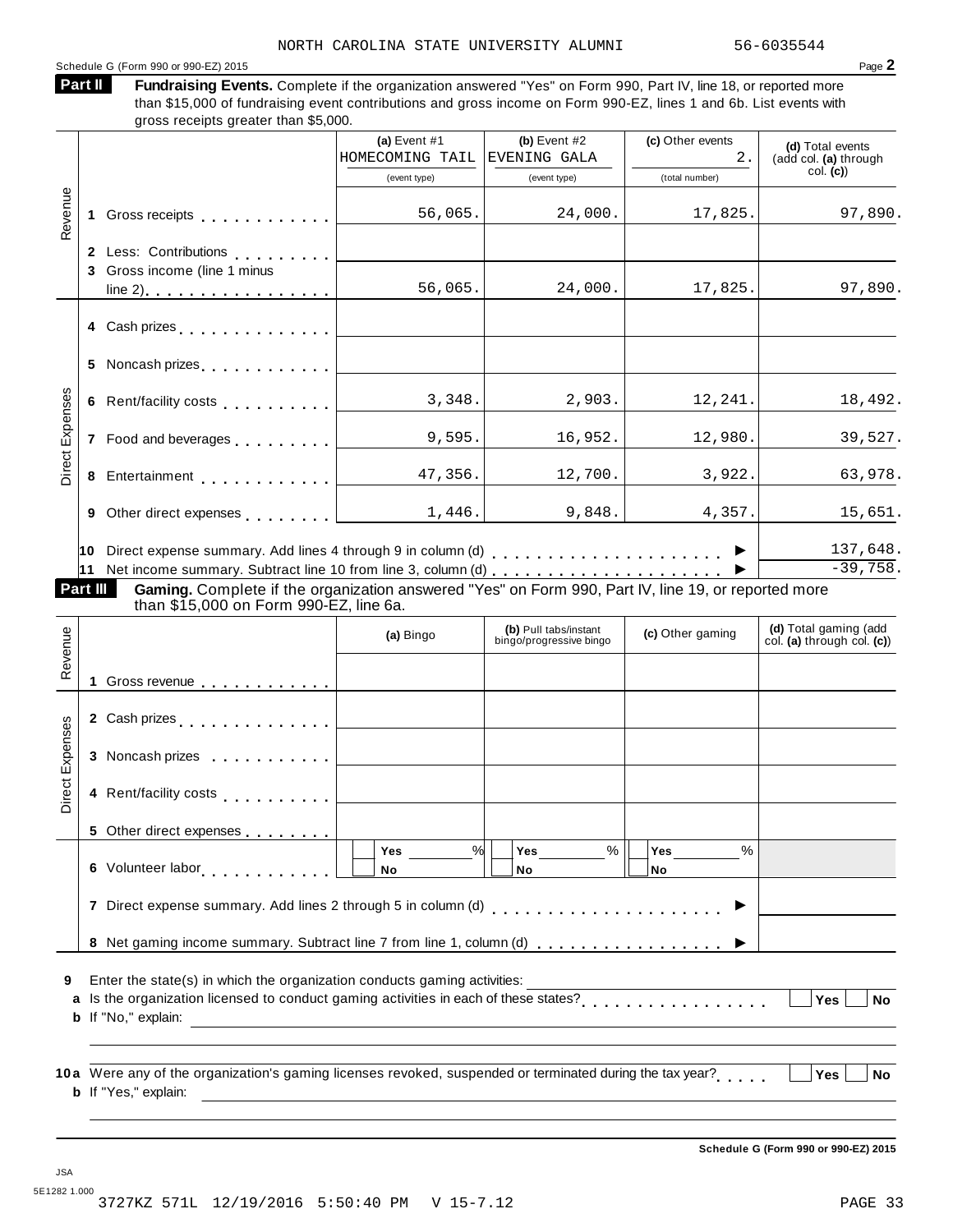| NORTH CAROLINA STATE UNIVERSITY ALUMNI | 56-6035544 |
|----------------------------------------|------------|

|         | Page 3<br>Schedule G (Form 990 or 990-EZ) 2015                                                                                                                                                                                                                  |
|---------|-----------------------------------------------------------------------------------------------------------------------------------------------------------------------------------------------------------------------------------------------------------------|
| 11      | <b>Yes</b><br>No                                                                                                                                                                                                                                                |
| $12 \,$ | Is the organization a grantor, beneficiary or trustee of a trust or a member of a partnership or other entity                                                                                                                                                   |
|         | Yes<br><b>No</b>                                                                                                                                                                                                                                                |
| 13      | Indicate the percentage of gaming activity conducted in:                                                                                                                                                                                                        |
| a       | %                                                                                                                                                                                                                                                               |
| b       | %<br>An outside facility enterpreteration of the control of the control of the control of the control of the control of the control of the control of the control of the control of the control of the control of the control of th                             |
| 14      | Enter the name and address of the person who prepares the organization's gaming/special events books and                                                                                                                                                        |
|         | records:                                                                                                                                                                                                                                                        |
|         |                                                                                                                                                                                                                                                                 |
|         |                                                                                                                                                                                                                                                                 |
|         | 15a Does the organization have a contract with a third party from whom the organization receives gaming                                                                                                                                                         |
|         | Yes No                                                                                                                                                                                                                                                          |
| b       | If "Yes," enter the amount of gaming revenue received by the organization $\blacktriangleright$ \$______________ and the                                                                                                                                        |
|         | amount of gaming revenue retained by the third party $\triangleright$ \$ _______________.                                                                                                                                                                       |
|         | If "Yes," enter name and address of the third party:                                                                                                                                                                                                            |
|         |                                                                                                                                                                                                                                                                 |
|         |                                                                                                                                                                                                                                                                 |
| 16      | Gaming manager information:                                                                                                                                                                                                                                     |
|         |                                                                                                                                                                                                                                                                 |
|         | Gaming manager compensation $\triangleright$ \$ ________________                                                                                                                                                                                                |
|         | Description of services provided ▶                                                                                                                                                                                                                              |
|         | Director/officer<br>Employee<br>$\vert$   Independent contractor                                                                                                                                                                                                |
| 17      | Mandatory distributions:                                                                                                                                                                                                                                        |
| a       | Is the organization required under state law to make charitable distributions from the gaming proceeds to                                                                                                                                                       |
|         | Yes<br><b>No</b>                                                                                                                                                                                                                                                |
| b       | Enter the amount of distributions required under state law to be distributed to other exempt organizations                                                                                                                                                      |
|         | or spent in the organization's own exempt activities during the tax year $\triangleright$ \$                                                                                                                                                                    |
|         | Supplemental Information. Provide the explanation required by Part I, line 2b, columns (iii) and (v), and<br><b>Part IV</b><br>Part III, lines 9, 9b, 10b, 15b, 15c, 16, and 17b, as applicable. Also provide any additional information<br>(see instructions). |

**Schedule G (Form 990 or 990-EZ) 2015**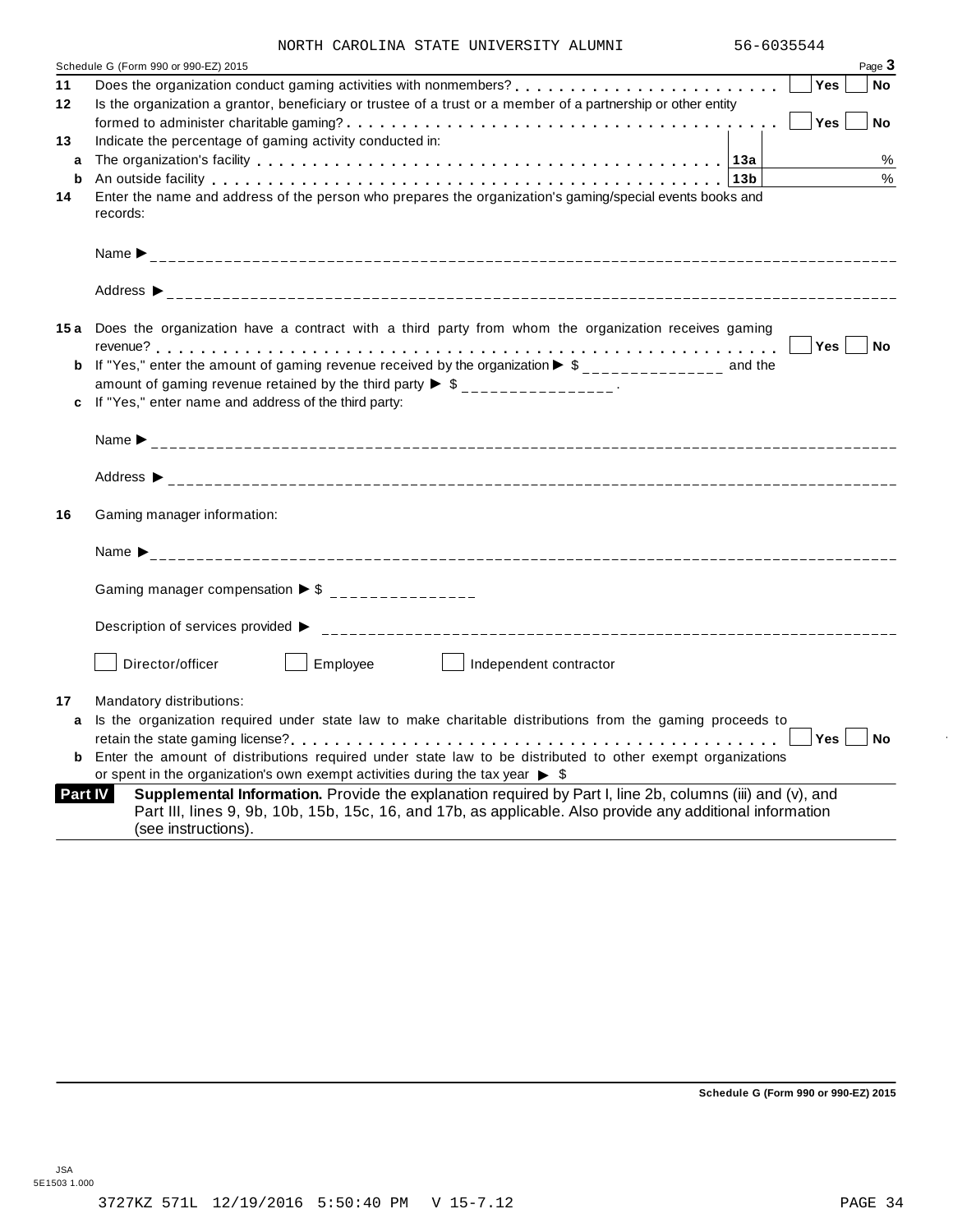| <b>SCHEDULE I</b><br>(Form 990)<br>Department of the Treasury<br><b>Internal Revenue Service</b> | <b>Grants and Other Assistance to Organizations,</b><br>Governments, and Individuals in the United States<br>Complete if the organization answered "Yes" on Form 990, Part IV, line 21 or 22.<br>Attach to Form 990.<br>Information about Schedule I (Form 990) and its instructions is at www.irs.gov/form990. | OMB No. 1545-0047<br>2015<br><b>Open to Public</b><br><b>Inspection</b> |
|--------------------------------------------------------------------------------------------------|-----------------------------------------------------------------------------------------------------------------------------------------------------------------------------------------------------------------------------------------------------------------------------------------------------------------|-------------------------------------------------------------------------|
| Name of the organization                                                                         | NORTH CAROLINA STATE UNIVERSITY ALUMNI                                                                                                                                                                                                                                                                          | <b>Employer identification number</b>                                   |
| ASSOCIATION, INC.                                                                                |                                                                                                                                                                                                                                                                                                                 | 56-6035544                                                              |
| <b>Part I</b>                                                                                    | <b>General Information on Grants and Assistance</b>                                                                                                                                                                                                                                                             |                                                                         |
|                                                                                                  | Does the organization maintain records to substantiate the amount of the grants or assistance, the grantees' eligibility for the grants or assistance, and                                                                                                                                                      |                                                                         |
|                                                                                                  |                                                                                                                                                                                                                                                                                                                 | $X$ Yes<br><b>No</b>                                                    |
|                                                                                                  | Describe in Part IV the organization's procedures for monitoring the use of grant funds in the United States.                                                                                                                                                                                                   |                                                                         |

**Grants and Other Assistance to Domestic Organizations and Domestic Governments.** Complete if the organization answered "Yes" on Form 990, Part IV, line 21, for any recipient that received more than \$5,000. Part II can be duplicated if additional space is needed. **Part II**

| 1 (a) Name and address of organization<br>or government                                          | $(b)$ EIN  | (c) IRC section<br>if applicable | (d) Amount of cash<br>grant | (e) Amount of non-<br>cash assistance | (f) Method of valuation<br>(book, FMV, appraisal,<br>other) | (g) Description of<br>non-cash assistance | (h) Purpose of grant<br>or assistance |
|--------------------------------------------------------------------------------------------------|------------|----------------------------------|-----------------------------|---------------------------------------|-------------------------------------------------------------|-------------------------------------------|---------------------------------------|
| (1) NORTH CAROLINA STATE UNIVERSITY                                                              |            |                                  |                             |                                       |                                                             |                                           |                                       |
| NCSU BOX 7205 RALEIGH, NC 27695                                                                  | 56-6000756 | 170(C)(1)                        | 1,139,013.                  |                                       | <b>BOOK VALUE</b>                                           | N/A                                       | SUPPORT                               |
| (2)<br>the control of the control of the control of                                              |            |                                  |                             |                                       |                                                             |                                           |                                       |
| (3)                                                                                              |            |                                  |                             |                                       |                                                             |                                           |                                       |
| (4)<br>the control of the control of the control of the control of the control of the control of |            |                                  |                             |                                       |                                                             |                                           |                                       |
| (5)                                                                                              |            |                                  |                             |                                       |                                                             |                                           |                                       |
| (6)                                                                                              |            |                                  |                             |                                       |                                                             |                                           |                                       |
| (7)                                                                                              |            |                                  |                             |                                       |                                                             |                                           |                                       |
| (8)                                                                                              |            |                                  |                             |                                       |                                                             |                                           |                                       |
| (9)<br>the contract of the contract of the contract of the contract of the contract of           |            |                                  |                             |                                       |                                                             |                                           |                                       |
| (10)                                                                                             |            |                                  |                             |                                       |                                                             |                                           |                                       |
| (11)                                                                                             |            |                                  |                             |                                       |                                                             |                                           |                                       |
| (12)                                                                                             |            |                                  |                             |                                       |                                                             |                                           |                                       |
| $\mathbf{2}$<br>$\mathbf{3}$                                                                     |            |                                  |                             |                                       |                                                             |                                           | $1$ .                                 |

**For Paperwork Reduction Act Notice, see the Instructions for Form 990. Schedule I (Form 990) (2015)**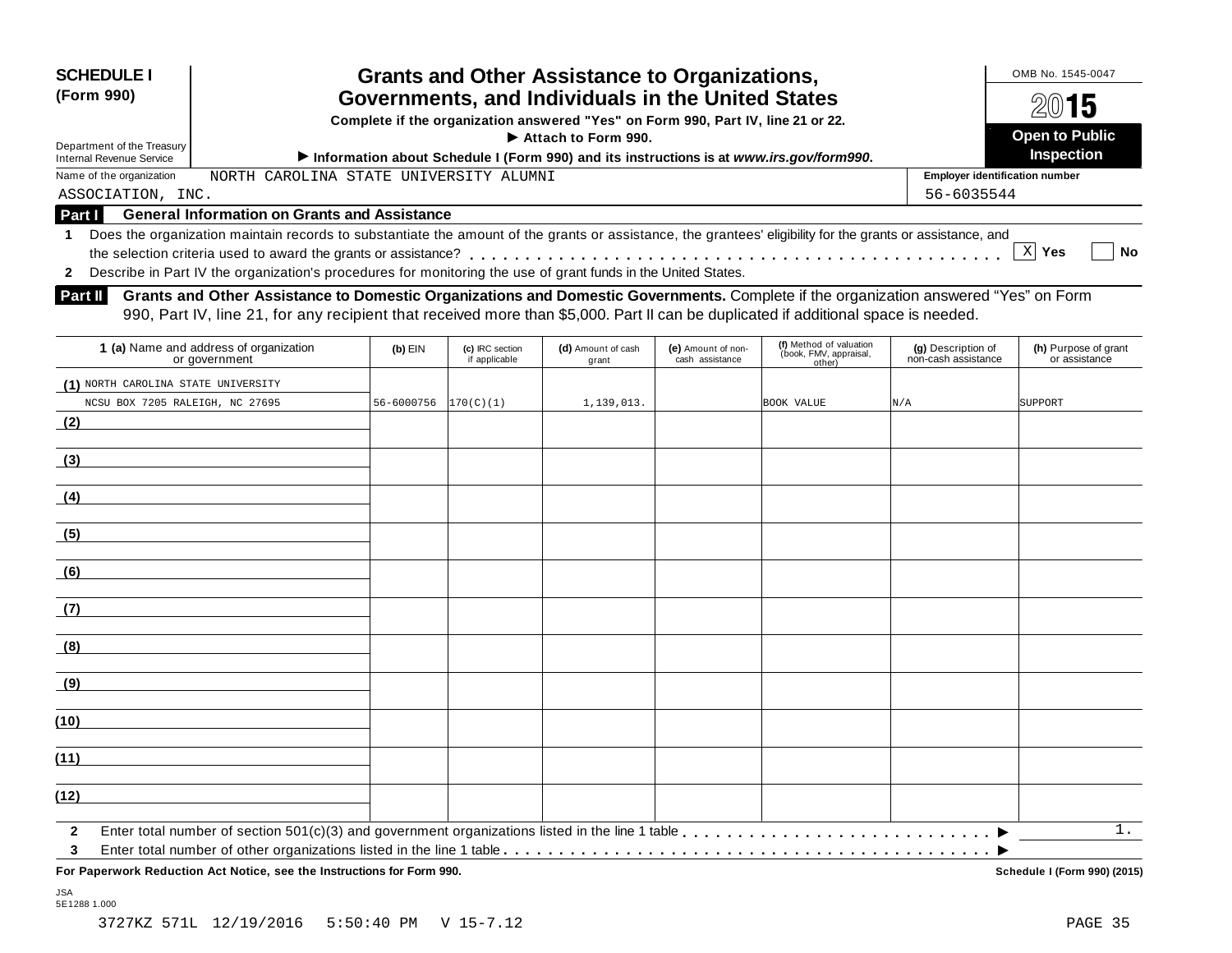| (a) Type of grant or assistance | (b) Number of<br>recipients | (c) Amount of<br>cash grant | (d) Amount of<br>non-cash assistance | (e) Method of valuation (book,<br>FMV, appraisal, other) | (f) Description of non-cash assistance |
|---------------------------------|-----------------------------|-----------------------------|--------------------------------------|----------------------------------------------------------|----------------------------------------|
|                                 |                             |                             |                                      |                                                          |                                        |
|                                 |                             |                             |                                      |                                                          |                                        |
|                                 |                             |                             |                                      |                                                          |                                        |
|                                 |                             |                             |                                      |                                                          |                                        |
|                                 |                             |                             |                                      |                                                          |                                        |
|                                 |                             |                             |                                      |                                                          |                                        |
|                                 |                             |                             |                                      |                                                          |                                        |

PART I, LINE 2:

GRANTS REPRESENT REIMBURSEMENT OF SCHOLARSHIP EXPENSES PROCESSED THROUGH

THE UNIVERSITY'S ACCOUNTING SYSTEMS, AND ARE SUBJECT TO UNIVERSITY AND

STATE OF NORTH CAROLINA GUIDELINES, IN ADDITION TO ANY RESTRICTIONS

PLACED DIRECTLY BY DONORS.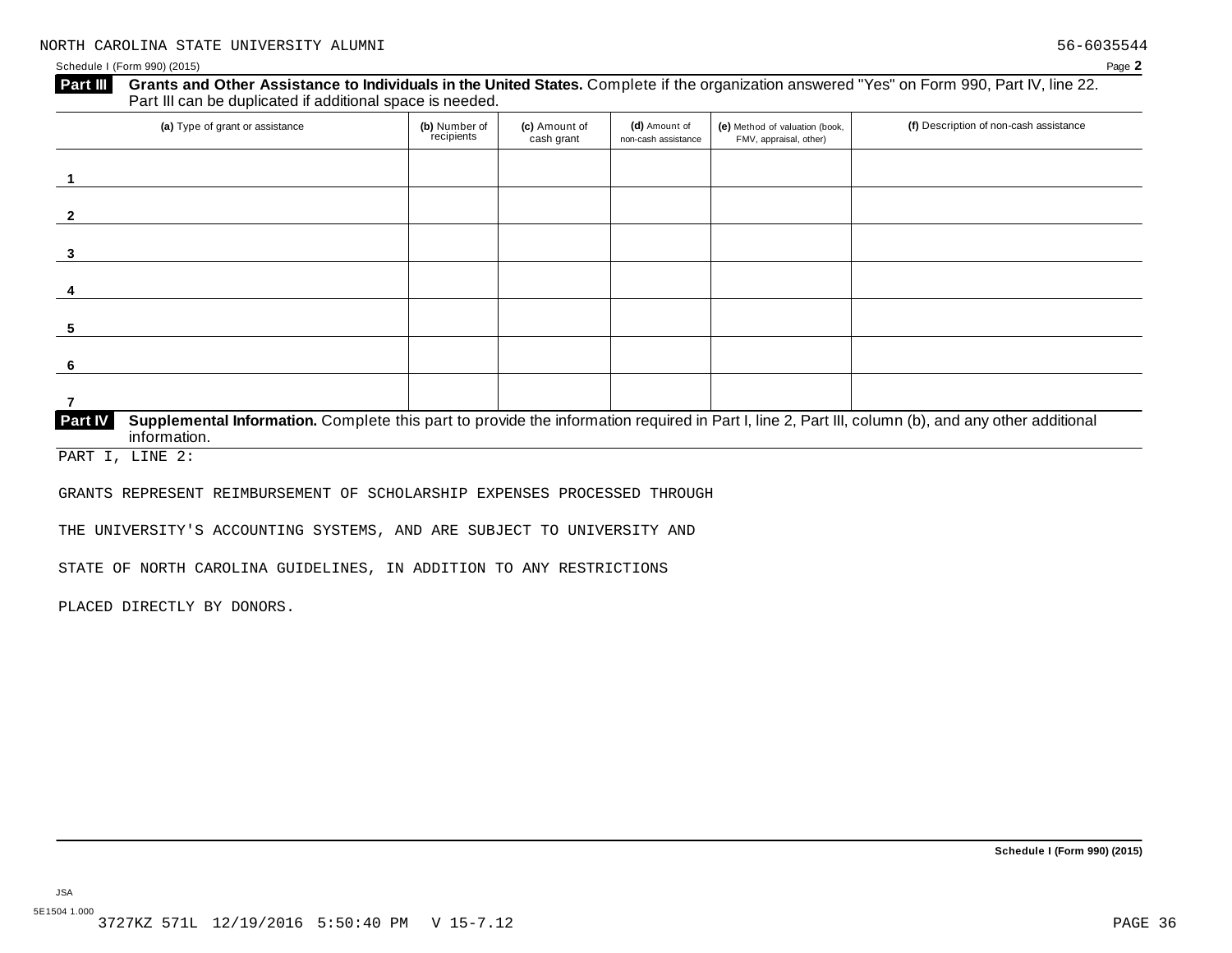|              | <b>SCHEDULE J</b>                                           | <b>Compensation Information</b>                                                                                                                                                                                     | OMB No. 1545-0047     |                   |             |
|--------------|-------------------------------------------------------------|---------------------------------------------------------------------------------------------------------------------------------------------------------------------------------------------------------------------|-----------------------|-------------------|-------------|
|              | (Form 990)                                                  | For certain Officers, Directors, Trustees, Key Employees, and Highest                                                                                                                                               |                       |                   |             |
|              |                                                             | <b>Compensated Employees</b><br>Complete if the organization answered "Yes" on Form 990, Part IV, line 23.                                                                                                          | 2015                  |                   |             |
|              | Department of the Treasury                                  | Attach to Form 990.                                                                                                                                                                                                 | <b>Open to Public</b> |                   |             |
|              | <b>Internal Revenue Service</b><br>Name of the organization | Information about Schedule J (Form 990) and its instructions is at www.irs.gov/form990.<br><b>Employer identification number</b><br>NORTH CAROLINA STATE UNIVERSITY ALUMNI                                          |                       | <b>Inspection</b> |             |
|              | ASSOCIATION, INC.                                           | 56-6035544                                                                                                                                                                                                          |                       |                   |             |
| Part I       |                                                             | <b>Questions Regarding Compensation</b>                                                                                                                                                                             |                       |                   |             |
|              |                                                             |                                                                                                                                                                                                                     |                       | <b>Yes</b>        | No          |
|              |                                                             | 1a Check the appropriate box(es) if the organization provided any of the following to or for a person listed on Form                                                                                                |                       |                   |             |
|              |                                                             | 990, Part VII, Section A, line 1a. Complete Part III to provide any relevant information regarding these items.                                                                                                     |                       |                   |             |
|              |                                                             | First-class or charter travel<br>Housing allowance or residence for personal use                                                                                                                                    |                       |                   |             |
|              |                                                             | Payments for business use of personal residence<br>Travel for companions                                                                                                                                            |                       |                   |             |
|              |                                                             | Health or social club dues or initiation fees<br>Tax indemnification and gross-up payments                                                                                                                          |                       |                   |             |
|              |                                                             | Discretionary spending account<br>Personal services (e.g., maid, chauffeur, chef)                                                                                                                                   |                       |                   |             |
| b            |                                                             | If any of the boxes on line 1a are checked, did the organization follow a written policy regarding payment                                                                                                          |                       |                   |             |
|              |                                                             | or reimbursement or provision of all of the expenses described above? If "No," complete Part III to                                                                                                                 |                       |                   |             |
|              |                                                             |                                                                                                                                                                                                                     | 1b                    |                   |             |
| $\mathbf{2}$ |                                                             | Did the organization require substantiation prior to reimbursing or allowing expenses incurred by all                                                                                                               |                       |                   |             |
|              |                                                             | directors, trustees, and officers, including the CEO/Executive Director, regarding the items checked in line                                                                                                        |                       |                   |             |
|              |                                                             |                                                                                                                                                                                                                     | $\mathbf{2}$          |                   |             |
| 3            |                                                             | Indicate which, if any, of the following the filing organization used to establish the compensation of the                                                                                                          |                       |                   |             |
|              |                                                             | organization's CEO/Executive Director. Check all that apply. Do not check any boxes for methods used by a<br>related organization to establish compensation of the CEO/Executive Director, but explain in Part III. |                       |                   |             |
|              |                                                             | Compensation committee<br>Written employment contract                                                                                                                                                               |                       |                   |             |
|              |                                                             | Independent compensation consultant<br>Compensation survey or study                                                                                                                                                 |                       |                   |             |
|              |                                                             | Form 990 of other organizations<br>Approval by the board or compensation committee                                                                                                                                  |                       |                   |             |
|              |                                                             |                                                                                                                                                                                                                     |                       |                   |             |
| 4            |                                                             | During the year, did any person listed on Form 990, Part VII, Section A, line 1a, with respect to the filing<br>organization or a related organization:                                                             |                       |                   |             |
| а            |                                                             | Receive a severance payment or change-of-control payment?                                                                                                                                                           | 4a                    |                   | Χ           |
| b            |                                                             | Participate in, or receive payment from, a supplemental nonqualified retirement plan?.                                                                                                                              | 4b                    |                   | Χ           |
| c            |                                                             | Participate in, or receive payment from, an equity-based compensation arrangement?                                                                                                                                  | 4c                    |                   | $\mathbf X$ |
|              |                                                             | If "Yes" to any of lines 4a-c, list the persons and provide the applicable amounts for each item in Part III.                                                                                                       |                       |                   |             |
|              |                                                             |                                                                                                                                                                                                                     |                       |                   |             |
|              |                                                             | Only section $501(c)(3)$ , $501(c)(4)$ , and $501(c)(29)$ organizations must complete lines 5-9.                                                                                                                    |                       |                   |             |
| 5            |                                                             | For persons listed on Form 990, Part VII, Section A, line 1a, did the organization pay or accrue any                                                                                                                |                       |                   |             |
|              |                                                             | compensation contingent on the revenues of:                                                                                                                                                                         |                       |                   |             |
| a            |                                                             |                                                                                                                                                                                                                     | 5a                    |                   | Χ<br>Χ      |
| b            |                                                             | If "Yes" to line 5a or 5b, describe in Part III.                                                                                                                                                                    | 5b                    |                   |             |
| 6            |                                                             | For persons listed on Form 990, Part VII, Section A, line 1a, did the organization pay or accrue any                                                                                                                |                       |                   |             |
|              |                                                             | compensation contingent on the net earnings of:                                                                                                                                                                     |                       |                   |             |
| a            |                                                             |                                                                                                                                                                                                                     | 6a                    |                   | Χ           |
| b            |                                                             |                                                                                                                                                                                                                     | 6b                    |                   | X           |
|              |                                                             | If "Yes" on line 6a or 6b, describe in Part III.                                                                                                                                                                    |                       |                   |             |
| 7            |                                                             | For persons listed on Form 990, Part VII, Section A, line 1a, did the organization provide any non-fixed                                                                                                            |                       |                   |             |
|              |                                                             | payments not described on lines 5 and 6? If "Yes," describe in Part III.                                                                                                                                            | 7                     |                   | X           |
| 8            |                                                             | Were any amounts reported on Form 990, Part VII, paid or accrued pursuant to a contract that was subject                                                                                                            |                       |                   |             |
|              |                                                             | to the initial contract exception described in Regulations section 53.4958-4(a)(3)? If "Yes," describe                                                                                                              |                       |                   |             |
|              |                                                             |                                                                                                                                                                                                                     | 8                     |                   | Χ           |
| 9            |                                                             | If "Yes" to line 8, did the organization also follow the rebuttable presumption procedure described in                                                                                                              |                       |                   |             |
|              |                                                             |                                                                                                                                                                                                                     | 9                     |                   |             |

**For Paperwork Reduction Act Notice, see the Instructions for Form 990. Schedule J (Form 990) 2015**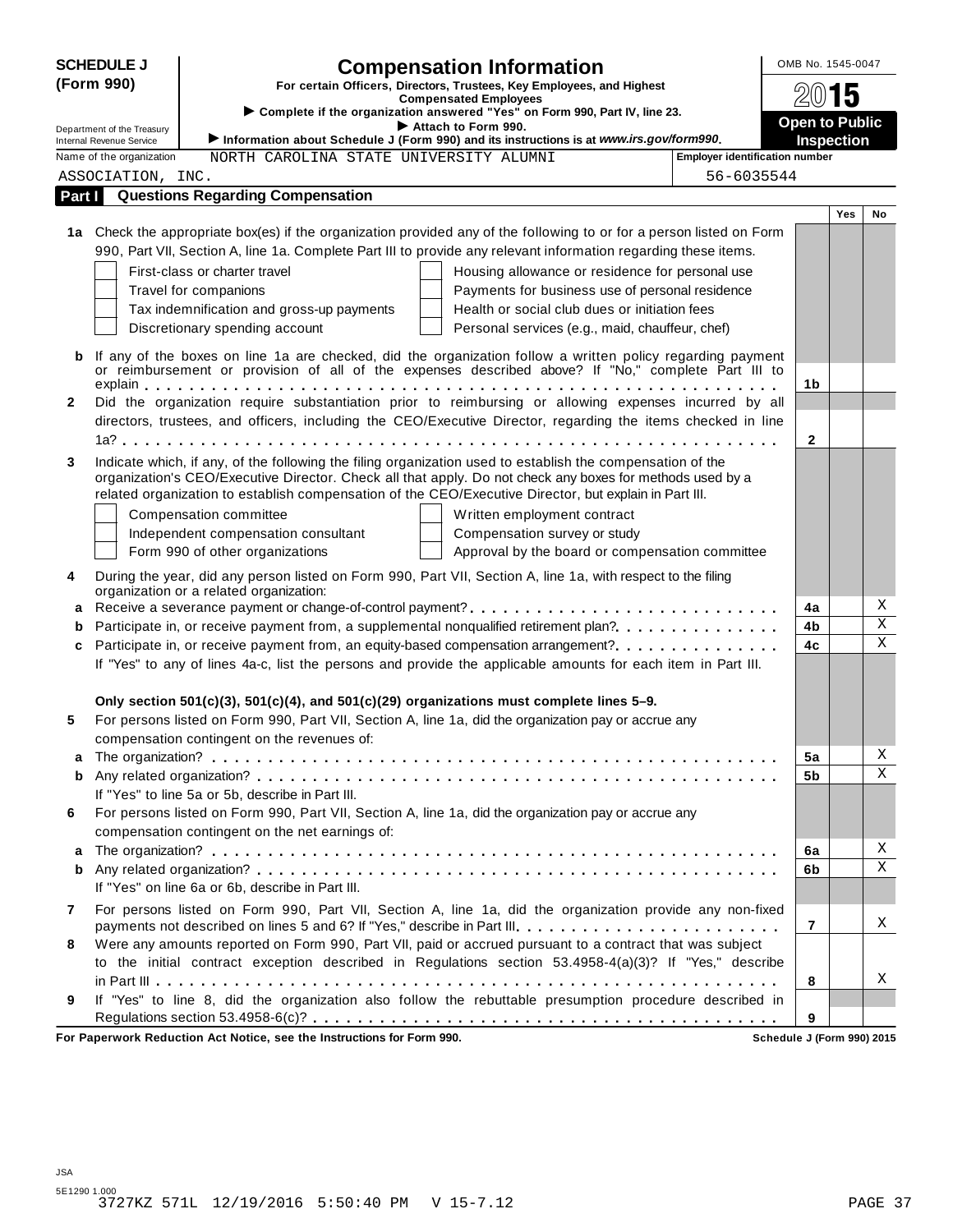Schedule <sup>J</sup> (Form 990) <sup>2015</sup> Page **2**

#### **Part II Officers, Directors, Trustees, Key Employees, and Highest Compensated Employees.** Use duplicate copies ifadditional space is needed.

For each individual whose compensation must be reported on Schedule J, report compensation from the organization on row (i) and from related organizations, described in the instructions, on row (ii). Do not list any individuals that are not listed on Form 990, Part VII.

Note: The sum of columns (B)(i)-(iii) for each listed individual must equal the total amount of Form 990, Part VII, Section A, line 1a, applicable column (D) and (E) amounts for that individual.

|                                             |     |                          | (B) Breakdown of W-2 and/or 1099-MISC compensation |                                           | (C) Retirement and             | (D) Nontaxable   | (E) Total of columns | (F) Compensation                                           |
|---------------------------------------------|-----|--------------------------|----------------------------------------------------|-------------------------------------------|--------------------------------|------------------|----------------------|------------------------------------------------------------|
| (A) Name and Title                          |     | (i) Base<br>compensation | (ii) Bonus & incentive<br>compensation             | (iii) Other<br>reportable<br>compensation | other deferred<br>compensation | benefits         | $(B)(i)-(D)$         | in column (B) reported<br>as deferred on prior<br>Form 990 |
| E TAYLOR JEFFREYS                           | (i) | $\mathbf 0$              | $\mathbf 0$                                        | $\mathsf 0$ .                             | $\mathbf{0}$ .                 | 0.               | $\mathbf{0}$ .       | $0$ .                                                      |
| FORMER ASSISTANT TREASURER                  | (i) | 136, 562                 | $0\,$ .                                            | $\overline{0}$ .                          | 20, 733.                       | 5,393.           | 162,688              | $\overline{0}$ .                                           |
| MARY PELOQUIN-DODD                          | (i) | $\mathbf 0$              | $\mathbf 0$                                        | 0.                                        | $\mathbf{0}$ .                 | $\mathsf{0}$ .   | $\mathbf{0}$ .       | $\overline{\overline{\mathbf{0}}}$ .                       |
| 2 <sup>ASSISTANT</sup> TREASURER            | (i) | 227, 125                 | $\mathsf{O}$ .                                     | 0.                                        | 28,969                         | 5,393.           | 261,487.             | $\overline{0}$ .                                           |
| RALPH E SUGGS                               | (i) | $\mathbf 0$              | $\mathbf 0$                                        | $\mathbf{0}$ .                            | $\mathbf 0$                    | 0.               | $\mathbf{0}$ .       | $\overline{0}$ .                                           |
| 3 <sup>EXECUTIVE</sup> DIRECTOR/ASST SECRET | (i) | 227,861                  | $\mathsf{O}$ .                                     | 5,575.                                    | 34,674.                        | $\overline{0}$ . | 268,110.             | $\overline{0}$ .                                           |
| CHARLES D LEFFLER                           | (i) | $\mathsf{O}$             | $\mathsf{O}$ .                                     | $0$ .                                     | $\mathsf{O}$ .                 | $\overline{0}$ . | $\mathbf 0$          | $\overline{0}$ .                                           |
| 4 <sup>FORMER</sup> ASSISTANT TREASUER      | (i) | 294,231                  | 0                                                  | 0.                                        | 44,911                         | 3,933.           | 343,075              | $\overline{\overline{\mathbf{0}}}$ .                       |
| JILL TASAICO                                | (i) | $\mathbf 0$              | $\mathsf{O}$ .                                     | $\overline{0}$ .                          | 0.                             | 0.               | $\mathbf{0}$ .       | $\overline{0}$ .                                           |
| ASSISTANT TREASURER                         | (i) | 153, 161                 | $\mathsf{O}$ .                                     | 0.                                        | $\overline{23,270}$ .          | 5,393.           | 181,824.             | $\overline{\overline{\mathfrak{o}}\hspace{0.5pt}}$ .       |
|                                             | (i) |                          |                                                    |                                           |                                |                  |                      |                                                            |
| 6                                           | (i) |                          |                                                    |                                           |                                |                  |                      |                                                            |
|                                             | (i) |                          |                                                    |                                           |                                |                  |                      |                                                            |
| 7                                           | (i) |                          |                                                    |                                           |                                |                  |                      |                                                            |
|                                             | (i) |                          |                                                    |                                           |                                |                  |                      |                                                            |
| 8                                           | (i) |                          |                                                    |                                           |                                |                  |                      |                                                            |
|                                             | (i) |                          |                                                    |                                           |                                |                  |                      |                                                            |
| 9                                           | (i) |                          |                                                    |                                           |                                |                  |                      |                                                            |
|                                             | (i) |                          |                                                    |                                           |                                |                  |                      |                                                            |
| 10                                          | (i) |                          |                                                    |                                           |                                |                  |                      |                                                            |
|                                             | (i) |                          |                                                    |                                           |                                |                  |                      |                                                            |
| 11                                          | (i) |                          |                                                    |                                           |                                |                  |                      |                                                            |
|                                             | (i) |                          |                                                    |                                           |                                |                  |                      |                                                            |
| 12                                          | (i) |                          |                                                    |                                           |                                |                  |                      |                                                            |
|                                             | (i) |                          |                                                    |                                           |                                |                  |                      |                                                            |
| 13                                          | (i) |                          |                                                    |                                           |                                |                  |                      |                                                            |
|                                             | (i) |                          |                                                    |                                           |                                |                  |                      |                                                            |
| 14                                          | (i) |                          |                                                    |                                           |                                |                  |                      |                                                            |
|                                             | (i) |                          |                                                    |                                           |                                |                  |                      |                                                            |
| 15                                          | (i) |                          |                                                    |                                           |                                |                  |                      |                                                            |
|                                             | (i) |                          |                                                    |                                           |                                |                  |                      |                                                            |
| 16                                          | (i) |                          |                                                    |                                           |                                |                  |                      |                                                            |

**Schedule J (Form 990) 2015**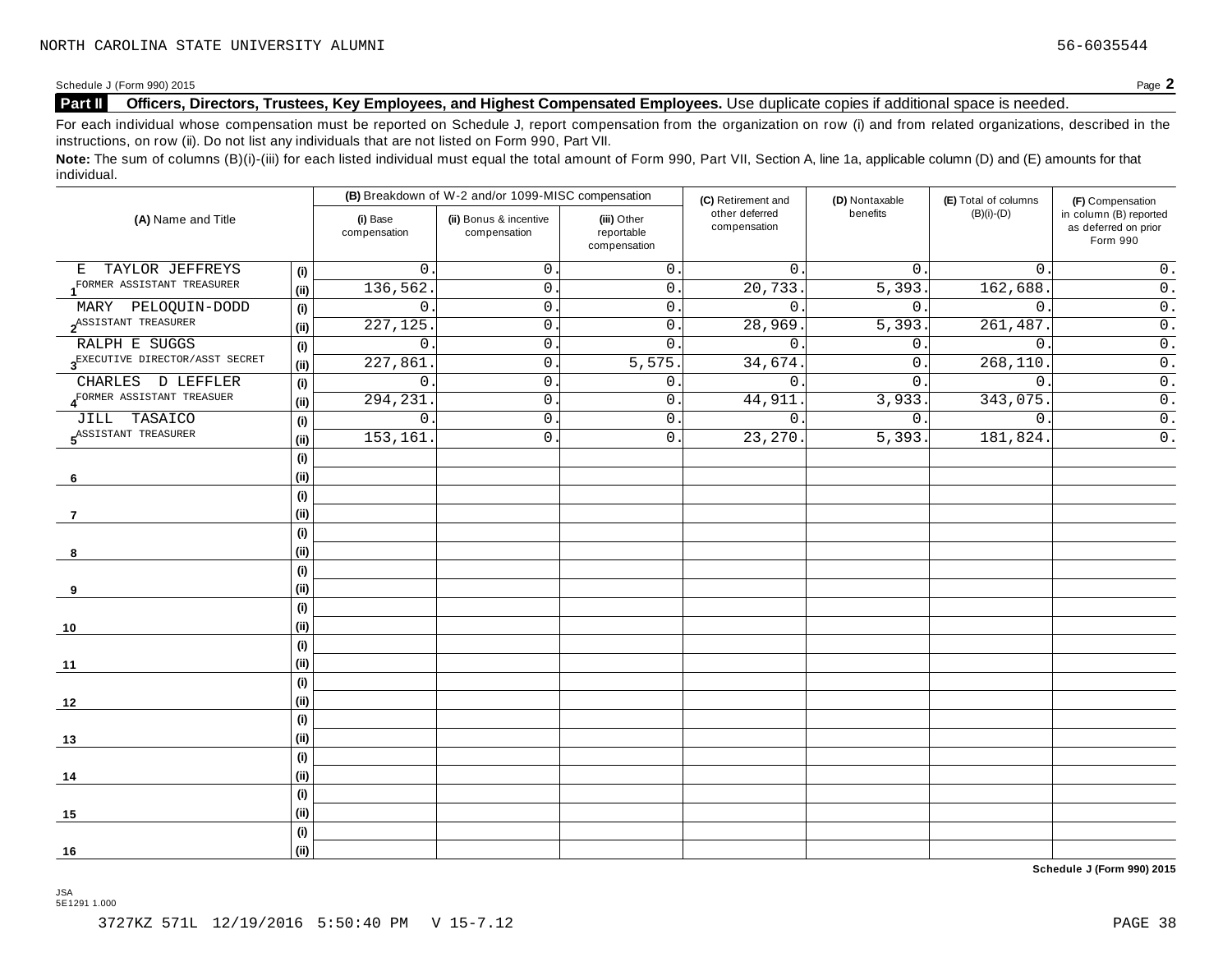Schedule J (Form 990) 2015 Page **3**

#### **Part III Supplemental Information**

Complete this part to provide the information, explanation, or descriptions required for Part I, lines 1a, 1b, 3, 4a, 4b, 4c, 5a, 5b, 6a, 6b, 7, and 8, and for Part II. Also complete this part for any additional information.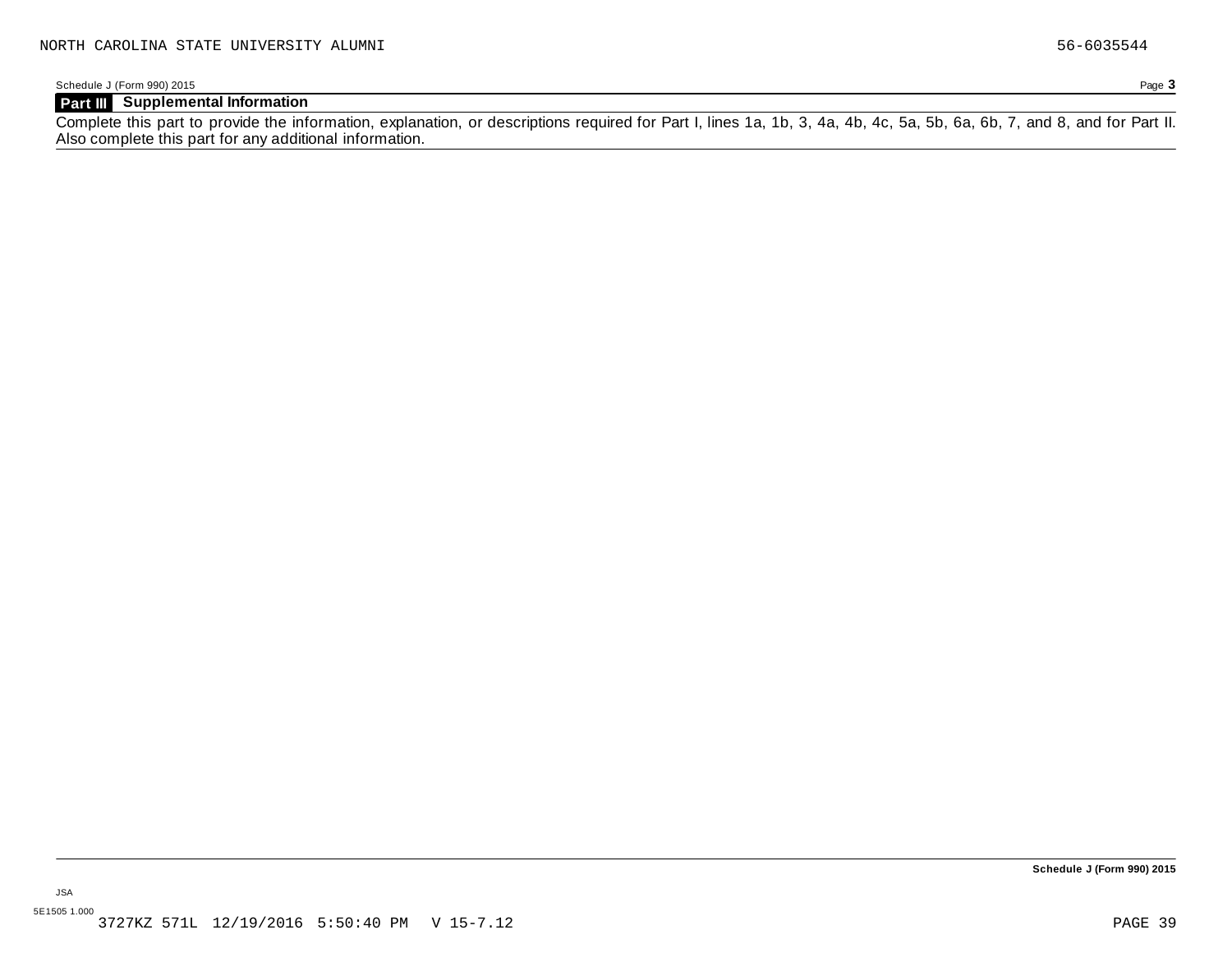# SCHEDULE M<br> **SCHEDULE** M **SCHEDULE M SCHEDULE M SCHEDULE M SCHEDULE SCHEDUCE SCHEDUCE M SCHEDUCE Complete** if the organizations answered "Yes" on Form 990, Part IV, lines 29 or 30.

**(Form 990)** I **Complete if the organizations answered "Yes" on Form 990, Part IV, lines <sup>29</sup> or 30.** À¾µ¹

|                            | $\blacktriangleright$ Complete if the organizations answered "Yes" on Form 990. Part IV. lines 29 or 30. | 6V IV                                 |
|----------------------------|----------------------------------------------------------------------------------------------------------|---------------------------------------|
| Department of the Treasury | Attach to Form 990.                                                                                      | Open To Public                        |
| Internal Revenue Service   | トInformation about Schedule M (Form 990) and its instructions is at www.irs.gov⁄form990.                 | $\equiv$ Inspection                   |
| Name of the organization   | NORTH CAROLINA STATE UNIVERSITY ALUMNI                                                                   | <b>Employer identification number</b> |

|  | Name or the organization |  |
|--|--------------------------|--|
|  | $7.7.2.777$ $-7.77$      |  |

Name of the organization **MORTH CAROLINA STATE UNIVERSITY ALUMNI Employer identification number** 

|              | ASSOCIATION, INC.                                                                                                                                                                                                              |                               |                                                        |                                                                                    | 56-6035544                                            |     |            |    |
|--------------|--------------------------------------------------------------------------------------------------------------------------------------------------------------------------------------------------------------------------------|-------------------------------|--------------------------------------------------------|------------------------------------------------------------------------------------|-------------------------------------------------------|-----|------------|----|
| Part I       | <b>Types of Property</b>                                                                                                                                                                                                       |                               |                                                        |                                                                                    |                                                       |     |            |    |
|              |                                                                                                                                                                                                                                | (a)<br>Check if<br>applicable | (b)<br>Number of contributions or<br>items contributed | (c)<br>Noncash contribution<br>amounts reported on<br>Form 990, Part VIII, line 1g | Method of determining<br>noncash contribution amounts | (d) |            |    |
| 1.           | Art - Works of art                                                                                                                                                                                                             |                               |                                                        |                                                                                    |                                                       |     |            |    |
| $\mathbf{2}$ | Art - Historical treasures                                                                                                                                                                                                     |                               |                                                        |                                                                                    |                                                       |     |            |    |
| 3            | Art - Fractional interests                                                                                                                                                                                                     |                               |                                                        |                                                                                    |                                                       |     |            |    |
| 4            | Books and publications <b>Solutions</b>                                                                                                                                                                                        |                               |                                                        |                                                                                    |                                                       |     |            |    |
| 5            | Clothing and household                                                                                                                                                                                                         |                               |                                                        |                                                                                    |                                                       |     |            |    |
|              | $goods$ .                                                                                                                                                                                                                      |                               |                                                        |                                                                                    |                                                       |     |            |    |
| 6            | Cars and other vehicles <b>Cars</b>                                                                                                                                                                                            |                               |                                                        |                                                                                    |                                                       |     |            |    |
| 7            | Boats and planes <b>Exercise 2.1 Fig. 1.1</b>                                                                                                                                                                                  |                               |                                                        |                                                                                    |                                                       |     |            |    |
| 8            | Intellectual property <b>Algebra</b>                                                                                                                                                                                           |                               |                                                        |                                                                                    |                                                       |     |            |    |
| 9            | Securities - Publicly traded                                                                                                                                                                                                   | X                             | 1.                                                     |                                                                                    | 73,747. FMV                                           |     |            |    |
| 10           | Securities - Closely held stock                                                                                                                                                                                                |                               |                                                        |                                                                                    |                                                       |     |            |    |
| 11           | Securities - Partnership, LLC,                                                                                                                                                                                                 |                               |                                                        |                                                                                    |                                                       |     |            |    |
|              | or trust interests experience that the set of the set of the set of the set of the set of the set of the set of the set of the set of the set of the set of the set of the set of the set of the set of the set of the set of  |                               |                                                        |                                                                                    |                                                       |     |            |    |
| 12           | Securities - Miscellaneous                                                                                                                                                                                                     |                               |                                                        |                                                                                    |                                                       |     |            |    |
| 13           | Qualified conservation                                                                                                                                                                                                         |                               |                                                        |                                                                                    |                                                       |     |            |    |
|              | contribution - Historic                                                                                                                                                                                                        |                               |                                                        |                                                                                    |                                                       |     |            |    |
|              | structures                                                                                                                                                                                                                     |                               |                                                        |                                                                                    |                                                       |     |            |    |
| 14           | Qualified conservation                                                                                                                                                                                                         |                               |                                                        |                                                                                    |                                                       |     |            |    |
|              | contribution - Other <b>Contribution</b>                                                                                                                                                                                       |                               |                                                        |                                                                                    |                                                       |     |            |    |
| 15           | Real estate - Residential                                                                                                                                                                                                      |                               |                                                        |                                                                                    |                                                       |     |            |    |
| 16           | Real estate - Commercial                                                                                                                                                                                                       |                               |                                                        |                                                                                    |                                                       |     |            |    |
| 17           | Real estate - Other <b>Called Accord Principles</b>                                                                                                                                                                            |                               |                                                        |                                                                                    |                                                       |     |            |    |
| 18           | Collectibles                                                                                                                                                                                                                   |                               |                                                        |                                                                                    |                                                       |     |            |    |
| 19           | Food inventory entertainment of the state of the state of the state of the state of the state of the state of the state of the state of the state of the state of the state of the state of the state of the state of the stat |                               |                                                        |                                                                                    |                                                       |     |            |    |
| 20<br>21     | Drugs and medical supplies<br>Taxidermy                                                                                                                                                                                        |                               |                                                        |                                                                                    |                                                       |     |            |    |
| 22           | Historical artifacts <b>All Accords</b>                                                                                                                                                                                        |                               |                                                        |                                                                                    |                                                       |     |            |    |
| 23           | Scientific specimens <b>Scientific specimens</b>                                                                                                                                                                               |                               |                                                        |                                                                                    |                                                       |     |            |    |
| 24           | Archeological artifacts                                                                                                                                                                                                        |                               |                                                        |                                                                                    |                                                       |     |            |    |
| 25           | Other C IRA ROLLOVER                                                                                                                                                                                                           | Χ                             | $2$ .                                                  |                                                                                    | 48,738. FMV                                           |     |            |    |
| 26           | Other $\blacktriangleright$ ( $\_\_\_\_\_\_\_\_$ )                                                                                                                                                                             |                               |                                                        |                                                                                    |                                                       |     |            |    |
| 27           | Other $\blacktriangleright$ (                                                                                                                                                                                                  |                               |                                                        |                                                                                    |                                                       |     |            |    |
| 28           | Other $\blacktriangleright$ (                                                                                                                                                                                                  |                               |                                                        |                                                                                    |                                                       |     |            |    |
| 29           | Number of Forms 8283 received by the organization during the tax year for contributions for                                                                                                                                    |                               |                                                        |                                                                                    |                                                       |     |            |    |
|              | which the organization completed Form 8283, Part IV, Donee Acknowledgement                                                                                                                                                     |                               |                                                        |                                                                                    | 29                                                    |     |            |    |
|              |                                                                                                                                                                                                                                |                               |                                                        |                                                                                    |                                                       |     | <b>Yes</b> | No |
|              | 30a During the year, did the organization receive by contribution any property reported in Part I, lines 1 through                                                                                                             |                               |                                                        |                                                                                    |                                                       |     |            |    |
|              | 28, that it must hold for at least three years from the date of the initial contribution, and which is not required                                                                                                            |                               |                                                        |                                                                                    |                                                       |     |            |    |
|              |                                                                                                                                                                                                                                |                               |                                                        |                                                                                    |                                                       | 30a |            | Χ  |
|              | <b>b</b> If "Yes," describe the arrangement in Part II.                                                                                                                                                                        |                               |                                                        |                                                                                    |                                                       |     |            |    |
| 31           | Does the organization have a gift acceptance policy that requires the review of any non-standard                                                                                                                               |                               |                                                        |                                                                                    |                                                       |     |            |    |
|              |                                                                                                                                                                                                                                |                               |                                                        |                                                                                    |                                                       | 31  |            | Χ  |
|              | 32a Does the organization hire or use third parties or related organizations to solicit, process, or sell noncash                                                                                                              |                               |                                                        |                                                                                    |                                                       |     |            |    |
|              |                                                                                                                                                                                                                                |                               |                                                        |                                                                                    |                                                       | 32a |            | X  |
|              | <b>b</b> If "Yes," describe in Part II.                                                                                                                                                                                        |                               |                                                        |                                                                                    |                                                       |     |            |    |

**33** If the organization did not report an amount in column (c) for a type of property for which column (a) is checked, describe in Part II.

**For Paperwork Reduction Act Notice, see the Instructions for Form 990. Schedule M (Form 990) (2015)**

JSA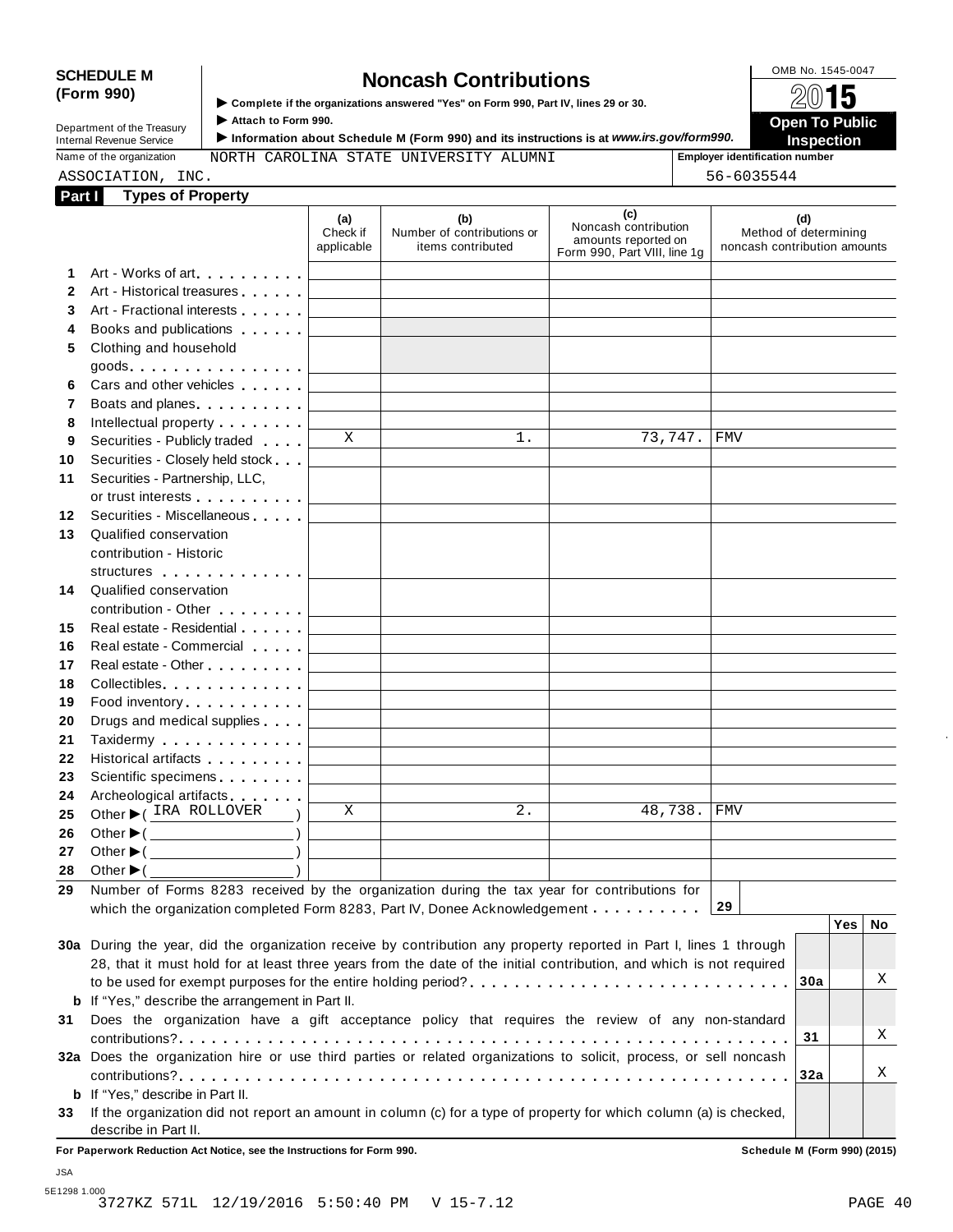**Supplemental Information.** Complete this part to provide the information required by Part I, lines 30b, 32b, and 33, and whether the organization is reporting in Part I, column (b), the number of contributions, the number of items received, or a combination of both. Also complete this part for any additional information. **Part II**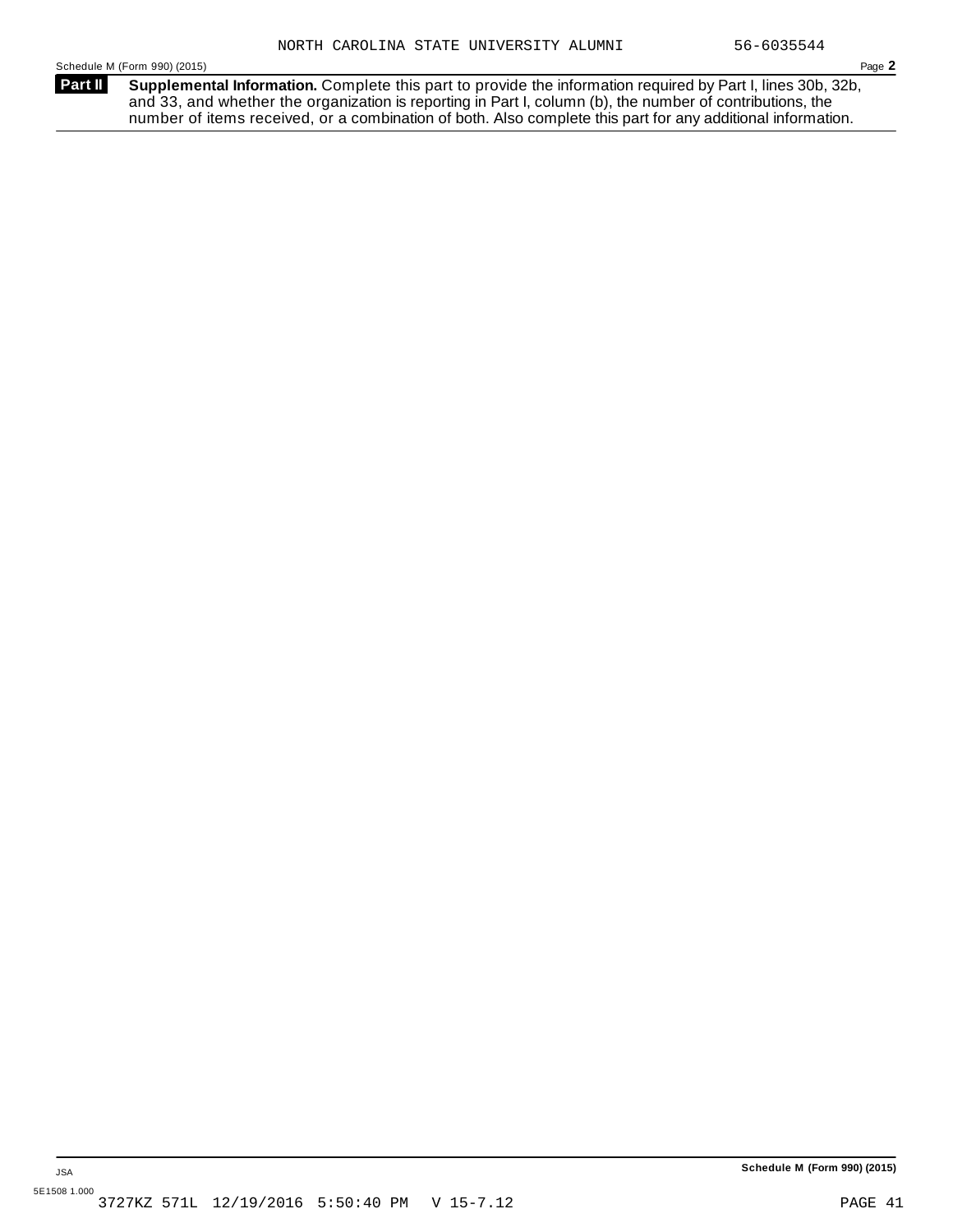**(Form 990 or 990-EZ)**

## **SCHEDULE O** Supplemental Information to Form 990 or 990-EZ  $\frac{100\text{dB No. }1545-0047}{\text{O}}$

**Complete to provide information for responses to specific questions on Form 990 or 990-EZ or to provide any additional information.** Fristen **Attach to Form 1990** or 990-EZ.<br>
Attach to Form 990 or 990-EZ.<br>
Attach to Form 990 or 990-EZ.<br> **Attach to Form 990 or 990-EZ.** Department of the Treasury Internal Revenue Service I

**Open to Public Inspection**

Name of the organization **MORTH CAROLINA STATE UNIVERSITY ALUMNI Employer identification number** 

ASSOCIATION, INC. 56-6035544

FORM 990, PAGE 1, LINE J:

WEBSITE -

HTTP://FOUNDATIONSACCOUNTING.OFA.NCSU.EDU/FOUNDATIONS/NCSTATE

UNIVERSITY-ALUMNI-ASSOCIATION-INC

FORM 990, PART VI, SECTION A, LINE 1A:

EXECUTIVE COMMITTEE

1. THE EXECUTIVE COMMITTEE SHALL BE COMPOSED OF THE PRESIDENT, VICE PRESIDENT, IMMEDIATE PAST PRESIDENT, SECRETARY-TREASURER AND SUCH ADDITIONAL MEMBERS OF THE BOARD AS ARE APPOINTED BY THE PRESIDENT, NOT TO EXCEED TEN. MEMBERS OF THE EXECUTIVE COMMITTEE SHALL SERVE UNTIL DECEMBER 31 OF THE CURRENT YEAR OR UNTIL THEIR SUCCESSORS ARE DULY CHOSEN AND QUALIFIED. THE EXECUTIVE DIRECTOR SHALL BE A MEMBER.

2. THE EXECUTIVE COMMITTEE SHALL POSSESS AND IS AUTHORIZED TO EXERCISE ALL POWERS OF THE BOARD OF DIRECTORS AND SHALL BE RESPONSIBLE FOR CONDUCT AND AFFAIRS OF THE ASSOCIATION IN THE INTERIM BETWEEN BOARD MEETINGS,

EXCEPT THE FOLLOWING:

ARTICLE III, SECTION 1B- ELECTION OF HONORARY MEMBERS

ARTICLE III, SECTION 3A- FILLING VACANCIES AMONG ELECTED OFFICERS ARTICLE VII, SECTION 2- ADMINISTRATION AND MANAGEMENT OF PERMANENT FUNDS ARTICLE VII, SECTION 3- MAKING AGREEMENTS RELATIVE TO GIFTS OR BEQUESTS ARTICLE VIII- ADOPTING OR AMENDING BYLAWS

3. THE EXECUTIVE COMMITTEE SHALL MEET AT SUCH TIME AND PLACE AS MAY BE DESIGNATED BY THE PRESIDENT. NOTICE OF THE MEETING OF THE EXECUTIVE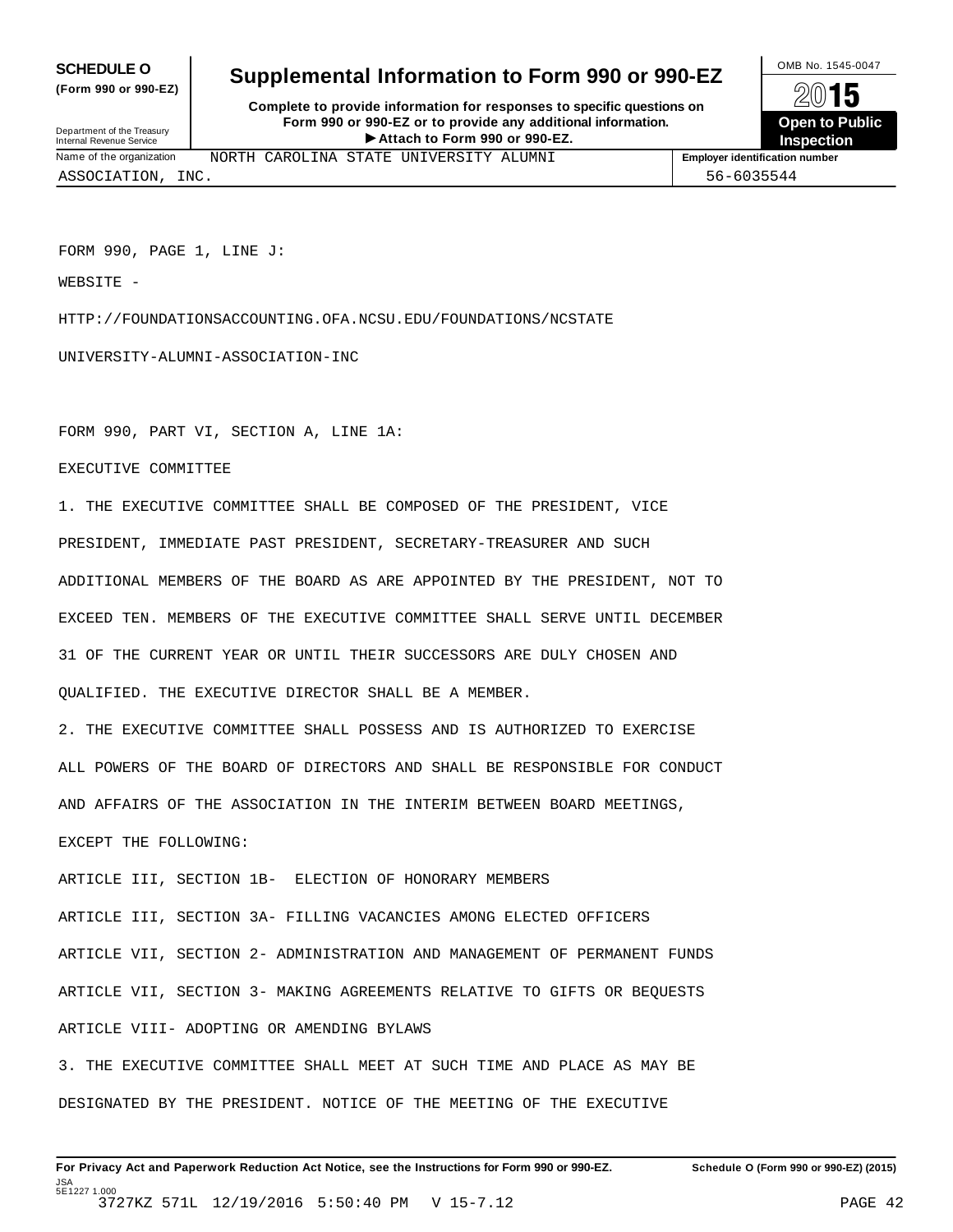| Schedule O (Form 990 or 990-EZ) 2015 |  |                                        |                                       | Page $\lambda$ |
|--------------------------------------|--|----------------------------------------|---------------------------------------|----------------|
| Name of the organization             |  | NORTH CAROLINA STATE UNIVERSITY ALUMNI | <b>Employer identification number</b> |                |
| ASSOCIATION,<br>INC.                 |  |                                        | 56-6035544                            |                |

COMMITTEE SHALL BE COMMUNICATED TO MEMBERS THROUGH COMMONLY ACCEPTED COMMUNICATION METHODS (E-MAIL, MAIL, FAX, TELEPHONE) AT LEAST FIVE DAYS IN ADVANCE OF SUCH MEETING. IF THE COMMITTEE MEETS BY TELECONFERENCE, NOTICE SHALL BE ISSUED TO THE MEMBERS AS SOON AS POSSIBLE IN ADVANCE OF THE TELECONFERENCE. TWO-THIRDS OF THE EXECUTIVE COMMITTEE MEMBERS SHALL CONSTITUTE A QUORUM FOR THE TRANSACTION OF OFFICIAL BUSINESS AND AN AFFIRMATIVE VOTE OF THE SIMPLE MAJORITY WILL CONSTITUTE AN ACT OF THE EXECUTIVE COMMITTEE. THE EXECUTIVE COMMITTEE SHALL ALSO BE EMPOWERED TO ACT BY THE WRITTEN CONSENT OF THE SIMPLE MAJORITY OF THE EXECUTIVE COMMITTEE, ALTHOUGH NOT FORMALLY CONVENED. IN THE EVENT THE EXECUTIVE COMMITTEE SHALL BE EQUALLY DIVIDED ON ANY MATTER, SUCH MATTER SHALL BE REFERRED TO THE BOARD OF DIRECTORS.

FORM 990, PART VI, SECTION A, LINE 4: ARTICLE III: ORGANIZATION SECTION 3: OFFICERS

#### ADDED LANGUAGE:

C. INDIVIDUALS SERVING IN THE FOLLOWING ROLES AT NORTH CAROLINA STATE UNIVERSITY SHALL SERVE AS EX-OFFICIO OFFICERS OF THE ASSOCIATION: THE ASSOCIATE VICE CHANCELLOR FOR ALUMNI RELATIONS AND EXECUTIVE DIRECTOR SHALL SERVE EX-OFFICIO AS THE ASSISTANT SECRETARY OF THE ASSOCIATION. THE ASSOCIATE VICE CHANCELLOR FOR FINANCE AND ADMINISTRATION AND UNIVERSITY TREASURER AND THE CHIEF FISCAL OFFICER OF THE ASSOCIATION SHALL SERVE EX-OFFICIO AS ASSISTANT TREASURERS OF THE ASSOCIATION WITHOUT A VOTE.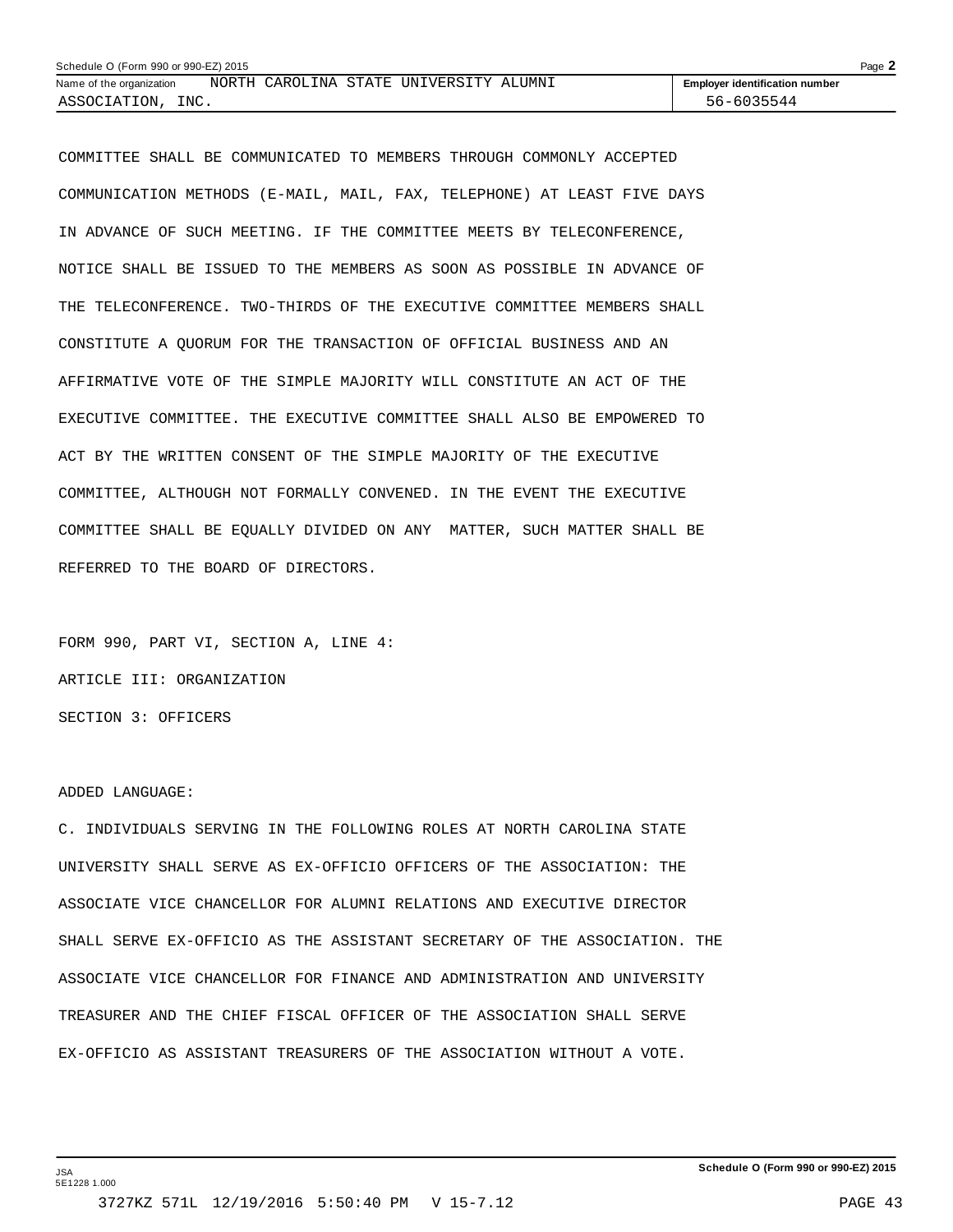FORM 990, PART VI, SECTION A, LINE 4:

ARTICLE III: ORGANIZATION

ADDED:

#### SECTION 4. CONFLICTS OF INTEREST

IF ANY MATTER SHOULD COME BEFORE THE BOARD OF DIRECTORS, OR ANY OF ITS COMMITTEES, IN SUCH A WAY AS TO GIVE RISE TO A CONFLICT OF INTEREST UNDER N.C. GEN STATE 55A-8-31 (AS AMENDED FROM TIME TO TIME OR THE CORRESPONDING PROVISION OF ANY FUTURE LAW), ANY INTERESTED DIRECTOR SHALL MAKE FULL DISCLOSURE OF THE MATERIAL FACTS OF THE MATTER AND THE DIRECTOR'S INTEREST INVOLVING THE CONFLICT AND, IF REQUESTED, THE INTERESTED DIRECTOR WITHDRAW FROM THE MEETING FOR SO LONG AS THE MATTER SHALL CONTINUE UNDER DISCUSSION, EXCEPT TO ANSWER ANY QUESTIONS THAT MIGHT BE ASKED REGARDING THE SITUATION. IF THE MATTER INVOLVES AN ITEM OF BUSINESS FOR WHICH A SPECIAL MEETING WAS CALLED, THE INTERESTED DIRECTOR SHALL NOT BE COUNTED TO ESTABLISH A QUORUM, NOR SHALL THE INTERESTED DIRECTOR PARTICIPATE IN THE DELIBERATION OR VOTE ON IT. FURTHERMORE, ANY CORPORATE TRANSACTION IN WHICH A DIRECTOR HAS A DIRECT OR INDIRECT INTEREST MUST BE AUTHORIZED, APPROVED OR RATIFIED IN GOOD FAITH BY A MAJORITY, NOT LESS THAN TWO (2) OF THE DIRECTORS WHO HAVE NO DIRECT OR INDIRECT INTEREST IN THE TRANSACTION EVEN THOUGH LESS THAN A QUORUM; PROVIDED, HOWEVER, NO SUCH TRANSACTION SHALL BE AUTHORIZED, APPROVED OR RATIFIED BY A SINGLE DIRECTOR. FOR PURPOSES OF THIS SECTION, A DIRECTOR HAS A DIRECT OR INDIRECT INTERST IN A TRANSACTION IF: (A) ANOTHER ENTITY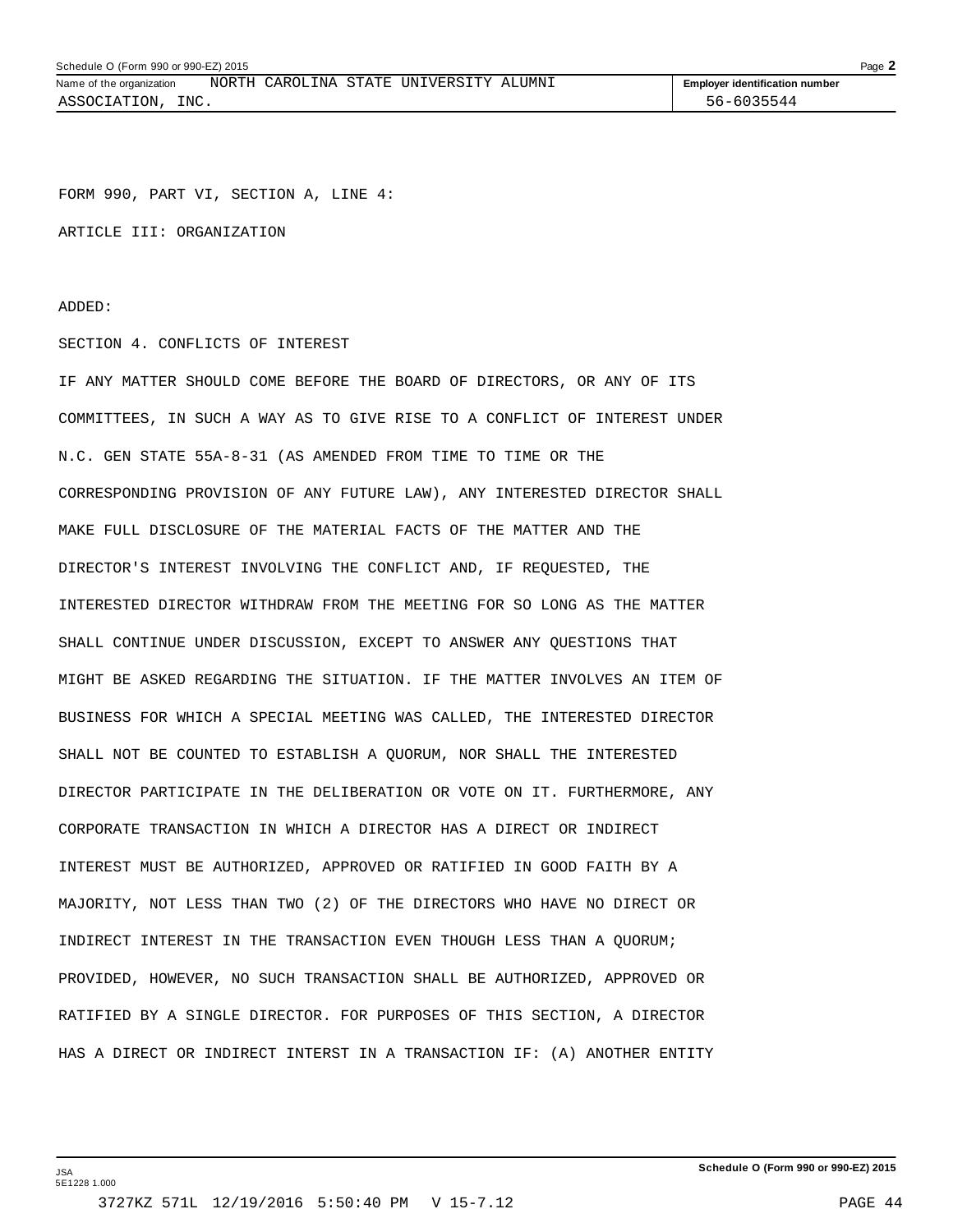| Schedule O (Form 990 or 990-EZ) 2015 |  |                                        |                                       | Page $\blacktriangle$ |
|--------------------------------------|--|----------------------------------------|---------------------------------------|-----------------------|
| Name of the organization             |  | NORTH CAROLINA STATE UNIVERSITY ALUMNI | <b>Employer identification number</b> |                       |
| INC.<br>ASSOCIATION,                 |  |                                        | 56-6035544                            |                       |

IN WHICH HE/SHE HAS A MATERIAL FINANCIAL INTEREST OR IN WHICH HE/SHE IS A GENERAL PARTNER IS A PARTY TO THE TRANSACTION; OR (B) ANOTHER ENTITY OF WHICH HE/SHE IS A DIRECTOR, OFFICER, OR TRUSTEE IS A PARTY TO THE TRANSACTION AND THE TRANSACTION IS OR SHOULD BE CONSIDERED BY THE BOARD OF DIRECTORS OF THE ASSOCIATION.

FORM 990, PART VI, SECTION B, LINE 11: THE DRAFT 990 IS DISTRIBUTED TO THE AUDIT & INVESTMENT COMMITTEE FOR THEIR REVIEW AND IS MADE AVAILABLE TO ALL BOARD MEMBERS FOR THEIR REVIEW PRIOR TO FILING.

```
FORM 990, PART VI, SECTION B, LINE 12C:
```
JSA 5E1228 1.000

AT THE BEGINNING OF EACH BOARD MEETING, THE PRESIDENT OF THE BOARD READS THE FOLLOWING ETHICS POLICY: "AS CHAIR OF THE ALUMNI ASSOCIATION, IT IS MY RESPONSIBILITY TO REMIND ALL MEMBERS OF THE COMMITTEE OF THEIR DUTY UNDER THE STATE GOVERNMENT ETHICS ACT TO AVOID CONFLICTS OF INTEREST AND APPEARANCES OF CONFLICT OF INTEREST AS REQUIRED BY THIS ACT. EACH MEMBER HAS RECEIVED THE AGENDA AND RELATED INFORMATION FOR THIS MEETING. IF ANY MEMBER KNOWS OF ANY CONFLICT OF INTEREST OR APPEARANCE OF CONFLICT WITH RESPECT TO ANY MATTER COMING BEFORE THE ALUMNI ASSOCIATION AT THIS MEETING, THE CONFLICT OR APPEARANCE OF CONFLICT SHOULD BE IDENTIFIED AT THIS TIME." IF A CONFLICT IS IDENTIFIED, THE MEMBER WHO HAS THE CONFLICT SHOULD RECUSE HIMSELF OR HERSELF FROM ANY DISCUSSION OR CONSIDERATION OF THE AGENDA ITEM. RECUSAL MEANS LEAVING THE ROOM AND NOT PARTICIPATING IN ANY DISCUSSION OR CONSIDERATION OF THE AGENDA ITEM. THE BOARD CHAIR SHOULD SEE THAT THIS OCCURS BEFORE ANY DISCUSSION OF THE ITEM PRESENTING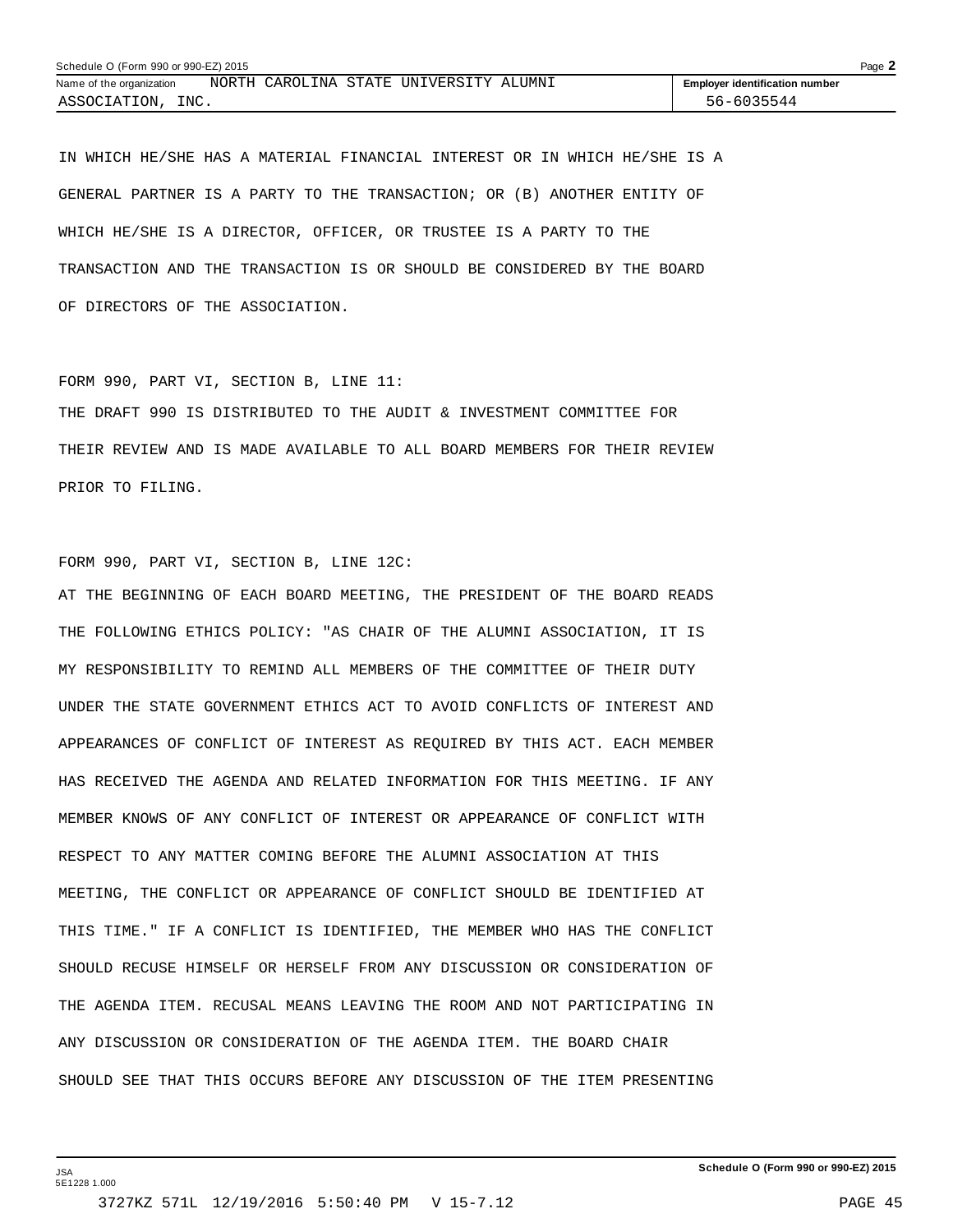THE CONFLICT OR APPEARANCE OF CONFLICT TAKES PLACE.

FORM 990, PART VI, SECTION B, LINE 15: THE BOARD OF DIRECTORS AND OFFICERS OF NORTH CAROLINA STATE UNIVERSITY ALUMNI ASSOCIATION THAT DO RECEIVE COMPENSATION ARE COMPENSATED BY NC STATE UNIVERSITY, A 170(C)(1) ORGANIZATION RELATED TO NORTH CAROLINA STATE UNIVERSITY ALUMNI ASSOCIATION. NC STATE UNIVERSITY SETS THE COMPENSATION OF THESE EMPLOYEES BY ACQUIRING COMPARABILITY DATA WHICH IS REVIEWED AND APPROVED BY INDEPENDENT PERSONS WITH CONTEMPORANEOUS SUBSTANTIATION OF THE DECISION.

FORM 990, PART VI, SECTION C, LINE 18: THE 990 IS LISTED ON THE WEBSITE. FORM 1023 (WHICH WAS FILED PRIOR TO JULY 15, 1987) IS NOT PUBLICLY AVAILABLE.

FORM 990, PART VI, SECTION C, LINE 19: THE AUDITED FINANCIAL STATEMENTS ARE AVAILABLE ON THE WEBSITE HTTP://FOUNDATIONSACCOUNTING.OFA.NCSU.EDU/FOUNDATIONS/NC-STATE-UNIVERSITY-ALUMNI-ASSOCIATION-INC.

OTHER GOVERNING DOCUMENTS ARE MADE AVAILABLE UPON REQUEST.

| FORM 990, PART XI, LINE 9, CHANGES IN NET ASSETS:  |           |
|----------------------------------------------------|-----------|
| INCREASE IN CASH SURRENDER VALUE OF LIFE INSURANCE | 1,516     |
| INCREASE IN VALUE OF SPLIT INTEREST AGREEMENT      | 24,106    |
| DECREASE IN VALUE OF CHARITABLE LEAD TRUST         | (37, 528) |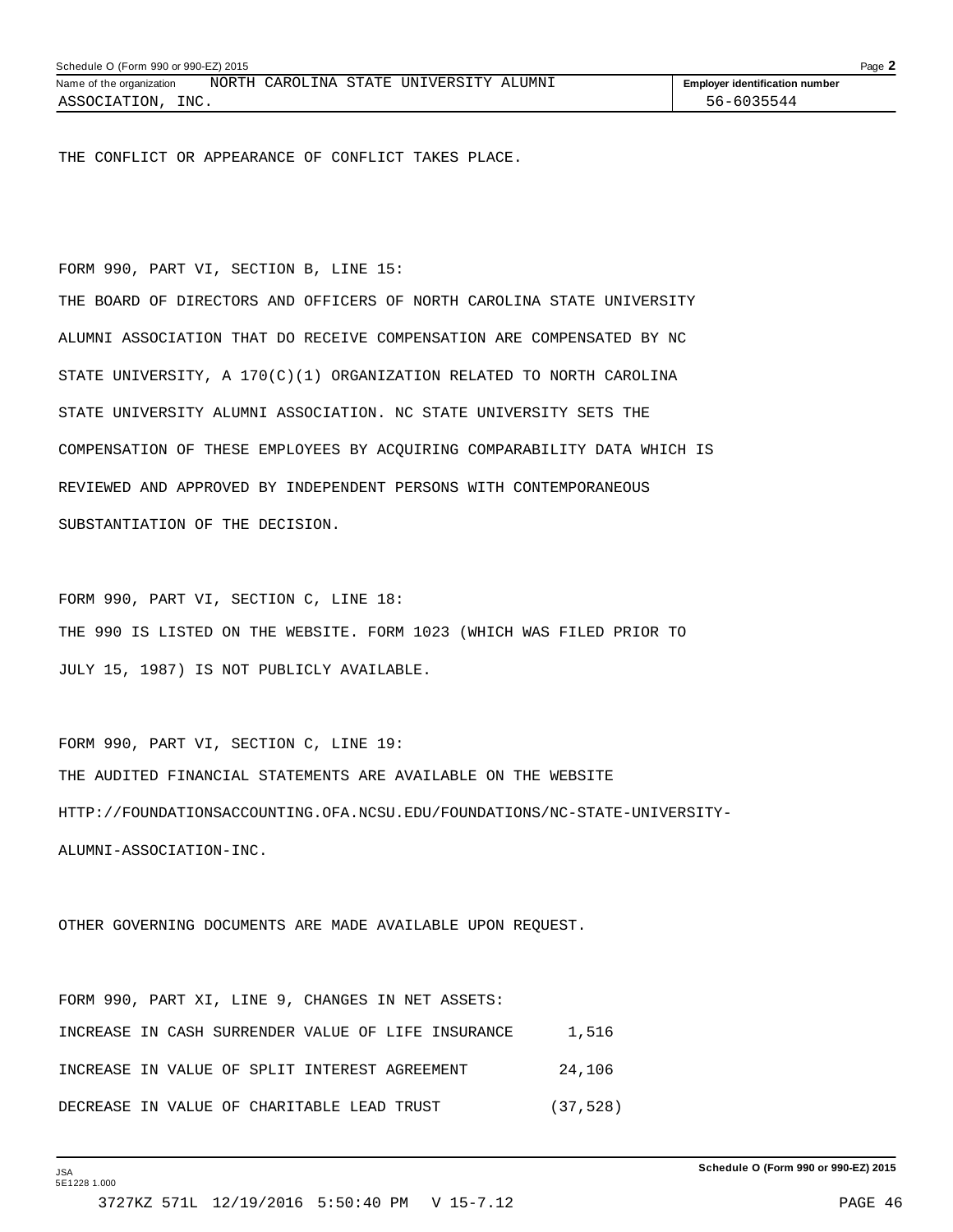| Schedule O (Form 990 or 990-EZ) 2015                |                                        |  |  |        |                                       | Page 2 |
|-----------------------------------------------------|----------------------------------------|--|--|--------|---------------------------------------|--------|
| Name of the organization                            | NORTH CAROLINA STATE UNIVERSITY ALUMNI |  |  |        | <b>Employer identification number</b> |        |
| ASSOCIATION, INC.                                   |                                        |  |  |        | 56-6035544                            |        |
|                                                     |                                        |  |  |        |                                       |        |
|                                                     |                                        |  |  |        |                                       |        |
| TRANSFERS FROM OTHER UNIVERSITY ASSOCIATED ENTITIES |                                        |  |  | 35,995 |                                       |        |

TOTAL TO FORM 990, PART XI, LINE 9 24,089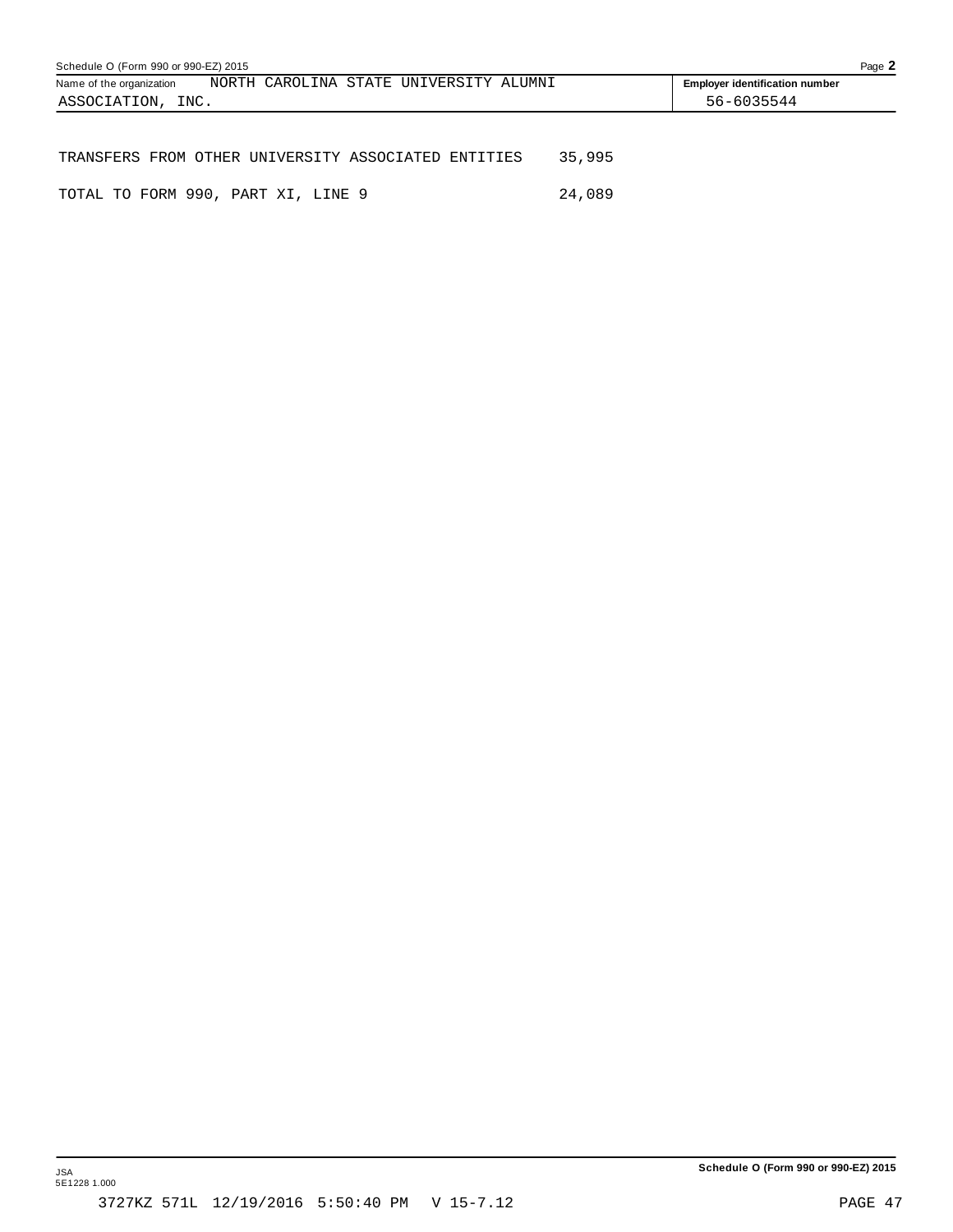| <b>SCHEDULE R</b><br>(Form 990)<br>Department of the Treasury<br>Internal Revenue Service | <b>Related Organizations and Unrelated Partnerships</b><br>> Complete if the organization answered "Yes" on Form 990, Part IV, line 33, 34, 35b, 36, or 37.<br>Attach to Form 990.<br>Information about Schedule R (Form 990) and its instructions is at www.irs.gov/form990. | OMB No. 1545-0047<br>2015<br>Open to Public<br>Inspection |
|-------------------------------------------------------------------------------------------|-------------------------------------------------------------------------------------------------------------------------------------------------------------------------------------------------------------------------------------------------------------------------------|-----------------------------------------------------------|
| Name of the organization                                                                  | NORTH CAROLINA STATE UNIVERSITY ALUMNI                                                                                                                                                                                                                                        | <b>Employer identification number</b>                     |
| ASSOCIATION, INC.                                                                         |                                                                                                                                                                                                                                                                               | 56-6035544                                                |

#### **Part I Identification of Disregarded Entities** Complete if the organization answered "Yes" on Form 990, Part IV, line 33.

| (a)<br>Name, address, and EIN (if applicable) of disregarded entity | (b)<br>Primary activity | (c)<br>Legal domicile (state<br>or foreign country) | (d)<br>Total income | (e)<br>End-of-year assets | (f)<br>Direct controlling<br>entity |
|---------------------------------------------------------------------|-------------------------|-----------------------------------------------------|---------------------|---------------------------|-------------------------------------|
| (1)                                                                 |                         |                                                     |                     |                           |                                     |
| (2)                                                                 |                         |                                                     |                     |                           |                                     |
| (3)                                                                 |                         |                                                     |                     |                           |                                     |
| (4)                                                                 |                         |                                                     |                     |                           |                                     |
| (5)                                                                 |                         |                                                     |                     |                           |                                     |
| (6)                                                                 |                         |                                                     |                     |                           |                                     |

**Identification of Related Tax-Exempt Organizations** Complete if the organization answered "Yes" on Form 990, Part IV, line 34 because it had **Part II** one or more related tax-exempt organizations during the tax year.

| (a)<br>Name, address, and EIN of related organization          | (b)<br>Primary activity | (c)<br>Legal domicile (state<br>or foreign country) | (d)<br><b>Exempt Code section</b> | (e)<br>Public charity status<br>(if section $501(c)(3)$ ) | (f)<br>Direct controlling<br>entity | (g)<br>Section 512(b)(13)<br>controlled<br>entity? |           |
|----------------------------------------------------------------|-------------------------|-----------------------------------------------------|-----------------------------------|-----------------------------------------------------------|-------------------------------------|----------------------------------------------------|-----------|
|                                                                |                         |                                                     |                                   |                                                           |                                     | <b>Yes</b>                                         | <b>No</b> |
| NC STATE ENGINEERING FOUNDATION, INC<br>56-6046987<br>(1)      |                         |                                                     |                                   |                                                           |                                     |                                                    |           |
| NCSU BOX 7207<br>RALEIGH, NC 27695                             | SUPPORT                 | NC                                                  | 501(C)(3)                         | $170(B)$ 1A IV $ N/A$                                     |                                     |                                                    | Χ         |
| THE NORTH CAROLINA AGRICULTURAL FDTN, INC<br>56-6049304<br>(2) |                         |                                                     |                                   |                                                           |                                     |                                                    |           |
| RALEIGH, NC 27695<br>NCSU BOX 7207                             | SUPPORT                 | NC                                                  | 501(C)(3)                         | $170(B)$ 1A IV $N/A$                                      |                                     |                                                    | X         |
| $(3)$ NC STATE INVESTMENT FUND, INC.<br>31-1607634             |                         |                                                     |                                   |                                                           |                                     |                                                    |           |
| RALEIGH, NC 27695<br>NCSU BOX 7207                             | FUND INVEST             | NC.                                                 | 501(C)(3)                         | 509 $(A)(3)$                                              | N/A                                 |                                                    | X         |
| (4) NC STATE NATURAL RESOURCES FOUNDATION<br>56-0653350        |                         |                                                     |                                   |                                                           |                                     |                                                    |           |
| RALEIGH, NC 27695<br>INC., NCSU BOX 7207                       | SUPPORT                 | NC                                                  | 501(C)(3)                         | $170(B)$ 1A IV $ N/A$                                     |                                     |                                                    | Χ         |
| NC STATE UNIVERSITY COLLEGE OF SCIENCES<br>58-1524289<br>(5)   |                         |                                                     |                                   |                                                           |                                     |                                                    |           |
| FOUNDATION, INC. NCSU BOX 7207<br>RALEIGH, NC 27695            | SUPPORT                 | NC                                                  | 501(C)(3)                         | $170(B)$ 1A IV $N/A$                                      |                                     |                                                    | X         |
| (6) NORTH CAROLINA TOBACCO FOUNDATION<br>59-1715828            |                         |                                                     |                                   |                                                           |                                     |                                                    |           |
| NCSU BOX 7207<br>RALEIGH, NC 27695                             | SUPPORT                 | NC                                                  | 501(C)(3)                         | $170(B)$ 1A IV $ N/A$                                     |                                     |                                                    | Χ         |
| (7) NORTH CAROLINA VETERINARY MEDICAL<br>58-1344473            |                         |                                                     |                                   |                                                           |                                     |                                                    |           |
| RALEIGH, NC 27695<br>FOUNDATION, INC. NCSU BOX 7207            | SUPPORT                 | NC                                                  | 501(C)(3)                         | $170(B)$ 1A IV $ N/A$                                     |                                     |                                                    | X         |

**For Paperwork Reduction Act Notice, see the Instructions for Form 990. Schedule R (Form 990) 2015**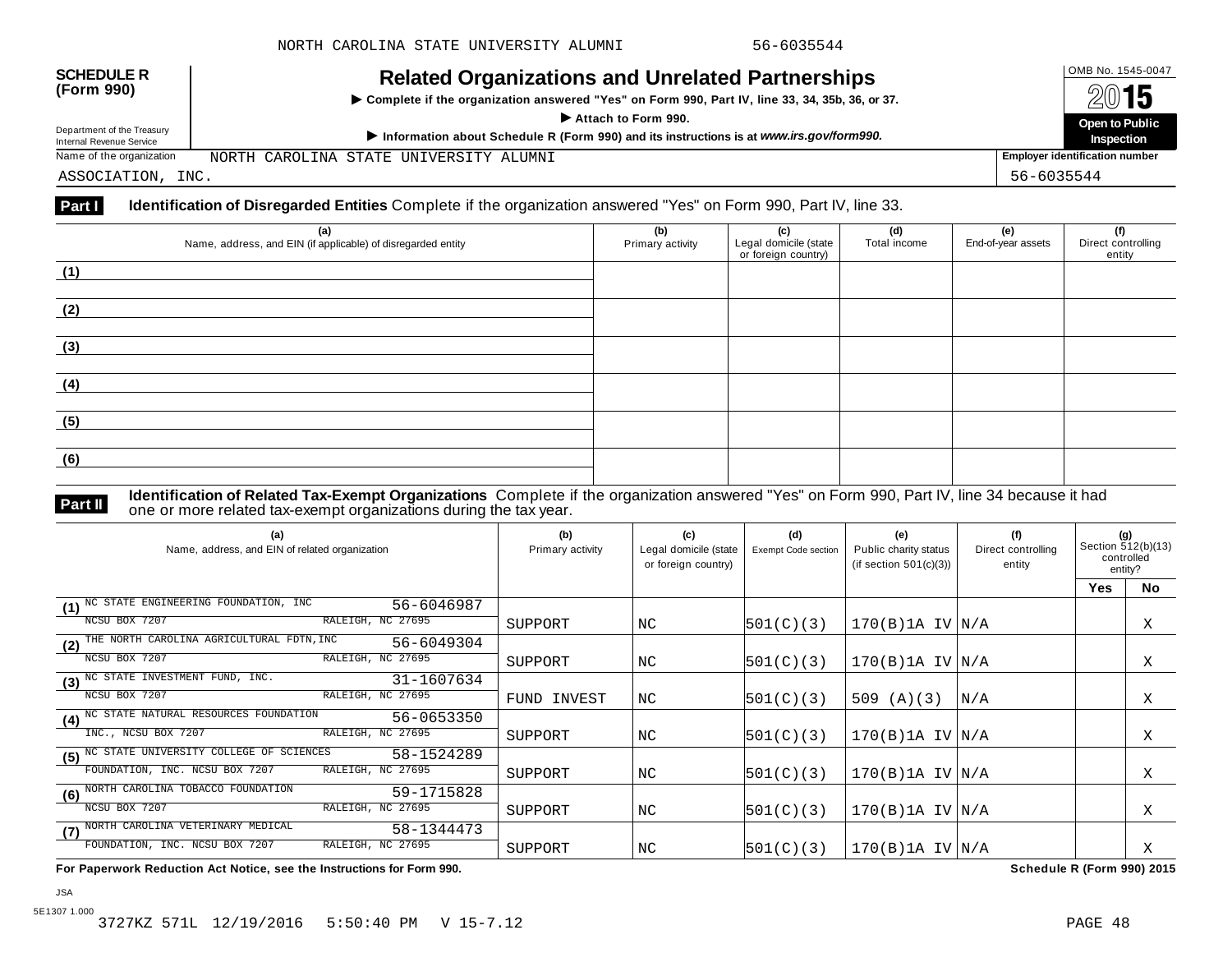| <b>SCHEDULE R</b><br>(Form 990)<br>Department of the Treasury<br>Internal Revenue Service | <b>Related Organizations and Unrelated Partnerships</b><br>Complete if the organization answered "Yes" on Form 990, Part IV, line 33, 34, 35b, 36, or 37.<br>Attach to Form 990.<br>Information about Schedule R (Form 990) and its instructions is at www.irs.gov/form990. | OMB No. 1545-0047<br>2015<br>Open to Public<br>Inspection |
|-------------------------------------------------------------------------------------------|-----------------------------------------------------------------------------------------------------------------------------------------------------------------------------------------------------------------------------------------------------------------------------|-----------------------------------------------------------|
| Name of the organization                                                                  | NORTH CAROLINA STATE UNIVERSITY ALUMNI                                                                                                                                                                                                                                      | <b>Employer identification number</b>                     |
| ASSOCIATION, INC.                                                                         |                                                                                                                                                                                                                                                                             | 56-6035544                                                |

#### **Part I Identification of Disregarded Entities** Complete if the organization answered "Yes" on Form 990, Part IV, line 33.

| (a)                                                          | (b)              | (c)                                          | (d)          | (e)                | (f)                          |
|--------------------------------------------------------------|------------------|----------------------------------------------|--------------|--------------------|------------------------------|
| Name, address, and EIN (if applicable) of disregarded entity | Primary activity | Legal domicile (state<br>or foreign country) | Total income | End-of-year assets | Direct controlling<br>entity |
| (1)                                                          |                  |                                              |              |                    |                              |
| (2)                                                          |                  |                                              |              |                    |                              |
|                                                              |                  |                                              |              |                    |                              |
| (3)                                                          |                  |                                              |              |                    |                              |
| (4)                                                          |                  |                                              |              |                    |                              |
| (5)                                                          |                  |                                              |              |                    |                              |
| (6)                                                          |                  |                                              |              |                    |                              |
|                                                              |                  |                                              |              |                    |                              |

**Part II Identification of Related Tax-Exempt Organizations** Complete if the organization answered "Yes" on Form 990, Part IV, line 34 because it had<br>The one or more related tax-exempt organizations during the tax year.

| (a)<br>Name, address, and EIN of related organization        | (b)<br>Primary activity | (c)<br>Legal domicile (state<br>or foreign country) | (d)<br>Exempt Code section | (e)<br>Public charity status<br>(if section $501(c)(3)$ ) | (f)<br>Direct controlling<br>entity | (g)<br>Section 512(b)(13)<br>controlled<br>entity? |           |
|--------------------------------------------------------------|-------------------------|-----------------------------------------------------|----------------------------|-----------------------------------------------------------|-------------------------------------|----------------------------------------------------|-----------|
|                                                              |                         |                                                     |                            |                                                           |                                     | <b>Yes</b>                                         | <b>No</b> |
| NC STATE UNIVERSITY PARTNERSHIP<br>56-1444287<br>(1)         |                         |                                                     |                            |                                                           |                                     |                                                    |           |
| RALEIGH, NC 27695<br>CORPORATION, NCSU BOX 7207              | SUPPORT                 | NC                                                  | 501(C)(3)                  | 509(A)(3)                                                 | N/A                                 |                                                    | Χ         |
| (2) NORTH CAROLINA TEXTILE FOUNDATION, INC.<br>56-6045324    |                         |                                                     |                            |                                                           |                                     |                                                    |           |
| RALEIGH, NC 27695<br>NCSU BOX 8301                           | SUPPORT                 | NC                                                  | 501(C)(3)                  | 170(B)1A IV N/A                                           |                                     |                                                    | Χ         |
| (3) NORTH CAROLINA STATE UNIVERSITY FDN, INC<br>56-6049503   |                         |                                                     |                            |                                                           |                                     |                                                    |           |
| RALEIGH, NC 27695<br>NCSU BOX 7207                           | SUPPORT                 | NC                                                  | 501(C)(3)                  | 170B 1A IV                                                | N/A                                 |                                                    | Χ         |
| NORTH CAROLINA STATE UNIVERSITY<br>56-6000756<br>(4)         |                         |                                                     |                            |                                                           |                                     |                                                    |           |
| NCSU BOX 7205<br>RALEIGH, NC 27695                           | EDUCATION               | NC                                                  | 170(C)(1)                  |                                                           | N/A                                 |                                                    | Χ         |
| (5) <sup>NC</sup> STATE ALUMNI CLUB, INC<br>20-4145790       |                         |                                                     |                            |                                                           |                                     |                                                    |           |
| RALEIGH, NC 27606<br>2450 ALUMNI DRIVE                       | SUPPORT                 | NC                                                  | 501(C)(7)                  |                                                           | N/A                                 |                                                    | Χ         |
| (6) <sup>NC</sup> STATE UNIVERSITY STUDENT AID<br>56-0650623 |                         |                                                     |                            |                                                           |                                     |                                                    |           |
| RALEIGH, NC 27627<br>ASSOCIATION, INC. PO BOX 37100          | ATHLETIC                | NC                                                  | 501(C)(3)                  | $170(B)$ 1A IV $ N/A$                                     |                                     |                                                    | Χ         |
| (7)                                                          |                         |                                                     |                            |                                                           |                                     |                                                    |           |
|                                                              |                         |                                                     |                            |                                                           |                                     |                                                    |           |

**For Paperwork Reduction Act Notice, see the Instructions for Form 990. Schedule R (Form 990) 2015**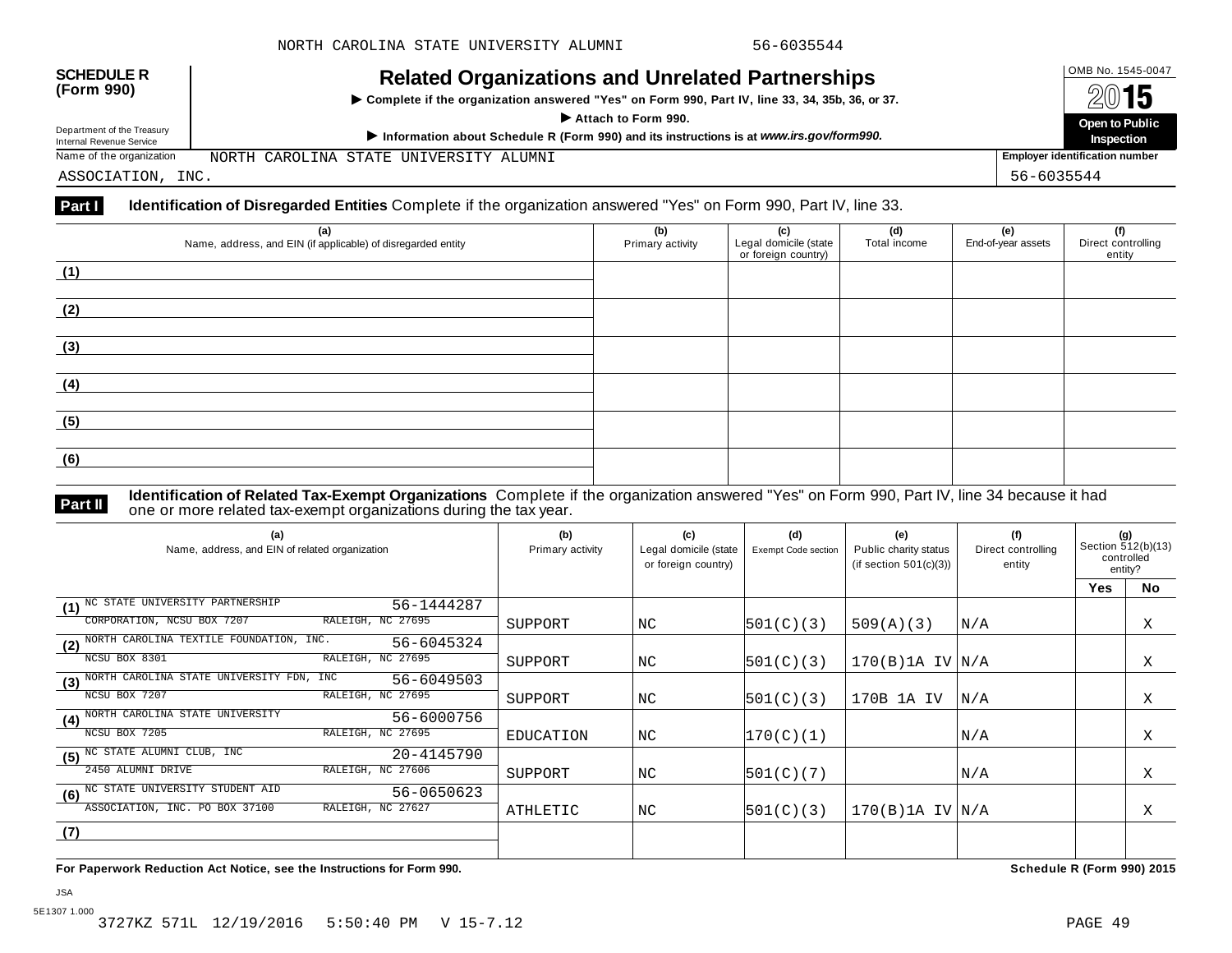Schedule <sup>R</sup> (Form 990) <sup>2015</sup> Page **2**

**Identification of Related Organizations Taxable as a Partnership** Complete if the organization answered "Yes" on Form 990, Part IV, line 34 **because it had one or more related organizations Taxable as a Partnership** Complete if the organization of more related organizations treated as a partnership during the tax year.

| (a)<br>Name, address, and EIN of<br>related organization | (b)<br>Primary activity | (c)<br>Legal<br>domicile<br>(state or<br>foreign<br>country) | (d)<br>Direct controlling<br>entity | (e)<br>Predominant<br>From (related,<br>income (related,<br>excluded from<br>tax under<br>sections 512-514) | (f)<br>Share of total<br>income | (g)<br>Share of end-of-<br>year assets | (h)<br>Disproportionate<br>allocations? | (i)<br>Code V-UBI<br>amount in box 20<br>of Schedule K-1<br>(Form 1065) | (j)<br>managing<br>partner? | General or | (k)<br>Percentage<br>ownership |
|----------------------------------------------------------|-------------------------|--------------------------------------------------------------|-------------------------------------|-------------------------------------------------------------------------------------------------------------|---------------------------------|----------------------------------------|-----------------------------------------|-------------------------------------------------------------------------|-----------------------------|------------|--------------------------------|
|                                                          |                         |                                                              |                                     |                                                                                                             |                                 |                                        | Yes No                                  |                                                                         | Yes   No                    |            |                                |
| (1)                                                      |                         |                                                              |                                     |                                                                                                             |                                 |                                        |                                         |                                                                         |                             |            |                                |
| (2)                                                      |                         |                                                              |                                     |                                                                                                             |                                 |                                        |                                         |                                                                         |                             |            |                                |
| (3)                                                      |                         |                                                              |                                     |                                                                                                             |                                 |                                        |                                         |                                                                         |                             |            |                                |
| (4)                                                      |                         |                                                              |                                     |                                                                                                             |                                 |                                        |                                         |                                                                         |                             |            |                                |
| (5)                                                      |                         |                                                              |                                     |                                                                                                             |                                 |                                        |                                         |                                                                         |                             |            |                                |
| (6)                                                      |                         |                                                              |                                     |                                                                                                             |                                 |                                        |                                         |                                                                         |                             |            |                                |
| (7)                                                      |                         |                                                              |                                     |                                                                                                             |                                 |                                        |                                         |                                                                         |                             |            |                                |

## **Part IV** Identification of Related Organizations Taxable as a Corporation or Trust Complete if the organization answered "Yes" on Form 990, Part IV,<br>line 34 because it had one or more related organizations treated as a co

| (a)<br>Name, address, and EIN of related organization | (b)<br>Primary activity | (c)<br>Legal domicile<br>(state or foreign<br>country) | (d)<br>Direct controlling<br>entity | (e)<br>Type of entity<br>(C corp, S corp, or<br>trust) | (f)<br>Share of total<br>income | (g)<br>Share of<br>$\left  \begin{array}{c} 0.1816 \text{ N} \\ \text{end-of-year assets} \end{array} \right  \left  \begin{array}{c} 0.00116 \text{ N} \\ \text{ownership} \\ \text{controlled} \end{array} \right  \left  \begin{array}{c} 512(b)(13) \\ \text{controlled} \end{array} \right $ | (h) (i)<br>Percentage Section | entity? |   |
|-------------------------------------------------------|-------------------------|--------------------------------------------------------|-------------------------------------|--------------------------------------------------------|---------------------------------|---------------------------------------------------------------------------------------------------------------------------------------------------------------------------------------------------------------------------------------------------------------------------------------------------|-------------------------------|---------|---|
|                                                       |                         |                                                        |                                     |                                                        |                                 |                                                                                                                                                                                                                                                                                                   |                               | Yes No  |   |
| (1) CHARITABLE REMAINDER TRUSTS (3)                   | ASSET INVESTMENT        | NC                                                     | N/A                                 | TRUST                                                  |                                 |                                                                                                                                                                                                                                                                                                   |                               |         | X |
| (2)                                                   |                         |                                                        |                                     |                                                        |                                 |                                                                                                                                                                                                                                                                                                   |                               |         |   |
| (3)                                                   |                         |                                                        |                                     |                                                        |                                 |                                                                                                                                                                                                                                                                                                   |                               |         |   |
| (4)                                                   |                         |                                                        |                                     |                                                        |                                 |                                                                                                                                                                                                                                                                                                   |                               |         |   |
| (5)                                                   |                         |                                                        |                                     |                                                        |                                 |                                                                                                                                                                                                                                                                                                   |                               |         |   |
| (6)                                                   |                         |                                                        |                                     |                                                        |                                 |                                                                                                                                                                                                                                                                                                   |                               |         |   |
| (7)                                                   |                         |                                                        |                                     |                                                        |                                 |                                                                                                                                                                                                                                                                                                   |                               |         |   |

5E1308 1.000

JSA **Schedule R (Form 990) 2015**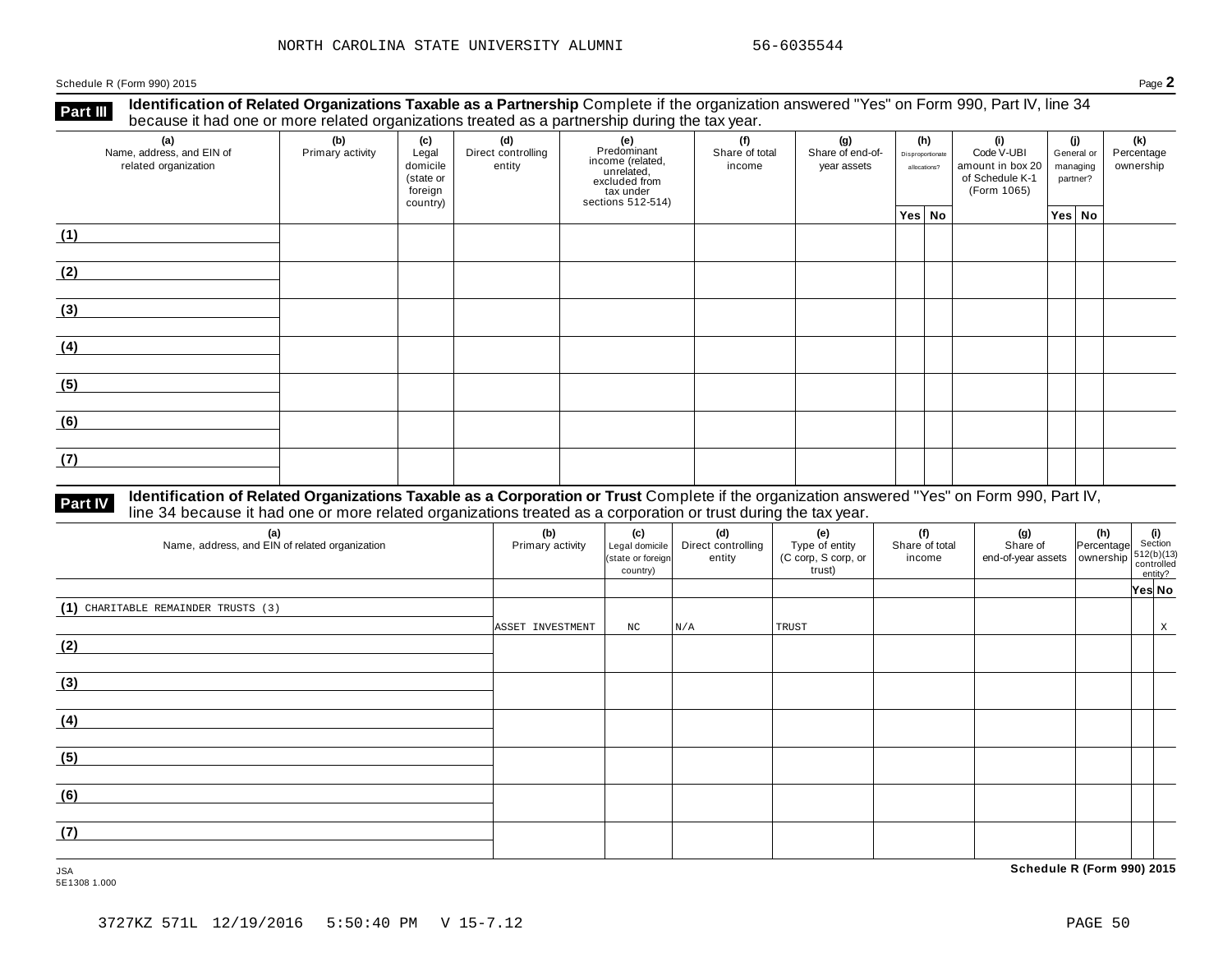Schedule <sup>R</sup> (Form 990) <sup>2015</sup> Page **3**

| Part V                     | Transactions With Related Organizations Complete if the organization answered "Yes" on Form 990, Part IV, line 34, 35b, or 36.                                                                                                 |              |                 |                                          |                              |
|----------------------------|--------------------------------------------------------------------------------------------------------------------------------------------------------------------------------------------------------------------------------|--------------|-----------------|------------------------------------------|------------------------------|
|                            | Note. Complete line 1 if any entity is listed in Parts II, III, or IV of this schedule.                                                                                                                                        |              |                 |                                          | Yes No                       |
|                            | During the tax year, did the organization engage in any of the following transactions with one or more related organizations listed in Parts II-IV?                                                                            |              |                 |                                          |                              |
|                            |                                                                                                                                                                                                                                |              |                 | 1a                                       | $\mathbf x$                  |
|                            |                                                                                                                                                                                                                                |              |                 | 1 <sub>b</sub>                           | $\mathbf{X}$                 |
|                            |                                                                                                                                                                                                                                |              |                 | 1 <sub>c</sub>                           | $\overline{\mathbf{x}}$      |
|                            |                                                                                                                                                                                                                                |              |                 | 1 <sub>d</sub>                           | $\mathbf X$                  |
|                            |                                                                                                                                                                                                                                |              |                 | 1е                                       | $\overline{\mathbf{x}}$      |
|                            |                                                                                                                                                                                                                                |              |                 |                                          |                              |
| f                          |                                                                                                                                                                                                                                |              |                 | 1f                                       | X<br>$\overline{\mathbf{x}}$ |
| g                          | Sale of assets to related organization(s) et also exercised as a content of the content of a content of a content of a content of a content of a content of a content of a content of a content of a content of a content of a |              |                 | 1 <sub>q</sub>                           | $\overline{X}$               |
|                            |                                                                                                                                                                                                                                |              |                 | 1 <sub>h</sub>                           | $\overline{\mathbf{x}}$      |
|                            |                                                                                                                                                                                                                                |              |                 | 1i.                                      | $\mathbf X$                  |
|                            |                                                                                                                                                                                                                                |              |                 | 1j                                       |                              |
|                            |                                                                                                                                                                                                                                |              |                 | 1 <sub>k</sub>                           | X                            |
|                            |                                                                                                                                                                                                                                |              |                 |                                          | $\overline{\mathbf{x}}$      |
|                            |                                                                                                                                                                                                                                |              |                 | 11                                       | $\mathbf X$                  |
|                            |                                                                                                                                                                                                                                |              |                 | 1 <sub>m</sub>                           | $\boldsymbol{\mathrm{X}}$    |
|                            |                                                                                                                                                                                                                                |              |                 | 1n                                       | $\overline{X}$               |
|                            |                                                                                                                                                                                                                                |              |                 | 1 <sub>o</sub>                           |                              |
|                            |                                                                                                                                                                                                                                |              |                 |                                          | X                            |
|                            |                                                                                                                                                                                                                                |              |                 | 1 <sub>p</sub><br>1 <sub>q</sub>         | $\overline{\mathbf{x}}$      |
|                            |                                                                                                                                                                                                                                |              |                 |                                          |                              |
|                            |                                                                                                                                                                                                                                |              |                 | 1r                                       | X                            |
|                            |                                                                                                                                                                                                                                |              |                 | 1s                                       | $\overline{X}$               |
| $\mathbf{2}$               | If the answer to any of the above is "Yes," see the instructions for information on who must complete this line, including covered relationships and transaction thresholds.                                                   |              |                 |                                          |                              |
|                            | (a)                                                                                                                                                                                                                            | (b)          | (c)             | (d)                                      |                              |
|                            | Name of related organization                                                                                                                                                                                                   | Transaction  | Amount involved | Method of determining<br>amount involved |                              |
|                            |                                                                                                                                                                                                                                | type $(a-s)$ |                 |                                          |                              |
|                            |                                                                                                                                                                                                                                |              |                 |                                          |                              |
| (1)                        |                                                                                                                                                                                                                                |              |                 |                                          |                              |
|                            |                                                                                                                                                                                                                                |              |                 |                                          |                              |
| (2)                        |                                                                                                                                                                                                                                |              |                 |                                          |                              |
| (3)                        |                                                                                                                                                                                                                                |              |                 |                                          |                              |
|                            |                                                                                                                                                                                                                                |              |                 |                                          |                              |
| (4)                        |                                                                                                                                                                                                                                |              |                 |                                          |                              |
| (5)                        |                                                                                                                                                                                                                                |              |                 |                                          |                              |
| (6)                        |                                                                                                                                                                                                                                |              |                 |                                          |                              |
|                            |                                                                                                                                                                                                                                |              |                 | Schedule R (Form 990) 2015               |                              |
| <b>JSA</b><br>5E1309 1.000 |                                                                                                                                                                                                                                |              |                 |                                          |                              |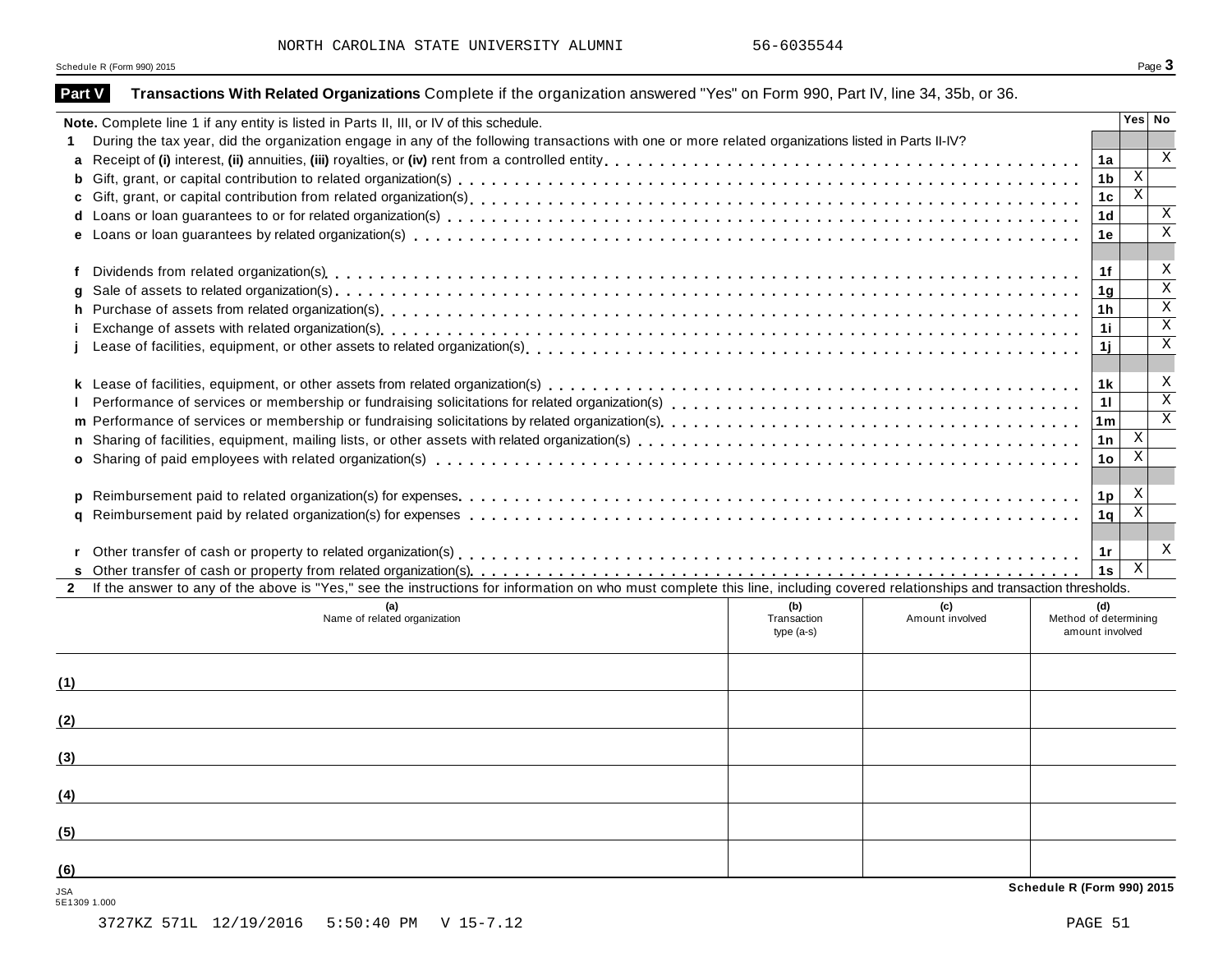#### **Part VI Unrelated Organizations Taxable as a Partnership** Complete if the organization answered "Yes" on Form 990, Part IV, line 37.

Provide the following information for each entity taxed as a partnership through which the organization conducted more than five percent of its activities (measured by total assets or gross revenue) that was not a related organization. See instructions regarding exclusion for certain investment partnerships.

| (a)<br>Name, address, and EIN of entity | (b)<br>Primary activity | $\overline{(c)}$<br>Legal domicile<br>(state or foreign<br>country) | (d)<br>Predominant<br>income (related,<br>unrelated, excluded<br>from tax under |               | $\begin{array}{ c c }\n\hline\n\text{Are all partners}\n\end{array}$<br>section<br>501(c)(3)<br>organizations? | (f)<br>Share of<br>total income | (g)<br>Share of<br>end-of-year<br>assets |        | (h)<br>Disproportionate<br>allocations? | $\begin{array}{c} \textbf{(i)} \\ \textbf{Code V - UBI} \end{array}$<br>amount in box 20<br>of Schedule K-1<br>(Form 1065) |     | (j)<br>General or<br>managing<br>partner? | (k)<br>Percentage<br>ownership |
|-----------------------------------------|-------------------------|---------------------------------------------------------------------|---------------------------------------------------------------------------------|---------------|----------------------------------------------------------------------------------------------------------------|---------------------------------|------------------------------------------|--------|-----------------------------------------|----------------------------------------------------------------------------------------------------------------------------|-----|-------------------------------------------|--------------------------------|
|                                         |                         |                                                                     | sections 512-514)                                                               | $Yes \mid No$ |                                                                                                                |                                 |                                          | Yes No |                                         |                                                                                                                            | Yes | <b>No</b>                                 |                                |
| (1)                                     |                         |                                                                     |                                                                                 |               |                                                                                                                |                                 |                                          |        |                                         |                                                                                                                            |     |                                           |                                |
| (2)                                     |                         |                                                                     |                                                                                 |               |                                                                                                                |                                 |                                          |        |                                         |                                                                                                                            |     |                                           |                                |
| (3)                                     |                         |                                                                     |                                                                                 |               |                                                                                                                |                                 |                                          |        |                                         |                                                                                                                            |     |                                           |                                |
| (4)                                     |                         |                                                                     |                                                                                 |               |                                                                                                                |                                 |                                          |        |                                         |                                                                                                                            |     |                                           |                                |
| (5)                                     |                         |                                                                     |                                                                                 |               |                                                                                                                |                                 |                                          |        |                                         |                                                                                                                            |     |                                           |                                |
| (6)                                     |                         |                                                                     |                                                                                 |               |                                                                                                                |                                 |                                          |        |                                         |                                                                                                                            |     |                                           |                                |
| (7)                                     |                         |                                                                     |                                                                                 |               |                                                                                                                |                                 |                                          |        |                                         |                                                                                                                            |     |                                           |                                |
| (8)                                     |                         |                                                                     |                                                                                 |               |                                                                                                                |                                 |                                          |        |                                         |                                                                                                                            |     |                                           |                                |
| (9)                                     |                         |                                                                     |                                                                                 |               |                                                                                                                |                                 |                                          |        |                                         |                                                                                                                            |     |                                           |                                |
| (10)                                    |                         |                                                                     |                                                                                 |               |                                                                                                                |                                 |                                          |        |                                         |                                                                                                                            |     |                                           |                                |
| (11)                                    |                         |                                                                     |                                                                                 |               |                                                                                                                |                                 |                                          |        |                                         |                                                                                                                            |     |                                           |                                |
| (12)                                    |                         |                                                                     |                                                                                 |               |                                                                                                                |                                 |                                          |        |                                         |                                                                                                                            |     |                                           |                                |
| (13)                                    |                         |                                                                     |                                                                                 |               |                                                                                                                |                                 |                                          |        |                                         |                                                                                                                            |     |                                           |                                |
| (14)                                    |                         |                                                                     |                                                                                 |               |                                                                                                                |                                 |                                          |        |                                         |                                                                                                                            |     |                                           |                                |
| (15)                                    |                         |                                                                     |                                                                                 |               |                                                                                                                |                                 |                                          |        |                                         |                                                                                                                            |     |                                           |                                |
| (16)                                    |                         |                                                                     |                                                                                 |               |                                                                                                                |                                 |                                          |        |                                         |                                                                                                                            |     |                                           |                                |
| <b>JSA</b>                              |                         |                                                                     |                                                                                 |               |                                                                                                                |                                 |                                          |        |                                         |                                                                                                                            |     |                                           | Schedule R (Form 990) 2015     |

5E1310 1.000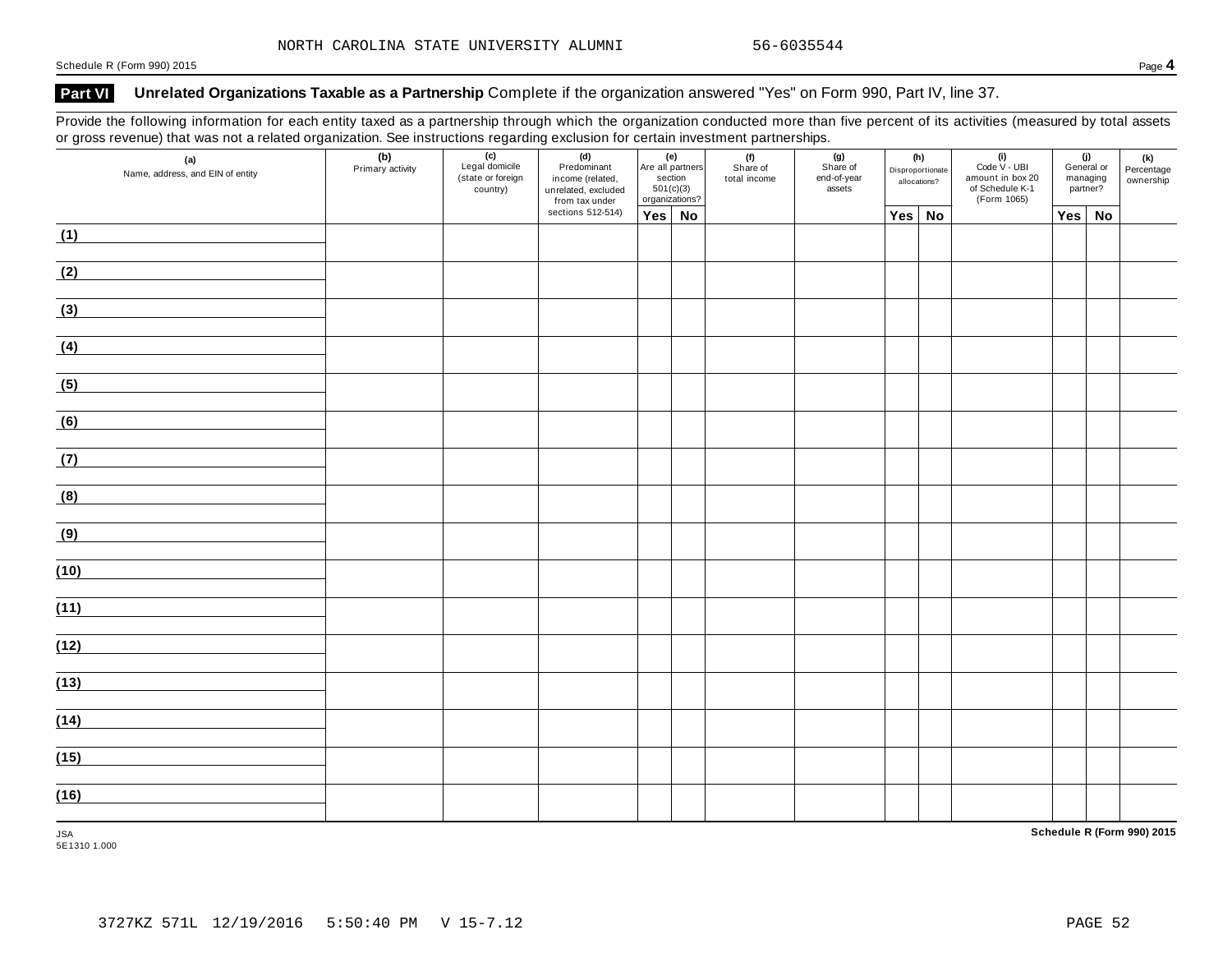Schedule R (Form 990) 2015 Page **5**

| <b>Part VII</b> Supplemental Information                                                           |
|----------------------------------------------------------------------------------------------------|
| Complete this part to provide additional information for responses to questions on Schedule R (see |
| instructions).                                                                                     |

PART IV, IDENTIFICATION OF RELATED ORGANIZATIONS TAXABLE AS CORP OR TRUST:

NAME OF RELATED ORGANIZATION: CHARITABLE REMAINDER TRUSTS (3)

DIRECT CONTROLLING ENTITY: NC STATE UNIV. ALUMNI ASSOCIATION, INC.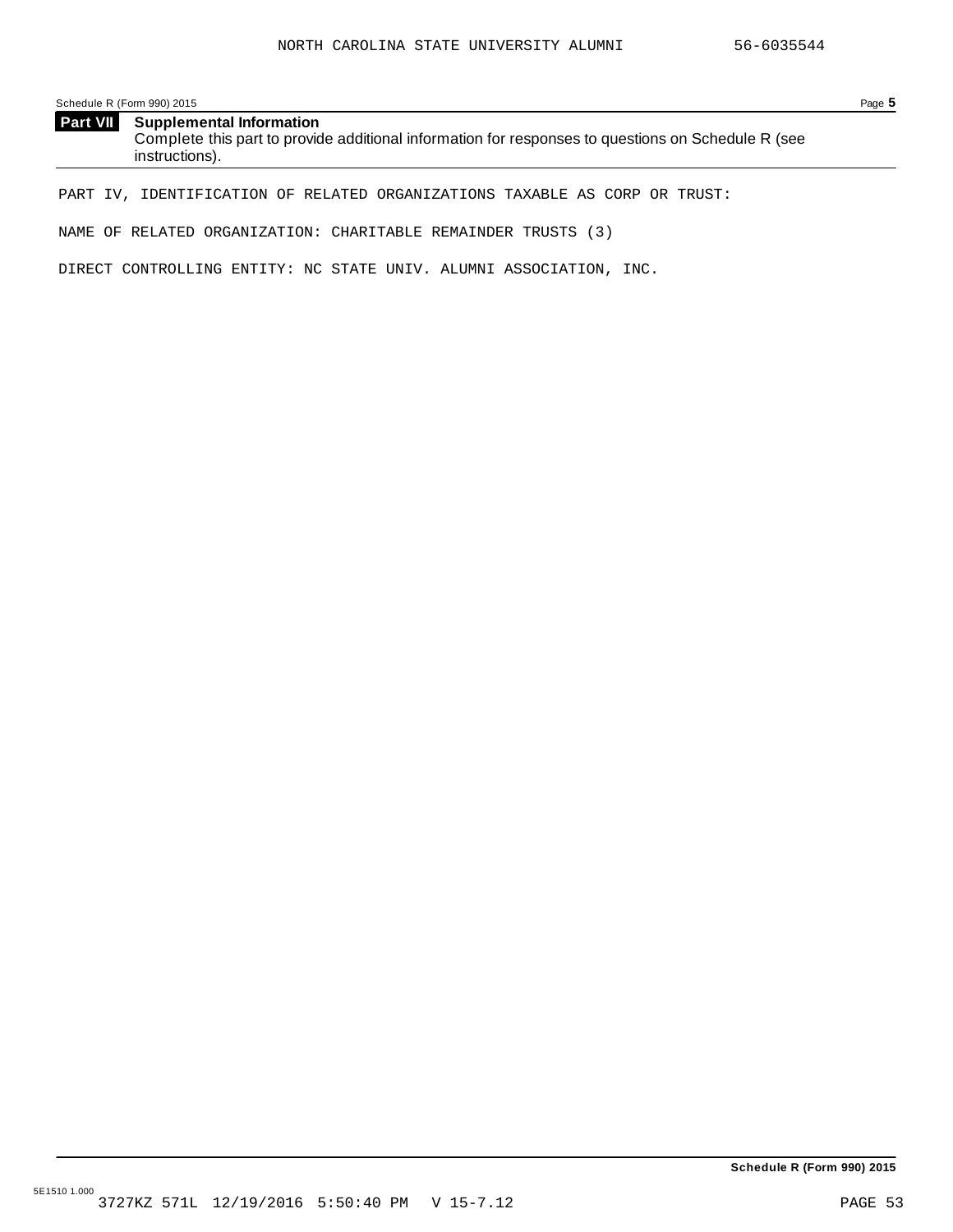| Form 990-T                           |                                                                                                                                                                                                                                |                                                                          |                | <b>Exempt Organization Business Income Tax Return</b><br>(and proxy tax under section 6033(e))                                                                                                                                 |                                                     |                 | OMB No. 1545-0687                                                         |
|--------------------------------------|--------------------------------------------------------------------------------------------------------------------------------------------------------------------------------------------------------------------------------|--------------------------------------------------------------------------|----------------|--------------------------------------------------------------------------------------------------------------------------------------------------------------------------------------------------------------------------------|-----------------------------------------------------|-----------------|---------------------------------------------------------------------------|
|                                      |                                                                                                                                                                                                                                |                                                                          |                | For calendar year 2015 or other tax year beginning $\frac{07/01}{2}$ , 2015, and ending $\frac{06/30}{20}$ , 20 $16$                                                                                                           |                                                     |                 |                                                                           |
| Department of the Treasury           |                                                                                                                                                                                                                                |                                                                          |                | Information about Form 990-T and its instructions is available at www.irs.gov/form990t.                                                                                                                                        |                                                     |                 |                                                                           |
| Internal Revenue Service             |                                                                                                                                                                                                                                |                                                                          |                | Do not enter SSN numbers on this form as it may be made public if your organization is a 501(c)(3).                                                                                                                            |                                                     |                 | Open to Public Inspection for<br>501(c)(3) Organizations Only             |
| Check box if<br>A<br>address changed | Name of organization (                                                                                                                                                                                                         |                                                                          |                | Check box if name changed and see instructions.)                                                                                                                                                                               |                                                     |                 | D Employer identification number<br>(Employees' trust, see instructions.) |
|                                      |                                                                                                                                                                                                                                |                                                                          |                | NORTH CAROLINA STATE UNIVERSITY ALUMNI                                                                                                                                                                                         |                                                     |                 |                                                                           |
| <b>B</b> Exempt under section        | Print                                                                                                                                                                                                                          | ASSOCIATION, INC.                                                        |                |                                                                                                                                                                                                                                |                                                     |                 | 56-6035544                                                                |
| $X \mid 501(C) (3)$                  | or                                                                                                                                                                                                                             | Number, street, and room or suite no. If a P.O. box, see instructions.   |                |                                                                                                                                                                                                                                |                                                     |                 | E Unrelated business activity codes                                       |
| 408(e)<br>220(e)                     | <b>Type</b><br>NCSU BOX 7207                                                                                                                                                                                                   |                                                                          |                |                                                                                                                                                                                                                                |                                                     |                 | (See instructions.)                                                       |
| 408A<br>530(a)                       |                                                                                                                                                                                                                                | City or town, state or province, country, and ZIP or foreign postal code |                |                                                                                                                                                                                                                                |                                                     |                 |                                                                           |
| 529(a)<br>C Book value of all assets |                                                                                                                                                                                                                                | RALEIGH, NC 27695                                                        |                |                                                                                                                                                                                                                                |                                                     | 541800          |                                                                           |
| at end of year                       |                                                                                                                                                                                                                                | Group exemption number (See instructions.) ▶                             |                |                                                                                                                                                                                                                                |                                                     |                 |                                                                           |
| 36,503,400.                          | Check organization type $\blacktriangleright$<br>G                                                                                                                                                                             | $X \mid 501(c)$ corporation                                              |                | $501(c)$ trust                                                                                                                                                                                                                 |                                                     | $401(a)$ trust  | Other trust                                                               |
|                                      |                                                                                                                                                                                                                                |                                                                          |                | H Describe the organization's primary unrelated business activity. > ADVERTISING REVENUE FROM MAGAZINE                                                                                                                         |                                                     |                 |                                                                           |
| $\mathbf{L}$                         |                                                                                                                                                                                                                                |                                                                          |                | During the tax year, was the corporation a subsidiary in an affiliated group or a parent-subsidiary controlled group? $\blacktriangleright$                                                                                    |                                                     |                 | X<br>Yes<br><b>No</b>                                                     |
|                                      | If "Yes," enter the name and identifying number of the parent corporation. $\blacktriangleright$                                                                                                                               |                                                                          |                |                                                                                                                                                                                                                                |                                                     |                 |                                                                           |
|                                      | J The books are in care of > MARY PELOQUIN-DODD                                                                                                                                                                                |                                                                          |                |                                                                                                                                                                                                                                | Telephone number $\triangleright$ 919-513-7149      |                 |                                                                           |
|                                      | <b>Part   Unrelated Trade or Business Income</b>                                                                                                                                                                               |                                                                          |                | (A) Income                                                                                                                                                                                                                     | (B) Expenses                                        |                 | (C) Net                                                                   |
| 1a Gross receipts or sales           |                                                                                                                                                                                                                                |                                                                          |                |                                                                                                                                                                                                                                |                                                     |                 |                                                                           |
| Less returns and allowances<br>b     |                                                                                                                                                                                                                                | c Balance                                                                | 1c             |                                                                                                                                                                                                                                |                                                     |                 |                                                                           |
| 2                                    | Cost of goods sold (Schedule A, line 7) Cost of goods sold (Schedule A, line 7)                                                                                                                                                |                                                                          | $\overline{2}$ |                                                                                                                                                                                                                                |                                                     |                 |                                                                           |
| 3                                    | Gross profit. Subtract line 2 from line 1c                                                                                                                                                                                     |                                                                          | 3              |                                                                                                                                                                                                                                |                                                     |                 |                                                                           |
| 4a                                   | Capital gain net income (attach Schedule D) [100]                                                                                                                                                                              |                                                                          | 4a             |                                                                                                                                                                                                                                |                                                     |                 |                                                                           |
| b                                    | Net gain (loss) (Form 4797, Part II, line 17) (attach Form 4797)                                                                                                                                                               |                                                                          | 4b             |                                                                                                                                                                                                                                |                                                     |                 |                                                                           |
| c                                    | Capital loss deduction for trusts entitled and an article of the set of the capital loss deduction for trusts                                                                                                                  |                                                                          | 4c             |                                                                                                                                                                                                                                |                                                     |                 |                                                                           |
| 5                                    | Income (loss) from partnerships and S corporations (attach statement)                                                                                                                                                          |                                                                          | 5              |                                                                                                                                                                                                                                |                                                     |                 |                                                                           |
| 6                                    |                                                                                                                                                                                                                                |                                                                          | 6              |                                                                                                                                                                                                                                |                                                     |                 |                                                                           |
| 7                                    | Unrelated debt-financed income (Schedule E)                                                                                                                                                                                    |                                                                          | $\overline{7}$ |                                                                                                                                                                                                                                |                                                     |                 |                                                                           |
| 8                                    | Interest, annuities, royalties, and rents from controlled organizations (Schedule F)                                                                                                                                           |                                                                          | 8              |                                                                                                                                                                                                                                |                                                     |                 |                                                                           |
| 9                                    | Investment income of a section 501(c)(7), (9), or (17) organization (Schedule G)                                                                                                                                               |                                                                          | 9              |                                                                                                                                                                                                                                |                                                     |                 |                                                                           |
| 10                                   | Exploited exempt activity income (Schedule I)                                                                                                                                                                                  |                                                                          | 10             |                                                                                                                                                                                                                                |                                                     |                 |                                                                           |
| 11                                   | Advertising income (Schedule J) example and the set of the set of the set of the set of the set of the set of the set of the set of the set of the set of the set of the set of the set of the set of the set of the set of th |                                                                          | 11             | 69, 290.                                                                                                                                                                                                                       |                                                     | 35,192.         | 34,098.                                                                   |
| 12                                   | Other income (See instructions; attach schedule)                                                                                                                                                                               |                                                                          | 12             |                                                                                                                                                                                                                                |                                                     |                 |                                                                           |
| 13                                   | Total. Combine lines 3 through 12                                                                                                                                                                                              |                                                                          | 13             | 69,290.                                                                                                                                                                                                                        |                                                     | 35,192.         | 34,098.                                                                   |
| Part II                              |                                                                                                                                                                                                                                |                                                                          |                | Deductions Not Taken Elsewhere (See instructions for limitations on deductions.) (Except for contributions,                                                                                                                    |                                                     |                 |                                                                           |
|                                      |                                                                                                                                                                                                                                |                                                                          |                | deductions must be directly connected with the unrelated business income.)                                                                                                                                                     |                                                     |                 |                                                                           |
| 14                                   |                                                                                                                                                                                                                                |                                                                          |                |                                                                                                                                                                                                                                |                                                     | 14              |                                                                           |
| 15                                   |                                                                                                                                                                                                                                |                                                                          |                | Salaries and wages enterpreteration of the series of the series of the series and wages and vages of the series of the series of the series and vages of the series of the series of the series of the series and vages of the |                                                     | 15              |                                                                           |
| 16                                   |                                                                                                                                                                                                                                |                                                                          |                | Repairs and maintenance enterpretation of the state of the state of the state of the state of the state of the state of the state of the state of the state of the state of the state of the state of the state of the state o |                                                     | 16              |                                                                           |
| 17                                   |                                                                                                                                                                                                                                |                                                                          |                |                                                                                                                                                                                                                                |                                                     | 17              |                                                                           |
| 18                                   |                                                                                                                                                                                                                                |                                                                          |                | Interest (attach schedule) entries respectively and the contract of the contract of the contract of the contract of the contract of the contract of the contract of the contract of the contract of the contract of the contra |                                                     | 18              |                                                                           |
| 19                                   |                                                                                                                                                                                                                                |                                                                          |                | Taxes and licenses enterpreteration of the contract of the contract of the contract of the contract of the contract of the contract of the contract of the contract of the contract of the contract of the contract of the con |                                                     | 19              |                                                                           |
| 20                                   |                                                                                                                                                                                                                                |                                                                          |                |                                                                                                                                                                                                                                |                                                     | 20              |                                                                           |
| 21                                   |                                                                                                                                                                                                                                |                                                                          |                |                                                                                                                                                                                                                                | <u> 1989 - Andrea Station Barbara, amerikan per</u> |                 |                                                                           |
| 22                                   | Less depreciation claimed on Schedule A and elsewhere on return   122a                                                                                                                                                         |                                                                          |                |                                                                                                                                                                                                                                |                                                     | 22 <sub>b</sub> |                                                                           |
| 23                                   |                                                                                                                                                                                                                                |                                                                          |                |                                                                                                                                                                                                                                |                                                     | 23              |                                                                           |
| 24                                   |                                                                                                                                                                                                                                |                                                                          |                |                                                                                                                                                                                                                                |                                                     | 24              |                                                                           |
| 25                                   |                                                                                                                                                                                                                                |                                                                          |                | Employee benefit programs enterpreed to contact the contract of the contract of the contract of the contract of                                                                                                                |                                                     | 25              |                                                                           |
| 26                                   |                                                                                                                                                                                                                                |                                                                          |                |                                                                                                                                                                                                                                |                                                     | 26              |                                                                           |
| 27                                   |                                                                                                                                                                                                                                |                                                                          |                |                                                                                                                                                                                                                                |                                                     | 27              | 34,098.                                                                   |
| 28                                   |                                                                                                                                                                                                                                |                                                                          |                | Other deductions (attach schedule) enterpretation of the set of the contract of the deductions (attach schedule)                                                                                                               |                                                     | 28              |                                                                           |
| 29                                   |                                                                                                                                                                                                                                |                                                                          |                |                                                                                                                                                                                                                                |                                                     | 29              | 34,098.                                                                   |
| 30                                   |                                                                                                                                                                                                                                |                                                                          |                | Unrelated business taxable income before net operating loss deduction. Subtract line 29 from line 13                                                                                                                           |                                                     | 30              |                                                                           |
| 31                                   |                                                                                                                                                                                                                                |                                                                          |                |                                                                                                                                                                                                                                |                                                     | 31              |                                                                           |
| 32                                   |                                                                                                                                                                                                                                |                                                                          |                |                                                                                                                                                                                                                                |                                                     | 32 <sub>2</sub> | 1,000.                                                                    |
| 33                                   |                                                                                                                                                                                                                                |                                                                          |                | Specific deduction (Generally \$1,000, but see line 33 instructions for exceptions)                                                                                                                                            |                                                     | 33              |                                                                           |
| 34                                   |                                                                                                                                                                                                                                |                                                                          |                | Unrelated business taxable income. Subtract line 33 from line 32. If line 33 is greater than line 32,                                                                                                                          |                                                     |                 | 0.                                                                        |
|                                      | For Paperwork Reduction Act Notice, see instructions.                                                                                                                                                                          |                                                                          |                |                                                                                                                                                                                                                                |                                                     | 34              | Form 990-T (2015)                                                         |
|                                      | 5X2740 1999 27KZ JSA71L 1/16/2017 4:31:02 PM V 15-7.15                                                                                                                                                                         |                                                                          |                |                                                                                                                                                                                                                                |                                                     |                 | PAGE 1                                                                    |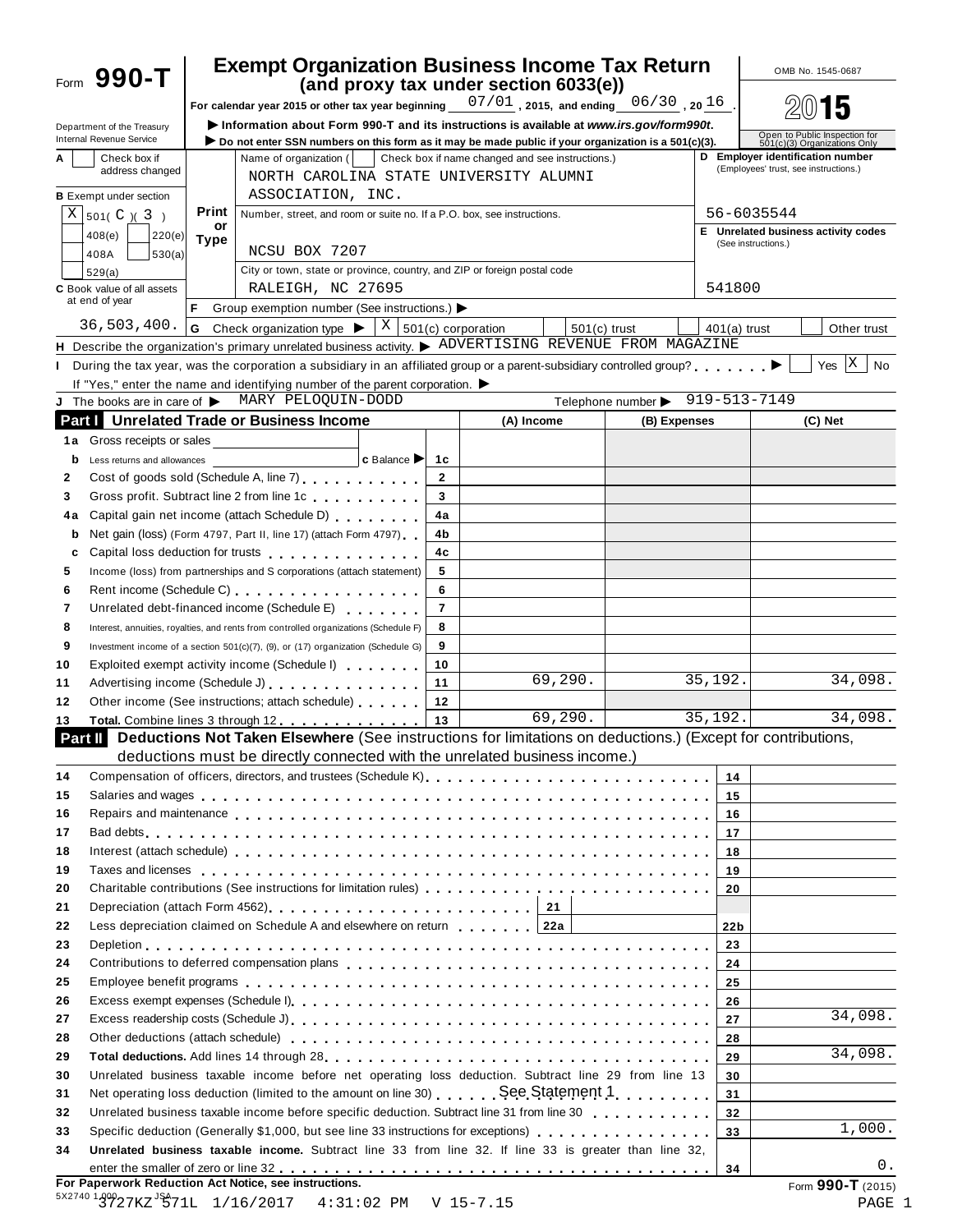|                                    | Form 990-T (2015)                                                                                                                                                             |                            |                                         | NORTH CAROLINA STATE UNIVERSITY ALUMNI            |                       |                                     |            |                                                                                                                                                                                                                                |               | 56-6035544                                                       | Page 2      |
|------------------------------------|-------------------------------------------------------------------------------------------------------------------------------------------------------------------------------|----------------------------|-----------------------------------------|---------------------------------------------------|-----------------------|-------------------------------------|------------|--------------------------------------------------------------------------------------------------------------------------------------------------------------------------------------------------------------------------------|---------------|------------------------------------------------------------------|-------------|
| Part III                           |                                                                                                                                                                               | <b>Tax Computation</b>     |                                         |                                                   |                       |                                     |            |                                                                                                                                                                                                                                |               |                                                                  |             |
| 35                                 |                                                                                                                                                                               |                            |                                         |                                                   |                       |                                     |            | Organizations Taxable as Corporations. See instructions for tax computation. Controlled group                                                                                                                                  |               |                                                                  |             |
|                                    | members (sections 1561 and 1563) check here $\blacktriangleright \hspace{0.1cm} \square$ See instructions and:                                                                |                            |                                         |                                                   |                       |                                     |            |                                                                                                                                                                                                                                |               |                                                                  |             |
|                                    | a Enter your share of the \$50,000, \$25,000, and \$9,925,000 taxable income brackets (in that order):                                                                        |                            |                                         |                                                   |                       |                                     |            |                                                                                                                                                                                                                                |               |                                                                  |             |
|                                    | $(1) $ \$                                                                                                                                                                     |                            | $(2) $ \$                               |                                                   |                       | $(3) \$                             |            |                                                                                                                                                                                                                                |               |                                                                  |             |
|                                    | <b>b</b> Enter organization's share of: (1) Additional 5% tax (not more than \$11,750)                                                                                        |                            |                                         |                                                   |                       |                                     |            |                                                                                                                                                                                                                                |               |                                                                  |             |
|                                    | (2) Additional 3% tax (not more than \$100,000) $\ldots \ldots \ldots \ldots \ldots \ldots$                                                                                   |                            |                                         |                                                   |                       |                                     |            |                                                                                                                                                                                                                                |               |                                                                  |             |
| 36                                 | Taxable<br><b>Trusts</b>                                                                                                                                                      |                            |                                         |                                                   |                       |                                     |            | See instructions for tax computation. Income tax on                                                                                                                                                                            | 35c           |                                                                  |             |
|                                    |                                                                                                                                                                               | at<br>Trust Rates.         |                                         |                                                   |                       |                                     |            |                                                                                                                                                                                                                                | 36            |                                                                  |             |
| 37                                 |                                                                                                                                                                               |                            |                                         |                                                   |                       |                                     |            | the amount on line 34 from: $\Box$ Tax rate schedule or $\Box$ Schedule D (Form 1041) $\Box$<br>Proxy tax. See instructions enterpreeding respectively respectively respectively respectively respectively respectively        | 37            |                                                                  |             |
| 38                                 |                                                                                                                                                                               |                            |                                         |                                                   |                       |                                     |            | Alternative minimum tax enterpreened and the series of the series of the series are series and the series of the series of the series of the series of the series of the series of the series of the series of the series of t | 38            |                                                                  |             |
| 39                                 |                                                                                                                                                                               |                            |                                         |                                                   |                       |                                     |            | Total. Add lines 37 and 38 to line 35c or 36, whichever applies                                                                                                                                                                | 39            |                                                                  |             |
|                                    | <b>Part IV</b>                                                                                                                                                                | <b>Tax and Payments</b>    |                                         |                                                   |                       |                                     |            |                                                                                                                                                                                                                                |               |                                                                  |             |
|                                    | 40a Foreign tax credit (corporations attach Form 1118; trusts attach Form 1116). 40a                                                                                          |                            |                                         |                                                   |                       |                                     |            |                                                                                                                                                                                                                                |               |                                                                  |             |
|                                    |                                                                                                                                                                               |                            |                                         |                                                   |                       |                                     |            |                                                                                                                                                                                                                                |               |                                                                  |             |
|                                    |                                                                                                                                                                               |                            |                                         |                                                   |                       |                                     |            |                                                                                                                                                                                                                                |               |                                                                  |             |
|                                    |                                                                                                                                                                               |                            |                                         |                                                   |                       |                                     |            |                                                                                                                                                                                                                                |               |                                                                  |             |
| е                                  |                                                                                                                                                                               |                            |                                         |                                                   |                       |                                     |            |                                                                                                                                                                                                                                | 40e           |                                                                  |             |
| 41                                 |                                                                                                                                                                               |                            |                                         |                                                   |                       |                                     |            |                                                                                                                                                                                                                                | 41            |                                                                  |             |
| 42                                 |                                                                                                                                                                               |                            |                                         |                                                   |                       |                                     |            | Other taxes. Check if from: Form 4255 Form 8611 Form 8697 Form 8866 Other (attach schedule)                                                                                                                                    | 42            |                                                                  |             |
| 43                                 |                                                                                                                                                                               |                            |                                         |                                                   |                       |                                     |            |                                                                                                                                                                                                                                | 43            |                                                                  | 0.          |
|                                    | 44 a Payments: A 2014 overpayment credited to 2015                                                                                                                            |                            |                                         |                                                   |                       |                                     | 44a        |                                                                                                                                                                                                                                |               |                                                                  |             |
|                                    |                                                                                                                                                                               |                            |                                         |                                                   |                       |                                     | 44b        |                                                                                                                                                                                                                                |               |                                                                  |             |
|                                    |                                                                                                                                                                               |                            |                                         |                                                   |                       |                                     | 44c        |                                                                                                                                                                                                                                |               |                                                                  |             |
|                                    | <b>d</b> Foreign organizations: Tax paid or withheld at source (see instructions) $\ldots$ ,,,,                                                                               |                            |                                         |                                                   |                       |                                     | 44d<br>44e |                                                                                                                                                                                                                                |               |                                                                  |             |
|                                    | Credit for small employer health insurance premiums (Attach Form 8941)                                                                                                        |                            |                                         |                                                   |                       |                                     | 44f        |                                                                                                                                                                                                                                |               |                                                                  |             |
| g                                  | Other credits and payments:                                                                                                                                                   |                            |                                         |                                                   |                       |                                     |            |                                                                                                                                                                                                                                |               |                                                                  |             |
|                                    | Form 4136                                                                                                                                                                     |                            |                                         |                                                   |                       |                                     |            |                                                                                                                                                                                                                                |               |                                                                  |             |
| 45                                 |                                                                                                                                                                               |                            |                                         |                                                   |                       |                                     |            |                                                                                                                                                                                                                                | 45            |                                                                  |             |
| 46                                 |                                                                                                                                                                               |                            |                                         |                                                   |                       |                                     |            |                                                                                                                                                                                                                                | 46            |                                                                  |             |
| 47                                 |                                                                                                                                                                               |                            |                                         |                                                   |                       |                                     |            |                                                                                                                                                                                                                                | 47            |                                                                  |             |
| 48                                 |                                                                                                                                                                               |                            |                                         |                                                   |                       |                                     |            | Overpayment. If line 45 is larger than the total of lines 43 and 46, enter amount overpaid                                                                                                                                     | 48            |                                                                  |             |
| 49                                 | Enter the amount of line 48 you want: Credited to 2016 estimated tax                                                                                                          |                            |                                         |                                                   |                       |                                     |            | <b>Refunded</b> ▶                                                                                                                                                                                                              | 49            |                                                                  |             |
| <b>Part V</b>                      |                                                                                                                                                                               |                            |                                         |                                                   |                       |                                     |            | <b>Statements Regarding Certain Activities and Other Information (see instructions)</b>                                                                                                                                        |               |                                                                  |             |
|                                    |                                                                                                                                                                               |                            |                                         |                                                   |                       |                                     |            | At any time during the 2015 calendar year, did the organization have an interest in or a signature or other authority over a financial   Yes   No                                                                              |               |                                                                  |             |
|                                    |                                                                                                                                                                               |                            |                                         |                                                   |                       |                                     |            | account (bank, securities, or other) in a foreign country? If YES, the organization may have to file FinCEN Form 114, Report of Foreign                                                                                        |               |                                                                  |             |
|                                    | Bank and Financial Accounts. If YES, enter the name of the foreign country here >                                                                                             |                            |                                         |                                                   |                       |                                     |            |                                                                                                                                                                                                                                |               |                                                                  | Χ           |
| 2                                  |                                                                                                                                                                               |                            |                                         |                                                   |                       |                                     |            | During the tax year, did the organization receive a distribution from, or was it the grantor of, or transferor to, a foreign trust?                                                                                            |               |                                                                  | $\mathbf X$ |
|                                    | If YES, see instructions for other forms the organization may have to file.                                                                                                   |                            |                                         |                                                   |                       |                                     |            |                                                                                                                                                                                                                                |               |                                                                  |             |
| 3                                  | Enter the amount of tax-exempt interest received or accrued during the tax year $\triangleright$ \$<br>Schedule A - Cost of Goods Sold. Enter method of inventory valuation > |                            |                                         |                                                   |                       |                                     |            | N/A                                                                                                                                                                                                                            |               |                                                                  |             |
|                                    |                                                                                                                                                                               |                            | $\mathbf{1}$                            |                                                   |                       |                                     |            | 6 Inventory at end of year                                                                                                                                                                                                     | 6             |                                                                  |             |
|                                    |                                                                                                                                                                               |                            |                                         |                                                   |                       |                                     |            |                                                                                                                                                                                                                                |               |                                                                  |             |
|                                    | Inventory at beginning of year                                                                                                                                                |                            |                                         |                                                   |                       |                                     |            |                                                                                                                                                                                                                                |               |                                                                  |             |
|                                    | Purchases <b>Container and Container</b>                                                                                                                                      |                            | $\mathbf{2}$<br>$\overline{\mathbf{3}}$ |                                                   |                       | 7 Cost of goods sold. Subtract line |            |                                                                                                                                                                                                                                |               |                                                                  |             |
|                                    | Cost of labor the cost of labor<br>4a Additional section 263A costs                                                                                                           |                            |                                         |                                                   |                       |                                     |            | 6 from line 5. Enter here and in                                                                                                                                                                                               | 7             |                                                                  |             |
| 1<br>2<br>3                        |                                                                                                                                                                               |                            | ∣4a                                     |                                                   |                       | 8                                   |            | Part I, line 2<br>Do the rules of section 263A (with respect to                                                                                                                                                                |               |                                                                  | Yes<br>No   |
|                                    | (attach schedule)<br><b>b</b> Other costs (attach schedule)                                                                                                                   |                            | ∣4b                                     |                                                   |                       |                                     |            | property produced or acquired for resale)                                                                                                                                                                                      |               | apply                                                            |             |
|                                    | Total. Add lines 1 through 4b.                                                                                                                                                |                            | 5                                       |                                                   |                       |                                     |            |                                                                                                                                                                                                                                |               |                                                                  |             |
|                                    |                                                                                                                                                                               |                            |                                         |                                                   |                       |                                     |            | Under penalties of perjury, I declare that I have examined this return, including accompanying schedules and statements, and to the best of my knowledge and belief, it is                                                     |               |                                                                  |             |
|                                    |                                                                                                                                                                               |                            |                                         |                                                   |                       |                                     |            | true, correct, and complete. Declaration of preparer (other than taxpayer) is based on all information of which preparer has any knowledge.                                                                                    |               |                                                                  |             |
|                                    |                                                                                                                                                                               |                            |                                         |                                                   |                       |                                     |            |                                                                                                                                                                                                                                |               | May the IRS discuss this return<br>with the preparer shown below |             |
|                                    | Signature of officer                                                                                                                                                          |                            |                                         |                                                   | Date                  | Title                               |            |                                                                                                                                                                                                                                |               | (see instructions)? $X \mid Y$ es                                | No          |
|                                    |                                                                                                                                                                               | Print/Type preparer's name |                                         |                                                   | Preparer's signature. |                                     |            | Date                                                                                                                                                                                                                           | Check L       | PTIN<br>if                                                       |             |
| 5<br>Sign<br><b>Here</b><br>Paid   |                                                                                                                                                                               | SANDRA L FEINSMITH         |                                         |                                                   | andue L               | YUMUME                              |            | 02/06/2017                                                                                                                                                                                                                     | self-employed | P01064157                                                        |             |
| <b>Preparer</b><br><b>Use Only</b> | Firm's name                                                                                                                                                                   |                            | BDO USA, LLP                            | Firm's address > 1100 PEACHTREE STREET, SUITE 700 |                       |                                     |            |                                                                                                                                                                                                                                | Firm's EIN    | 13-5381590<br>$404 - 688 - 6841$                                 |             |

JSA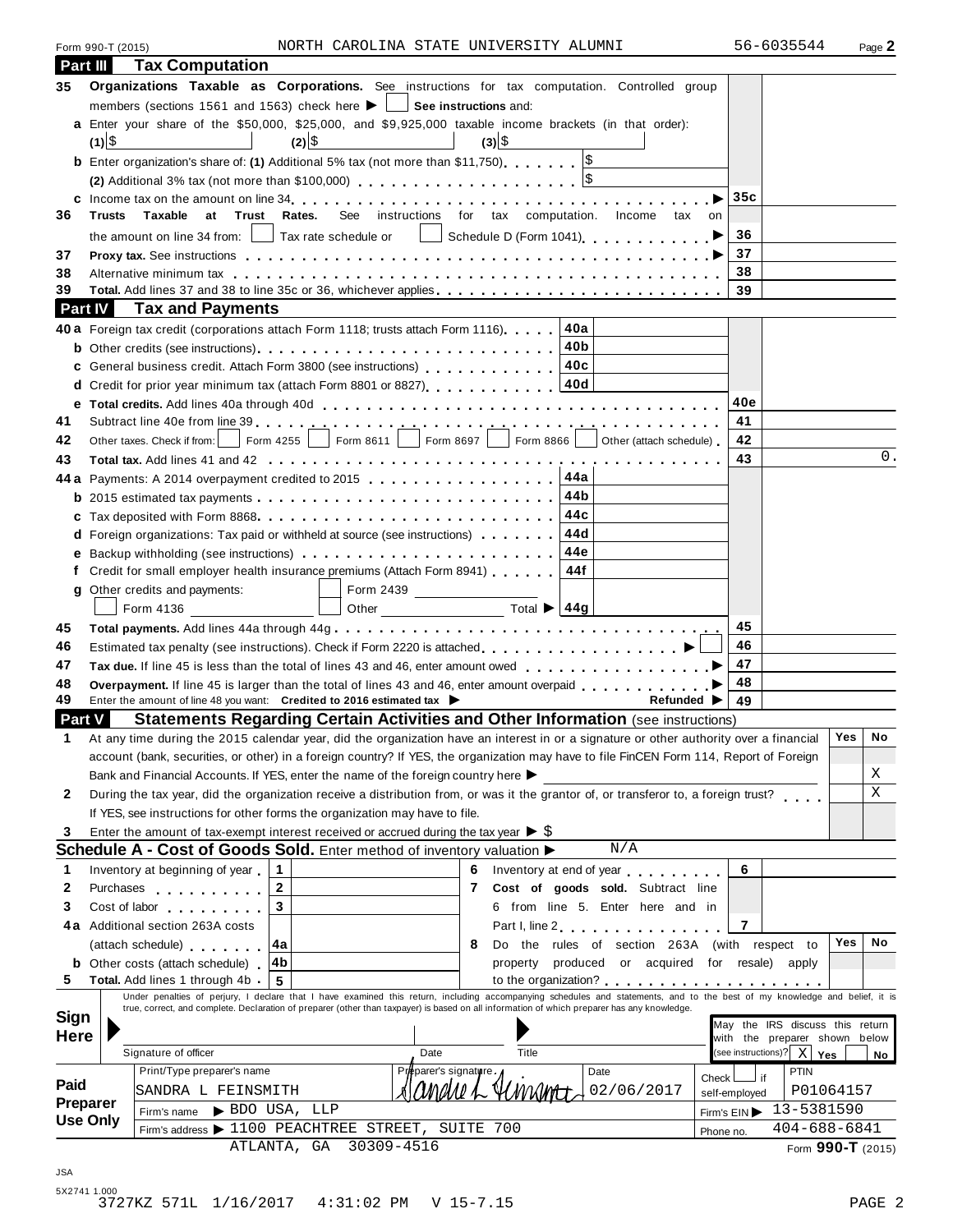| Form 990-T (2015) | Page $\bullet$ |
|-------------------|----------------|
|-------------------|----------------|

| (1)<br>(2)<br>(3)<br>(4)<br>(a) From personal property (if the percentage of rent<br>for personal property is more than 10% but not<br>more than 50%)                                                                                                                                                                                    |                                                                                                |       |                                                                                                                                                     |               |                                        |                                                                                            |                                                                                                  |
|------------------------------------------------------------------------------------------------------------------------------------------------------------------------------------------------------------------------------------------------------------------------------------------------------------------------------------------|------------------------------------------------------------------------------------------------|-------|-----------------------------------------------------------------------------------------------------------------------------------------------------|---------------|----------------------------------------|--------------------------------------------------------------------------------------------|--------------------------------------------------------------------------------------------------|
|                                                                                                                                                                                                                                                                                                                                          |                                                                                                |       |                                                                                                                                                     |               |                                        |                                                                                            |                                                                                                  |
|                                                                                                                                                                                                                                                                                                                                          |                                                                                                |       |                                                                                                                                                     |               |                                        |                                                                                            |                                                                                                  |
|                                                                                                                                                                                                                                                                                                                                          |                                                                                                |       |                                                                                                                                                     |               |                                        |                                                                                            |                                                                                                  |
|                                                                                                                                                                                                                                                                                                                                          |                                                                                                |       |                                                                                                                                                     |               |                                        |                                                                                            |                                                                                                  |
|                                                                                                                                                                                                                                                                                                                                          | 2. Rent received or accrued                                                                    |       |                                                                                                                                                     |               |                                        |                                                                                            |                                                                                                  |
|                                                                                                                                                                                                                                                                                                                                          |                                                                                                |       | (b) From real and personal property (if the<br>percentage of rent for personal property exceeds<br>50% or if the rent is based on profit or income) |               |                                        |                                                                                            | 3(a) Deductions directly connected with the income<br>in columns 2(a) and 2(b) (attach schedule) |
| (1)                                                                                                                                                                                                                                                                                                                                      |                                                                                                |       |                                                                                                                                                     |               |                                        |                                                                                            |                                                                                                  |
| (2)                                                                                                                                                                                                                                                                                                                                      |                                                                                                |       |                                                                                                                                                     |               |                                        |                                                                                            |                                                                                                  |
|                                                                                                                                                                                                                                                                                                                                          |                                                                                                |       |                                                                                                                                                     |               |                                        |                                                                                            |                                                                                                  |
| (3)                                                                                                                                                                                                                                                                                                                                      |                                                                                                |       |                                                                                                                                                     |               |                                        |                                                                                            |                                                                                                  |
| (4)                                                                                                                                                                                                                                                                                                                                      |                                                                                                |       |                                                                                                                                                     |               |                                        |                                                                                            |                                                                                                  |
| Total                                                                                                                                                                                                                                                                                                                                    |                                                                                                | Total |                                                                                                                                                     |               |                                        | (b) Total deductions.                                                                      |                                                                                                  |
| (c) Total income. Add totals of columns 2(a) and 2(b). Enter                                                                                                                                                                                                                                                                             |                                                                                                |       |                                                                                                                                                     |               |                                        | Enter here and on page 1,                                                                  |                                                                                                  |
| here and on page 1, Part I, line 6, column (A)                                                                                                                                                                                                                                                                                           |                                                                                                |       |                                                                                                                                                     |               |                                        | Part I, line 6, column (B) ▶                                                               |                                                                                                  |
| <b>Schedule E - Unrelated Debt-Financed Income (see instructions)</b>                                                                                                                                                                                                                                                                    |                                                                                                |       |                                                                                                                                                     |               |                                        |                                                                                            |                                                                                                  |
|                                                                                                                                                                                                                                                                                                                                          |                                                                                                |       | 2. Gross income from or                                                                                                                             |               |                                        | 3. Deductions directly connected with or allocable to<br>debt-financed property            |                                                                                                  |
| 1. Description of debt-financed property                                                                                                                                                                                                                                                                                                 |                                                                                                |       | allocable to debt-financed                                                                                                                          |               |                                        | (a) Straight line depreciation                                                             | (b) Other deductions                                                                             |
|                                                                                                                                                                                                                                                                                                                                          |                                                                                                |       | property                                                                                                                                            |               |                                        | (attach schedule)                                                                          | (attach schedule)                                                                                |
| (1)                                                                                                                                                                                                                                                                                                                                      |                                                                                                |       |                                                                                                                                                     |               |                                        |                                                                                            |                                                                                                  |
| (2)                                                                                                                                                                                                                                                                                                                                      |                                                                                                |       |                                                                                                                                                     |               |                                        |                                                                                            |                                                                                                  |
| (3)                                                                                                                                                                                                                                                                                                                                      |                                                                                                |       |                                                                                                                                                     |               |                                        |                                                                                            |                                                                                                  |
| (4)                                                                                                                                                                                                                                                                                                                                      |                                                                                                |       |                                                                                                                                                     |               |                                        |                                                                                            |                                                                                                  |
| 4. Amount of average<br>acquisition debt on or<br>allocable to debt-financed<br>property (attach schedule)                                                                                                                                                                                                                               | 5. Average adjusted basis<br>of or allocable to<br>debt-financed property<br>(attach schedule) |       | 6. Column<br>7. Gross income reportable<br>4 divided<br>(column 2 x column 6)<br>by column 5                                                        |               |                                        | 8. Allocable deductions<br>(column 6 x total of columns<br>$3(a)$ and $3(b)$ )             |                                                                                                  |
| (1)                                                                                                                                                                                                                                                                                                                                      |                                                                                                |       |                                                                                                                                                     | $\%$          |                                        |                                                                                            |                                                                                                  |
| (2)                                                                                                                                                                                                                                                                                                                                      |                                                                                                |       |                                                                                                                                                     | $\%$          |                                        |                                                                                            |                                                                                                  |
| (3)                                                                                                                                                                                                                                                                                                                                      |                                                                                                |       |                                                                                                                                                     | $\%$          |                                        |                                                                                            |                                                                                                  |
| (4)                                                                                                                                                                                                                                                                                                                                      |                                                                                                |       |                                                                                                                                                     | $\frac{0}{0}$ |                                        |                                                                                            |                                                                                                  |
| Totals <b>The Communist Communist Communist Communist Communist Communist Communist Communist Communist Communist</b><br>Total dividends-received deductions included in column 8 <mark>..............................</mark><br>Schedule F - Interest, Annuities, Royalties, and Rents From Controlled Organizations (see instructions) |                                                                                                |       |                                                                                                                                                     |               |                                        | Enter here and on page 1,<br>Part I, line 7, column (A).<br>►                              | Enter here and on page 1,<br>Part I, line 7, column (B).                                         |
|                                                                                                                                                                                                                                                                                                                                          |                                                                                                |       |                                                                                                                                                     |               |                                        |                                                                                            |                                                                                                  |
|                                                                                                                                                                                                                                                                                                                                          |                                                                                                |       | <b>Exempt Controlled Organizations</b>                                                                                                              |               |                                        |                                                                                            |                                                                                                  |
| 1. Name of controlled<br>organization                                                                                                                                                                                                                                                                                                    | 2. Employer<br>identification number                                                           |       | 3. Net unrelated income<br>(loss) (see instructions)                                                                                                |               | 4. Total of specified<br>payments made | 5. Part of column 4 that is<br>included in the controlling<br>organization's gross income  | 6. Deductions directly<br>connected with income<br>in column 5                                   |
| (1)                                                                                                                                                                                                                                                                                                                                      |                                                                                                |       |                                                                                                                                                     |               |                                        |                                                                                            |                                                                                                  |
| (2)                                                                                                                                                                                                                                                                                                                                      |                                                                                                |       |                                                                                                                                                     |               |                                        |                                                                                            |                                                                                                  |
| (3)                                                                                                                                                                                                                                                                                                                                      |                                                                                                |       |                                                                                                                                                     |               |                                        |                                                                                            |                                                                                                  |
| (4)                                                                                                                                                                                                                                                                                                                                      |                                                                                                |       |                                                                                                                                                     |               |                                        |                                                                                            |                                                                                                  |
| Nonexempt Controlled Organizations                                                                                                                                                                                                                                                                                                       |                                                                                                |       |                                                                                                                                                     |               |                                        |                                                                                            |                                                                                                  |
| 7. Taxable Income                                                                                                                                                                                                                                                                                                                        | 8. Net unrelated income<br>(loss) (see instructions)                                           |       | 9. Total of specified<br>payments made                                                                                                              |               |                                        | 10. Part of column 9 that is<br>included in the controlling<br>organization's gross income | 11. Deductions directly<br>connected with income in<br>column 10                                 |
| (1)                                                                                                                                                                                                                                                                                                                                      |                                                                                                |       |                                                                                                                                                     |               |                                        |                                                                                            |                                                                                                  |
| (2)                                                                                                                                                                                                                                                                                                                                      |                                                                                                |       |                                                                                                                                                     |               |                                        |                                                                                            |                                                                                                  |
| (3)                                                                                                                                                                                                                                                                                                                                      |                                                                                                |       |                                                                                                                                                     |               |                                        |                                                                                            |                                                                                                  |
| (4)                                                                                                                                                                                                                                                                                                                                      |                                                                                                |       |                                                                                                                                                     |               |                                        |                                                                                            |                                                                                                  |
|                                                                                                                                                                                                                                                                                                                                          |                                                                                                |       |                                                                                                                                                     |               |                                        | Add columns 5 and 10.<br>Enter here and on page 1,<br>Part I, line 8, column (A).          | Add columns 6 and 11.<br>Enter here and on page 1,<br>Part I, line 8, column (B).                |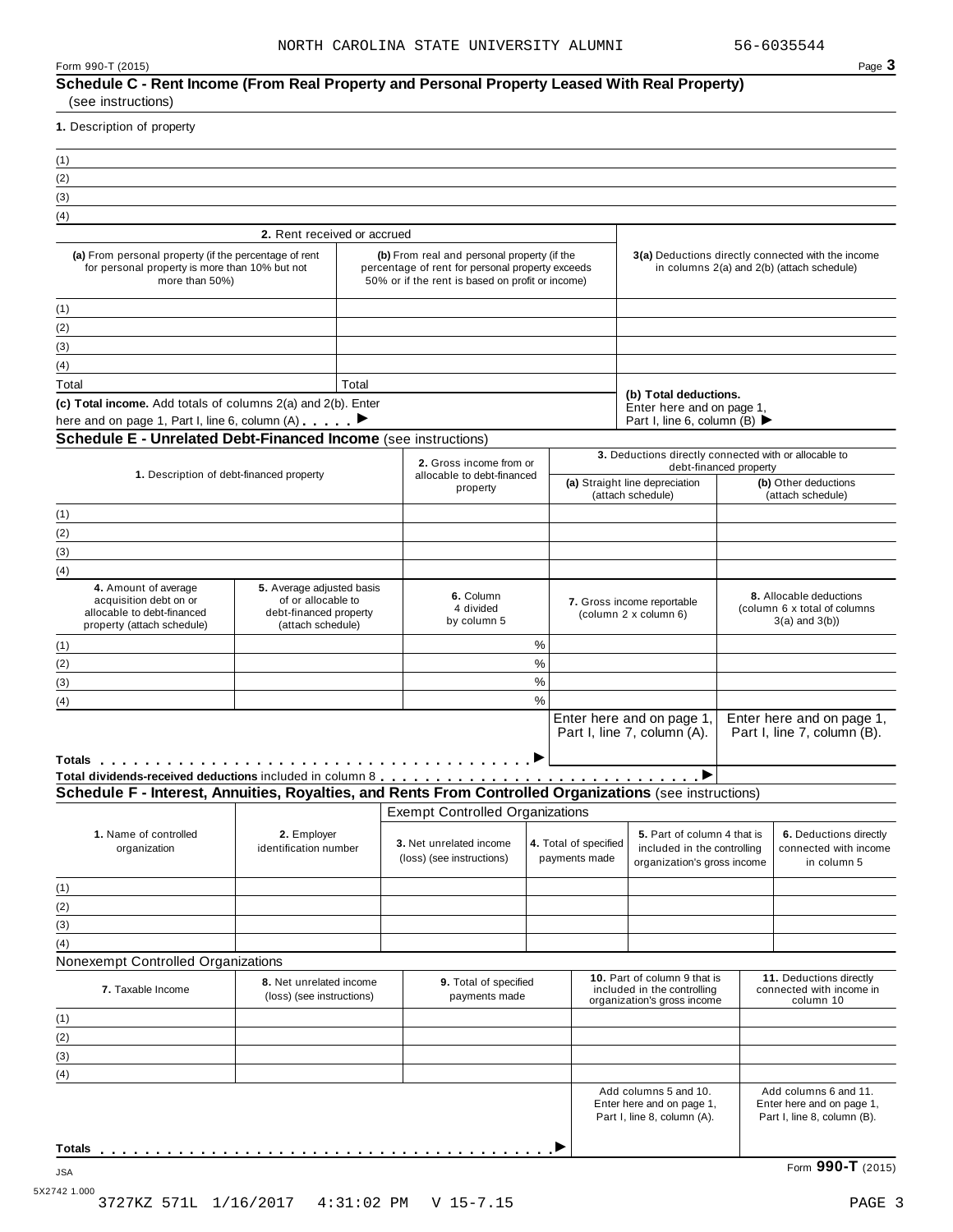|  | Form 990-T (2015) |  |
|--|-------------------|--|
|--|-------------------|--|

Form 990-T (2015) Page **4** NORTH CAROLINA STATE UNIVERSITY ALUMNI 56-6035544

| 3. Deductions<br>5. Total deductions<br>4. Set-asides<br>directly connected<br>1. Description of income<br>2. Amount of income<br>(attach schedule)<br>(attach schedule)<br>plus col. 4)<br>(1)<br>(2)<br>(3)<br>(4)<br>Enter here and on page 1,<br>Part I, line 9, column (A).<br>Totals $\ldots$ $\ldots$ $\ldots$ $\blacktriangleright$<br>Schedule I - Exploited Exempt Activity Income, Other Than Advertising Income (see instructions)<br>4. Net income (loss)<br>3. Expenses<br>from unrelated trade<br>2. Gross<br>directly<br>5. Gross income<br>expenses<br>6. Expenses<br>unrelated<br>or business (column<br>connected with<br>from activity that<br>attributable to<br>2 minus column 3).<br>business income<br>1. Description of exploited activity<br>production of<br>is not unrelated<br>If a gain, compute<br>column 5<br>from trade or<br>unrelated<br>business income<br>more than<br>cols. 5 through 7.<br>business<br>business income<br>column 4).<br>Enter here and on<br>Enter here and on<br>Enter here and<br>page 1, Part I,<br>page 1, Part I,<br>on page 1,<br>Part II, line 26.<br>line 10, col. (A).<br>line 10, col. (B).<br>Income From Periodicals Reported on a Consolidated Basis<br>Part I<br>4. Advertising<br>2. Gross<br>gain or (loss) (col.<br>3. Direct<br>5. Circulation<br>6. Readership<br>1. Name of periodical<br>advertising<br>2 minus col. 3). If<br>advertising costs<br>income<br>costs<br>income<br>not more than<br>a gain, compute<br>column 4).<br>cols. 5 through 7.<br>(1) ALUMNI MAGAZINE<br>69,290.<br>35,192.<br>140,768.<br>69,290.<br>35,192.<br>34,098.<br>140,768.<br>Income From Periodicals Reported on a Separate Basis (For each periodical listed in Part II, fill in columns<br>2 through 7 on a line-by-line basis.)<br>4. Advertising<br>2. Gross<br>gain or (loss) (col.<br>3. Direct<br>6. Readership<br>5. Circulation<br>1. Name of periodical<br>advertising<br>2 minus col. 3). If<br>advertising costs<br>income<br>costs<br>income<br>not more than<br>a gain, compute<br>column 4).<br>cols. 5 through 7.<br>69,290.<br>35,192.<br>Enter here and on<br>Enter here and on<br>Enter here and<br>page 1, Part I,<br>page 1, Part I,<br>on page 1,<br>line 11, col. (A).<br>line 11, col. (B).<br>Part II, line 27.<br>69,290.<br>35,192.<br>3. Percent of<br>4. Compensation attributable to<br>1. Name<br>2. Title<br>time devoted to<br>unrelated business<br>business<br>$\%$<br>$\%$<br>$\%$<br>%<br>▶ | Schedule G - Investment Income of a Section 501(c)(7), (9), or (17) Organization (see instructions) |  |  |  |  |  |                        | . ~ 9° .                                                       |
|------------------------------------------------------------------------------------------------------------------------------------------------------------------------------------------------------------------------------------------------------------------------------------------------------------------------------------------------------------------------------------------------------------------------------------------------------------------------------------------------------------------------------------------------------------------------------------------------------------------------------------------------------------------------------------------------------------------------------------------------------------------------------------------------------------------------------------------------------------------------------------------------------------------------------------------------------------------------------------------------------------------------------------------------------------------------------------------------------------------------------------------------------------------------------------------------------------------------------------------------------------------------------------------------------------------------------------------------------------------------------------------------------------------------------------------------------------------------------------------------------------------------------------------------------------------------------------------------------------------------------------------------------------------------------------------------------------------------------------------------------------------------------------------------------------------------------------------------------------------------------------------------------------------------------------------------------------------------------------------------------------------------------------------------------------------------------------------------------------------------------------------------------------------------------------------------------------------------------------------------------------------------------------------------------------------------------------------------------------------------------------------------------------------------------------------------------------------------------------------------|-----------------------------------------------------------------------------------------------------|--|--|--|--|--|------------------------|----------------------------------------------------------------|
|                                                                                                                                                                                                                                                                                                                                                                                                                                                                                                                                                                                                                                                                                                                                                                                                                                                                                                                                                                                                                                                                                                                                                                                                                                                                                                                                                                                                                                                                                                                                                                                                                                                                                                                                                                                                                                                                                                                                                                                                                                                                                                                                                                                                                                                                                                                                                                                                                                                                                                |                                                                                                     |  |  |  |  |  | and set-asides (col. 3 |                                                                |
|                                                                                                                                                                                                                                                                                                                                                                                                                                                                                                                                                                                                                                                                                                                                                                                                                                                                                                                                                                                                                                                                                                                                                                                                                                                                                                                                                                                                                                                                                                                                                                                                                                                                                                                                                                                                                                                                                                                                                                                                                                                                                                                                                                                                                                                                                                                                                                                                                                                                                                |                                                                                                     |  |  |  |  |  |                        |                                                                |
|                                                                                                                                                                                                                                                                                                                                                                                                                                                                                                                                                                                                                                                                                                                                                                                                                                                                                                                                                                                                                                                                                                                                                                                                                                                                                                                                                                                                                                                                                                                                                                                                                                                                                                                                                                                                                                                                                                                                                                                                                                                                                                                                                                                                                                                                                                                                                                                                                                                                                                |                                                                                                     |  |  |  |  |  |                        |                                                                |
|                                                                                                                                                                                                                                                                                                                                                                                                                                                                                                                                                                                                                                                                                                                                                                                                                                                                                                                                                                                                                                                                                                                                                                                                                                                                                                                                                                                                                                                                                                                                                                                                                                                                                                                                                                                                                                                                                                                                                                                                                                                                                                                                                                                                                                                                                                                                                                                                                                                                                                |                                                                                                     |  |  |  |  |  |                        |                                                                |
|                                                                                                                                                                                                                                                                                                                                                                                                                                                                                                                                                                                                                                                                                                                                                                                                                                                                                                                                                                                                                                                                                                                                                                                                                                                                                                                                                                                                                                                                                                                                                                                                                                                                                                                                                                                                                                                                                                                                                                                                                                                                                                                                                                                                                                                                                                                                                                                                                                                                                                |                                                                                                     |  |  |  |  |  |                        |                                                                |
|                                                                                                                                                                                                                                                                                                                                                                                                                                                                                                                                                                                                                                                                                                                                                                                                                                                                                                                                                                                                                                                                                                                                                                                                                                                                                                                                                                                                                                                                                                                                                                                                                                                                                                                                                                                                                                                                                                                                                                                                                                                                                                                                                                                                                                                                                                                                                                                                                                                                                                |                                                                                                     |  |  |  |  |  |                        | Enter here and on page 1,<br>Part I, line 9, column (B).       |
|                                                                                                                                                                                                                                                                                                                                                                                                                                                                                                                                                                                                                                                                                                                                                                                                                                                                                                                                                                                                                                                                                                                                                                                                                                                                                                                                                                                                                                                                                                                                                                                                                                                                                                                                                                                                                                                                                                                                                                                                                                                                                                                                                                                                                                                                                                                                                                                                                                                                                                |                                                                                                     |  |  |  |  |  |                        |                                                                |
|                                                                                                                                                                                                                                                                                                                                                                                                                                                                                                                                                                                                                                                                                                                                                                                                                                                                                                                                                                                                                                                                                                                                                                                                                                                                                                                                                                                                                                                                                                                                                                                                                                                                                                                                                                                                                                                                                                                                                                                                                                                                                                                                                                                                                                                                                                                                                                                                                                                                                                |                                                                                                     |  |  |  |  |  |                        |                                                                |
| (1)<br>(2)<br>(3)<br>(4)<br>Totals <b>P</b><br><b>Schedule J - Advertising Income (see instructions)</b><br>(2)<br>(3)<br>Part II                                                                                                                                                                                                                                                                                                                                                                                                                                                                                                                                                                                                                                                                                                                                                                                                                                                                                                                                                                                                                                                                                                                                                                                                                                                                                                                                                                                                                                                                                                                                                                                                                                                                                                                                                                                                                                                                                                                                                                                                                                                                                                                                                                                                                                                                                                                                                              |                                                                                                     |  |  |  |  |  |                        | 7. Excess exempt<br>(column 6 minus<br>column 5, but not       |
|                                                                                                                                                                                                                                                                                                                                                                                                                                                                                                                                                                                                                                                                                                                                                                                                                                                                                                                                                                                                                                                                                                                                                                                                                                                                                                                                                                                                                                                                                                                                                                                                                                                                                                                                                                                                                                                                                                                                                                                                                                                                                                                                                                                                                                                                                                                                                                                                                                                                                                |                                                                                                     |  |  |  |  |  |                        |                                                                |
|                                                                                                                                                                                                                                                                                                                                                                                                                                                                                                                                                                                                                                                                                                                                                                                                                                                                                                                                                                                                                                                                                                                                                                                                                                                                                                                                                                                                                                                                                                                                                                                                                                                                                                                                                                                                                                                                                                                                                                                                                                                                                                                                                                                                                                                                                                                                                                                                                                                                                                |                                                                                                     |  |  |  |  |  |                        |                                                                |
|                                                                                                                                                                                                                                                                                                                                                                                                                                                                                                                                                                                                                                                                                                                                                                                                                                                                                                                                                                                                                                                                                                                                                                                                                                                                                                                                                                                                                                                                                                                                                                                                                                                                                                                                                                                                                                                                                                                                                                                                                                                                                                                                                                                                                                                                                                                                                                                                                                                                                                |                                                                                                     |  |  |  |  |  |                        |                                                                |
|                                                                                                                                                                                                                                                                                                                                                                                                                                                                                                                                                                                                                                                                                                                                                                                                                                                                                                                                                                                                                                                                                                                                                                                                                                                                                                                                                                                                                                                                                                                                                                                                                                                                                                                                                                                                                                                                                                                                                                                                                                                                                                                                                                                                                                                                                                                                                                                                                                                                                                |                                                                                                     |  |  |  |  |  |                        |                                                                |
|                                                                                                                                                                                                                                                                                                                                                                                                                                                                                                                                                                                                                                                                                                                                                                                                                                                                                                                                                                                                                                                                                                                                                                                                                                                                                                                                                                                                                                                                                                                                                                                                                                                                                                                                                                                                                                                                                                                                                                                                                                                                                                                                                                                                                                                                                                                                                                                                                                                                                                |                                                                                                     |  |  |  |  |  |                        |                                                                |
| (4)<br><b>Totals</b> (carry to Part II, line $(5)$ )                                                                                                                                                                                                                                                                                                                                                                                                                                                                                                                                                                                                                                                                                                                                                                                                                                                                                                                                                                                                                                                                                                                                                                                                                                                                                                                                                                                                                                                                                                                                                                                                                                                                                                                                                                                                                                                                                                                                                                                                                                                                                                                                                                                                                                                                                                                                                                                                                                           |                                                                                                     |  |  |  |  |  |                        |                                                                |
|                                                                                                                                                                                                                                                                                                                                                                                                                                                                                                                                                                                                                                                                                                                                                                                                                                                                                                                                                                                                                                                                                                                                                                                                                                                                                                                                                                                                                                                                                                                                                                                                                                                                                                                                                                                                                                                                                                                                                                                                                                                                                                                                                                                                                                                                                                                                                                                                                                                                                                |                                                                                                     |  |  |  |  |  |                        |                                                                |
|                                                                                                                                                                                                                                                                                                                                                                                                                                                                                                                                                                                                                                                                                                                                                                                                                                                                                                                                                                                                                                                                                                                                                                                                                                                                                                                                                                                                                                                                                                                                                                                                                                                                                                                                                                                                                                                                                                                                                                                                                                                                                                                                                                                                                                                                                                                                                                                                                                                                                                |                                                                                                     |  |  |  |  |  |                        |                                                                |
|                                                                                                                                                                                                                                                                                                                                                                                                                                                                                                                                                                                                                                                                                                                                                                                                                                                                                                                                                                                                                                                                                                                                                                                                                                                                                                                                                                                                                                                                                                                                                                                                                                                                                                                                                                                                                                                                                                                                                                                                                                                                                                                                                                                                                                                                                                                                                                                                                                                                                                |                                                                                                     |  |  |  |  |  |                        | 7. Excess readership<br>costs (column 6<br>minus column 5, but |
|                                                                                                                                                                                                                                                                                                                                                                                                                                                                                                                                                                                                                                                                                                                                                                                                                                                                                                                                                                                                                                                                                                                                                                                                                                                                                                                                                                                                                                                                                                                                                                                                                                                                                                                                                                                                                                                                                                                                                                                                                                                                                                                                                                                                                                                                                                                                                                                                                                                                                                |                                                                                                     |  |  |  |  |  |                        |                                                                |
|                                                                                                                                                                                                                                                                                                                                                                                                                                                                                                                                                                                                                                                                                                                                                                                                                                                                                                                                                                                                                                                                                                                                                                                                                                                                                                                                                                                                                                                                                                                                                                                                                                                                                                                                                                                                                                                                                                                                                                                                                                                                                                                                                                                                                                                                                                                                                                                                                                                                                                |                                                                                                     |  |  |  |  |  |                        |                                                                |
|                                                                                                                                                                                                                                                                                                                                                                                                                                                                                                                                                                                                                                                                                                                                                                                                                                                                                                                                                                                                                                                                                                                                                                                                                                                                                                                                                                                                                                                                                                                                                                                                                                                                                                                                                                                                                                                                                                                                                                                                                                                                                                                                                                                                                                                                                                                                                                                                                                                                                                |                                                                                                     |  |  |  |  |  |                        |                                                                |
|                                                                                                                                                                                                                                                                                                                                                                                                                                                                                                                                                                                                                                                                                                                                                                                                                                                                                                                                                                                                                                                                                                                                                                                                                                                                                                                                                                                                                                                                                                                                                                                                                                                                                                                                                                                                                                                                                                                                                                                                                                                                                                                                                                                                                                                                                                                                                                                                                                                                                                |                                                                                                     |  |  |  |  |  |                        |                                                                |
|                                                                                                                                                                                                                                                                                                                                                                                                                                                                                                                                                                                                                                                                                                                                                                                                                                                                                                                                                                                                                                                                                                                                                                                                                                                                                                                                                                                                                                                                                                                                                                                                                                                                                                                                                                                                                                                                                                                                                                                                                                                                                                                                                                                                                                                                                                                                                                                                                                                                                                |                                                                                                     |  |  |  |  |  |                        |                                                                |
|                                                                                                                                                                                                                                                                                                                                                                                                                                                                                                                                                                                                                                                                                                                                                                                                                                                                                                                                                                                                                                                                                                                                                                                                                                                                                                                                                                                                                                                                                                                                                                                                                                                                                                                                                                                                                                                                                                                                                                                                                                                                                                                                                                                                                                                                                                                                                                                                                                                                                                |                                                                                                     |  |  |  |  |  |                        | 34,098.                                                        |
|                                                                                                                                                                                                                                                                                                                                                                                                                                                                                                                                                                                                                                                                                                                                                                                                                                                                                                                                                                                                                                                                                                                                                                                                                                                                                                                                                                                                                                                                                                                                                                                                                                                                                                                                                                                                                                                                                                                                                                                                                                                                                                                                                                                                                                                                                                                                                                                                                                                                                                |                                                                                                     |  |  |  |  |  |                        |                                                                |
| (1)<br>(2)<br>(3)<br>(4)<br>Totals from Part Ⅰ<br>Totals, Part II (lines 1-5)<br>Schedule K - Compensation of Officers, Directors, and Trustees (see instructions)<br>(1)<br>(2)<br>(3)<br>(4)                                                                                                                                                                                                                                                                                                                                                                                                                                                                                                                                                                                                                                                                                                                                                                                                                                                                                                                                                                                                                                                                                                                                                                                                                                                                                                                                                                                                                                                                                                                                                                                                                                                                                                                                                                                                                                                                                                                                                                                                                                                                                                                                                                                                                                                                                                 |                                                                                                     |  |  |  |  |  |                        | 7. Excess readership<br>costs (column 6<br>minus column 5, but |
|                                                                                                                                                                                                                                                                                                                                                                                                                                                                                                                                                                                                                                                                                                                                                                                                                                                                                                                                                                                                                                                                                                                                                                                                                                                                                                                                                                                                                                                                                                                                                                                                                                                                                                                                                                                                                                                                                                                                                                                                                                                                                                                                                                                                                                                                                                                                                                                                                                                                                                |                                                                                                     |  |  |  |  |  |                        |                                                                |
|                                                                                                                                                                                                                                                                                                                                                                                                                                                                                                                                                                                                                                                                                                                                                                                                                                                                                                                                                                                                                                                                                                                                                                                                                                                                                                                                                                                                                                                                                                                                                                                                                                                                                                                                                                                                                                                                                                                                                                                                                                                                                                                                                                                                                                                                                                                                                                                                                                                                                                |                                                                                                     |  |  |  |  |  |                        |                                                                |
|                                                                                                                                                                                                                                                                                                                                                                                                                                                                                                                                                                                                                                                                                                                                                                                                                                                                                                                                                                                                                                                                                                                                                                                                                                                                                                                                                                                                                                                                                                                                                                                                                                                                                                                                                                                                                                                                                                                                                                                                                                                                                                                                                                                                                                                                                                                                                                                                                                                                                                |                                                                                                     |  |  |  |  |  |                        |                                                                |
|                                                                                                                                                                                                                                                                                                                                                                                                                                                                                                                                                                                                                                                                                                                                                                                                                                                                                                                                                                                                                                                                                                                                                                                                                                                                                                                                                                                                                                                                                                                                                                                                                                                                                                                                                                                                                                                                                                                                                                                                                                                                                                                                                                                                                                                                                                                                                                                                                                                                                                |                                                                                                     |  |  |  |  |  |                        |                                                                |
|                                                                                                                                                                                                                                                                                                                                                                                                                                                                                                                                                                                                                                                                                                                                                                                                                                                                                                                                                                                                                                                                                                                                                                                                                                                                                                                                                                                                                                                                                                                                                                                                                                                                                                                                                                                                                                                                                                                                                                                                                                                                                                                                                                                                                                                                                                                                                                                                                                                                                                |                                                                                                     |  |  |  |  |  |                        | 34,098.                                                        |
|                                                                                                                                                                                                                                                                                                                                                                                                                                                                                                                                                                                                                                                                                                                                                                                                                                                                                                                                                                                                                                                                                                                                                                                                                                                                                                                                                                                                                                                                                                                                                                                                                                                                                                                                                                                                                                                                                                                                                                                                                                                                                                                                                                                                                                                                                                                                                                                                                                                                                                |                                                                                                     |  |  |  |  |  |                        |                                                                |
|                                                                                                                                                                                                                                                                                                                                                                                                                                                                                                                                                                                                                                                                                                                                                                                                                                                                                                                                                                                                                                                                                                                                                                                                                                                                                                                                                                                                                                                                                                                                                                                                                                                                                                                                                                                                                                                                                                                                                                                                                                                                                                                                                                                                                                                                                                                                                                                                                                                                                                |                                                                                                     |  |  |  |  |  |                        | 34,098.                                                        |
|                                                                                                                                                                                                                                                                                                                                                                                                                                                                                                                                                                                                                                                                                                                                                                                                                                                                                                                                                                                                                                                                                                                                                                                                                                                                                                                                                                                                                                                                                                                                                                                                                                                                                                                                                                                                                                                                                                                                                                                                                                                                                                                                                                                                                                                                                                                                                                                                                                                                                                |                                                                                                     |  |  |  |  |  |                        |                                                                |
|                                                                                                                                                                                                                                                                                                                                                                                                                                                                                                                                                                                                                                                                                                                                                                                                                                                                                                                                                                                                                                                                                                                                                                                                                                                                                                                                                                                                                                                                                                                                                                                                                                                                                                                                                                                                                                                                                                                                                                                                                                                                                                                                                                                                                                                                                                                                                                                                                                                                                                |                                                                                                     |  |  |  |  |  |                        |                                                                |
|                                                                                                                                                                                                                                                                                                                                                                                                                                                                                                                                                                                                                                                                                                                                                                                                                                                                                                                                                                                                                                                                                                                                                                                                                                                                                                                                                                                                                                                                                                                                                                                                                                                                                                                                                                                                                                                                                                                                                                                                                                                                                                                                                                                                                                                                                                                                                                                                                                                                                                |                                                                                                     |  |  |  |  |  |                        |                                                                |
|                                                                                                                                                                                                                                                                                                                                                                                                                                                                                                                                                                                                                                                                                                                                                                                                                                                                                                                                                                                                                                                                                                                                                                                                                                                                                                                                                                                                                                                                                                                                                                                                                                                                                                                                                                                                                                                                                                                                                                                                                                                                                                                                                                                                                                                                                                                                                                                                                                                                                                |                                                                                                     |  |  |  |  |  |                        |                                                                |
|                                                                                                                                                                                                                                                                                                                                                                                                                                                                                                                                                                                                                                                                                                                                                                                                                                                                                                                                                                                                                                                                                                                                                                                                                                                                                                                                                                                                                                                                                                                                                                                                                                                                                                                                                                                                                                                                                                                                                                                                                                                                                                                                                                                                                                                                                                                                                                                                                                                                                                |                                                                                                     |  |  |  |  |  |                        |                                                                |
|                                                                                                                                                                                                                                                                                                                                                                                                                                                                                                                                                                                                                                                                                                                                                                                                                                                                                                                                                                                                                                                                                                                                                                                                                                                                                                                                                                                                                                                                                                                                                                                                                                                                                                                                                                                                                                                                                                                                                                                                                                                                                                                                                                                                                                                                                                                                                                                                                                                                                                |                                                                                                     |  |  |  |  |  |                        |                                                                |
|                                                                                                                                                                                                                                                                                                                                                                                                                                                                                                                                                                                                                                                                                                                                                                                                                                                                                                                                                                                                                                                                                                                                                                                                                                                                                                                                                                                                                                                                                                                                                                                                                                                                                                                                                                                                                                                                                                                                                                                                                                                                                                                                                                                                                                                                                                                                                                                                                                                                                                |                                                                                                     |  |  |  |  |  |                        | Form 990-T (2015)                                              |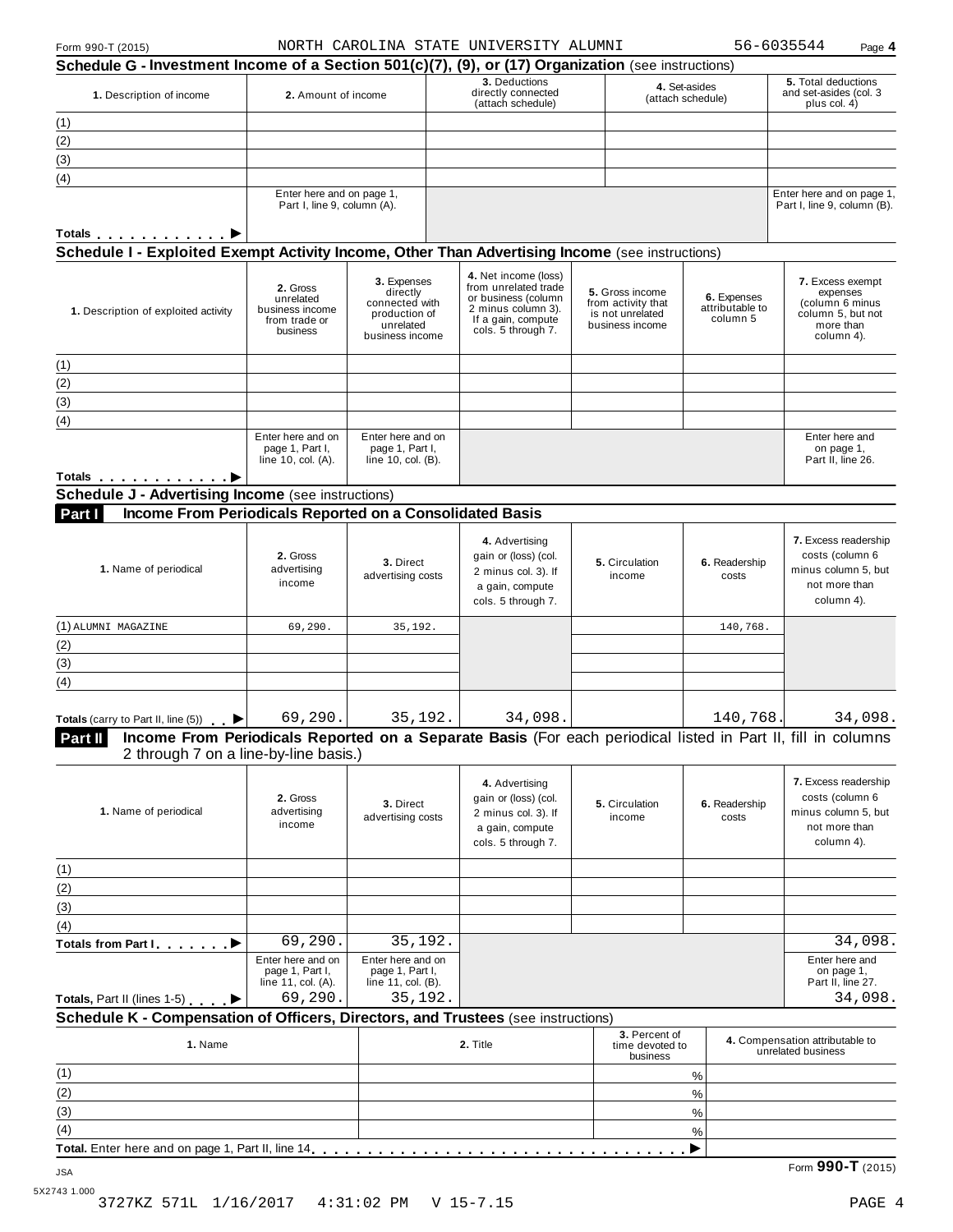| Form 990-T      |                                   | <b>Net Operating Loss Deduction</b> |                | Statement 1         |
|-----------------|-----------------------------------|-------------------------------------|----------------|---------------------|
|                 |                                   |                                     |                |                     |
| <b>Tax Year</b> | Loss Sustained                    | Loss Previously Applied             | Loss Remaining | Available This Year |
| 6/30/2001       | 12,747                            |                                     | 12,747         | 12,747              |
| 6/30/2003       | 58,709                            |                                     | 58,709         | 58,709              |
| 6/30/2004       | 316,100                           |                                     | 316,100        | 316,100             |
| 6/30/2005       | 253,968                           |                                     | 253,968        | 253,968             |
| 6/30/2006       | 398,030                           | $\overline{\phantom{a}}$            | 398,030        | 398,030             |
| 6/30/2007       | 411,273                           | $\overline{\phantom{a}}$            | 411,273        | 411,273             |
| 6/30/2008       | 249,640                           | $\overline{\phantom{a}}$            | 249,640        | 249,640             |
| 6/30/2009       | 153,172                           |                                     | 153,172        | 153,172             |
| 6/30/2010       | 98,695                            | $\overline{\phantom{a}}$            | 98,695         | 98,695              |
| 6/30/2011       | 144,238                           | $\overline{\phantom{a}}$            | 144,238        | 144,238             |
|                 | NOL Carryover Available This Year |                                     | 2,096,572      | 2,096,572           |